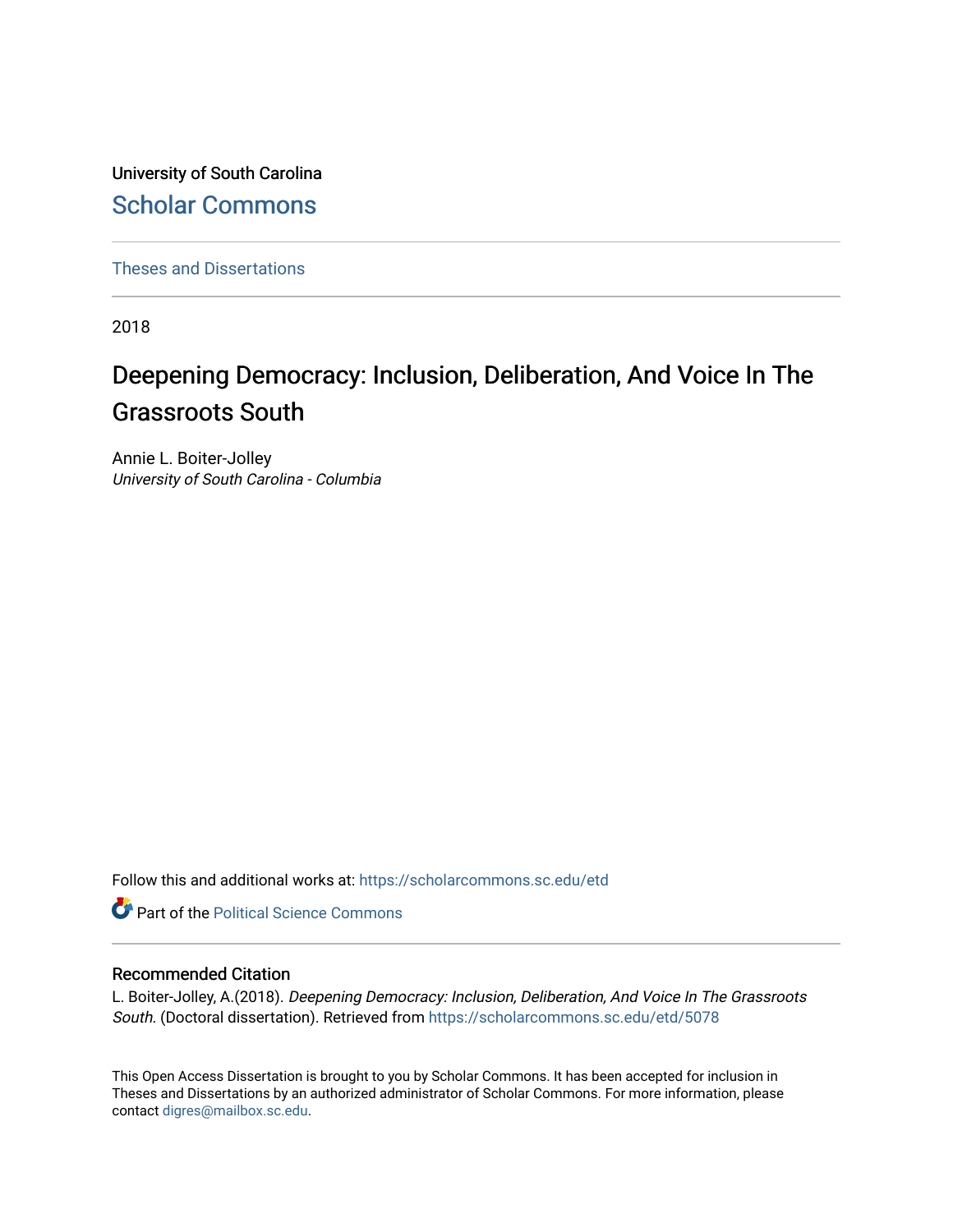# DEEPENING DEMOCRACY: INCLUSION, DELIBERATION, AND VOICE IN THE GRASSROOTS SOUTH

by

Annie L. Boiter-Jolley

Bachelor of Arts University of South Carolina, 2005

Master of Arts University of South Carolina, 2013

Submitted in Partial Fulfillment of the Requirements

For the Degree of Doctor of Philosophy in

Political Science

College of Arts and Sciences

University of South Carolina

2018

Accepted by:

Laura R. Woliver, Major Professor

Todd Shaw, Committee Member

Douglas Thompson, Committee Member

Ed Madden, Committee Member

Cheryl L. Addy, Vice Provost and Dean of the Graduate School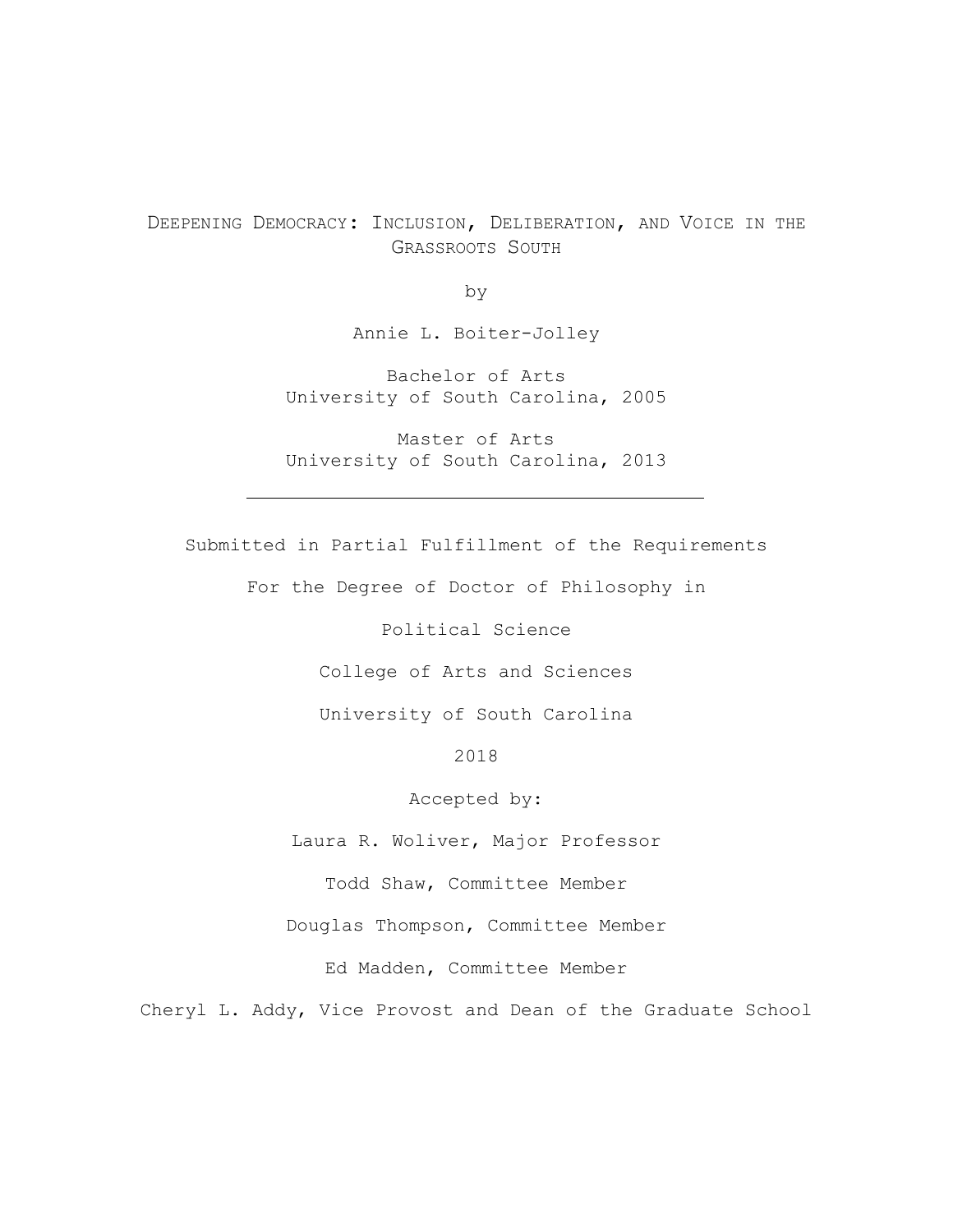© Copyright by Annie L. Boiter-Jolley, 2018 All Rights Reserved.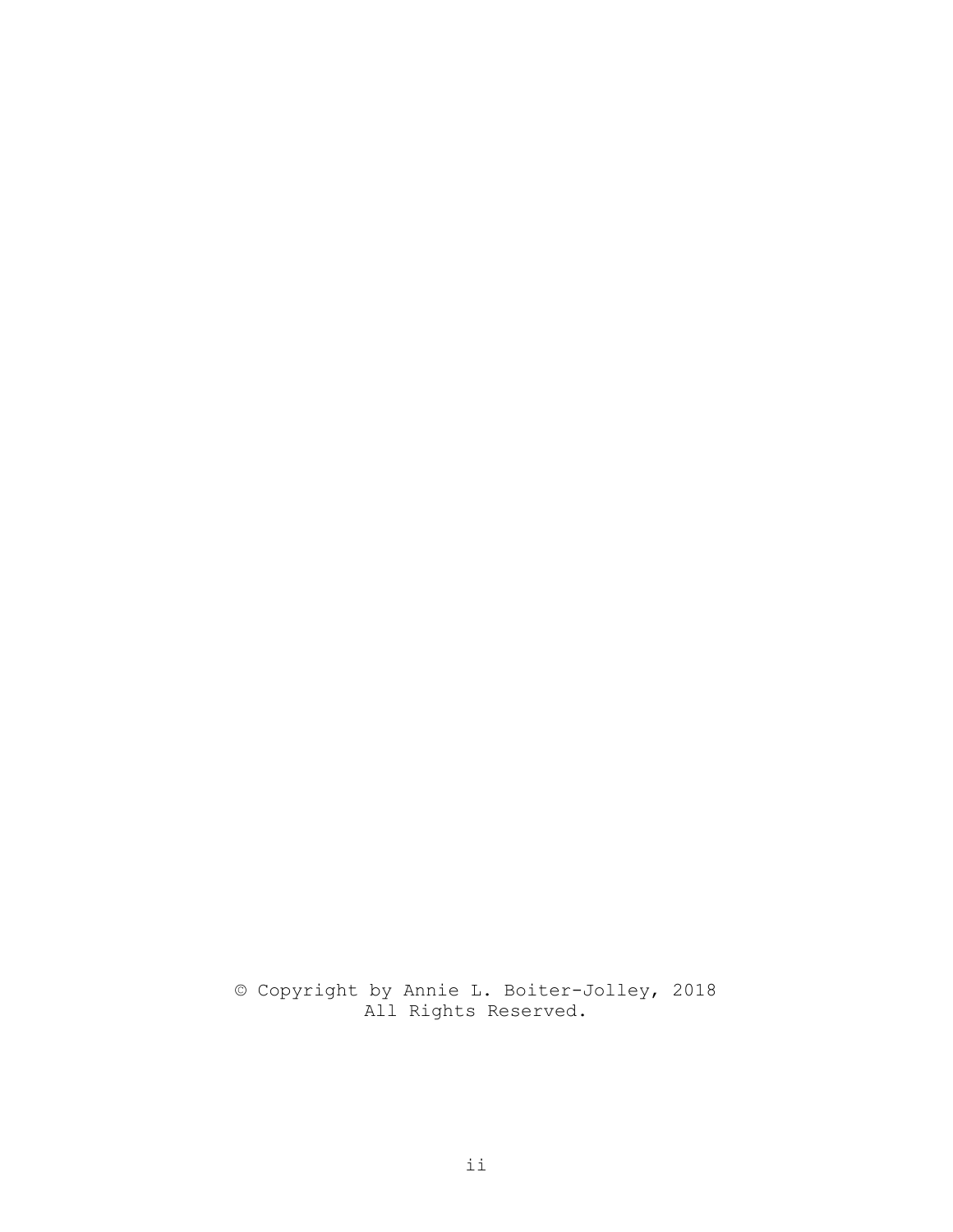# **DEDICATION**

To my family.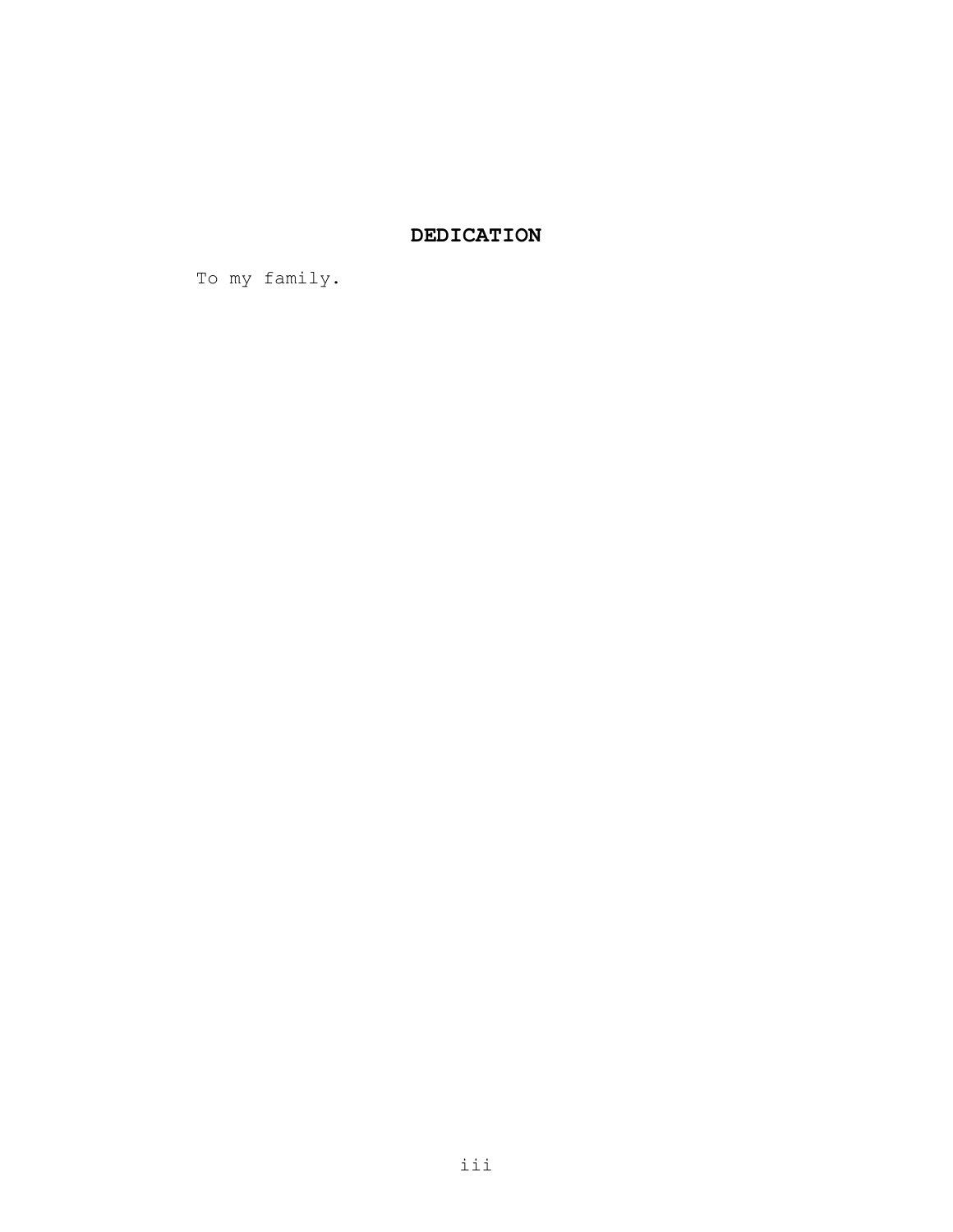#### **ACKNOWLEDGEMENTS**

This project would not have been possible without the kind cooperation of my informants. I owe a huge debt of gratitude to Eme Crawford and the folks at Tell Them (and WREN), Graham Duncan and the SC Progressive Network, Meeghan Kane of Auntie Bellum/Unsweetened, and Jess Oliver and the amazing Girls Rock Columbia volunteers and campers. Columbia, South Carolina is a better place because of them.

Throughout this entire process, my mentor and dissertation chair, Laura Woliver, has been encouraging, kind, and incredibly patient. She regularly reminds me why this work is important, and has taught me how to center social justice in my academic pursuits. I am thankful for her guidance, her example, and her friendship.

I am also grateful for my dissertation committee members, who made my research better and somehow made me feel more excited about this work than ever on the day of my defense: Todd Shaw, Doug Thompson, and Ed Madden.

In this and other areas of my life, my parents have given me immeasurable support, unconditional love, and an appropriate amount of heckling—all of which have proven

iv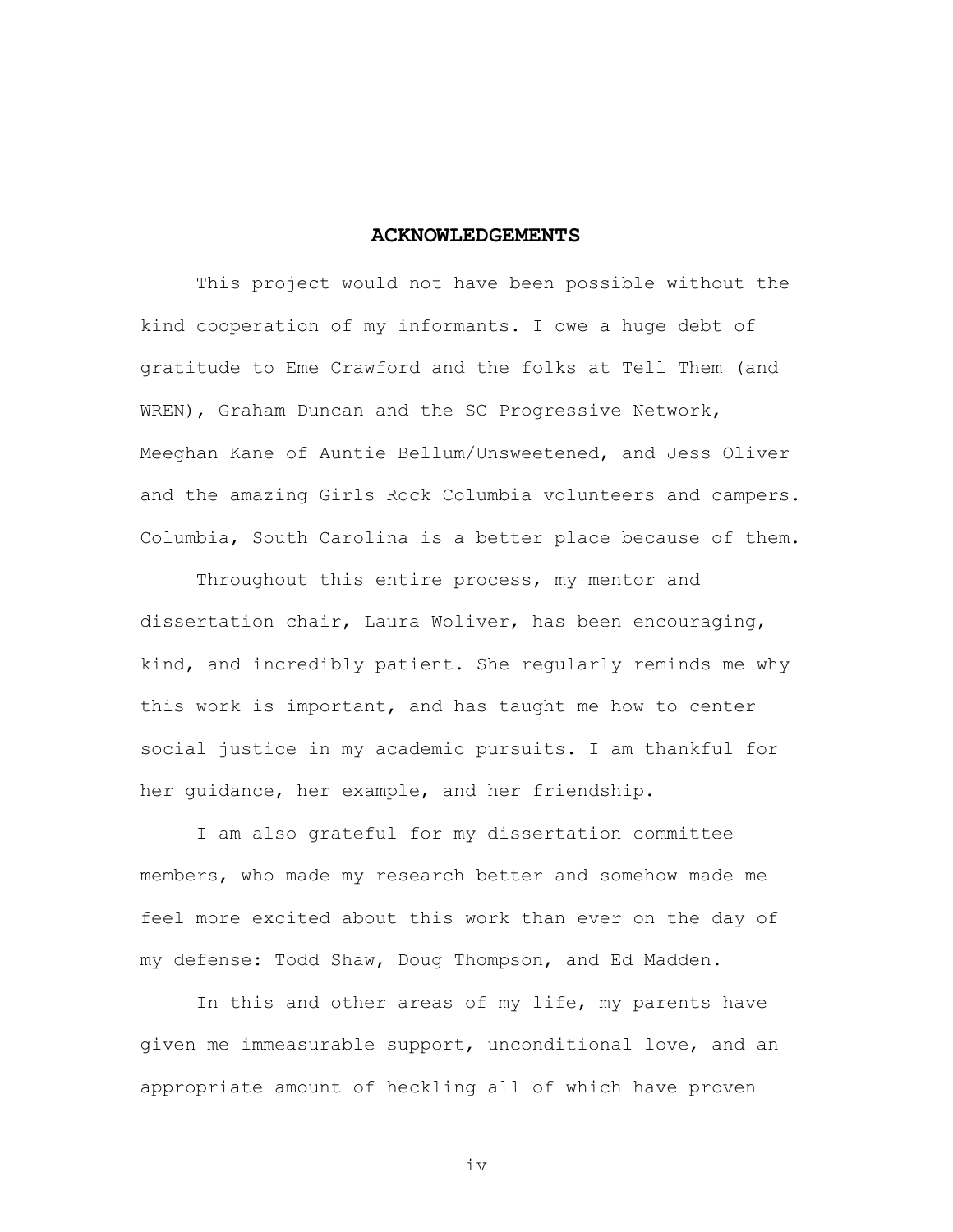essential to my finishing this project. They raised me to own and appreciate my own voice, and for that I will always be grateful.

Over the years, my sister, Bonnie, has served as a constant motivator, and her work ethic is an inspiration.

Finally, I don't know how I could have gotten to this point, in this project or in life, without my husband, Kyle. His support has been relentless and vast, and his patience superhuman. Without his care for me and our family, this dissertation would not be.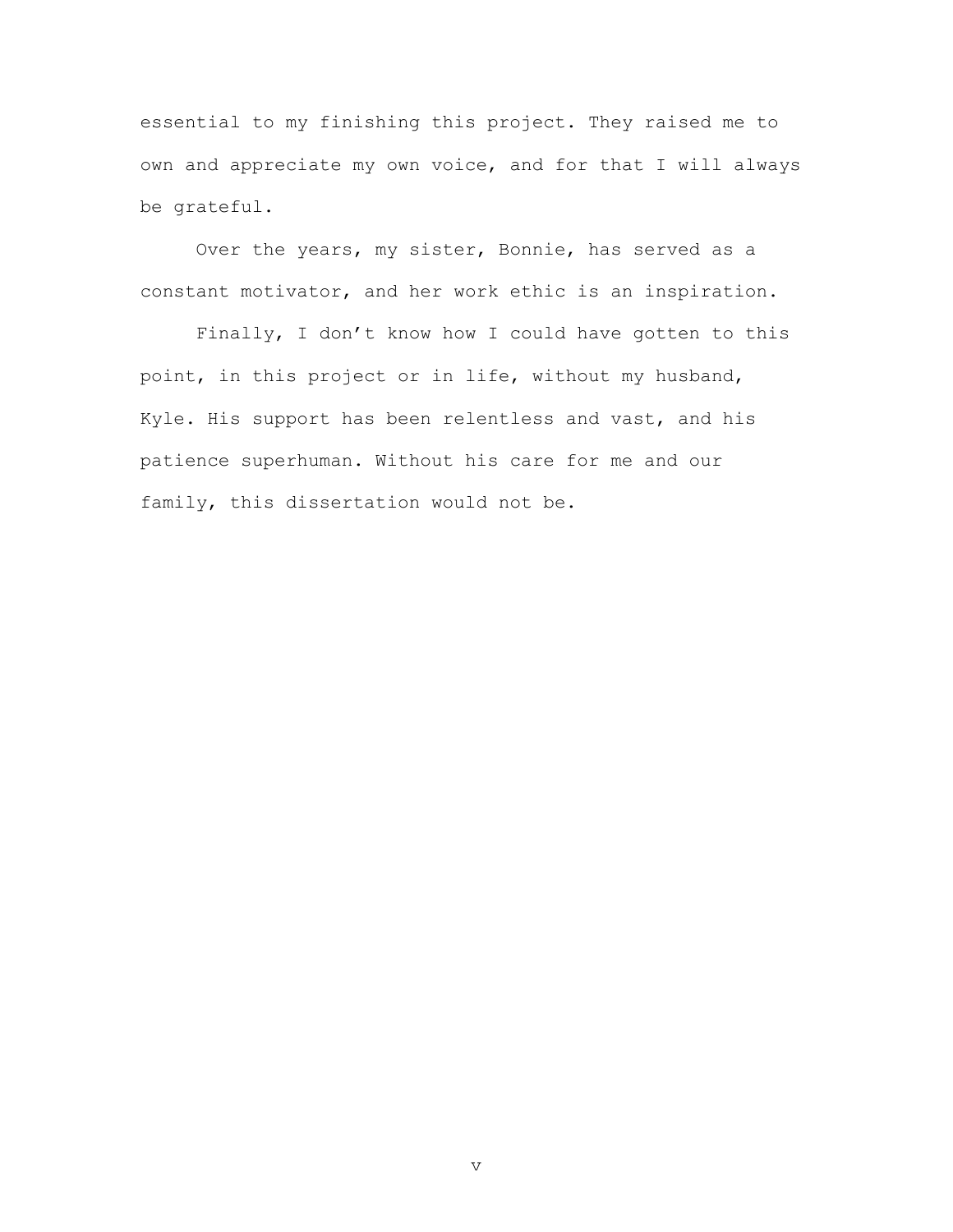#### **ABSTRACT**

Through an exploration of grassroots challenges to shallow democracy in South Carolina, this dissertation offers a model of democratization based on inclusion, deliberation, and empowerment as a remedy for democratic insufficiency. I posit that greater emphasis on inclusive democratic deliberation, both inside and outside formal political structures, will help deepen the South's shallow democracy, and that inclusive deliberation fostered through grassroots organizing that priorities consciousness raising, empowerment, and activism training will positively affect participants, deliberation, and policy outcomes.

Taking a grounded theory approach, I consider case studies of three organizations based in Columbia, South Carolina, and their attending theories of democratization: The Modjeska Simkins School for Human Rights (democratization through education); Tell Them (democratization through praxis); and Girls Rock Columbia (democratization through affirmation). The experiences of these organizations offer insights into how relatively small, locally-based organizations can deepen democracy by

vi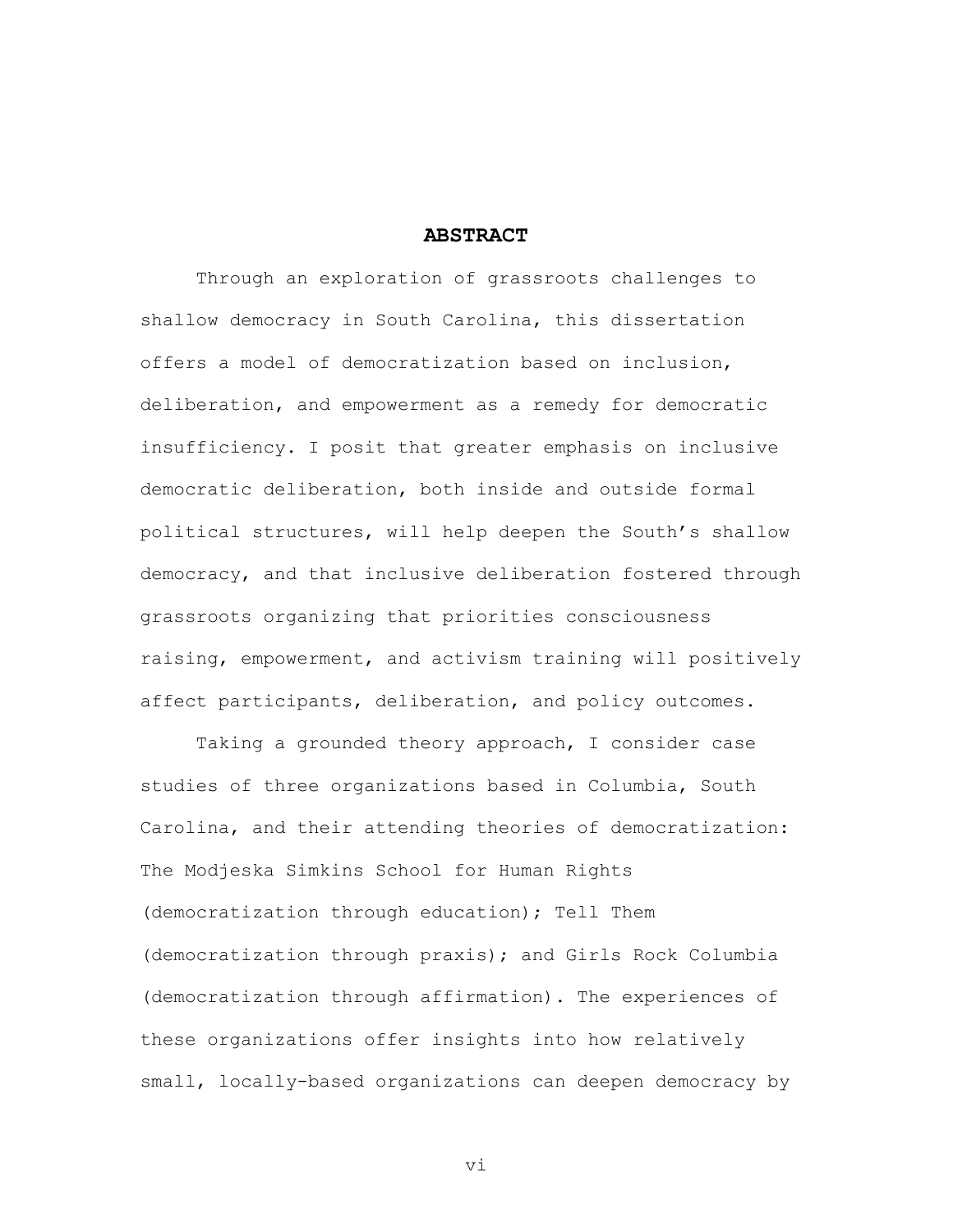confronting traditional barriers to inclusive democratic deliberation.

Through education, praxis, and affirmation, these groups give politically underrepresented people the tools they need to become self-advocates. More importantly, through consciousness raising and empowerment, the organizations lend a sense of authority to the potentially powerless. Finally, by imbuing participants with feelings of agency and authority, the organizations work to create a more representative, comprehensive body for future democratic deliberations. Individuals who are able (and willing) to advocate for themselves enhance the quality of democracy at each level of government, as well as in the nongovernmental aspects of their day-to-day lives. The inclusive grassroots work that the Modjeska Simkins School, Tell Them, and Girls Rock do is directly in support of this.

Each of the democratic elements I consider here (inclusion, deliberation, and voice) benefit from the incorporation of the other two. Ultimately, I find that a meaningfully deepened democracy requires inclusive deliberation that lifts up and empowers the quiet voices.

vii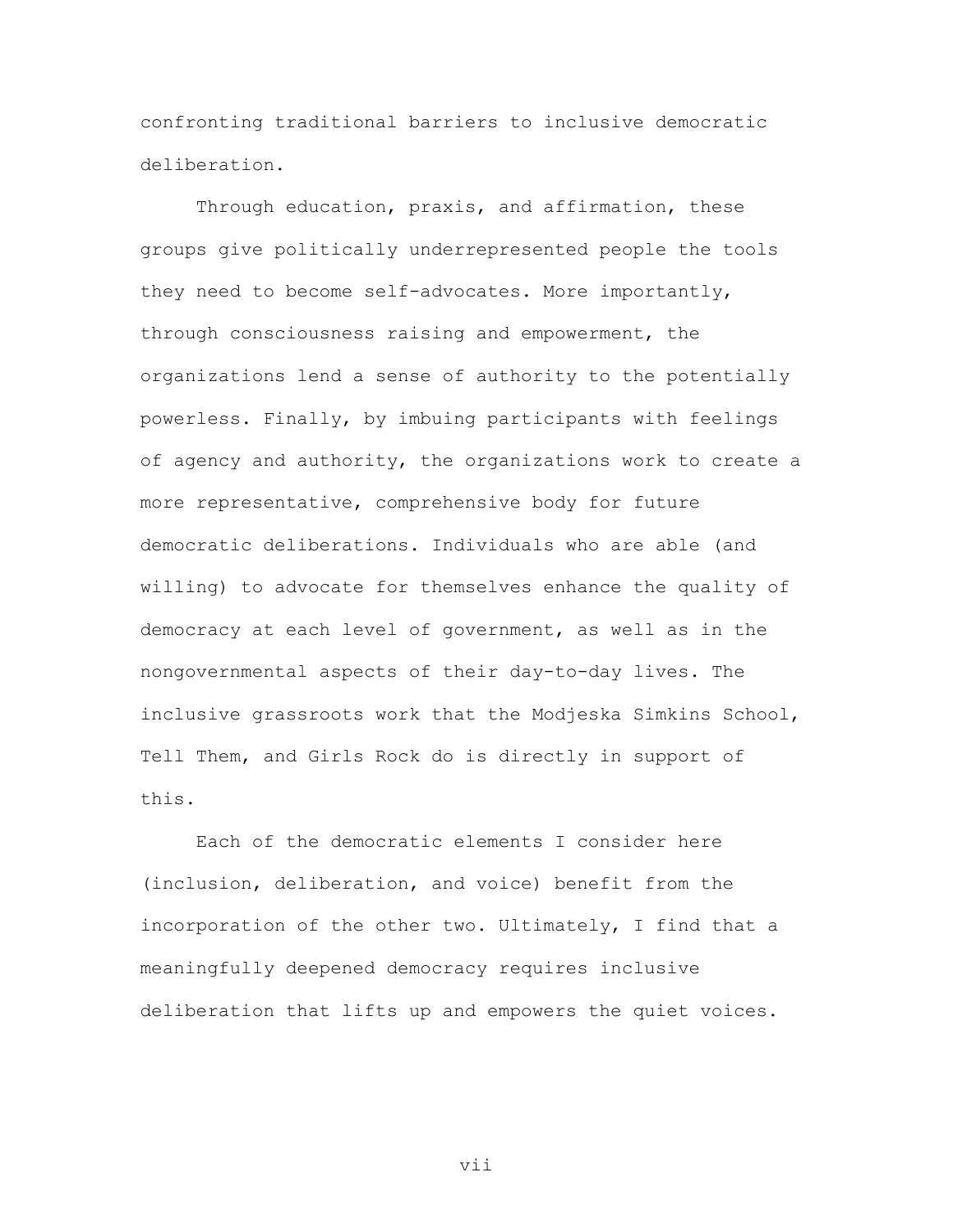# **TABLE OF CONTENTS**

| Chapter 2: Theory and Background  11                                                       |
|--------------------------------------------------------------------------------------------|
| Chapter 3: Case Studies: Democratization through Education,<br>Praxis, and Affirmation  72 |
| Chapter 4: Inclusion, Deliberation, and Voice in the                                       |
|                                                                                            |
|                                                                                            |
| Appendix A: Interviews Conducted and Events Attended  162                                  |
| Appendix B: Supporting Documents  163                                                      |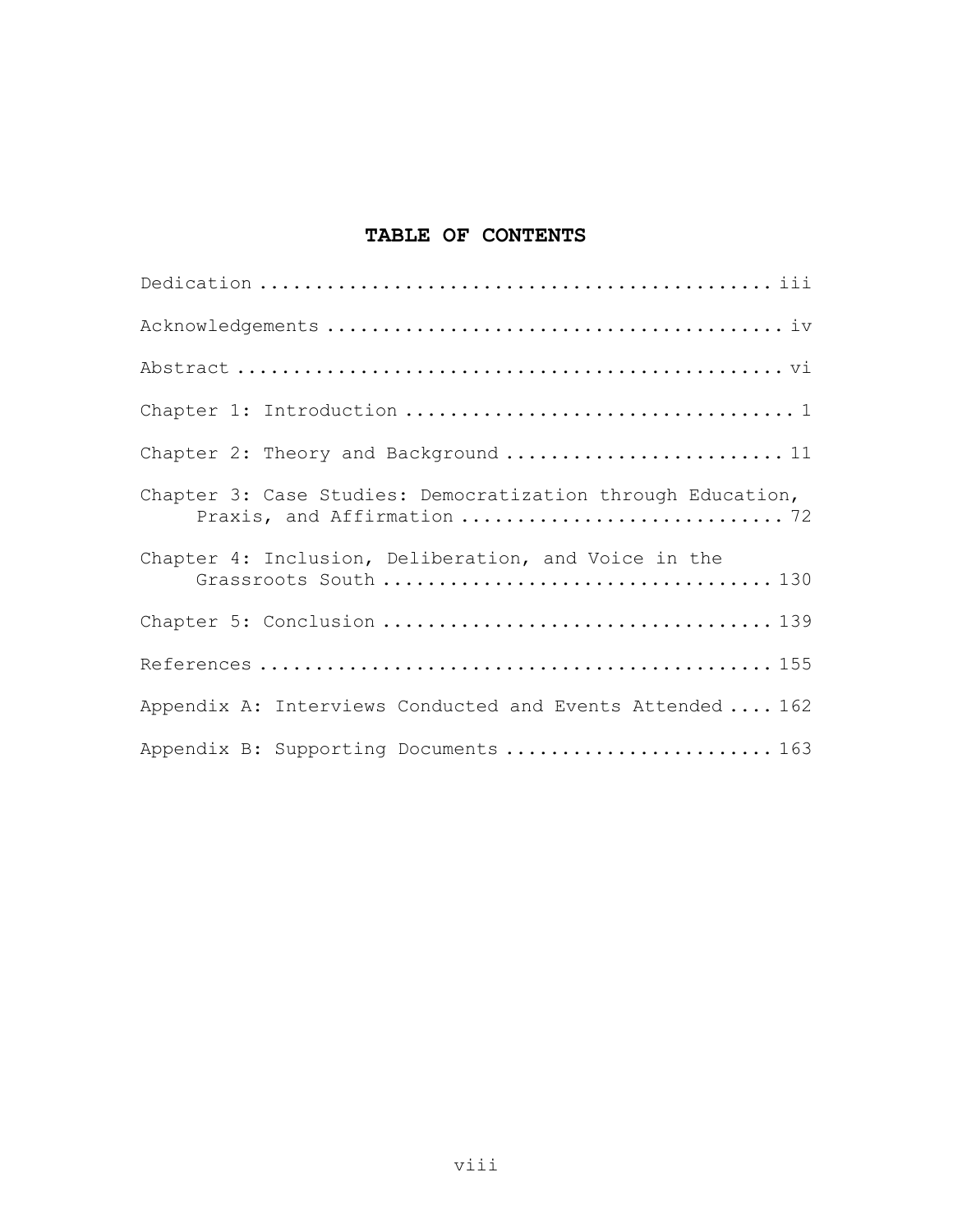# **CHAPTER 1**

## **INTRODUCTION**

#### **Introduction**

The southern United States' traditional political culture and its attendant focus on status quo maintenance, elite dominance, and citizen non-involvement has created a politics of exclusion. Traditionally marginalized demographic groups, particularly women, the economically disadvantaged, people of color, queer and trans people, and people whose experiences span two or more of these identities, are routinely disenfranchised, underrepresented, and otherwise kept out of southern policy-making at much higher rates than their male, economically privileged, white, heterosexual, cisgender counterparts. Their exclusion is at higher rates than their counterparts in other regions. These exclusions often result in policy cycles that fail to address, and sometimes even worsen, individuals' and groups' marginal positions in the political, economic, and social spheres.

Given the barriers that the South's shallow democracy has installed in the formal political system, marginalized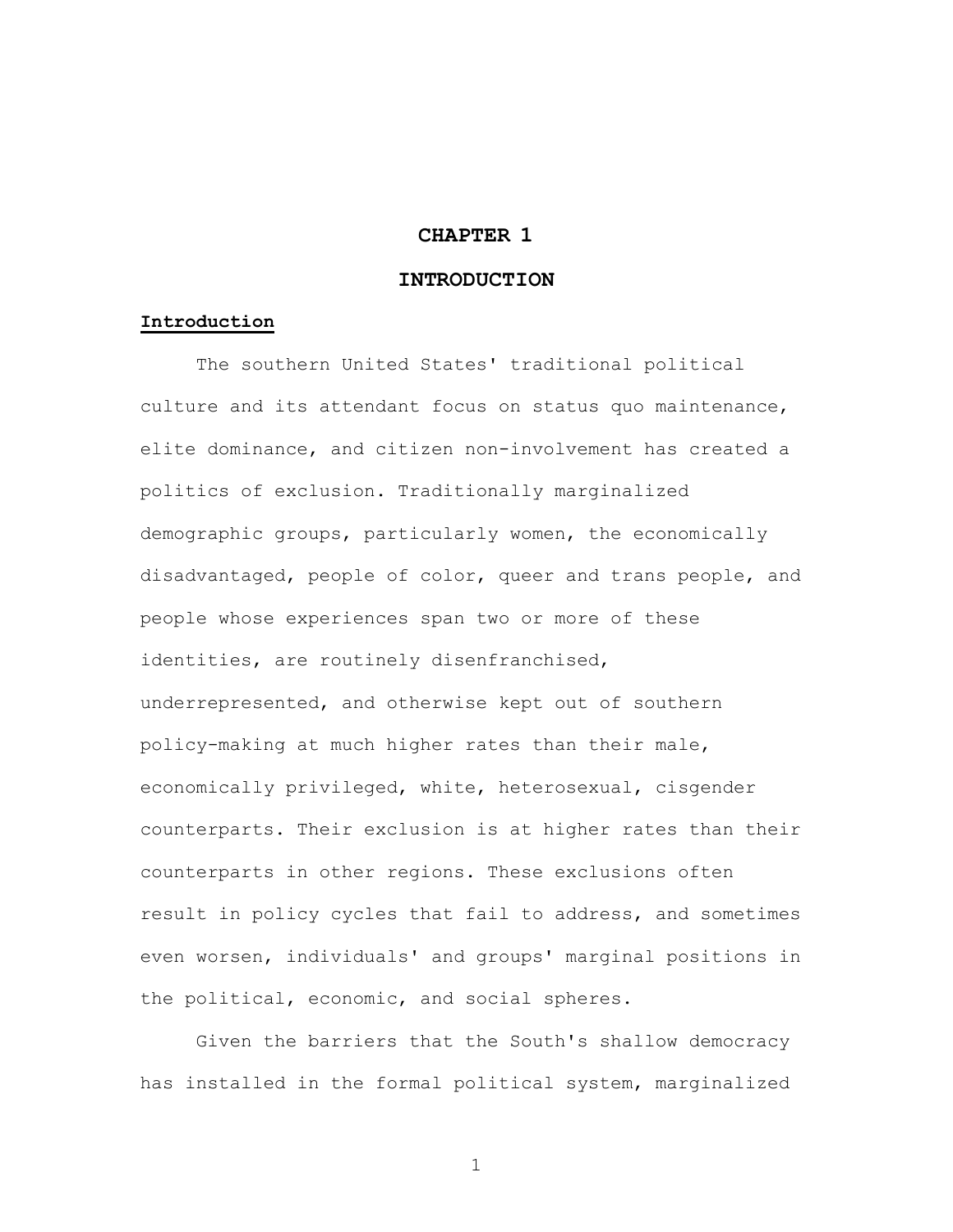groups have turned to grassroots endeavors. Grassroots organizations and programs aim to focus on unmet or unaddressed needs. Local groups work from outside the system to deepen democratic roots in the South. By fostering inclusion and honing previously quiescent voices, grassroots programs often facilitate the healthy growth of democratic roots from the ground up, opening doors to deliberative democracy where citizens can speak for themselves.

Through the study of three organizations that seek to foster grassroots action and advocacy among and for traditionally marginalized populations in the South, I examine, both empirically and normatively, whether the work that grassroots organizations and projects are doing outside the formal political system goes far enough to address policy shortcomings and to start deepening Southern democracy.

The organizations I study are local to South Carolina with missions mirroring other organizations throughout the Southeast. Given its regular spot at or near the bottom of the list of states with women serving in its legislative bodies (CAWP 2018), South Carolina is a useful case for studying the effects of participation in grassroots organizing in the face of limited descriptive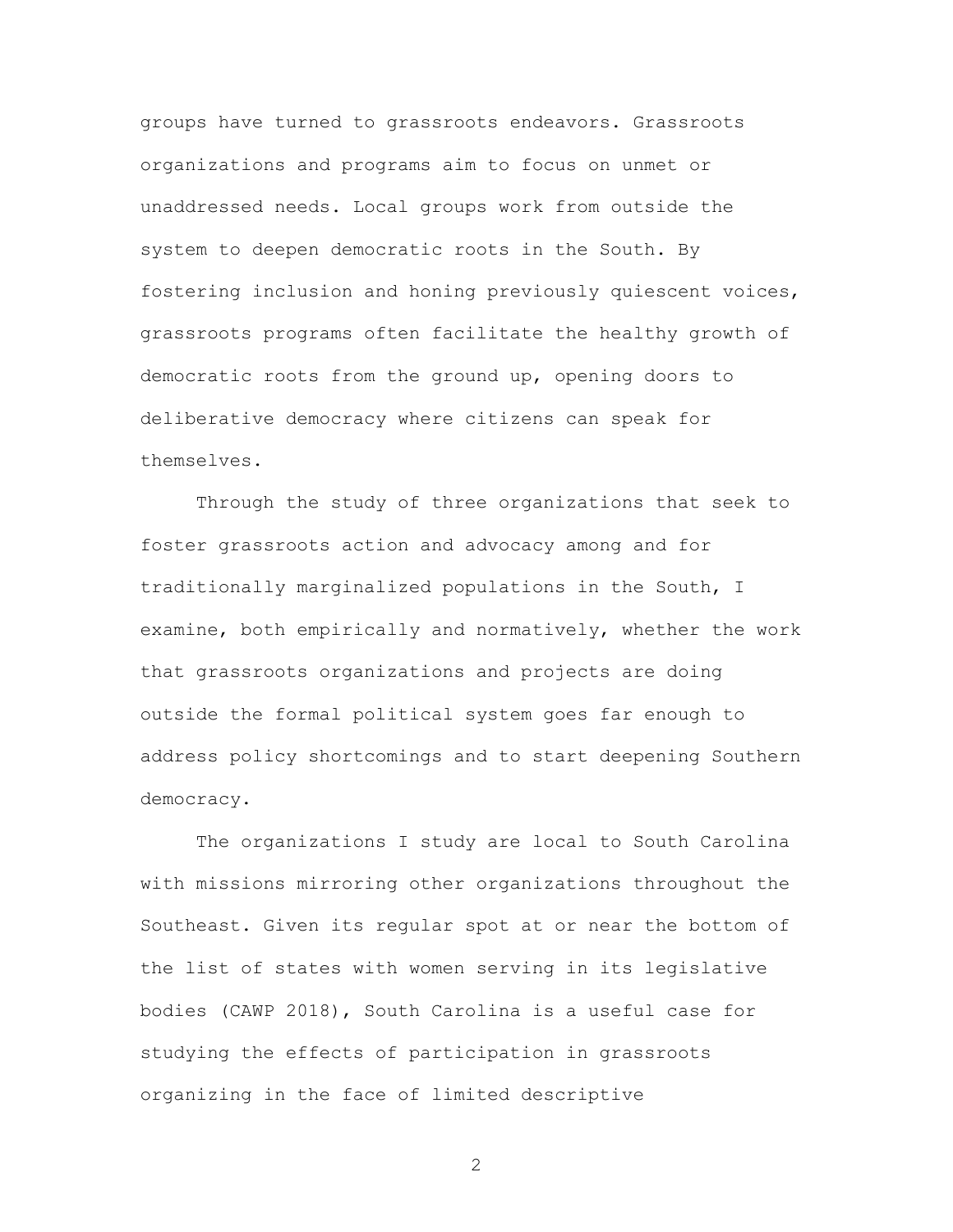representation (an element considered in nearly all measures of democratic depth and strength). The state also consistently experiences lower than average voter turnout rates (again, negatively affecting democratic depth) (U.S. Census Bureau, 2018). While my findings may not necessarily be fully generalizable to other states and regions, they establish a baseline and lead to questions for broader study. Additionally, they further inform theoretical discussions surrounding deep democracy.

The first organization I consider is the Modjeska Simkins School, a "civic engagement institute" under the umbrella of the South Carolina Progressive Network. The Simkins School offers training in advocacy and activism to citizens from around the state. The second organization I examine is Tell Them, a Columbia, South Carolina based grassroots e-advocacy network designed to educate and advocate for better reproductive health policies statewide. During the course of my study, Tell Them has evolved to include a broader mission as the Women's Rights and Empowerment Network (WREN). While WREN is not the focus of this research, I consider contributing factors to the organization's evolution and offer a brief discussion of WREN's contributions to Tell Them's grassroots endeavors. Finally, the third organization I study is Girls Rock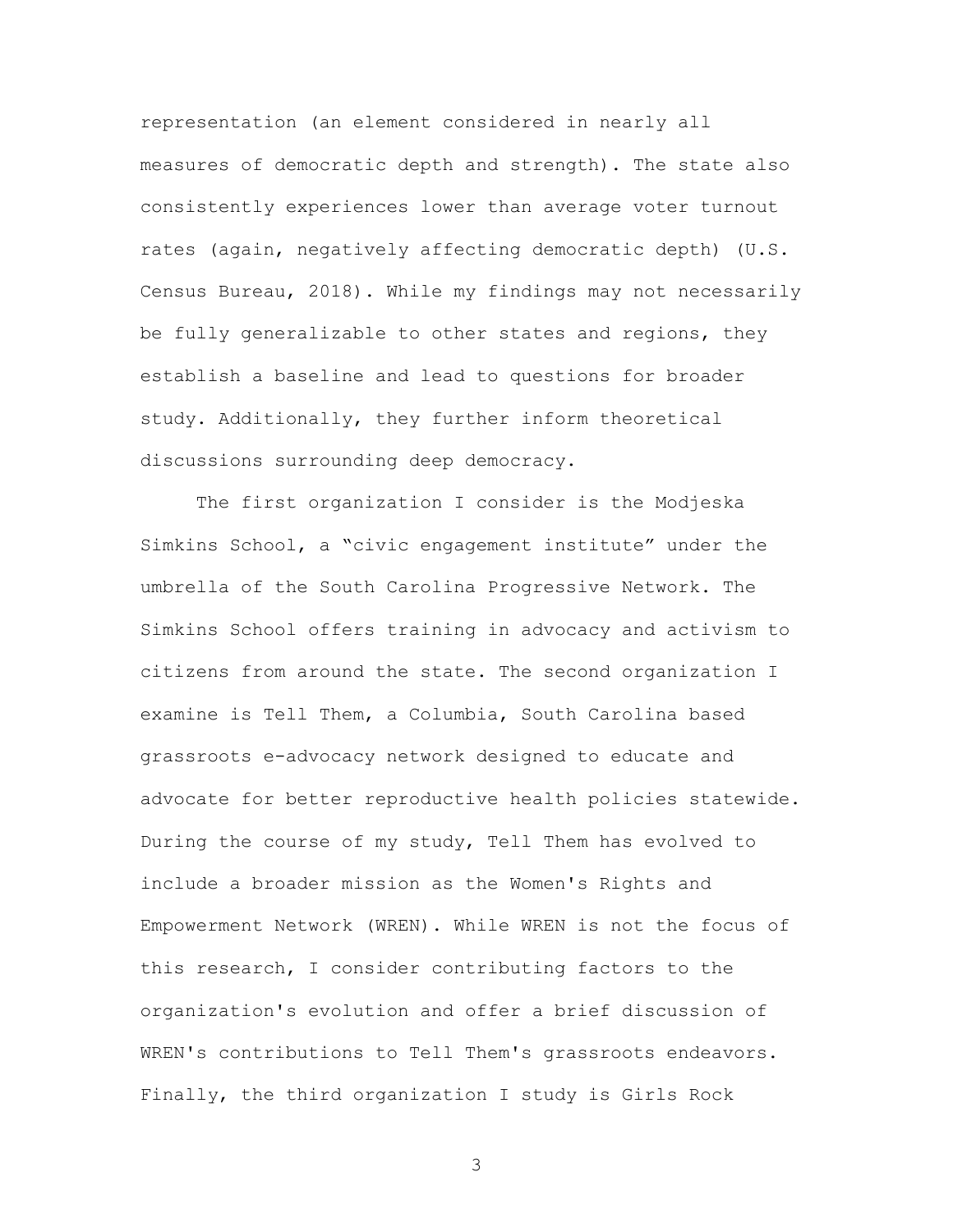Columbia (GRC), a year-round non-profit organization that culminates each year in a summer rock camp for girls, trans, and gender non-conforming youth. Girls Rock offers music education and other lessons designed to promote leadership, critical thinking, collaboration, and increased advocacy for social justice. While my fieldwork focuses specifically on GRC Columbia, I also consider the impact of the nationwide Girls Rock Camp Alliance, of which GRC is a member.

Each organization addresses issues facing politically marginalized people in the South. All three groups intend to arm people with the information, resources, and tools necessary to eventually advocate for themselves. If successful, participation levels should increase and Southern democracy should improve. Through the consideration of these organizations, this study addresses gaps in literature concerning democratic theory, interest groups and social movements, public activism, and Southern politics in general. Further, the intersectional lens through which I approach my study addresses the roles that identity, power, and powerlessness play in these fields, adding to the often unidimensional dominant scholarship on these issues.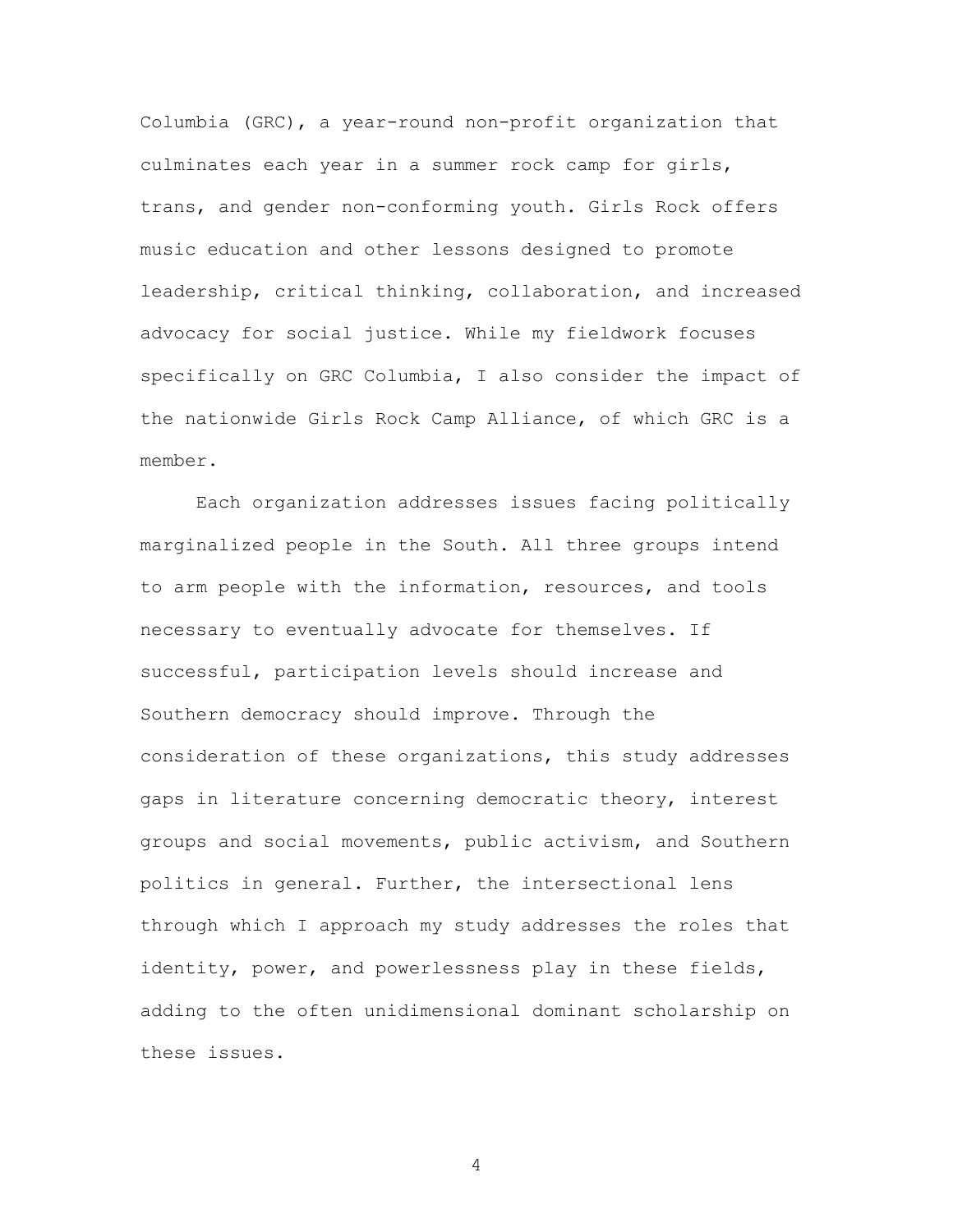#### **Research Questions**

Broadly, this dissertation asks to what extent grassroots organizing and activism improves the quality of democracy in the American South. Through my research, I begin to answer this question by exploring the relationships between grassroots efforts in South Carolina and the quality of democracy practiced in the state. Specifically, I consider the potential effects of the actions of organizations and activists geared toward improving the lives of traditionally politically marginalized populations in South Carolina.

Extra-political grassroots endeavors amplify voices that would not otherwise be heard. Even if these voices are not heard directly in state capitols, organizations do important work in offering avenues for participation that would otherwise be absent. That said, it is possible that democracy can only be deepened so far from outside the traditional political system. Perhaps, to create lasting citizen activism, thickening must come from within existing political structures. Grassroots organizations may ameliorate immediate problems (potentially providing encouragement), act as training grounds or educational fora, and challenge the status quo from without. Yet, their reach remains limited if they are working only from outside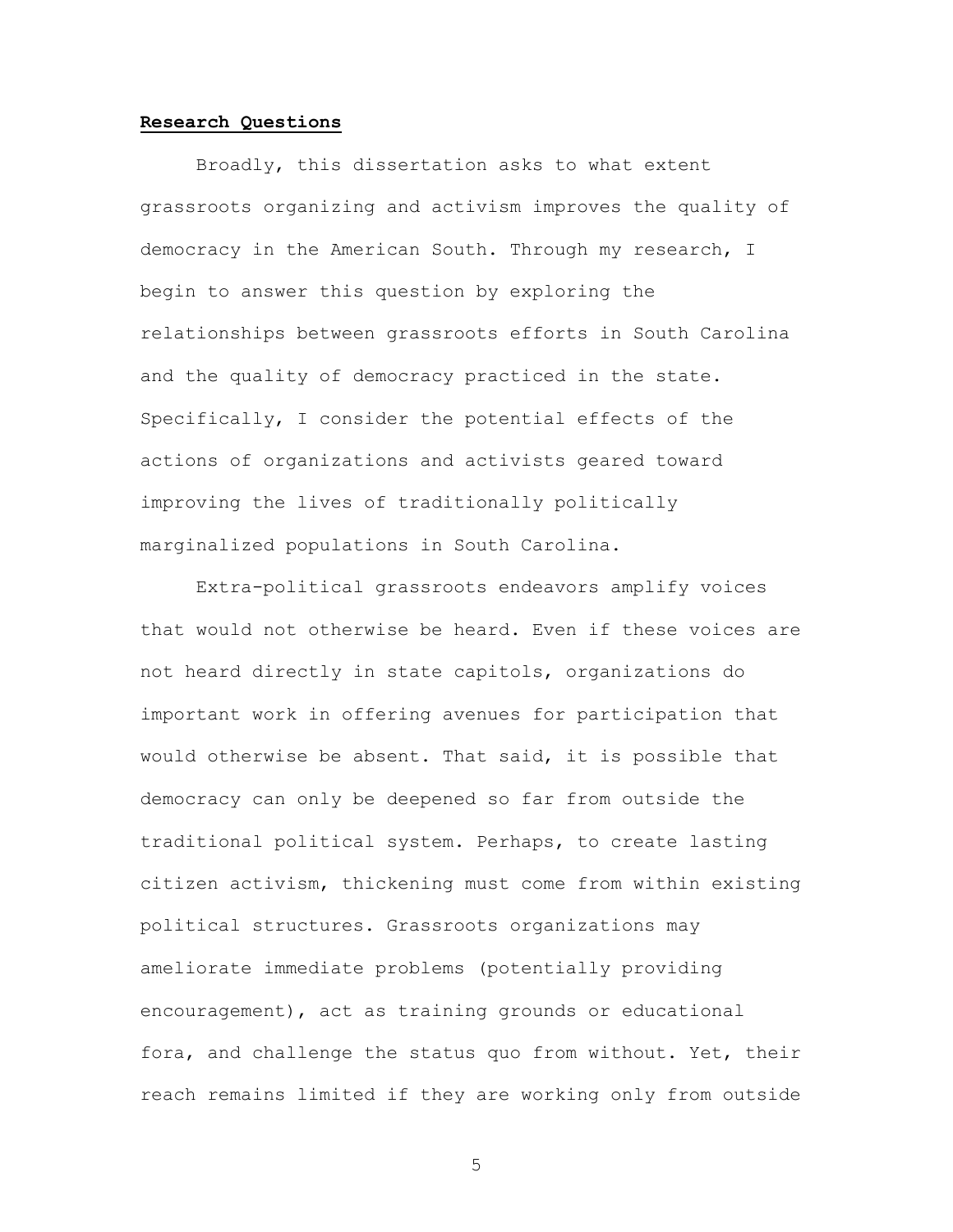of the formal political system. Without taking the next step into the system itself, Southern democracy may remain thin, and the cycle of marginalization may continue.

This dissertation asks, and hopes to answer through the study of three organizations that seek to foster grassroots action and advocacy among traditionally marginalized populations in the South, the following questions:

1) In South Carolina, a state with demonstrably low citizen participation, are grassroots organizations trying to deepen democracy?

2) What are the short and long term political goals of the organizations in this study?

3) What motivates the activists and leaders I study to do what they do?

4) What political theories bolster these activists and leaders? What do we learn about democratic theory from observing these groups in action?

The generalizability of my inferences will be limited by the multiple case study approach. The relatively small number of organizations that undertake these and similar projects, combined with their citizen empowerment goals, is best approached with qualitative field research. What my findings lack in statistical generalizability they will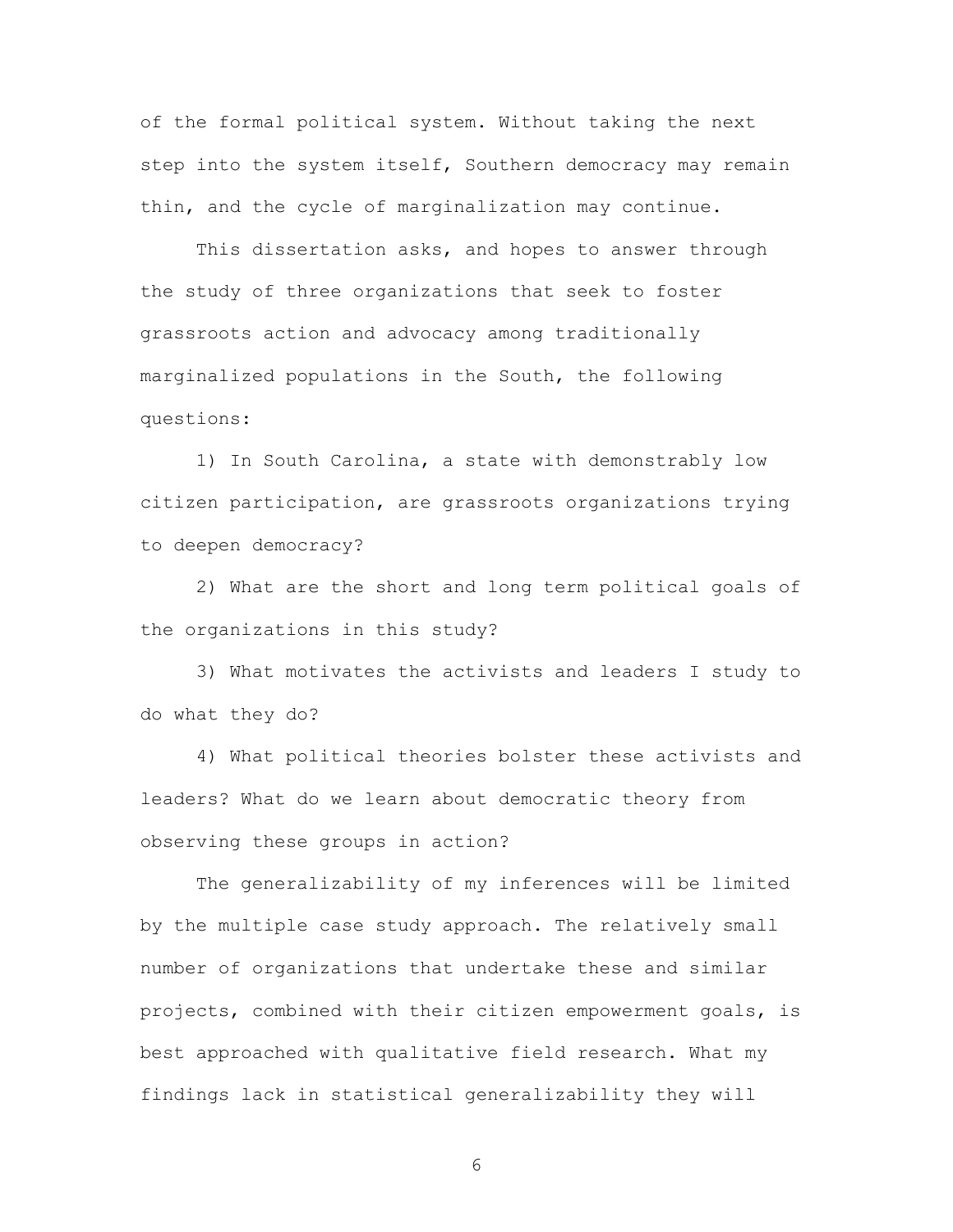make up for in analytic generalizability and depth. Other potential limitations include the partial reliance on selfreported measures of success, as well as a relative lack of time and resources for an extended longitudinal study of these organizations.

#### **Methods**

To explore these questions, I use four approaches: indepth interviews with leaders and participants in each of the three organizations; analyses of archival and documentary records for insights into organizations' successes, failures, processes, and development; participant observation of events, workshops, and projects; and a theoretical discussion that incorporates these findings into what we know about democracy in the South and democratic theory in general. To a certain extent, I employ a grounded theory approach rather than identifying hypotheses to be tested. Given my knowledge of the literature and existing theory, it makes sense that I use an "extended case method" approach, comparing my observations to patterns and outcomes that theory suggests should exist.

My study considers these organizations from their inceptions through mid-2018. In addition to analyzing the organizations' backgrounds and general operations and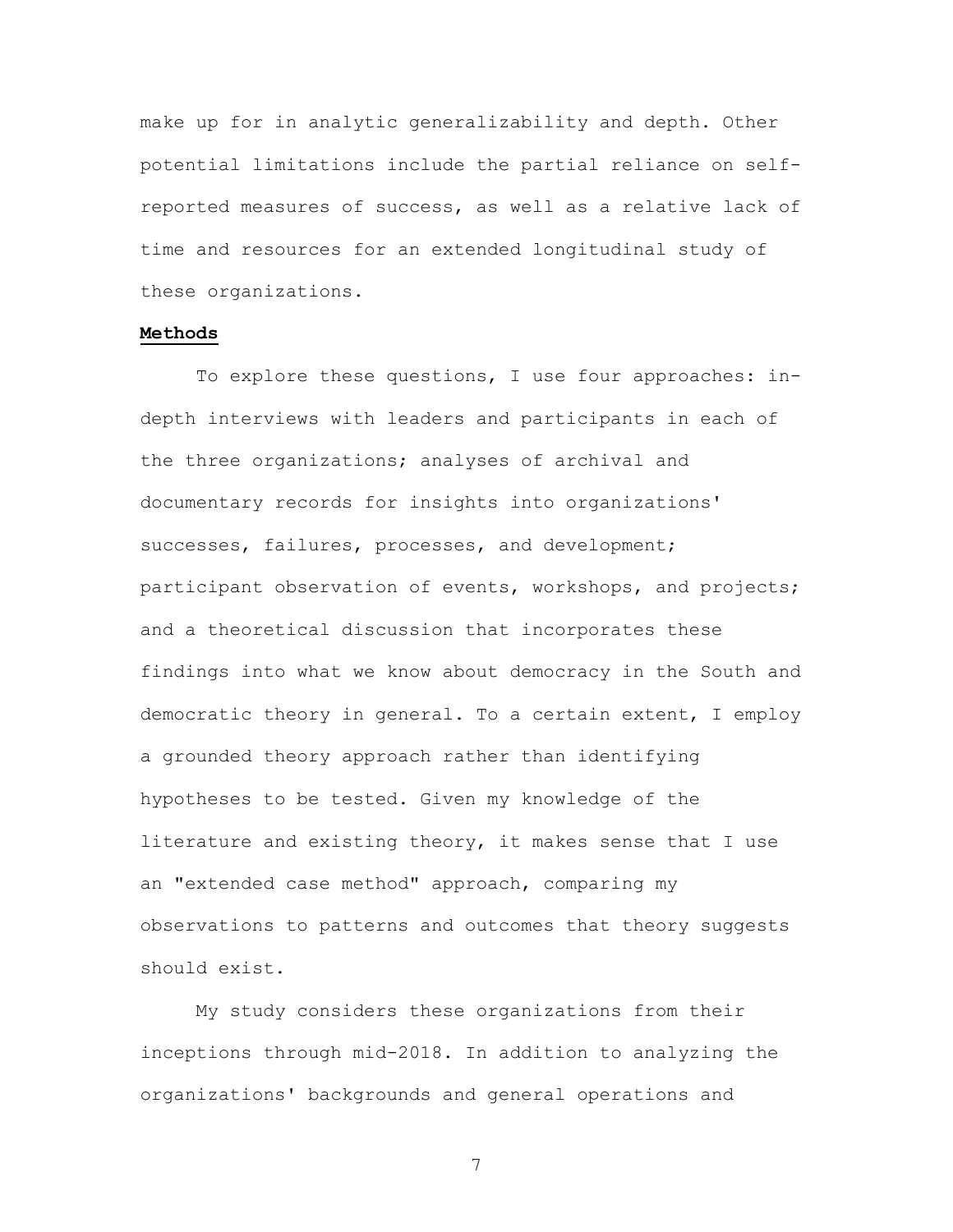missions, I highlight one campaign/action/project per organization to focus on with greater detail.

My methods are inductive. Researchers enter a field of study with prejudices and presuppositions. Through selfreflexivity, I approach this study with an open mind and the realization that I am very much a part of what I am exploring. Although I am the one theorizing, I try to allow the people I talk with to speak for themselves. I use the voices and reflections of my informants to build my theory and conclusions.

My scholarship is a hybrid of Political Science and Women's and Gender Studies, and thus employs a multidisciplinary approach, with feminist standpoint and postmodern theories providing parts of the theoretical framework for my study. One person's (or even a group of people's) experience(s) cannot apply to or stand for all people's experiences. Jaggar (2008) writes, "postmodern feminist researchers cannot pretend to offer one true story, but instead must recognize that many stories may be told, each incorporating a partial truth" (2008: 345). This notion is particularly applicable to my project—although I do attempt to draw some conclusions, I recognize that these conclusions are based upon the various contingencies of my informants' experiences. Additionally, as I attempt to draw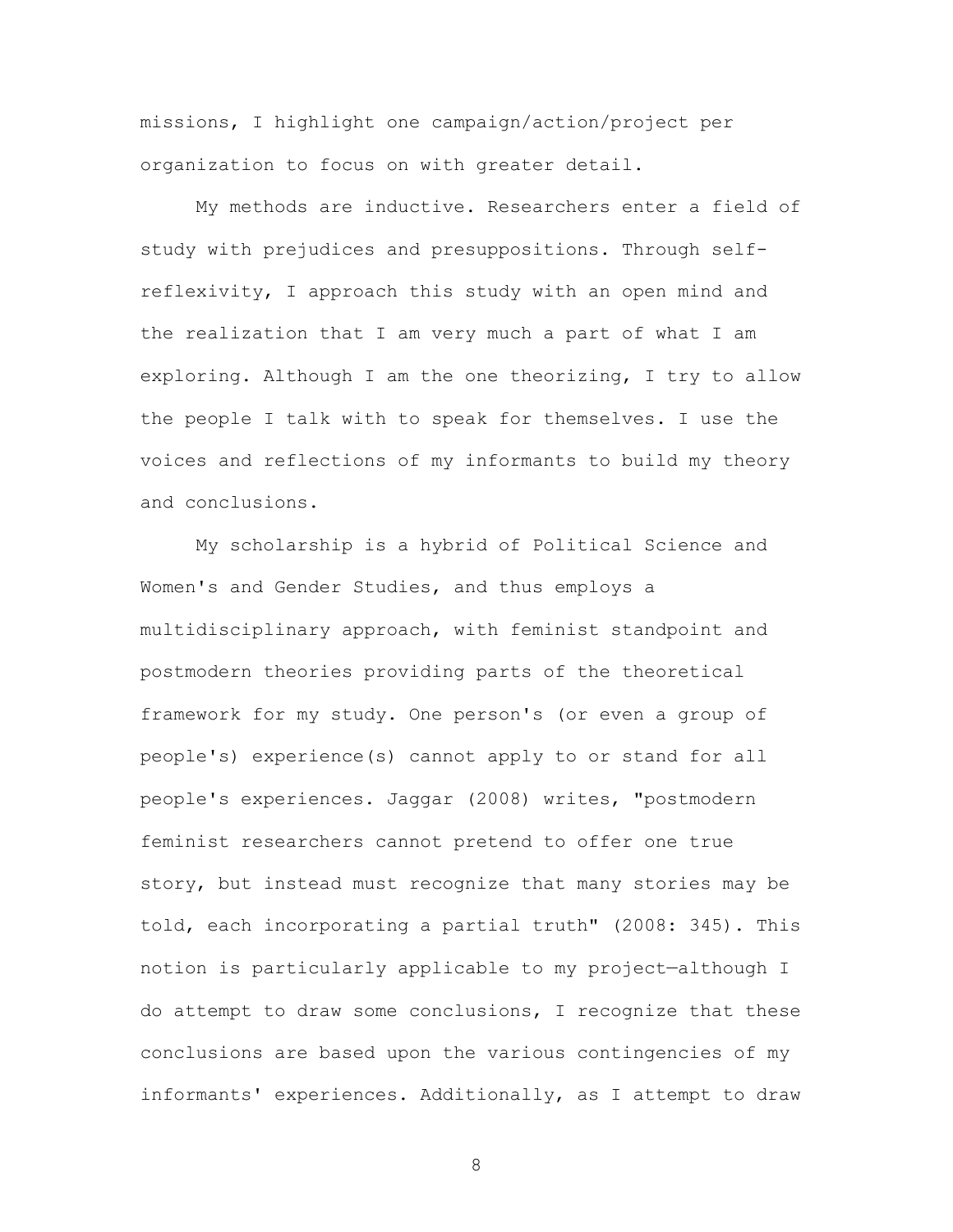conclusions I maintain a reflexive stance (Harding 1987), conscious of my place in the research, and in doing so, incorporate my own standpoint as I theorize (Hawkesworth 1989).

Additionally, as a lifelong South Carolinian, my connection to this study goes further than my role as researcher. While any gender-based marginalization I have personally experienced due to shallow democracy has been relatively minor in comparison to others, because I have both been affected by South Carolina's poor democracy and participated in grassroots efforts to challenge it, I am in many ways also a subject of this study. While my experience cannot stand in for the experiences of others, it does have epistemological value in and of itself.

#### **Instrumentation**

How do groups define success? How do I define success? Here, I incorporate an adaptation of Shaw's (2009) Effective Black Activism Model (EBAM), which looks at utility, timing, and context to determine success and responsiveness (2009: 2).

An empirical analysis of my observations, interviews, and document analysis will determine if the grassroots efforts studied improved the situations of marginalized groups. Insights from democratic theory will help determine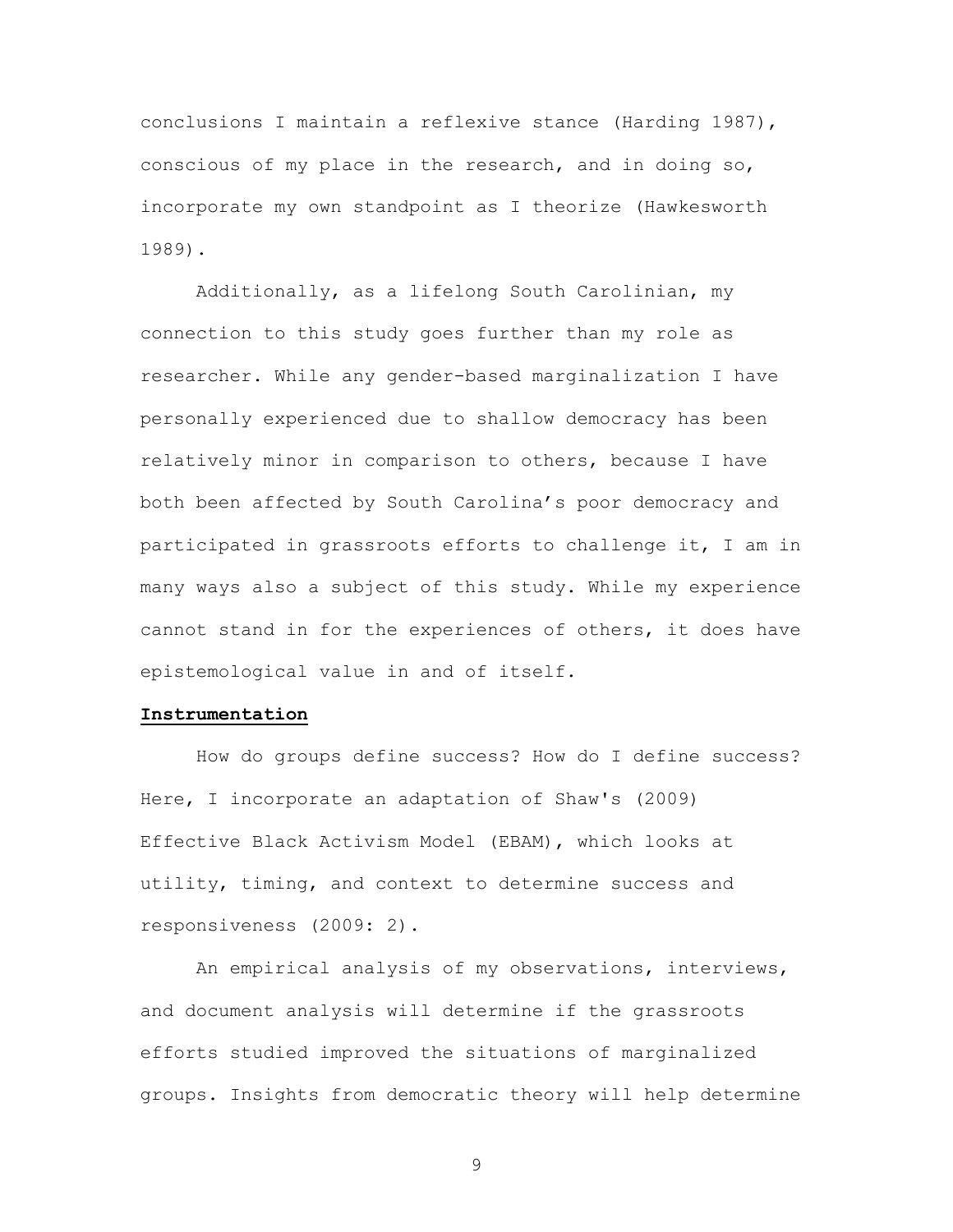the level to which the organizations deepen or improve Southern democracy, both for the participants and the region as a whole.

#### **Outline & Chapter Summaries**

In Chapter Two: Theory and Background, I set the theoretical stage for my empirical study, offering brief overviews of relevant literature concerning democratic theory, grassroots organizing, and Southern politics.

In Chapter Three I present my empirical findings gleaned from interviews and content analyses of organizational and archival documents in three case studies: the Modjeska Simkins School, Tell Them, and Girls Rock Columbia.

In Chapter Four, I juxtapose my findings with the theoretical framework presented in Chapter Two, exploring how they interact and reconsidering theories where appropriate.

In Chapter Five I conclude my study, examining the lessons learned and the theories advanced in the preceding chapters, and positing new directions for the study of Southern democracy while referring back to relevant democratic theories.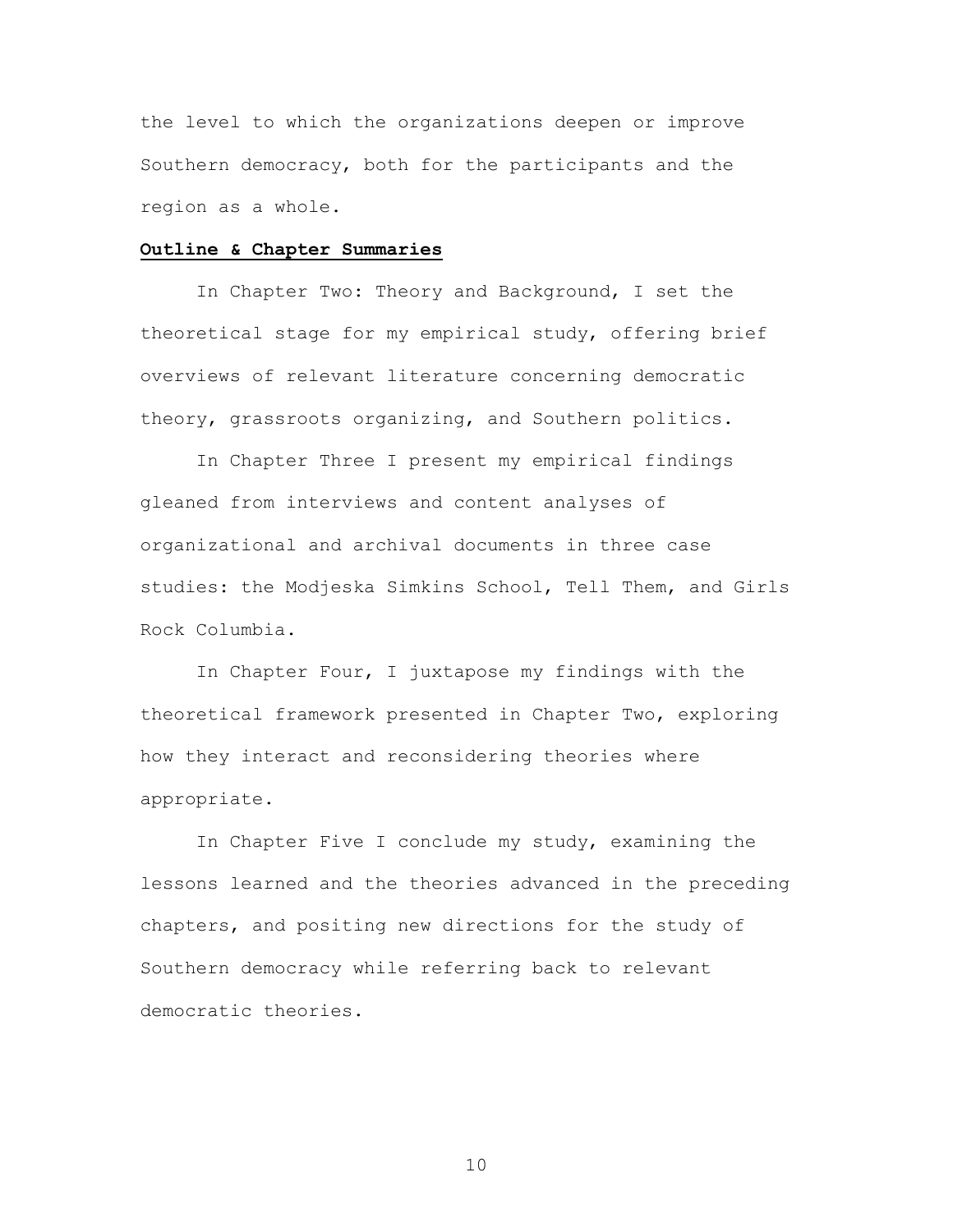## **CHAPTER 2**

## **THEORY AND BACKGROUND**

#### **Introduction**

Many of the limitations of Southern democracy are rooted in a tradition of elite, exclusive politics. This study is primarily interested in subverting this model, both theoretically and practically. Building on the work of Iris Marion Young and other democratic theorists, my first analysis frames the inclusion problem within the context of the historical and traditional South, and democratization more broadly. Second, I consider tactics grassroots organizers have used to confront political exclusion. Third, I discuss the efficacy of relying on deliberation to achieve a deeper democracy in a traditionally exclusive system. Fourth, I explore the role that voice plays in securing the roots of inclusion.

Ultimately, I offer a theoretical model of democratization that examines grassroots organizing through the triple lens of inclusion, deliberation, and voice. In Chapter Three I consider three cases and theories of democratization in light of this model.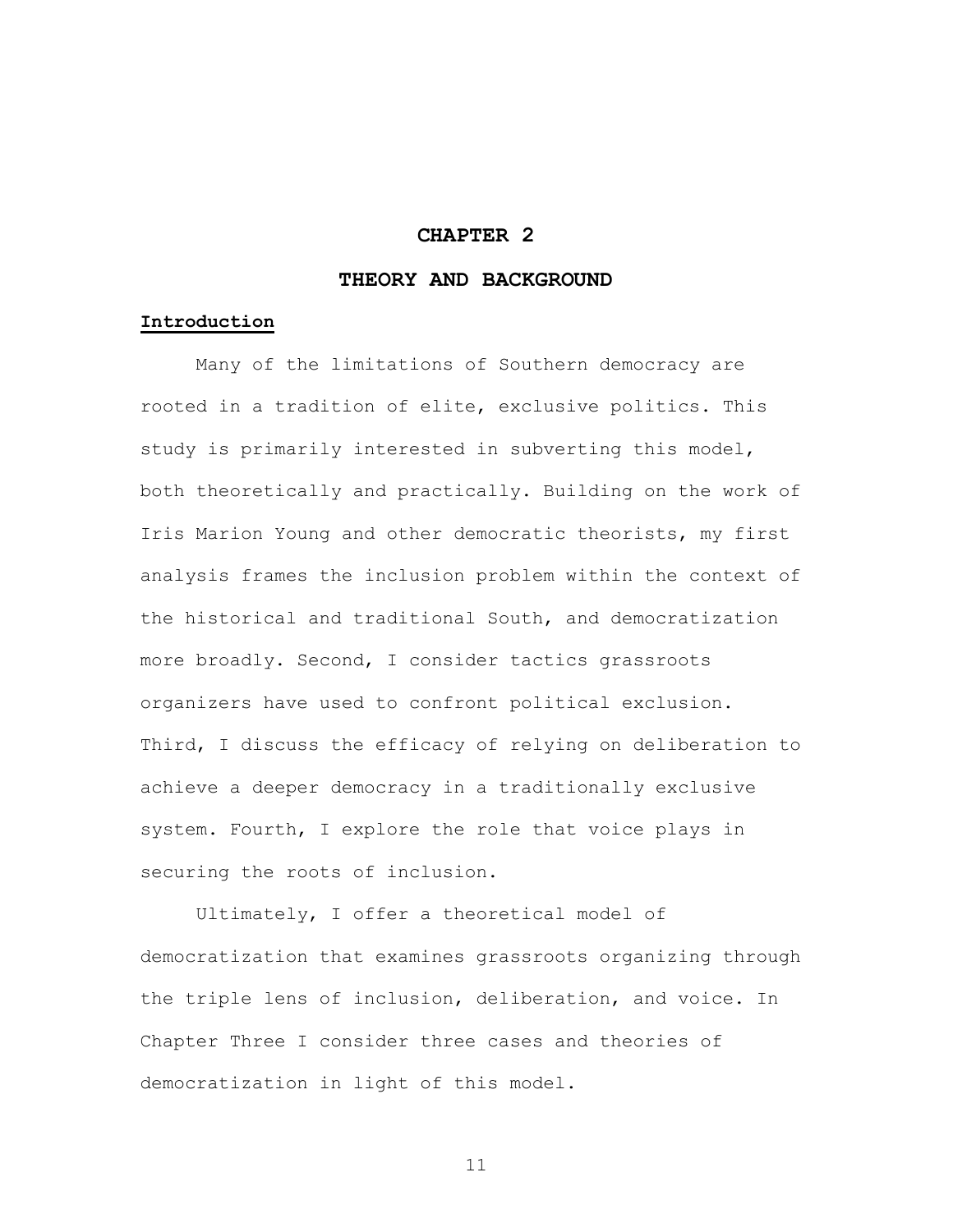#### **Democratization**

First, an examination of how we ascertain the quality of a polity's democracy is needed. Whether considered in terms of depth, strength, thickness, or some other metric, scholars have developed an array of scaling systems used to quantify the quality of a polity's democracy. I find it helpful to frame democracy as a system with *roots*. Therefore, I refer to a scale with "deep democracy" at one extreme and "shallow democracy" at the other throughout this work. How other scholars approach such scaling, especially when it comes to the requisite conditions for each position on their respective gauges, grounds my analysis.

Democratization is often popularly conceived as the process of creating or installing a democracy in a previously non-democratic state. The process through which a society goes from being "less democratic" to "more democratic" can range from the transformation of an authoritarian state to a democratic state, to the "deepening" of democracy through an expanded franchise. "Democracy" should not be measured as an absolute, but rather as a continuum. Further, we should not be solely concerned with the degree to which a society is currently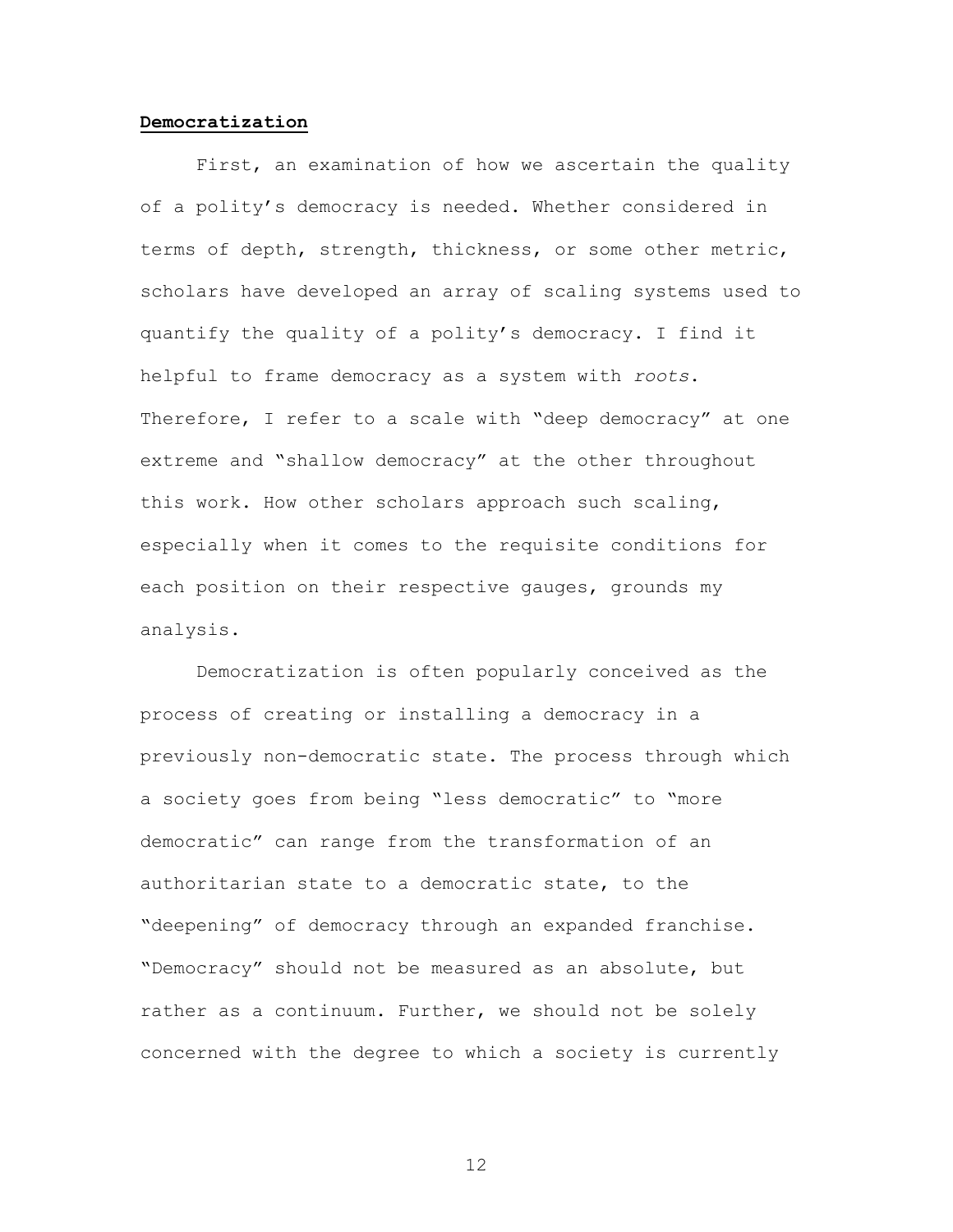democratic, but also with its democratic stability and longevity.

### *Polyarchy and Democratic Development*

Dahl (1989) offers a sort of "overview" of democratization. Told through the lens of polyarchical development, Dahl defines polyarchy as "a set of political institutions that, taken together, distinguish modern representative democracy from all other political systems, whether non-democratic regimes or earlier democratic systems" (1989: 218), both historical and hypothetical. Dahl sketches out seven institutional conditions that are necessary for polyarchical development:

- 1) **Elected officials** must have constitutional "control over governmental decisions about policy";
- 2) There must be "frequent, fair, free," peaceful, and largely coercion-free **elections**;
- 3) Most adults must have the franchise, resulting in "**inclusive suffrage**";
- 4) Most adults must have the right to **run for political office;**
- 5) Citizens must have the right to **freedom of expression**;
- 6) Information dissemination must not reside in the sole domain of the government or "other single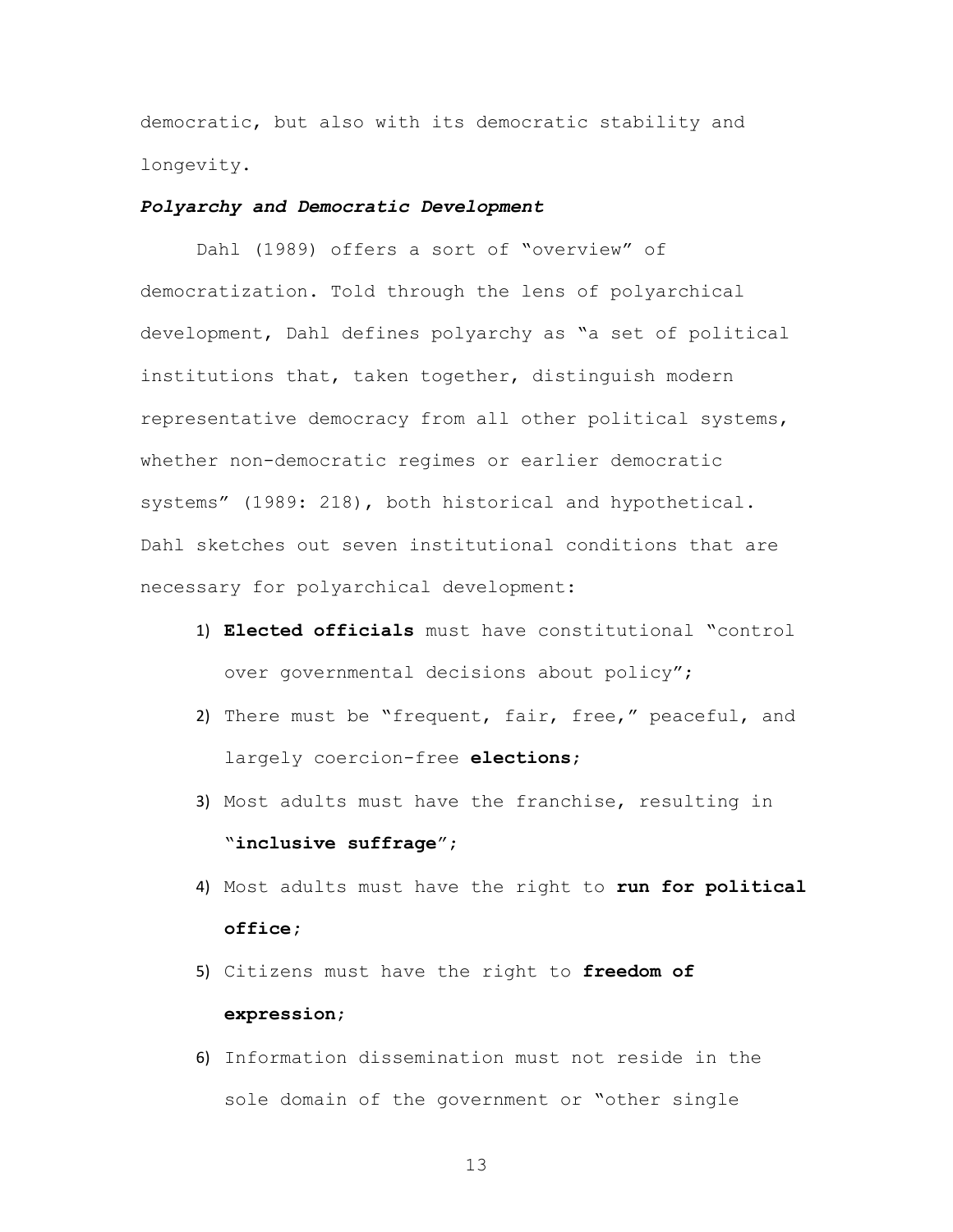group" – citizens must be allowed to access

#### **alternative sources of information**;

7) Citizens must have "**associational autonomy**," in that they are allowed to independently join organizations such as political parties and interest groups (1989: 221).

It is important to note that most of these conditions may not necessarily need to be present in an "absolute" sense. The degree to which they are present influences the "depth" of polyarchical development (Dahl 1989: 233).

Dahl also outlines three periods of polyarchical growth, between 1776-1930, 1950-1959, and the 1980s. During the first period, although there were governments in existence that approached polyarchy, most had "defective institutions." Namely, their governments did not grant policy control to elected officials, elections were neither free nor fair, and/or elected officials were still required to defer to the monarch or other "non-elected" official. Additionally, the demos was still largely exclusive, denying the franchise to large portions of the population (1989: 234-235). Inclusive suffrage (often specifically in terms of gender) was the final institution most eventual "full polyarchies" achieved. Indeed, Dahl refers to polyarchies prior to this inclusion as "male polyarchies."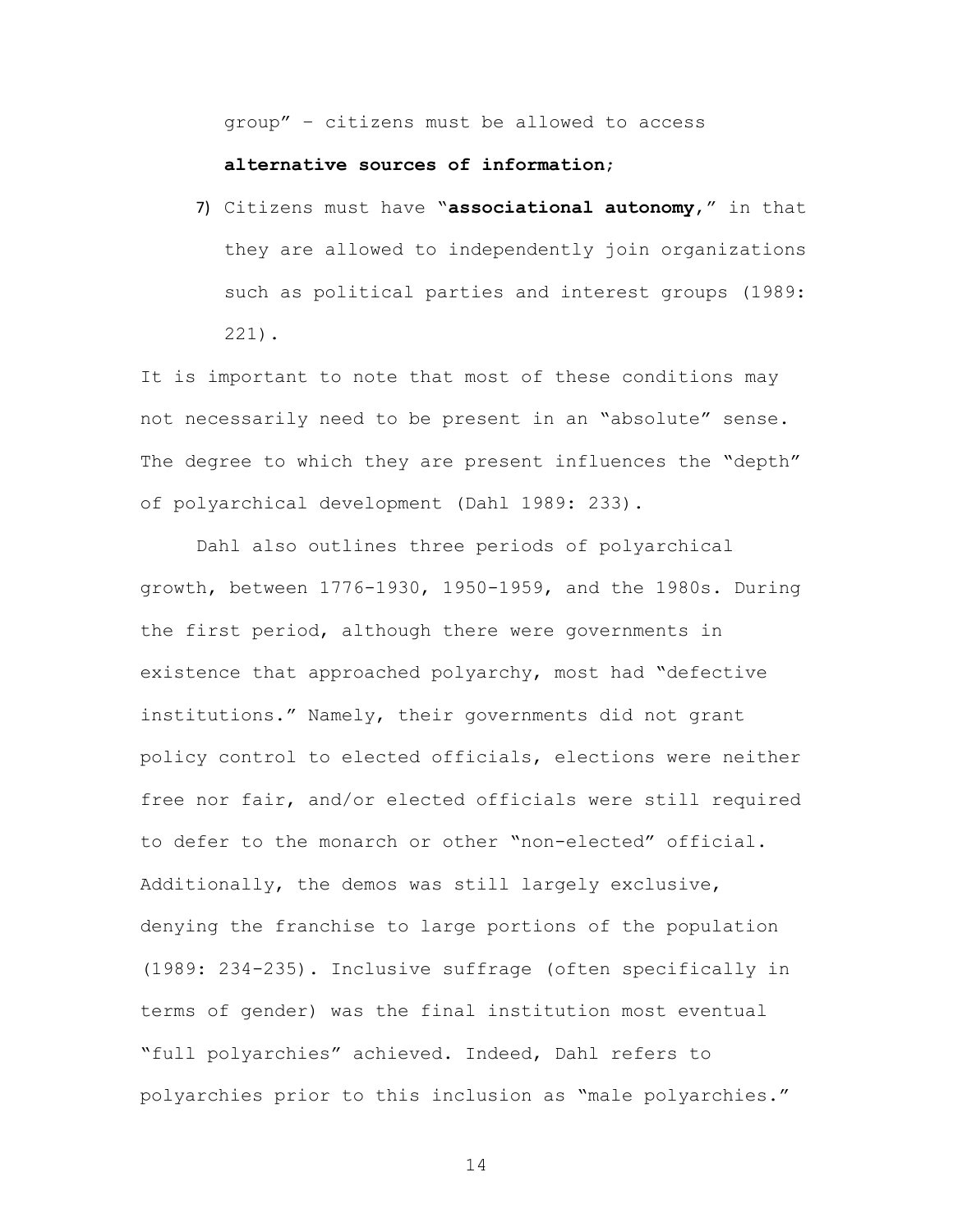Dahl also sets up three "patterns of development," determined by whether or not specific countries have favorable or unfavorable conditions for the development of polyarchy. First is the transition from "nonpolyarchical regime" (NPR) to stable polyarchy (under favorable conditions); second is the maintenance of NPR (under unfavorable conditions); and third, under "mixed or temporarily favorable" conditions, NPR transitions first to polyarchy then back to NPR, from NPR to polyarchy back to NPR then back to polyarchy, or continues an endless cycle of transformation back and forth (1989: 242-243).

In examining the "conditions [that] increase or decrease the chances for polyarchy" (1989: 244), Dahl looks at five primary variables, the presences and degree of which influences the potential for polyarchy: 1) "civilian control of violent coercion"; 2) "a modern, organizationally pluralist society" (aka: modern dynamic pluralist society/country); 3) subcultural pluralism; 4) "beliefs of political activists"; and 5) "foreign influence or control." Concerning the first variable, Dahl writes that if "military and police organizations exist, they must be subject to civilian control," and that these controlling civilians "must be subject to the democratic process" (1989: 245). He also addresses the historically based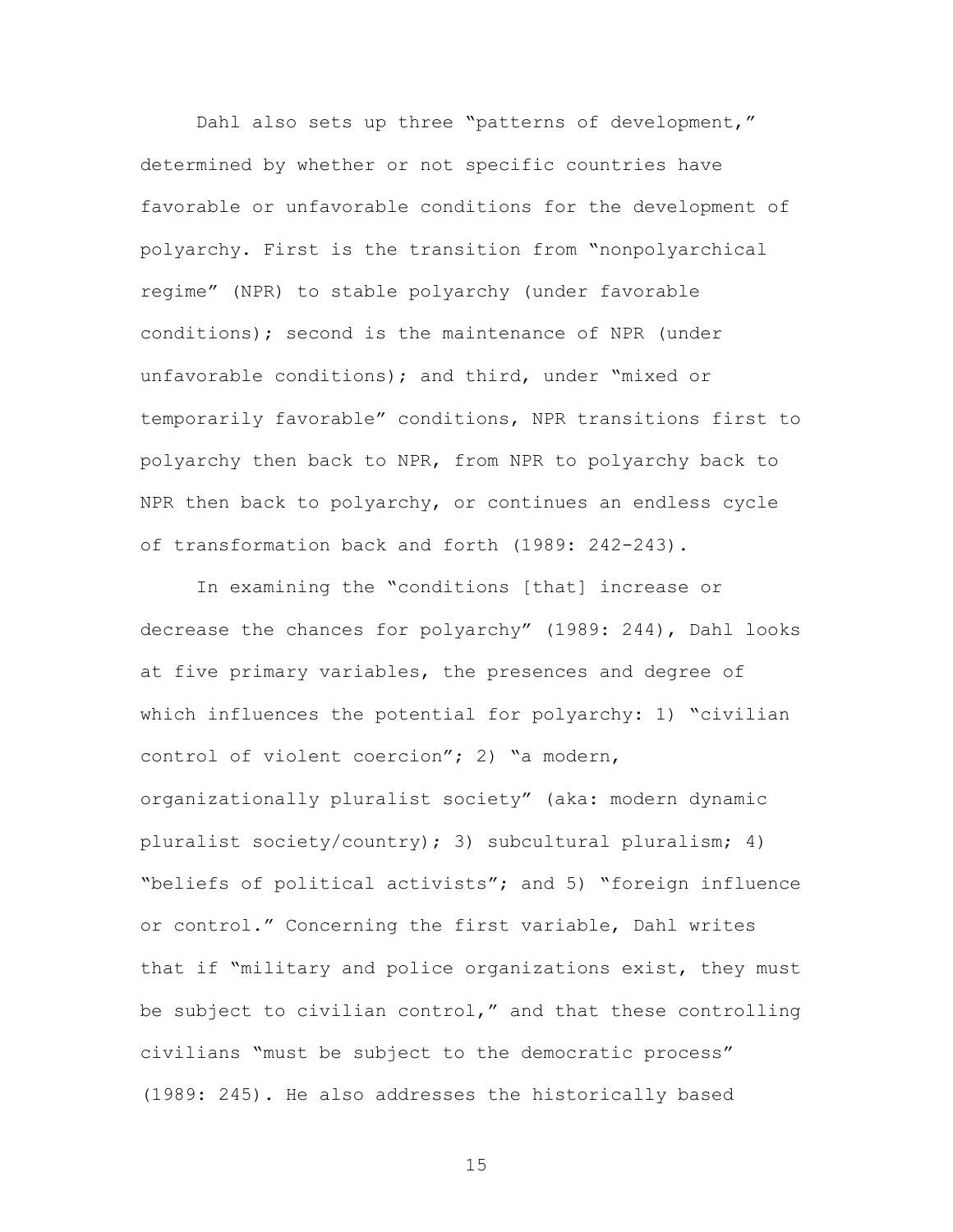theory that when militaries employ more "foot soldiers" (including "hoplites" in Ancient Greece and foot soldiers with spears and longbows in the Middle Ages) than horsed chariots, and knights, which require more stealth and training, there have been greater "prospects for popular government" (1989: 245). The development of mass armies armed with widely accessible weapons corresponded with the "Age of Democratization." Dahl also points out, however, that when weapons became more expensive and lethal in the 20<sup>th</sup> century, polyarchy surged across the globe. He offers four other military-related conditions that might explain this: 1) keeping armies small and insignificant; 2) giving control over the military and police forces to many spread out local governments; 3) creating a military force made up of democratic citizens – people who wear "both hat and helmet"; and 4) the indoctrination of officers with loyalty and fealty. He highlights a special danger when gulfs develop between the military and civilians. These military conditions are necessary, but not sufficient, for polyarchy to develop.

The second variable is the degree to which the society is a "modern dynamic pluralist" society (MDP), which is involved with the traditional historical associations and conventional indicators of wellbeing (wealth, urbanization,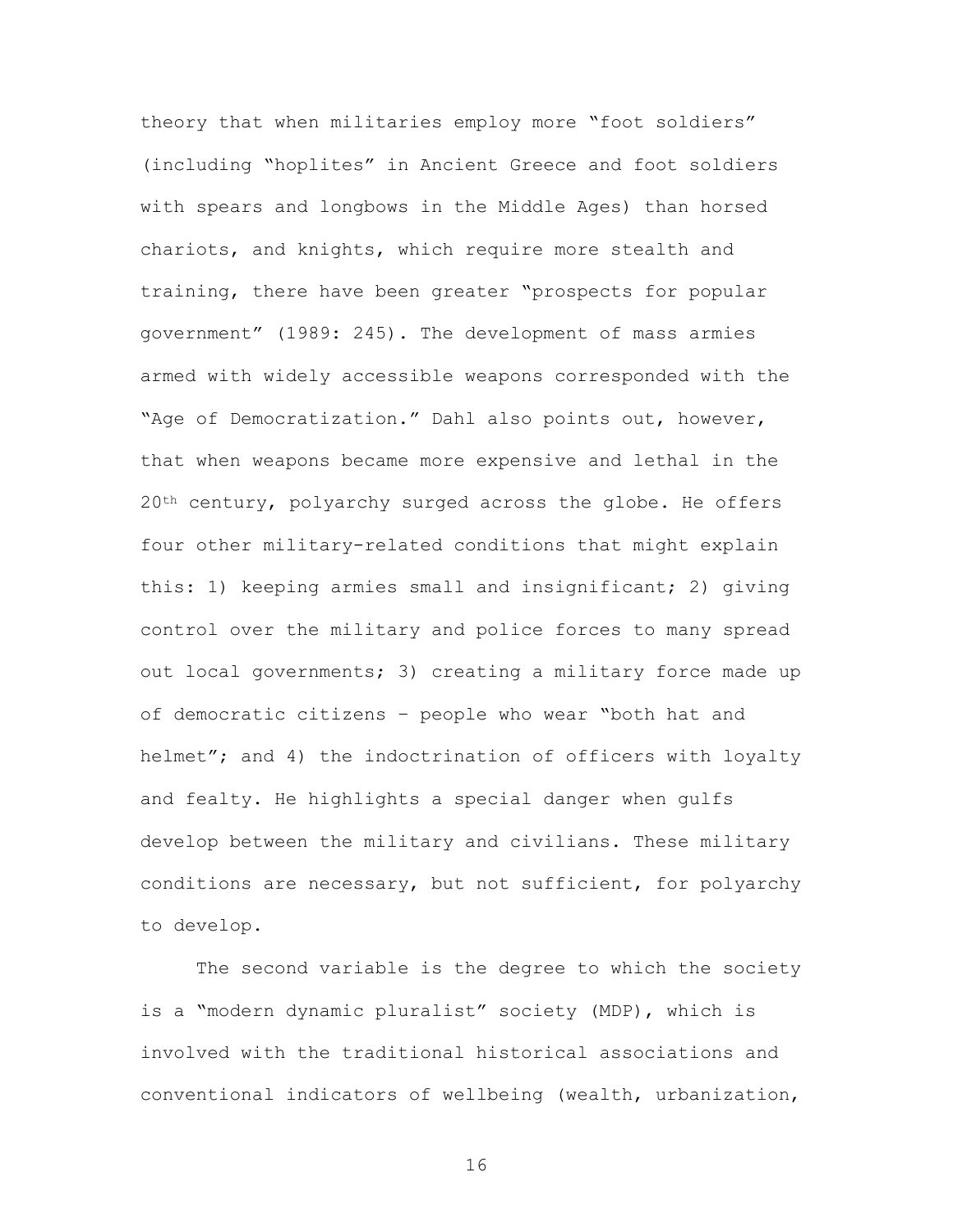life expectancy, infant mortality, etc.). There are two main, mutually reinforcing "characteristics" of the MDP that Dahl asserts are "favorable to polyarchy": 1) "an MDP society disperses power, influence, authority, and control away from any single center toward a variety of individuals, groups, associations, and organizations," forcing these groups to cooperate with each other; and 2) "it fosters attitudes and beliefs favorable to democratic ideas," such as capitalism or industrialization, mass education, for example (1989: 251-252). However, Dahl also notes that "an MDP society is neither necessary nor sufficient for polyarchy" to develop (1989: 253).

A third variable that influences polyarchy is the threat of subcultural pluralism. If a culture is not sufficiently homogeneous, then governing with a "consociational democracy," in which major subcultures are involved in governing, including having a mutual veto, proportional representation, and a degree of autonomy increases community cohesion (1989: 256-257). In this situation, the more subcultures that are present the more favorable to polyarchy a country will be.

Dahl also takes into account the political beliefs of leaders and participants, both the elites and the masses, especially when it comes to belief in the legitimacy of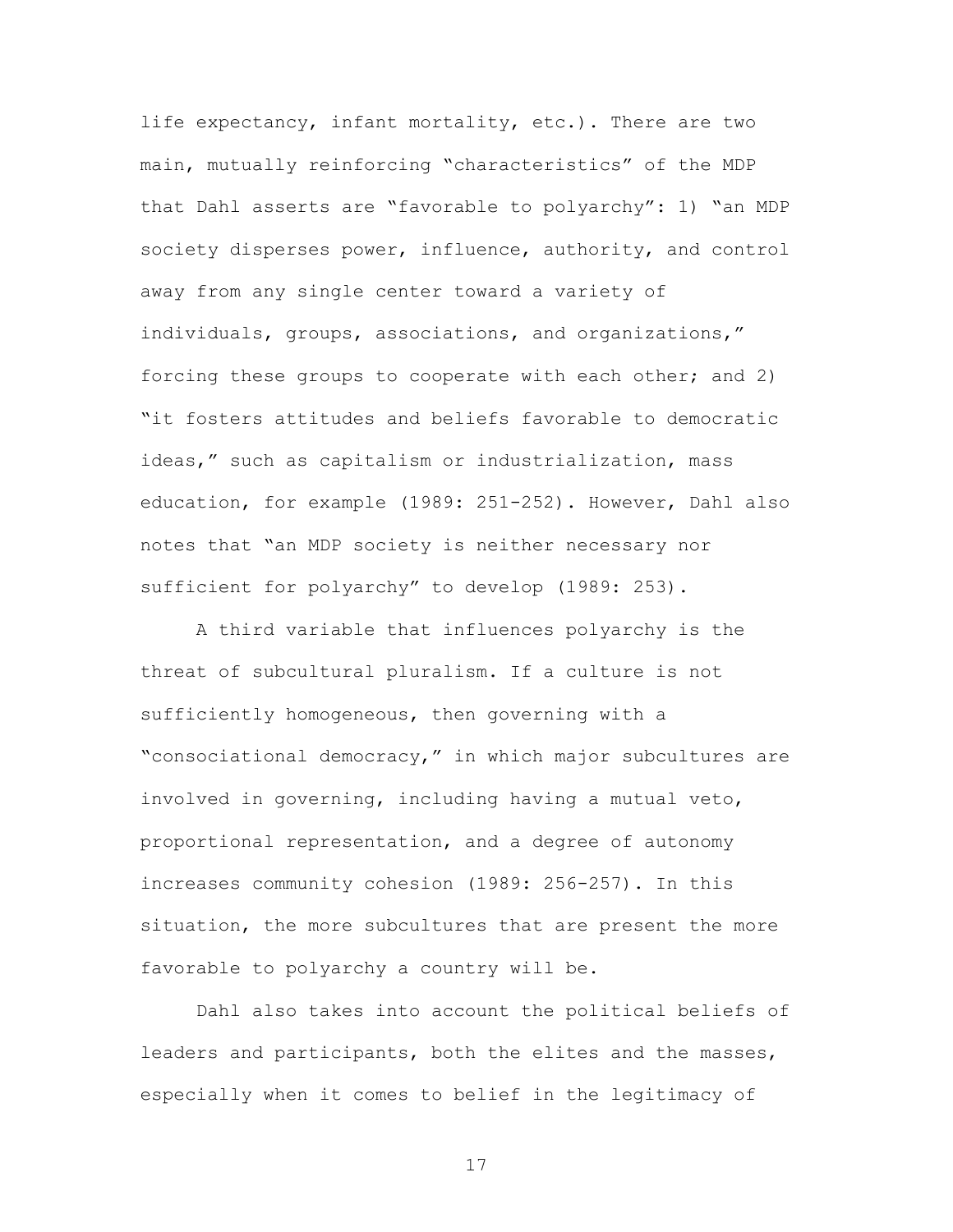polyarchy and the tension between polyarchy and guardianship. It is crucial that the elites be supportive of democratic ideals for a polyarchy to develop, unless the masses are strong and numerous enough to succeed in introducing or deepening democracy from "outside" the state, as Dryzek (1996) might suggest. Dahl also briefly considers the role of political culture (whether or not the culture is friendly to traditional "liberal" ideals).

Finally, Dahl looks at the role that foreign influence and control play in the development of polyarchy. In this complex situation, a more powerful country may either inhibit the development of a polyarchy or actually "contribute to the development of local institutions favorable to polyarchy" in a country over which it rules.

Dix (1994), too, offers a series of variables, partially echoing Dahl, to consider when explaining democratization. Dix includes "levels of economic development and social mobilization, the relative concentration of resources or income, patterns of political culture or beliefs, and leadership skills and strategies" (1994: 91). Dix (1994) is primarily concerned with the latter two variables, as he examines and poses challenges to two of Dahl's hypotheses about the influence of historic situation on the development of polyarchies.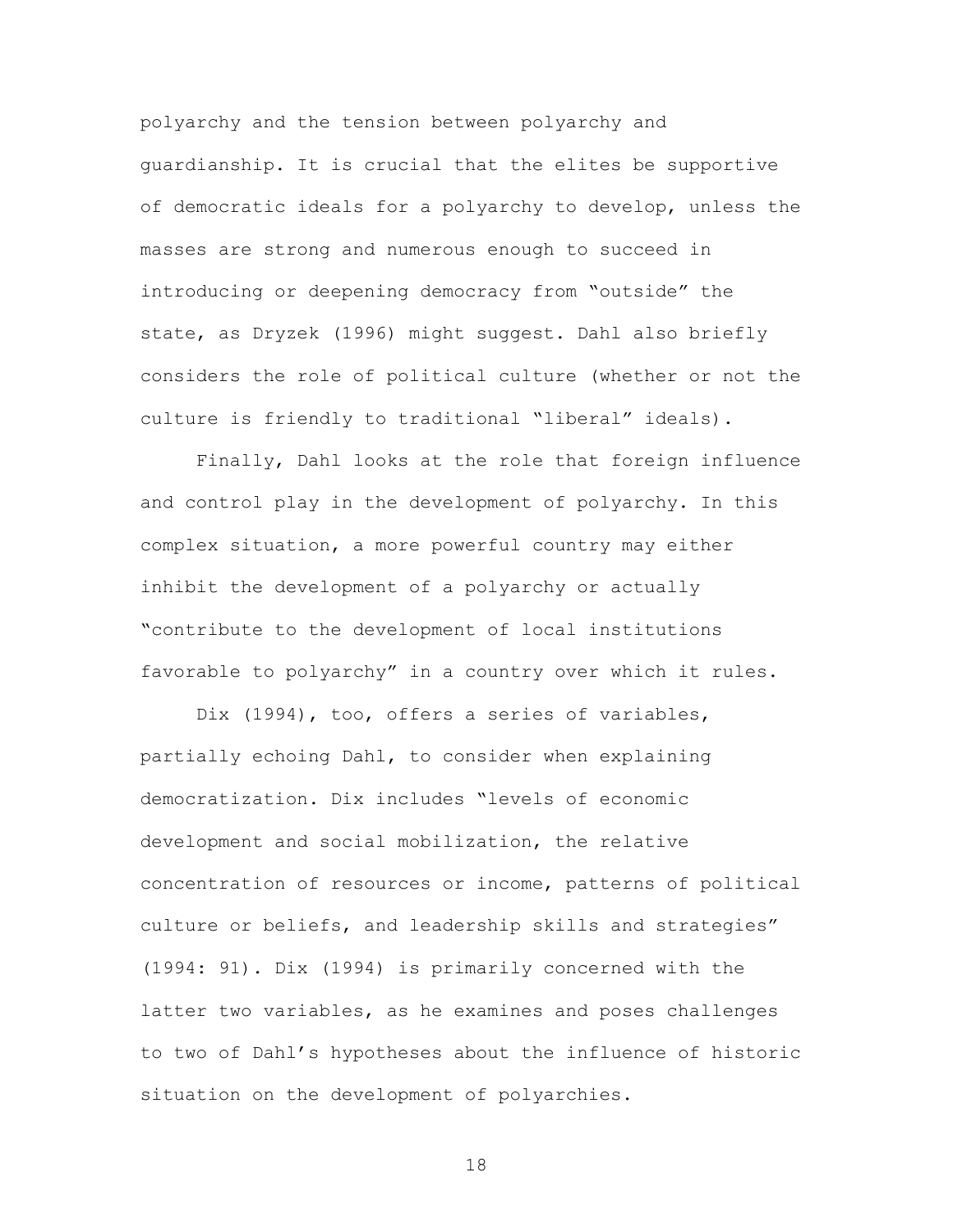The first hypothesis that Dix recounts is the notion that if political competition among elites is established before suffrage is extended to the masses, the polyarchy is more likely to maintain stability (1994: 91). Following this logic, the second hypothesis is that polyarchies that evolve gradually are more likely to succeed and remain stable than are polyarchies that result from sudden regime change or revolution" (1994: 92). Both of these hypotheses stem from the notion that the existing state must have both a political culture that is favorable to democratic ideals and elites that support the growth of democracy.

Although Dix agrees that historically both of these hypotheses have borne out, he argues that "third wave" democratization (post-WWII, postcolonial) does not demonstrate quite so much support for them (1994: 99). Although many democracies that are the product of the third wave have not had sufficient time to prove their stability, it appears that some states that have arrived at democracy via revolution are contingently stable, as are states that have expanded participation before developing a competitive system among elites. Further, these two hypotheses have been less connected in third wave democratization – one might bear out, but not the other. Ultimately Dix concludes that while "historical sequences" can play an important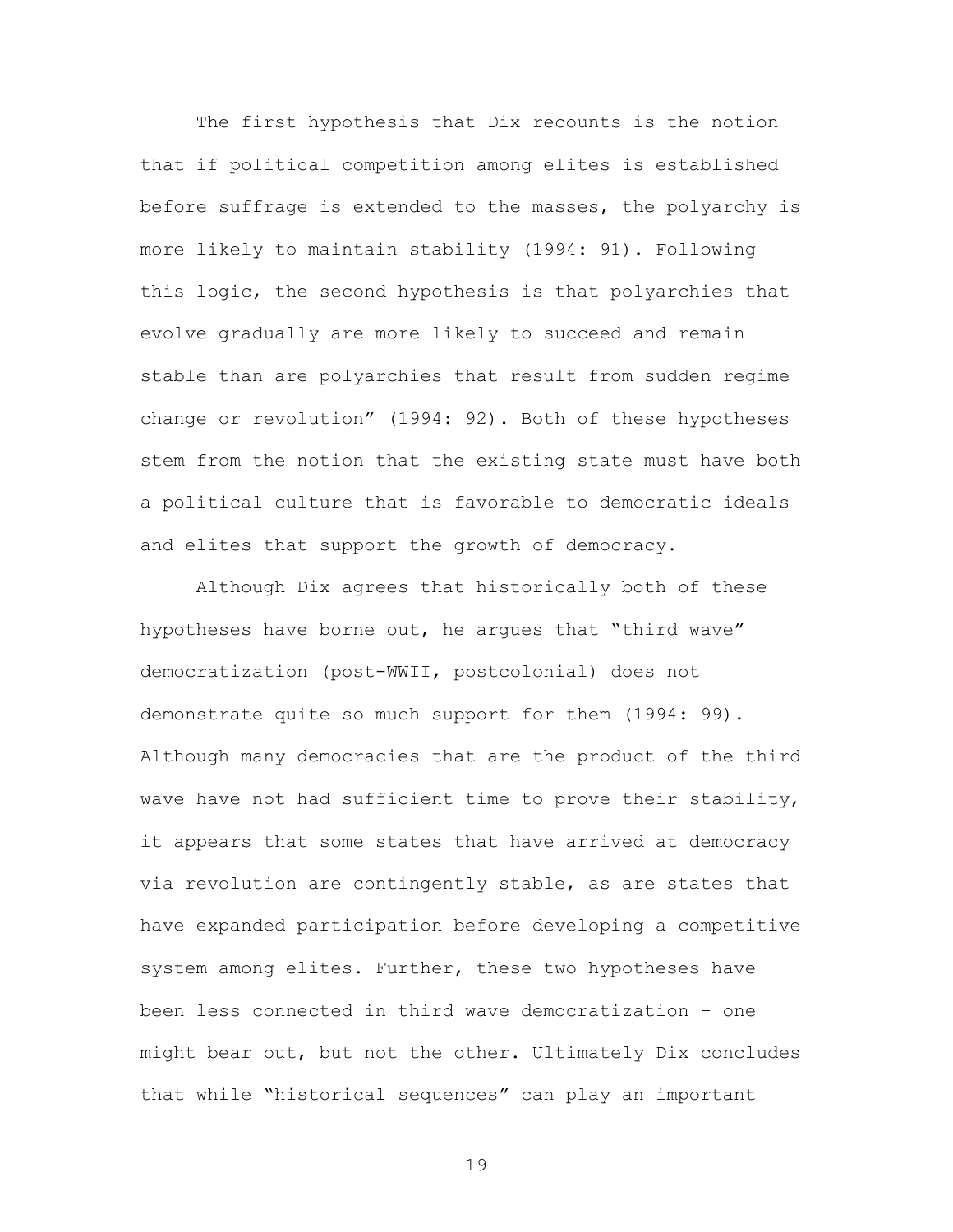role in determining the success and stability of a democracy, they are less important than other structural and cultural variables (1994: 102).

Lindblom (1977) argues that one of these structural variables is the presence of a private enterprise, market oriented economic system, which he ties to the notion of individual liberty to which polyarchy acts as a "means" (1977: 163). Based on their studies of Latin American states, Huber, Rueschemeyer, and Stephens (1997) place a heavy emphasis on the "balance of class power" in determining what kind of democracy will develop and how deep it will be (based in part on the degree of participation of the "subordinate classes" (1997: 338)). They also note the importance of "state structure and state-society relations," again citing the effect on the participation of subordinate classes, particularly in terms of accountability; as well as "international power structures," which, in their studies, tended to "encourage formal democracy" while discouraging the deepening of democracy (1997: 338).

#### *Democracy in the United States*

Hill (1994) employs Ranney and Kendall's (1956) definition of democracy as characterized by popular sovereignty, popular equality, popular consultation, and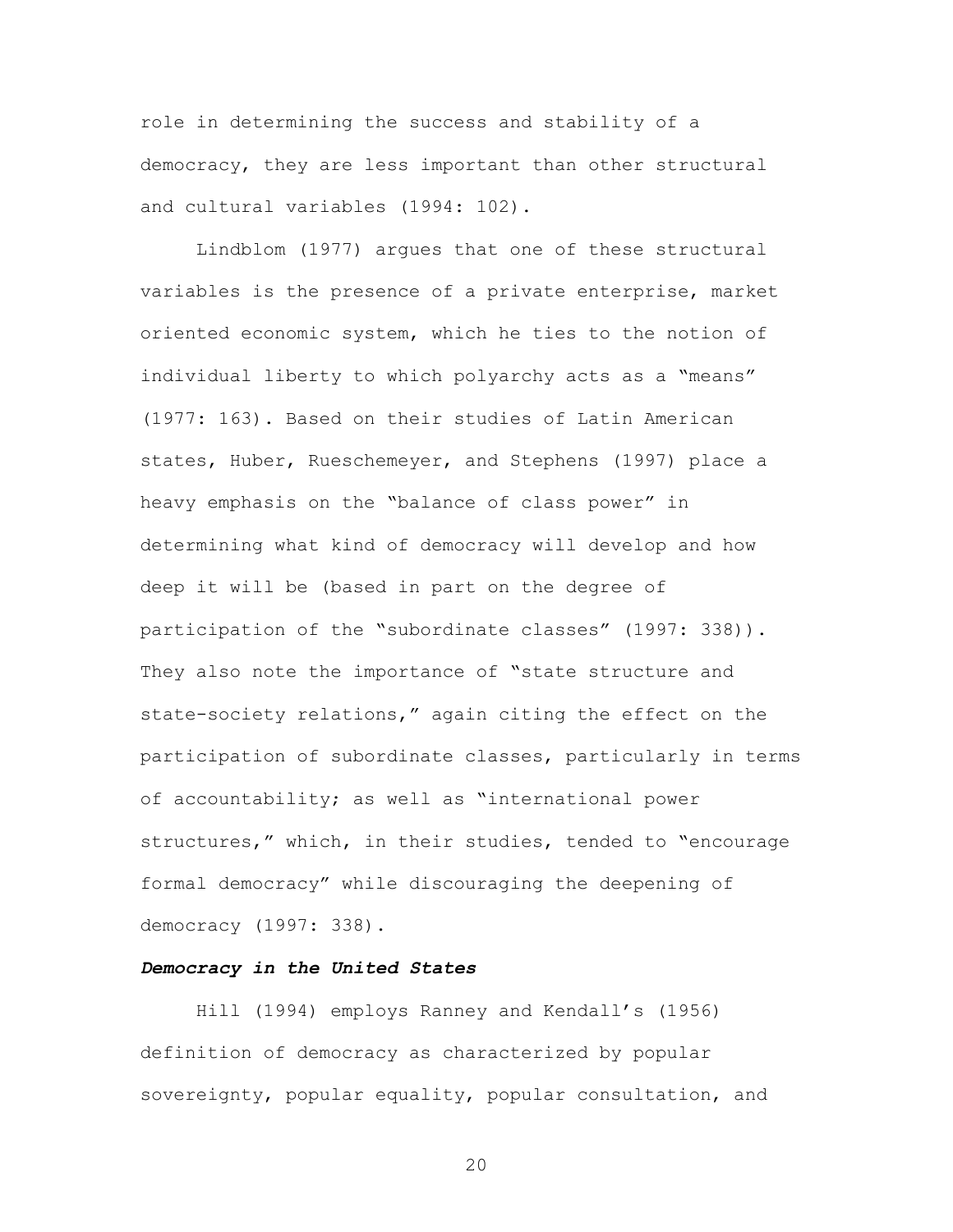majority rule. He draws a distinction between procedures and results, and notes that goals about democratic outcomes "represent the *promise* of democracy: what we hope will be the consequences of having a truly democratic government" (1994: 5); this "promise can be fulfilled" if we insure democratic procedures. Hill also discusses the differences between direct and representative democracy, pointing out that "all modern nations that presume to be democracies have adopted...*representative* democratic mechanisms" (1994: 6; emphasis Hill's). Though citing a growing disillusionment with representative democracy in the U.S., Hill argues that representative democracy has been successful at "certain times in certain places in the United States," and that by learning about these times and places we may be able to "invigorat[e] representative democracy elsewhere today" (1994: 8). Like Dahl (and others), Hill includes in the essential traits of representative democracy:

- 1) Equal political rights (those rights that "concern participation in the policy decisions of government through the election process");
- 2) Free and fair elections;
- 3) Participation by the majority of the public;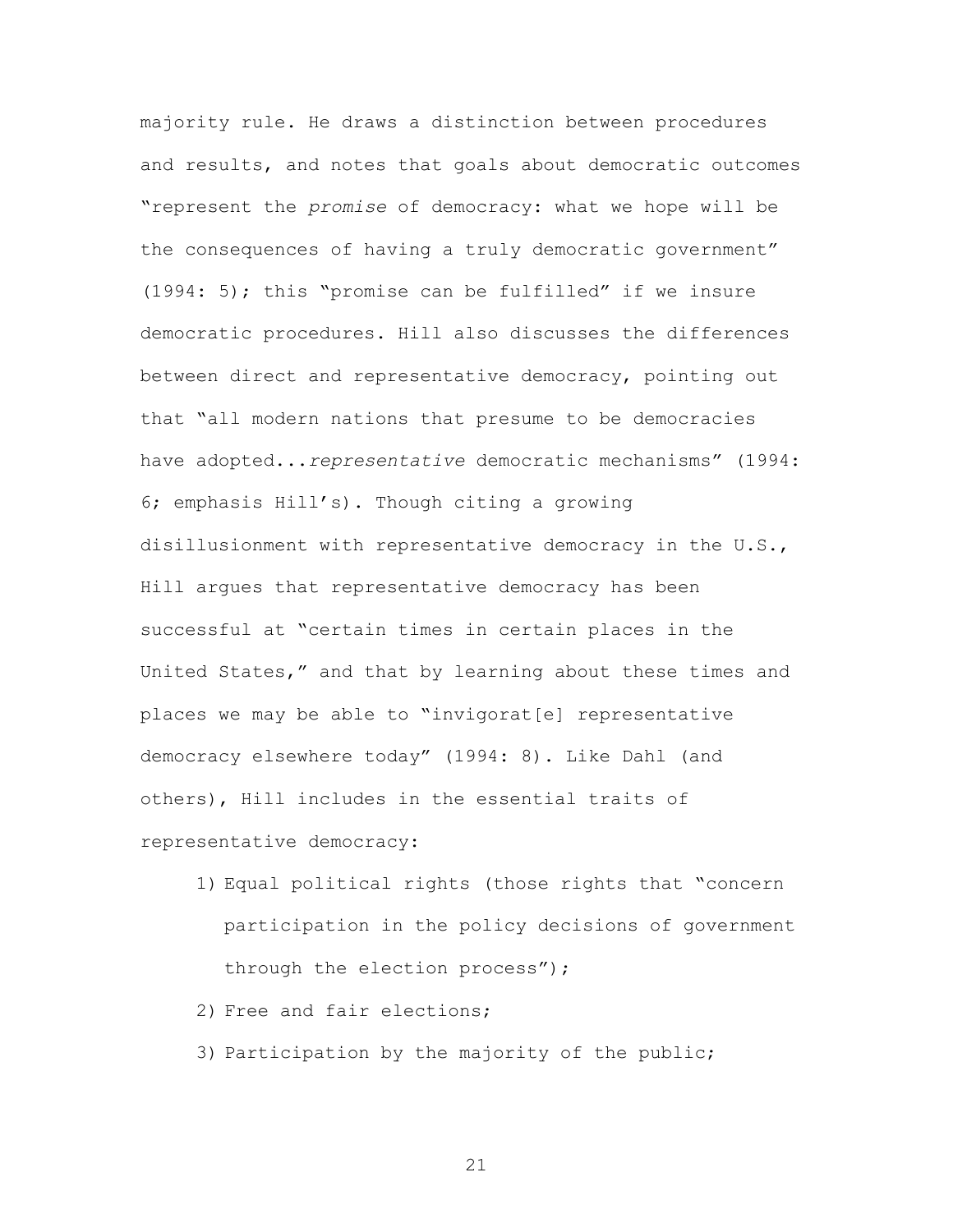4) And competing nongovernmental institutions (i.e., political parties) (1994: 11-12).

Hill uses a state by state approach to explore the degree to which the United States is truly democratic. Based on state-level analyses of voting rights, party competition, and political participation in the 1940s and 1980s, Hill ranks each state based on its commitment to these essential tenets of democratization, individually and in sum. Ultimately, he finds that while some states have increased their levels of democracy over time, as a whole the nation experienced a democratic decline between the two testing periods. Further, he establishes a link between democracy and policy consequences, demonstrating the importance of inquiry into the democratization process.

Using Dahl's polyarchy as a stand-in for true democracy, Hill sets up his state by state approach, citing the nation's different "political cultures" with their attendant democratic values, different "party systems" within each state, and the impact of historical development as justifications for why there might be useful democratic variation among the states (1994: 16-17). He writes, "If democracy exists in America, it surely exists at the state level" (1994: 16).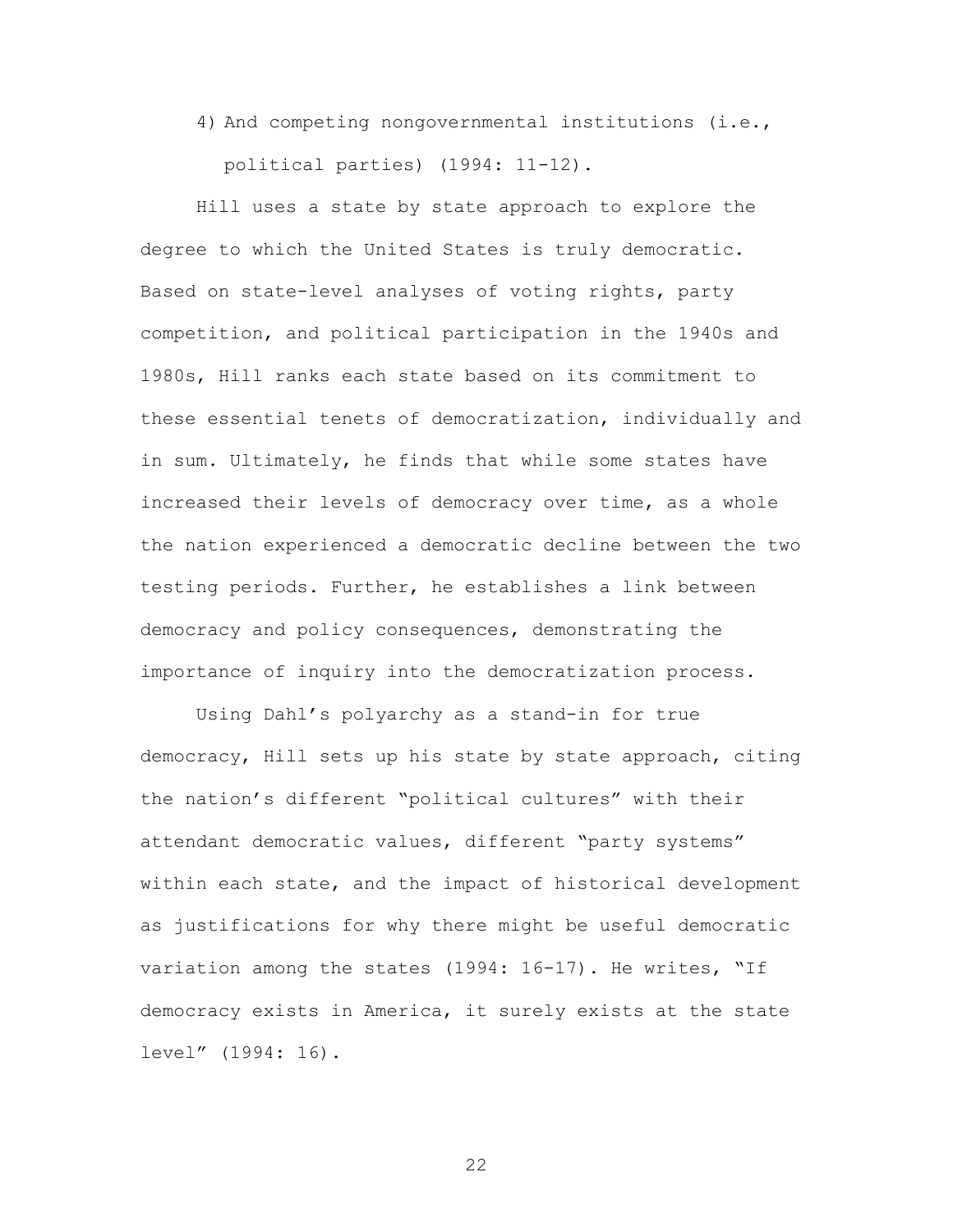Arguing that there was a mid-20th-century "revolution...in the democratic process," Hill focuses his analyses on the late 1940s and the 1980s. Sandwiched between these two periods was simultaneously a growth in enfranchisement, and a "decline in overall public participation in politics" (1994: 18). By analyzing the extent and nature of democracy (based on voting rights, party competition, and political participation), in each U.S. state before and after this upheaval, Hill explores "the nature and the degree of our progress toward democracy, as well as the specific locales where that progress is most advanced" (1994: 19).

Hill posits the "right to vote in free and fair elections" as the "most critical of democratic rights," and explores how voting rights evolved during the  $20<sup>th</sup>$  century, focusing particularly on the status of these rights during the late 1940s and the 1980s (1994: 21). In examining the degree of democracy in the states in the 1940s, Hill weighs five conditions:

- 1) the status of the African American franchise in the eleven former Confederate states (labeling these states "highly undemocratic" (1994: 28));
- 2) voting rights of Native Americans in Arizona and New Mexico (labeled moderately undemocratic);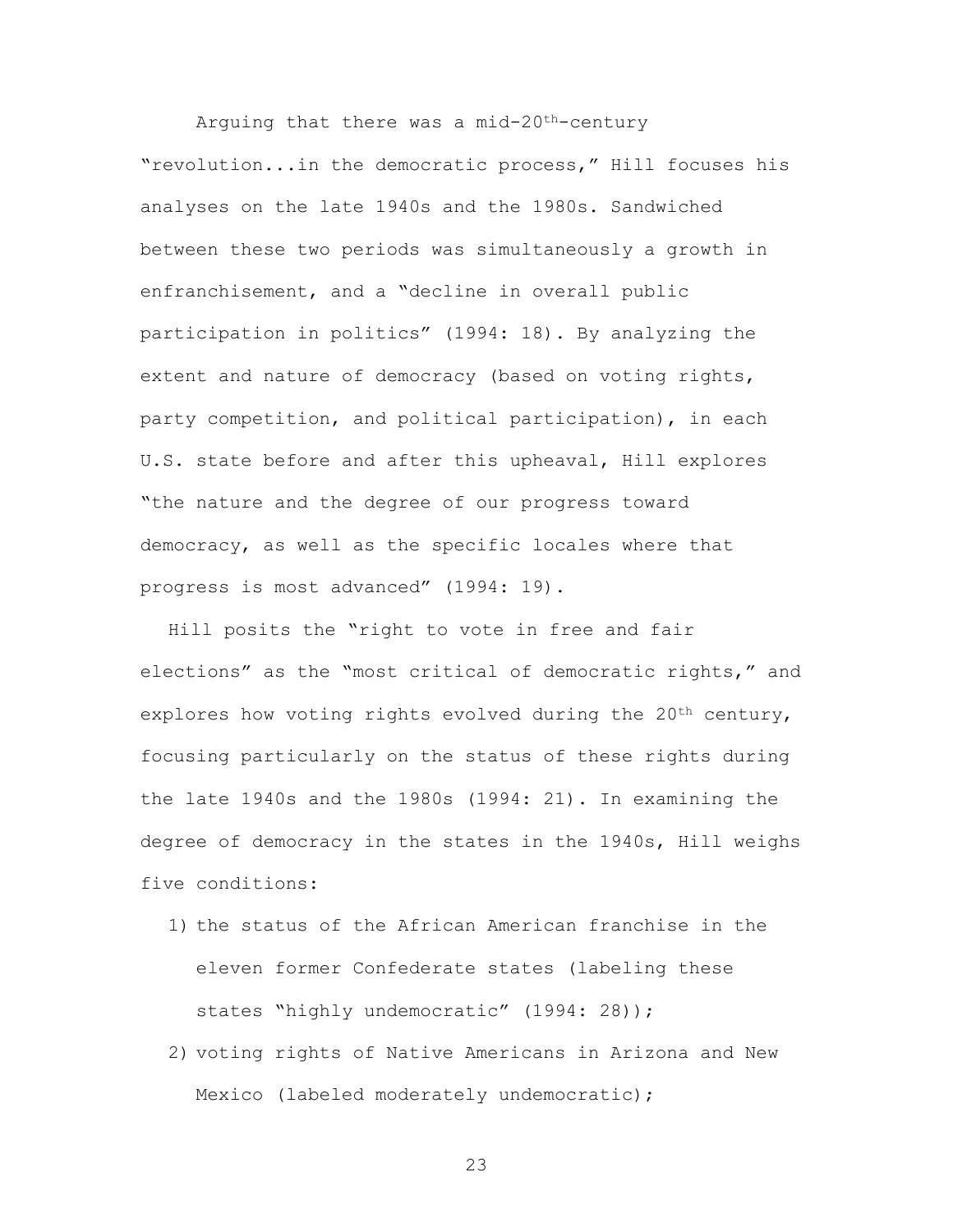- 3) literacy requirements in several states (which only appear to have systematically affected the franchise in the former Confederate states and Arizona and New Mexico (1994: 30));
- 4) the effects of "political machines" (with Texas and New Mexico labeled moderately undemocratic because of these influences (1994: 31));
- 5) and the vote-diluting effects of malapportionment (which tended to favor rural districts with greater representation and was present in every state, but especially in Alabama, California, Florida, and Georgia) and gerrymandering (which Hill concedes he cannot fully evaluate because of the lack of documentation of the practice at the time of his study) (1994: 31-34).

Using these criteria, Hill creates an ordinal scale:

- 1) Democratic
- 2) Polyarchic
- 3) Modestly undemocratic
- 4) Undemocratic
- 5) Highly undemocratic;

And places each of the 50 states into one of the three "undemocratic" categories based on their scores (1994: 34- 38). The states with the most restrictive voting rights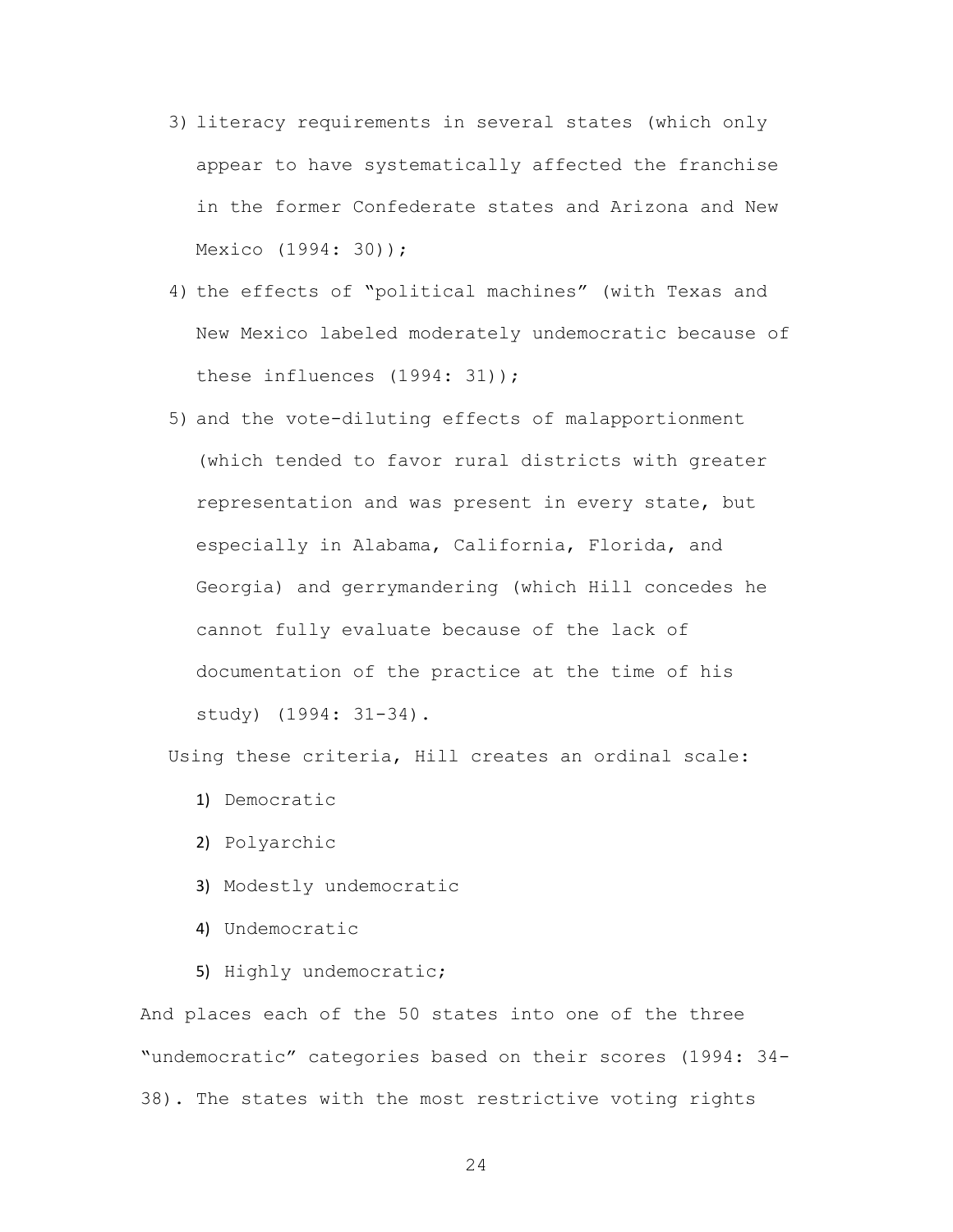based on ethnicity (essentially all of the former Confederate states plus New Mexico) fall in the fifth category (highly undemocratic). The states that show the effects of malapportionment and "either political machines or moderately restrictive ethnicity-based discrimination" fall into the fourth, "undemocratic," category (only Arizona). And states that showed the effects of malapportionment, political machines, and most likely gerrymandering fell into the third category (modestly undemocratic – which Hill found characteristic of the remaining states in the late 1940s) (1994: 38).

Hill cites a "voting rights revolution" between the 1940s and 1980s as being responsible for formally lifting many restrictions based on ethnicity, literacy, residence, etc. Not only did this revolution, he asserts, lead to near universal suffrage, but also recharacterized the right to vote as a "good thing" deserving of protection by the federal government (1994: 39-40). Key among these changes was the Voting Rights Act of 1965, which eventually regulated practices in 39 states (chiefly those with histories of racial and ethnic discrimination); the "one person, one vote" approach to addressing malapportionment; and crackdowns on political machine corruption (1994: 42- 43).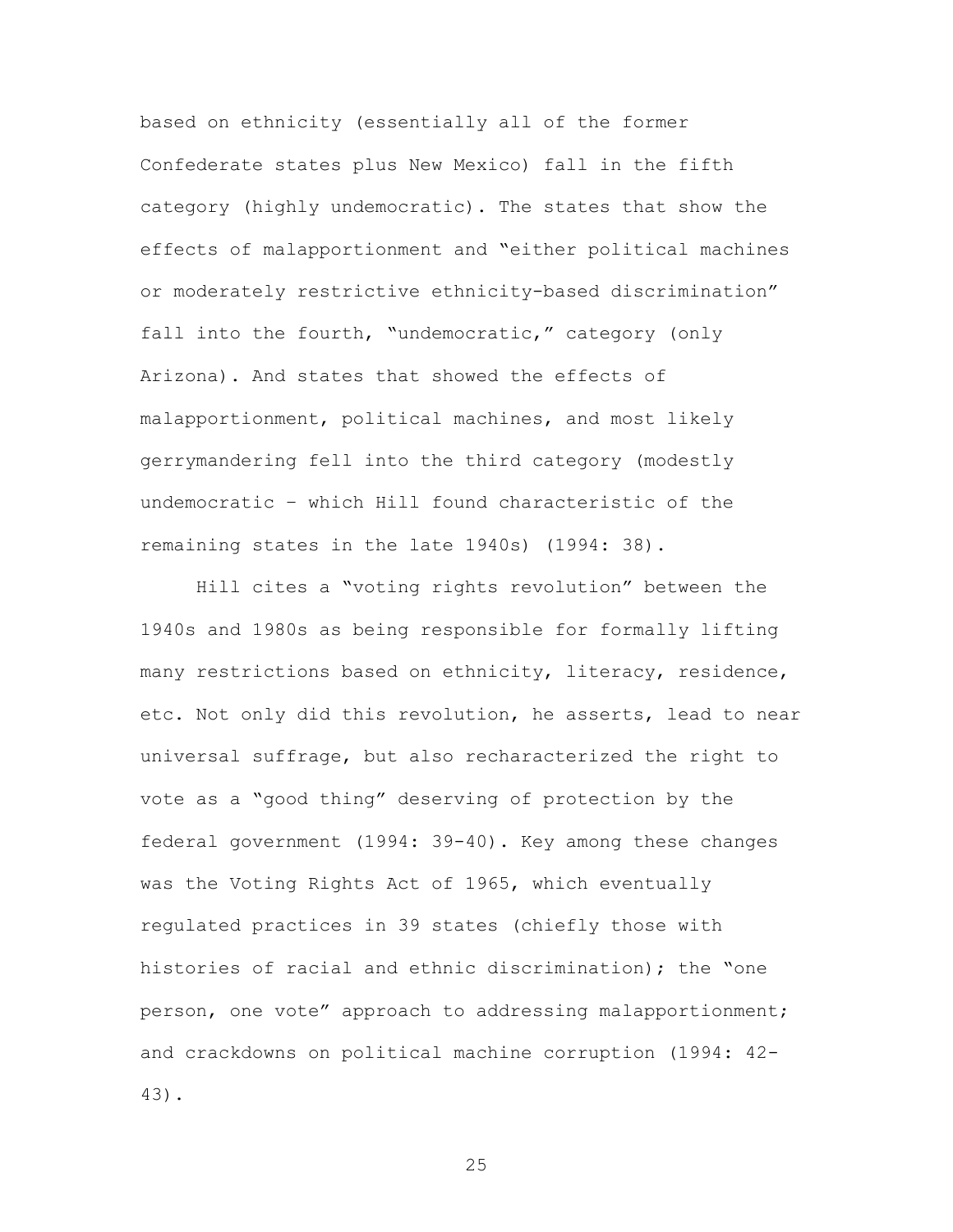However, according to a review conducted by the U.S. Commission on Civil Rights, as well as testimony from hearings before the House of Representatives, voting rights were still being infringed upon in a few states (Alabama, Georgia, Louisiana, Mississippi, North Carolina, South Carolina, Texas, and a little bit in Virginia) in the 1980s, particularly affecting racial and ethnic minorities (1994: 46). Abuses were further uncovered in reviews of "election procedure changes" submitted for federal "preclearance" (or not submitted and subsequently discovered) (1994: 46-47). Additionally, new forms of vote dilution have sprung up through the creation of at-large elections and election district gerrymandering – again, these tools are concentrated in a handful of Southern states (1994: 48-49). Finally, Hill notes the antidemocratic (compared with most other Western nations) effects of voter registration laws and requirements in every state except North Dakota (1994: 50). Based on this set of criteria, Hill once again puts each state into a category – North Dakota alone is classified as "democratic," the previously mentioned Southern states with lingering ("if subtle") restrictions on minority voting rights are classified as "moderately undemocratic," and the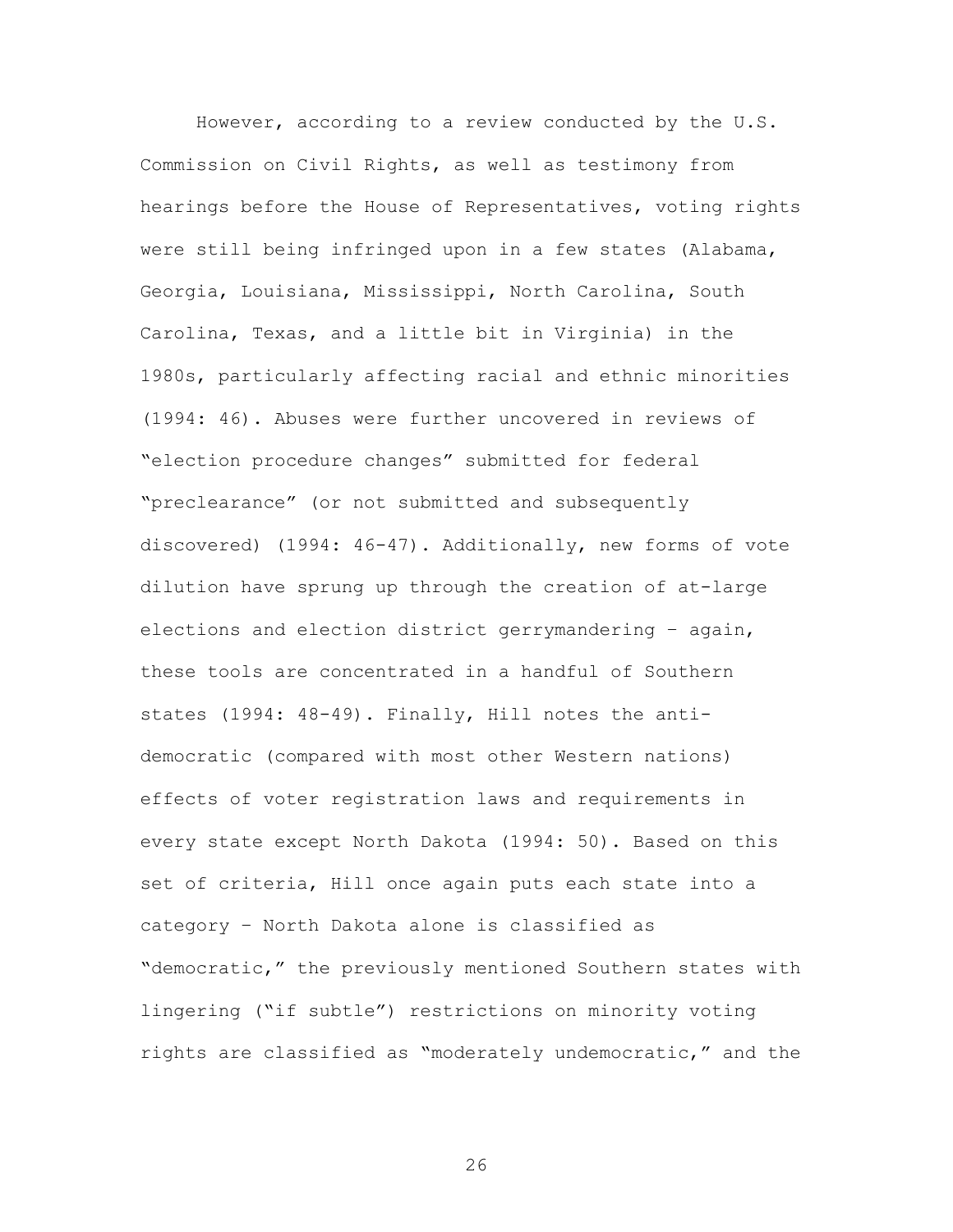rest of the states are classified as "polyarchic" (1994: 50-51).

Hill examines a second essential element of democratization and establishes the importance of political parties to American government, writing that "parties bring life and direction to government" and that parties are "mechanisms for communication whereby public sentiments are transmitted to government...overcoming the practical obstacles in the way of expressing the majority will" (1994: 54). Essential to political parties are their "linkage" function and "competition," which requires "organizational expression to be fairly represented in the governing process" (1994: 54). Ultimately, Hill includes in his study how well parties fulfilled these two functions during the 1940s and 1980s.

Hill also argues that despite the appearance of twoparty competition at the national level throughout the nation's history, individual states have been largely dominated by single parties, at least up until the 1940s. That said, he outlines predictions of increased two-party competition within single states after the 1940s, based on "increased industrialization, urbanization, and related forms of 'modernization'" in the states, and then sets out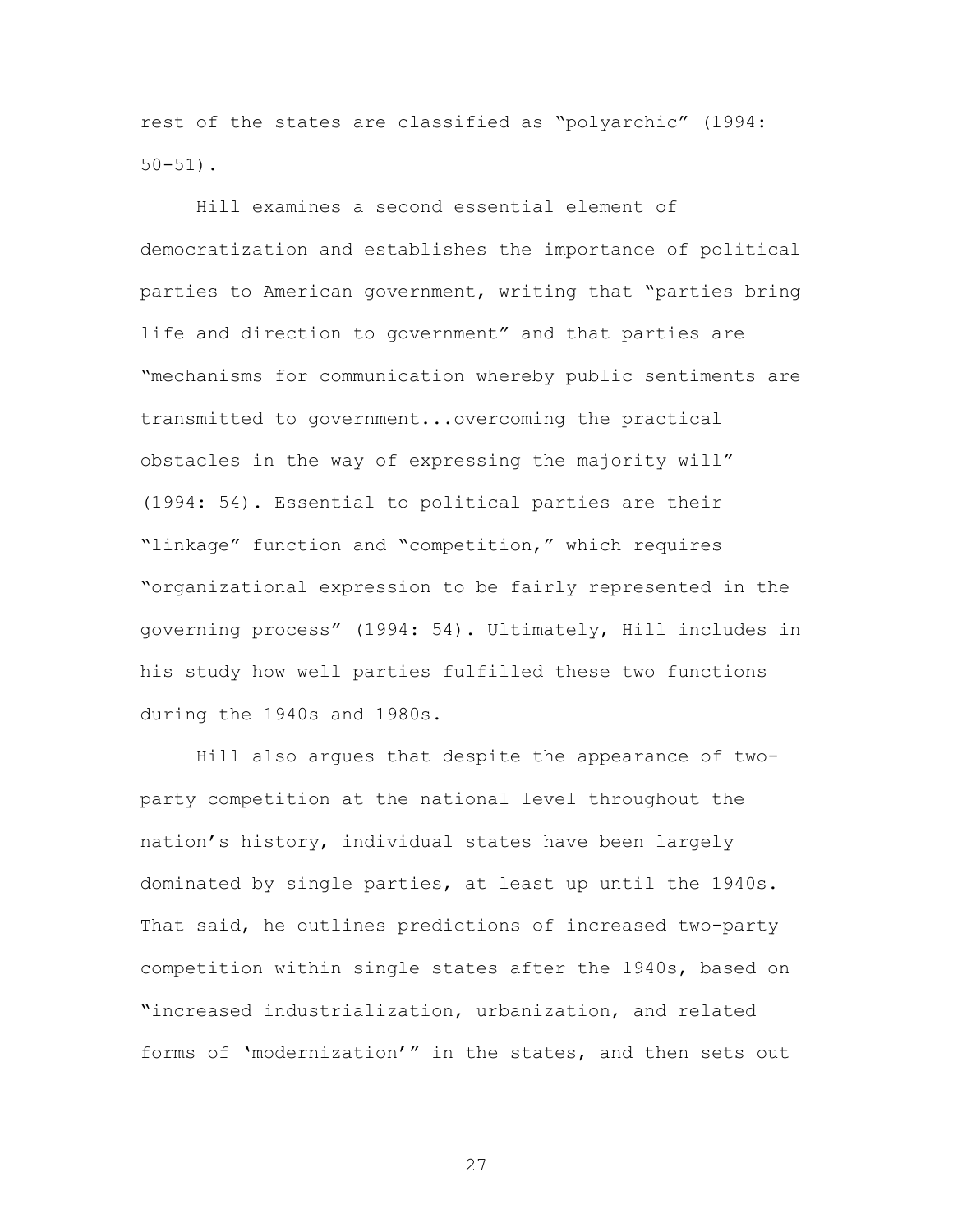to see whether or not these predictions have panned out (1994: 59).

Using a slightly modified Ranney index to measure state party competition from 1946 – 1952, and from 1980 – 1986, Hill divides the states into three categories: "oneparty domination, two-party competition, and modified or weak one-party control" (1994: 60). He finds that in the first time period measured, thirteen states were "two-party competitive," fourteen states were "one-party dominated" (mostly Democratic Southern states), and twenty-one states had "modified one-party control" (1994: 60). In this last category, although the minority party was nowhere close to potentially controlling the government, it was at least fairly well represented in the state legislature and was slightly competitive gubernatorially.

Hill does not find evidence that party competition growth predictions played out as strongly as expected by the 1980s. While the number of one-party dominated states fell to three, most of the states moved into the modified one-party category, rather than the two-party category, which contained only sixteen states. Hill labels two-party competitive states "democratic," one-party states "highly undemocratic," and modified one-party states "polyarchic" (1994: 64). While this is an improvement over the situation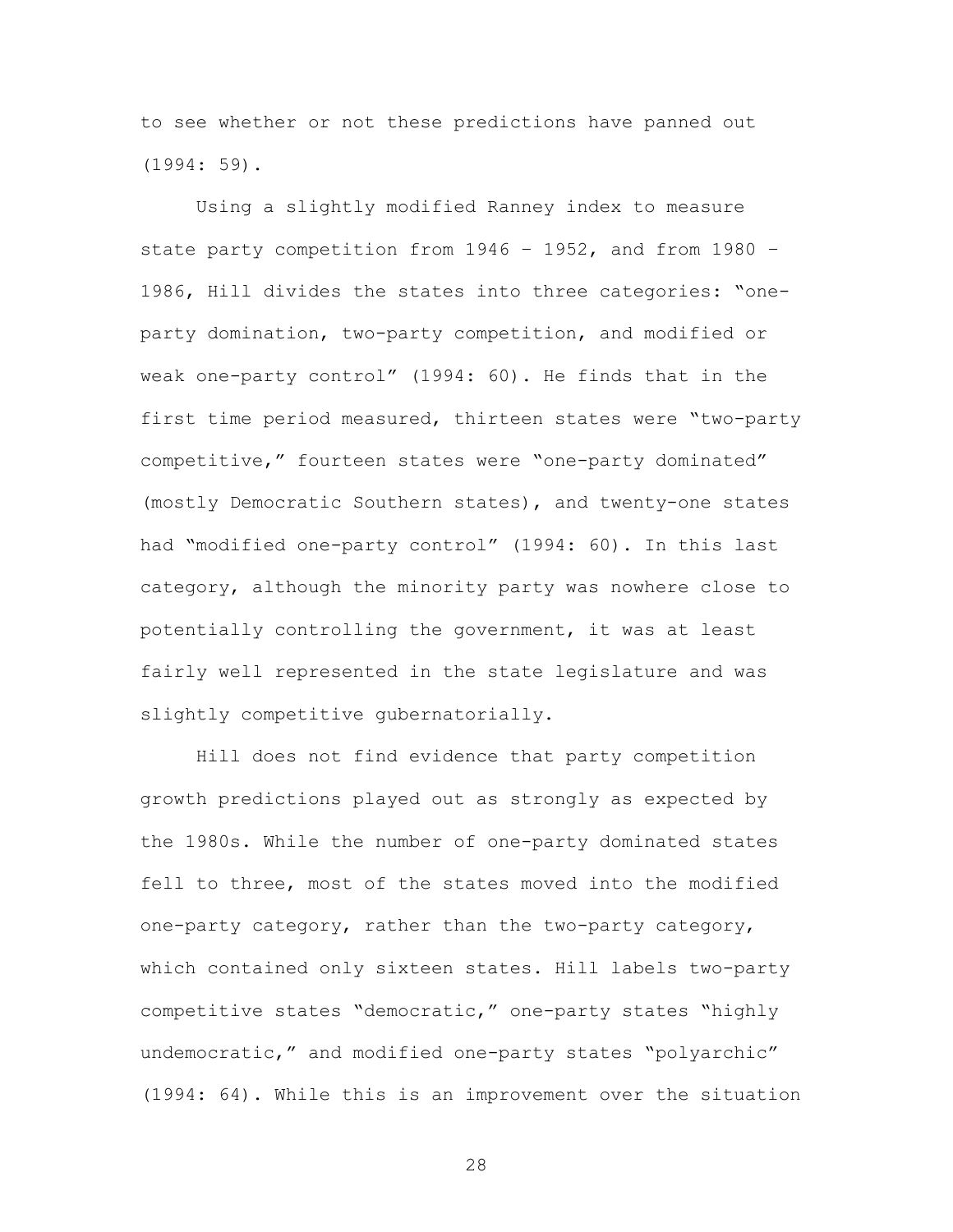in the 1940s, it still leaves much to be desired in terms of democracy – especially when one considers the potential powers of dominant parties to bend election laws (think gerrymandering, voter ID requirements, etc.) to their will. Hill is careful to note the distinction between party competition at the presidential level and party competition at the state level – especially in the mid-realignment Southern states where at the time voters often supported Democratic candidates at the local and state level and Republicans for president.

In considering electoral participation, Hill looks at the final essential element of democratization. He writes that "public participation in government is the trait most commonly associated with democracy (1994: 72) and that "there is substantial evidence...that elections and parties are instruments for public influence of government, even if in more diffuse ways than simple-minded versions of democratic theory might suggest" (1994: 73). He argues that "throughout most of our history...only a minority of citizens were allowed to participate in elections" (1994: 74). Outlining a theory for increased participation post-World War II (based on diminishing limitations on suffrage, "increased two-party competition at the presidential level," and increasing mass education, which is often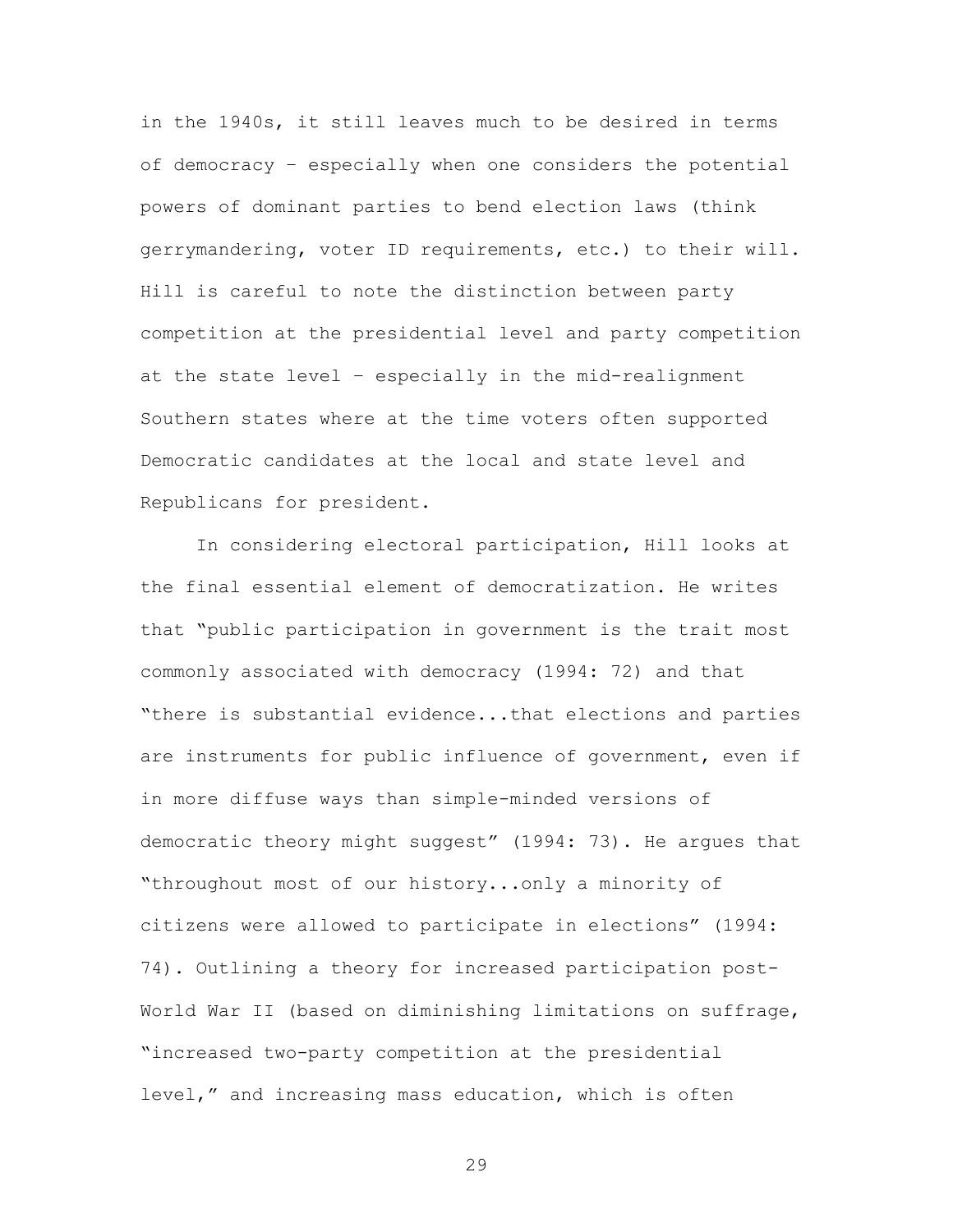linked to increased political participation (1994: 76)) Hill subsequently finds that although voter turnout did increase between the end of World War II and 1960, these numbers soon dropped, and continued to diminish all the way up into the 1980s (1994: 76).

Hill is not interested in national turnout rates, but rather examines the situation at the state level to determine the health of democracy in terms of political participation in the states. However, instead of simply relying on a standard measure for voter turnout – total turnout as a percentage of the voting age population, Hill argues for an adjusted measure that accounts for all those members of the voting age population who were effectively disenfranchised, as well as for those voters who voted only for down ticket races, and whose ballots "were declared spoiled or invalid by election authorities" (1994: 137). This measure, he claims, presents a more accurate picture of the overall turnout, which has been higher than previously thought.

Allowing for disenfranchisement of a small portion of the population ("aliens, incarcerated felons, many of the mentally ill, and many convicted felons who have returned to society" (1994: 77)), and that it is often impractical for many of the "institutionalized population" to vote,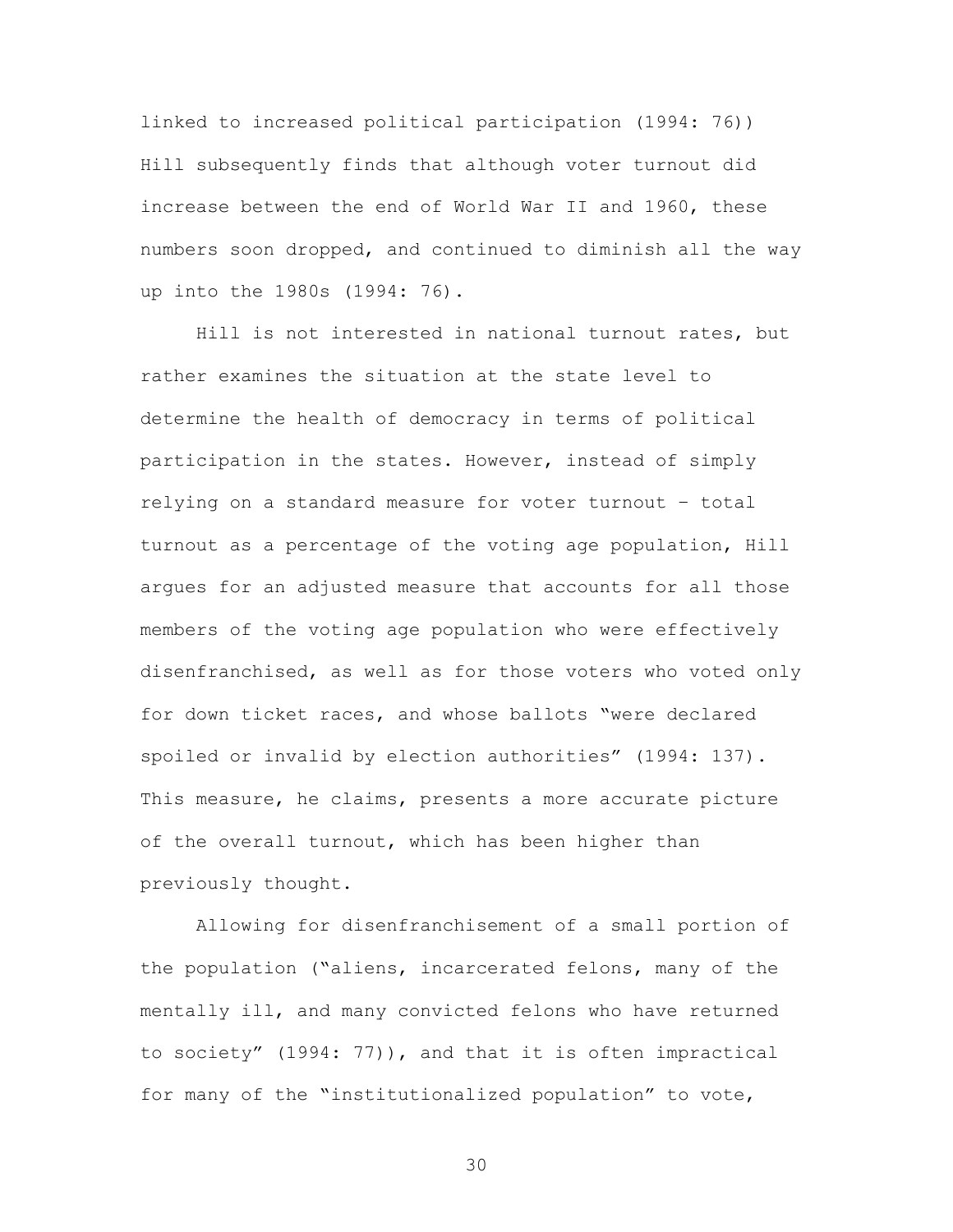Hill argues that "at least 80 percent or more of voting-age citizens" should vote for a state to be considered democratic (1994: 78). Arguably, the "allowance" for a certain number of incarcerated persons or convicted felons who would otherwise be members of the voting eligible population should be reexamined in light of trending demographic disproportionality (Alexander 2010), but Hill's findings are worth discussing nevertheless. Examining the time period from 1946-1952, Hill considers states with turnout rates of 51-79 percent to be polyarchic, 33-50 percent to be undemocratic, and under 33 percent to be highly undemocratic (1994: 78). He notes that during this time period, many primary elections held in the solidly Democratic South enjoyed much higher turnout than did the general election, and factors the exclusive natures of these primaries into his analysis). Using census data, the Book of the States, and previously reported election data, Hill finds that nationally, an average of 51 percent of the population turned out for gubernatorial elections during this time period; there were no states he judged to be democratic, though 27 fell into the polyarchy category; fourteen were undemocratic, and seven were highly undemocratic (all of these were Southern states) (1994: 79- 81). Further, Hill presents a side by side analysis of the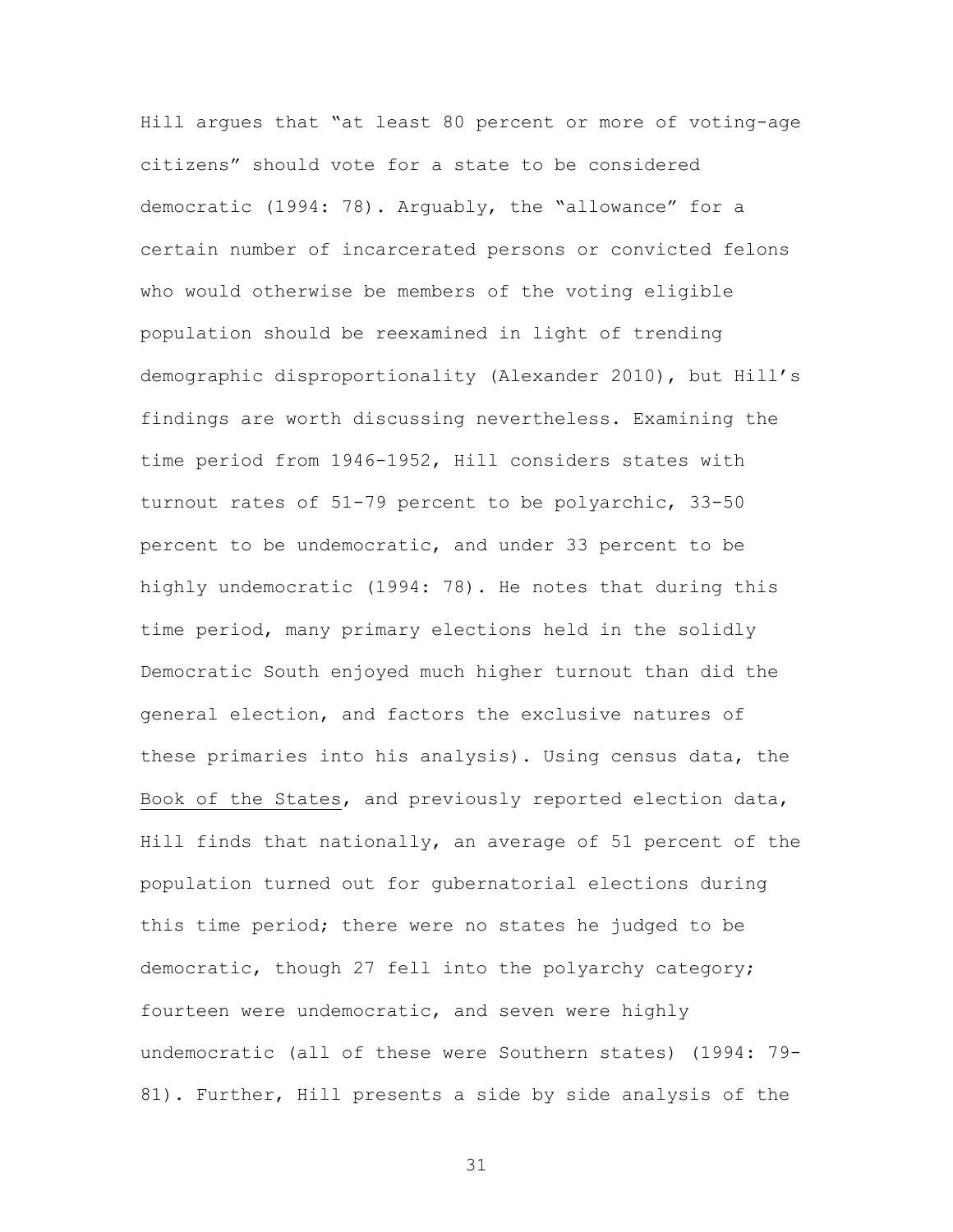mean turnout rates of his previously established categories of democracy levels based on voting rights, party competition, and a new measure, election calendar effects (1994: 81). The turnout levels support Hill's arguments, and demonstrate how state laws (election calendars and franchise regulations and limitations) affect democracy (1994: 82).

Arguing that turnout growth and decline was selective after 1960 and that national trends do not accurately capture this, Hill again examines gubernatorial turnout rates between 1980 and 1986. He finds that the national turnout average during this time fell to 46 percent (1994: 83); 16 states were polyarchies, 30 were undemocratic, but only four were highly undemocratic (1994: 84). Hill also finds, based on a state by state analysis, that when a state has a higher turnout rate, there is less of a class bias among those who turn out (i.e., the ratio of lower class to upper class (based on education levels) voters is larger (1994: 88). Hill argues that the class makeup of those voters who turn out can affect the policies enacted to favor and disfavor those who do and do not turn out (1994: 88). Ultimately, Hill concludes that the nation as a whole became less democratic based on political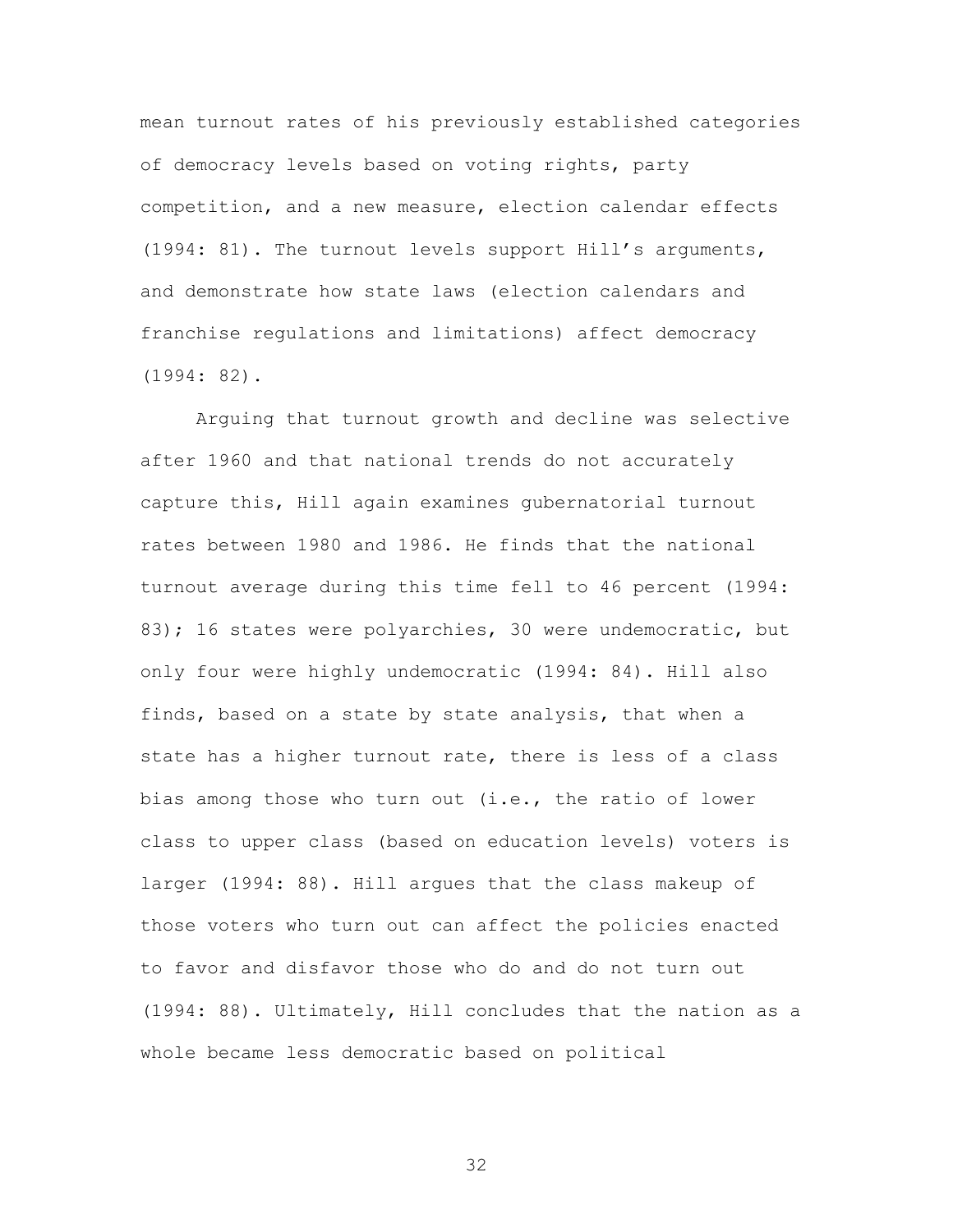participation during the time between his two periods of study (1994: 89).

Ultimately, Hill considers the three elements of democracy previously examined individually (voting rights, party competition, and mass participation) in a more interactive sense, to get a grasp on the overall level of democracy in each state in the 1940s and 1980s. To illustrate this, he suggests envisioning a threedimensional cube. To be considered highly polyarchic, a state must ensure voting rights for "virtually all adult citizens" *and* either have "two-party completion and voter turnout in the range of 60-80 percent of the voting-age public" or "modified one-party competition that leans toward two-partyism and voting turnout greater than 80 percent (1994: 93). In this way, proficiencies in one area can make up for deficiencies in another area – this works the same way for modest polyarchies, but at a lower level. Hill refers to the most highly undemocratic states as "closed party oligarchies," and those states one level up (i.e., states that foster slightly higher levels of participation) "relatively closed party oligarchies" – these states have limited voting rights, little to no party competition, and low rates of political participation (1994: 94).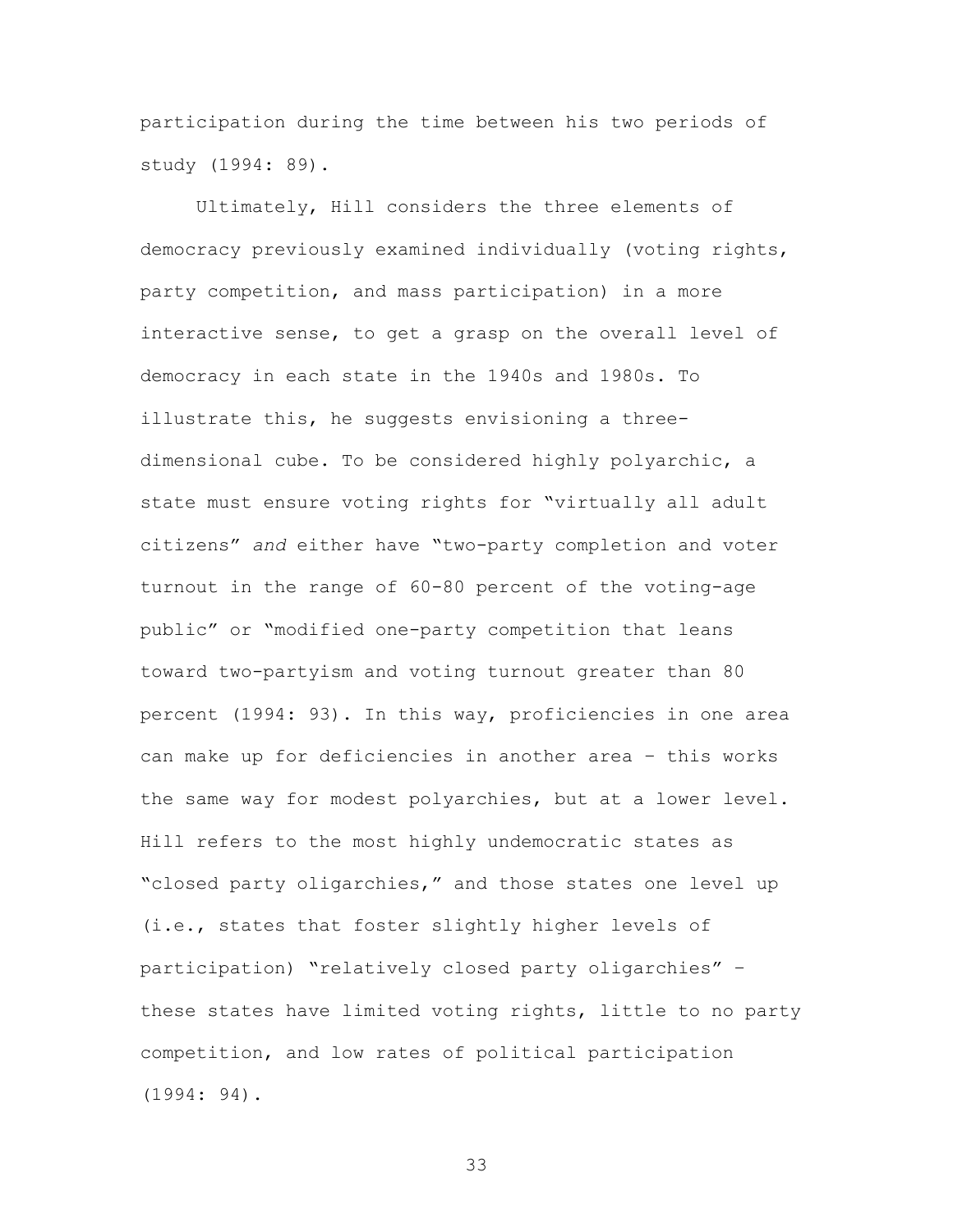Using these criteria and scales, Hill ranks individual states during the 1940s and 1980s. Using a multivariate model to obtain each state's overall ranking on the democratic scale (taking into account each state's scores on the ordinal scale of voting rights, the interval scale of party competition, and on the interval scale of participation (in gubernatorial elections)), Hill finds that no state falls into the democratic category, and that the decline in the number of states in the highly polyarchic category from the 1940s to the 1980s is striking. Although all of the states that were considered closed and relatively closed party oligarchies in the 1940s increased their democratic rankings in the 1980s to what Hill terms mediocre democratization (but still below "modestly polyarchic") most of the movement is down the democratic scale. All of the states with the lowest rankings in both time periods are Southern states, largely due to one-partyism and low turnout rates.

Perhaps the most important element of Hill's study is his examination of the policy consequences of democratization in the states. The first policy-oriented hypothesis he offers is that "democratization will inevitably lead to an increased government commitment to welfare policies favoring the interests of the poor or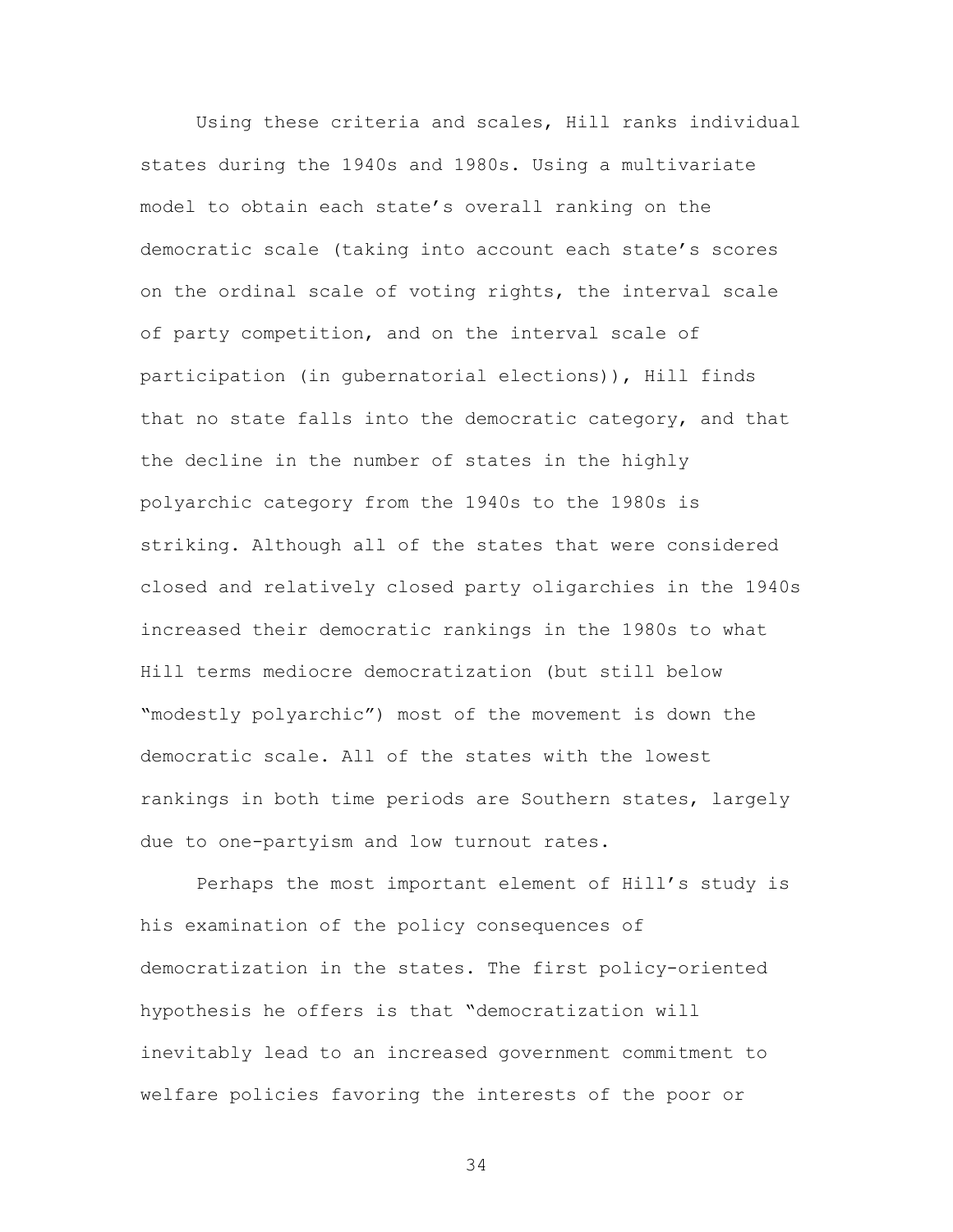lower classes" (1994: 111). The idea is that as the potential recipients of the benefits of these policies will have a greater voice and input into the process, through its processes, democracy will indirectly bring about better welfare policy (this can be extrapolated to other policy areas – at its root it is just the idea that policies will change once those people who were previously unheard from are given a voice). An important distinction, however, should be made between the idea that democracy provides a direct link to policy change, and the idea that democracy merely facilitates policy change (see also Carnes 2013).

The second policy-oriented hypothesis that Hill presents concerns civil rights – the idea being that "democratization enhances policy responsiveness" to those people and groups of people who have traditionally been underrepresented. Hill approaches this hypothesis in a similar manner as the welfare hypothesis, again attempting to distinguish between causation and facilitation (1994: 115). The final hypothesis (supported by Mancur Olson and others) is that greater democracy comes hand in hand with the creation of interest groups, each of which will eventually claim the ear of policymakers and ultimately increase the size of government (1994: 116).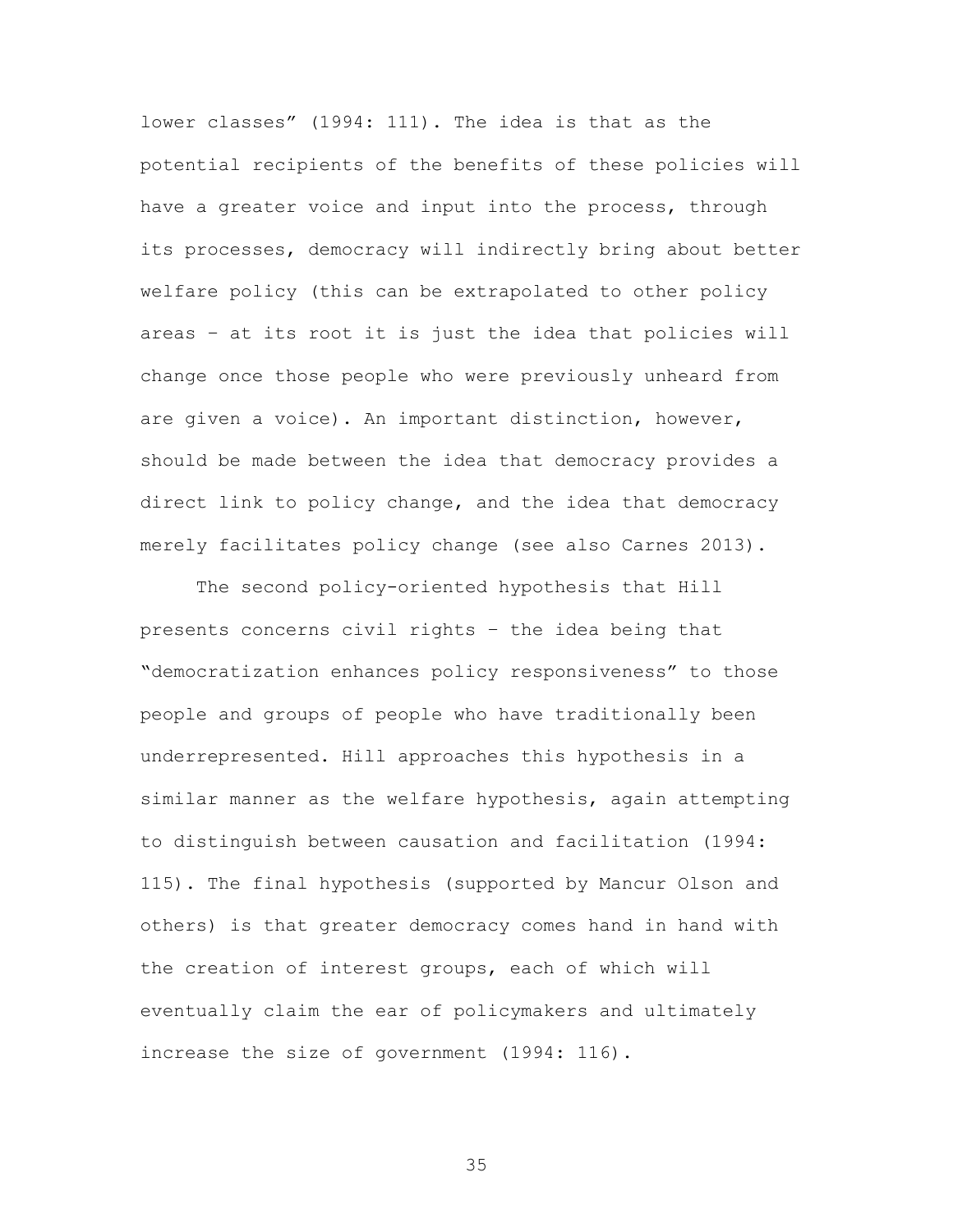Hill empirically tests each of these hypotheses for the 1940s and the 1980s. For the welfare policy hypothesis, he "use[s] three measures of policy over which states have discretionary authority" (1994: 116) – the Budgetary Spending Index (takes into account "the level of budgetary commitment to welfare in light of the level of need for welfare"), the state's AFDC enrollment level, and the state's AFDC payment level (1994: 116-117). For the civil rights hypothesis he uses different measures for each time period: the McCrone-Cnudde Civil Rights Scale (CR legislation in three policy areas) (1940s), the Lockard-Dye Civil Rights Scale (1940s), and two "original measures of civil rights policy," a "fair housing scale" and a "fair employment scale" for the 1980s (1994: 117). Finally, for the size of government hypothesis, Hill uses measures of the state and local government employees per capita and the state and local government general revenue per capita for each state (1994: 177).

Based on the expectation that "the more democratic a government is, the more of certain kinds of policies it will support," Hill's first test examines only the basic correlation between his democratization measure and the selected public policies (1994: 118). For most of the policies measured for the first two hypotheses, he finds a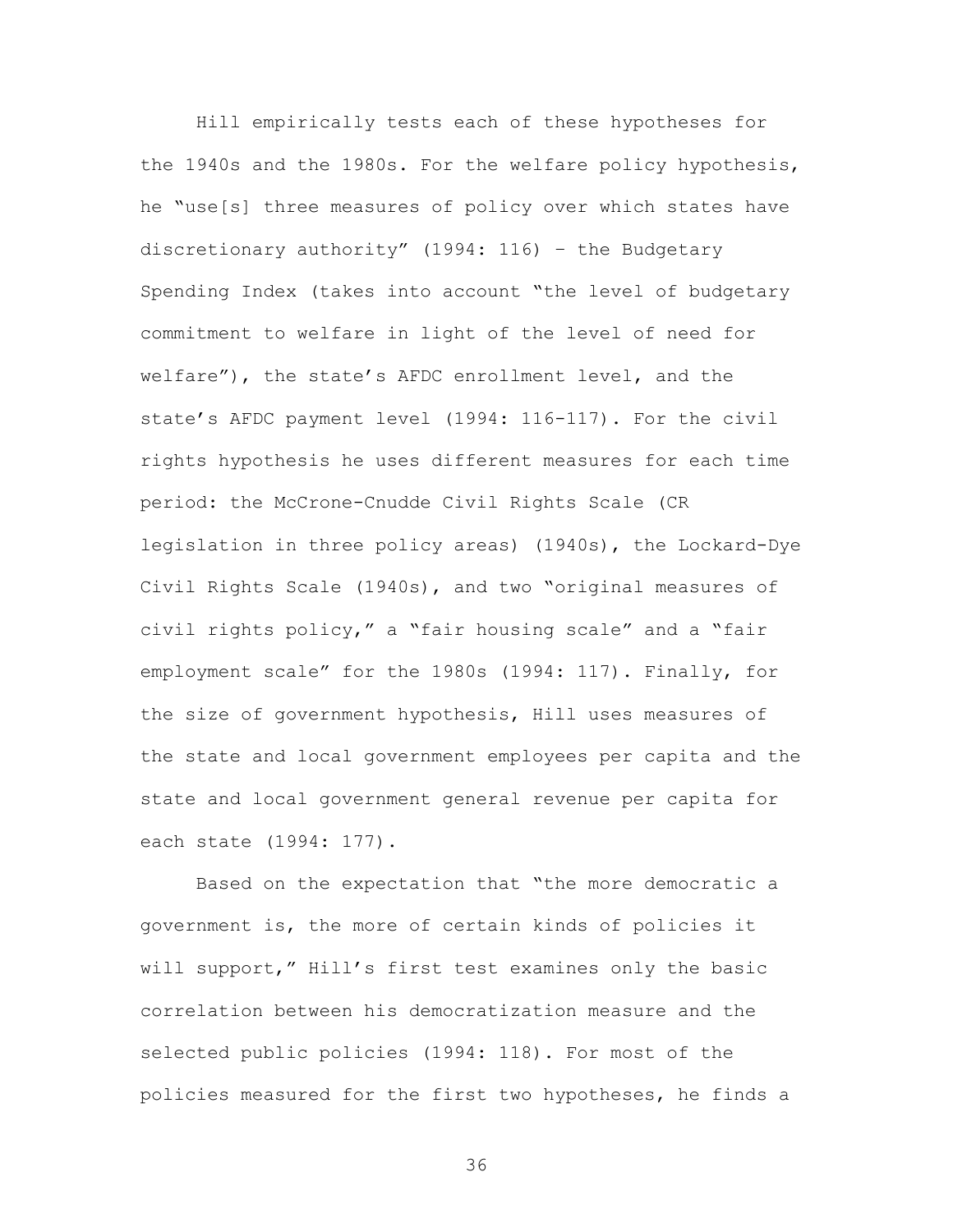good deal of support – for the most part, more democratization equaled more welfare and civil rights policies (1994: 119). However, support is weaker for the third hypothesis, which highlights the role of interest groups.

In his second multivariate test, Hill tries to get more of a causal link as well as look for evidence of direct (as opposed to facilitative) effects, controlling for the "wealth" of the state, social mobilization in each state, public liberalism (only available for the 1980s), and the amount of federal subsidy/influence in each state (1994: 120-122). Ultimately, he finds that "democratization...does not have a universally powerful relationship with all [the] measures of civil rights and welfare policies in the 1980s" but that "the degree of democratization is closely and directly associated with some notable policies that favor those 'not hitherto represented'" (1994: 124). The third hypothesis is not supported at all.

Finally, Hill conducts a test for "facilitative democracy-policy linkages." To do so, he creates new measures "for the relevant facilitative relationships" based on theory and previous empirical work. These interaction terms include "a high level of democratization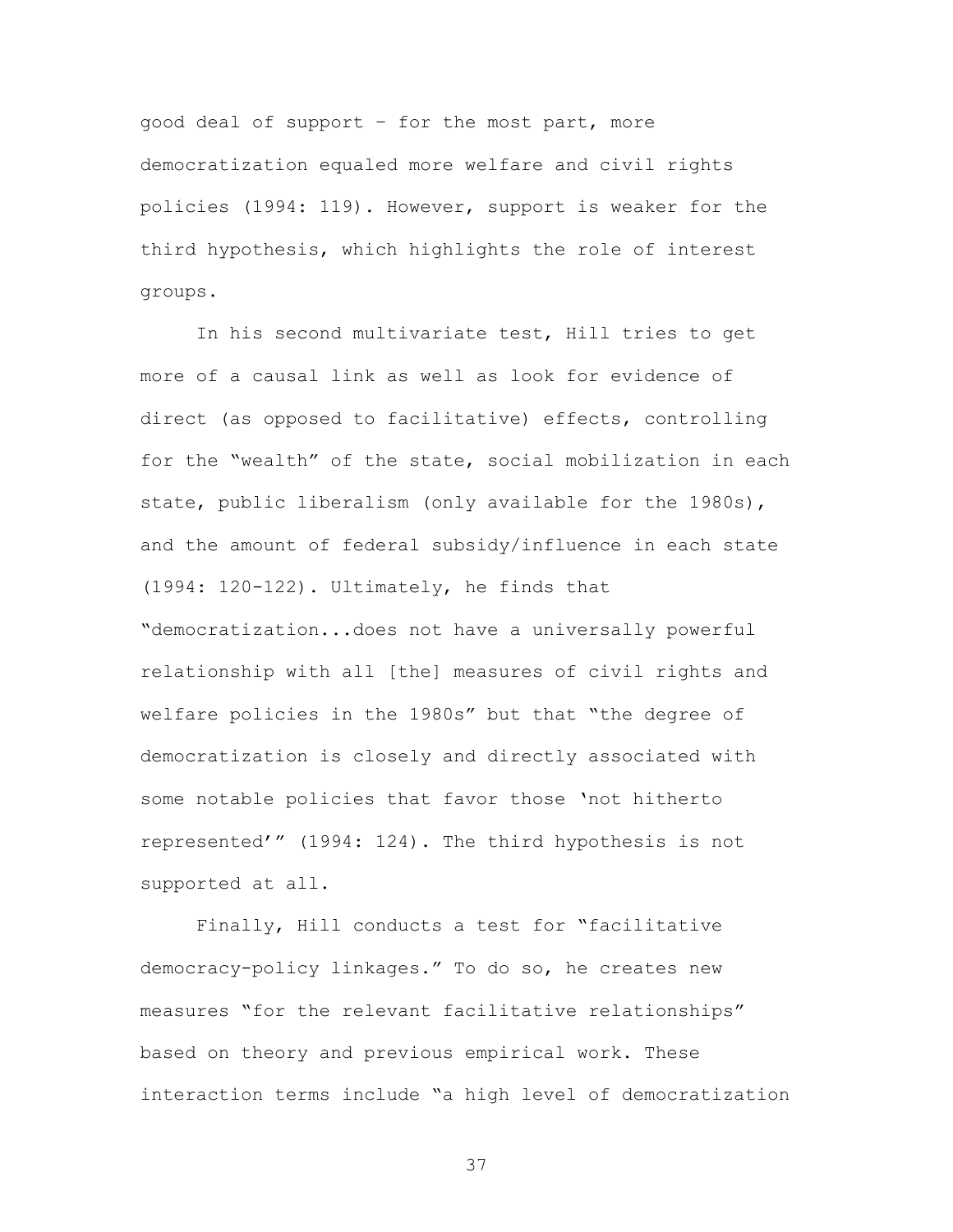coupled with a liberal citizenry," "democratization coupled with an especially liberal political party," and "democratization coupled with high wealth" (1994: 125). In this way, Hill is able to "distinguish those states that are both relatively liberal and relatively democratic from those that are only liberal or only democratic, and from those that are neither (the same goes for the other two variables). After running these additional regressions, Hill compares the results (including the R^2s) to the results from the direct effect regressions in order to determine which effects explain the most variance (1994: 126). The only policy measure that demonstrates a facilitative effect is the fair employment measure (from the civil rights hypothesis), though this measure is also strongly and directly affected.

From his findings, Hill concludes that democracy does, in fact, matter in terms of policy changes and adoptions in the United States – directly more so than facilitatively. This translates to the notion that democratic governments promote the interests of lower classes more than undemocratic governments, and that democratization promotes more "equitable" policies (1994: 128; see also Carnes 2013). Ultimately, Hill finds that "fair approximations of representative democracy do, in fact, exist in some states"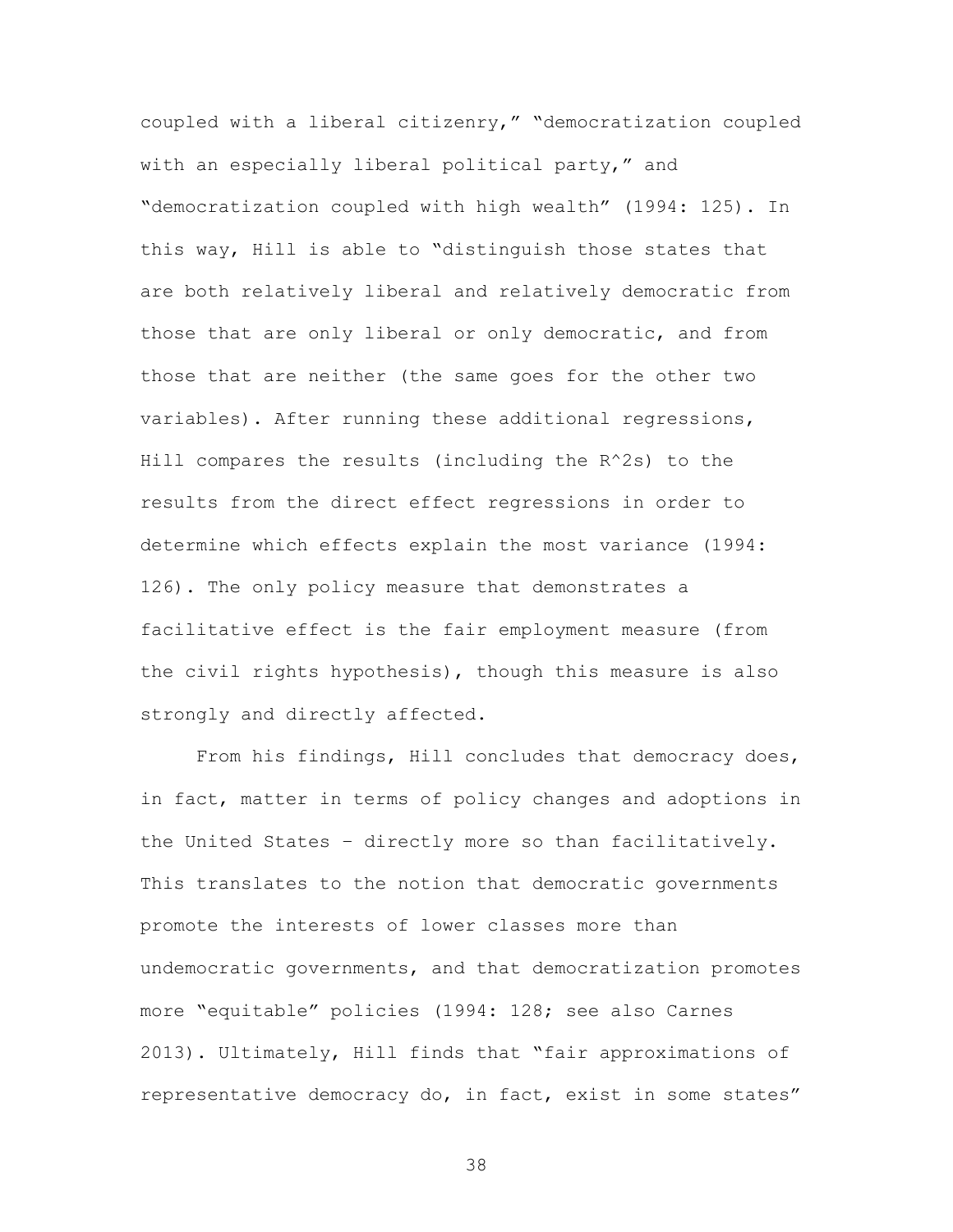(1994: 131). Despite his findings that democracy was trending down through the middle of the 20th century, he maintains that Americans must have faith in the "importance of democracy" in order for it to flourish. He further suggests that those states that are somewhat lacking in the democratization department should learn from those states that are "highly polyarchic."

## *Redefining Democracy*

Walby (2009) argues that "[d]emocratic governance is a key component of good governance, which also involves the rule of law, the protection of minorities, human rights, and those institutions sufficiently developed to deliver democratic intent" (2009: 178). However, she contends that "the conventional definition of democracy is too narrow," and calls for a broader conception of democracy that includes the traditional measures of suffrage and elections *as well as* measures of "the presence of women and minorities within the institutions of governance," and is specifically designed to "address complex inequalities" (2009: 178). Arguing that "policies that allow access to political power for some groups but not others are not fully democratic," Walby presents a ten-point scale, to be considered in tandem with more conventional scaling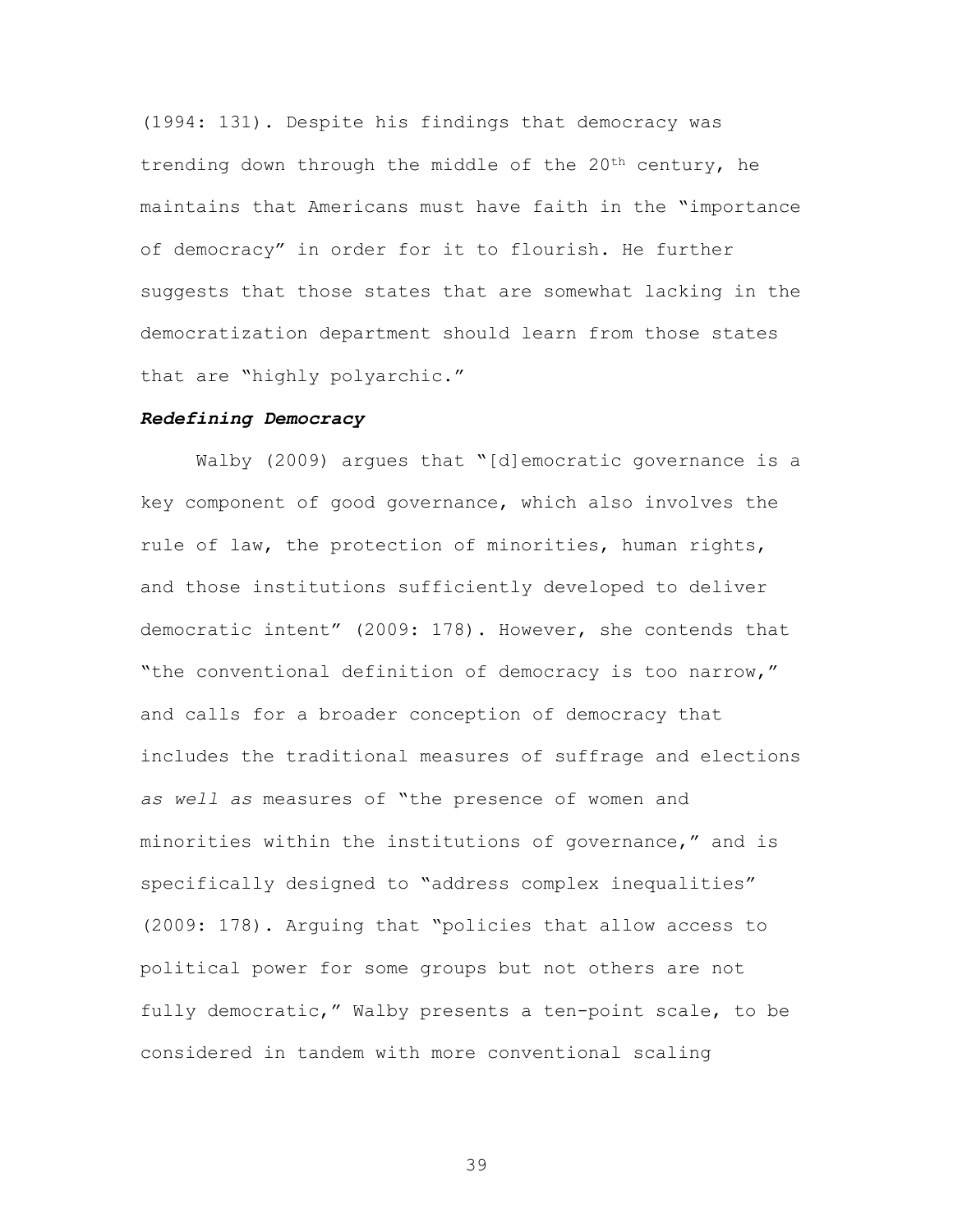systems, to measure the *depth* of a polity's democracy (2009: 179). This scale is reproduced here:

> "1. no hereditary or unelected positions, including a monarch and members in either chamber of parliament;

> 2. no colonies (i.e. no governance of territories that do not also meet these criteria); 3. no powers of governance held by an additional non-democratic polity (e.g. organized religion);

4. universal suffrage, de facto as well as de jure;

5. elections, especially those that are free, fair, and competitive, in a context of free speech and free association and developed civil society associations;

6. a low cost for electioneering, either by law or by custom;

7. an electoral system with proportional representation;

8. an electoral system with quotas for underrepresented groups such as women;

9. a proportionate presence in parliament of women and minorities;

10. a range of institutions (e.g. welfare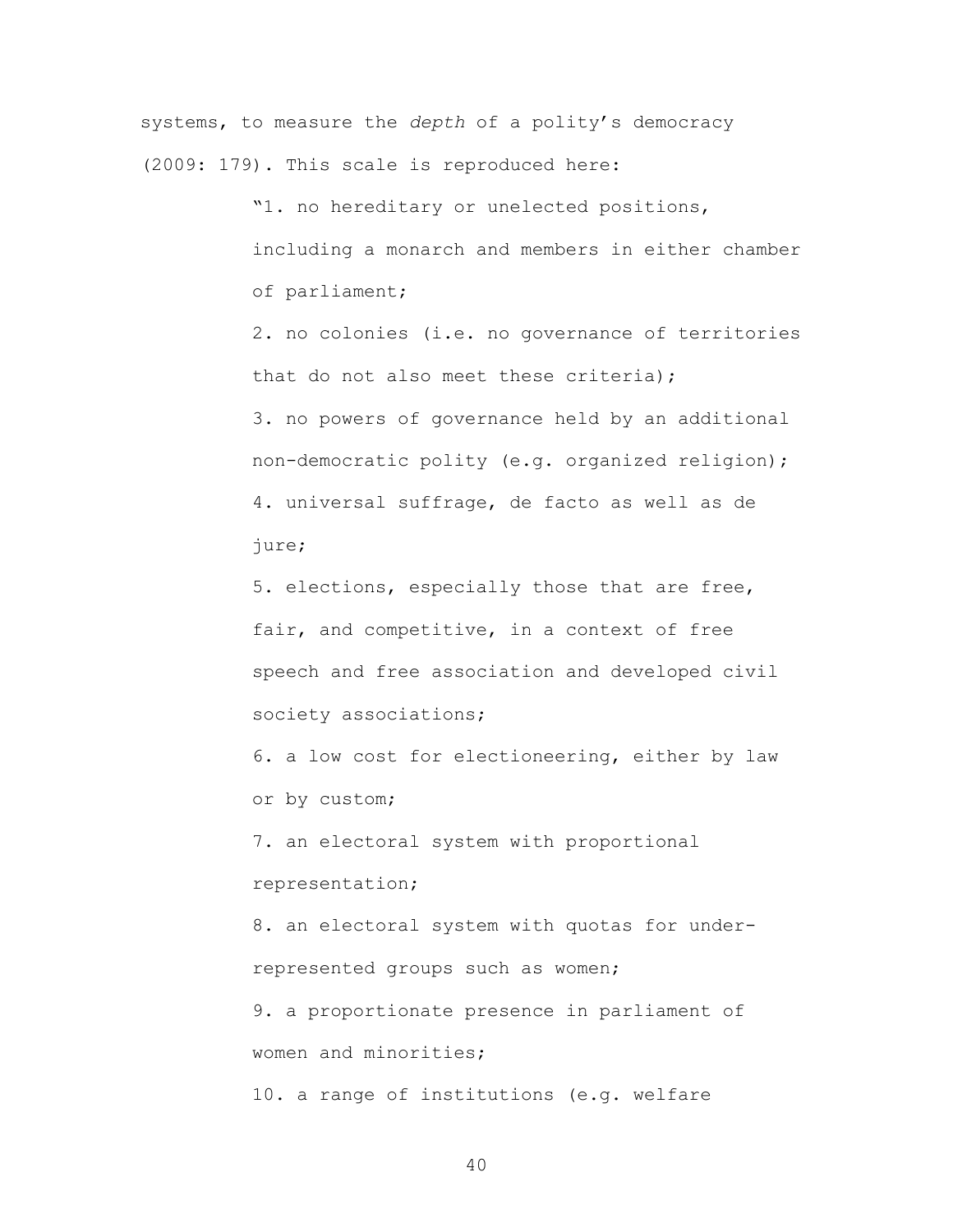services) that are governed by the democratic polity;"

## (Walby 2009: 179-180).

Walby uses this scale to measure countries' democratic depths, establishing three major classifications, ranging from the shallowest to the deepest. The first classification, which concerns the first five points on the scale, she terms "suffrage-democracy;" the second, which concerns the first nine points on the scale, she terms "presence democracy;" and the final, deepest classification, which encompasses all ten points, she terms "broad democracy" (Walby 2009: 180). Crucial to this last classification is the "application of democratic principles of governance across a broad rather than a narrow range of institutions" (Walby 2009: 180). Though Walby applies this scale globally in order to compare countries' relative democratic depths, because U.S. election laws (and other relevant legislation and history) can vary state by state, it can also be applied to individual U.S. states and regions.

While each point on Walby's scale merits additional discussion, this study is chiefly concerned with points four, six, seven, eight, nine, and ten. In South Carolina, and in Southern states in general, de facto universal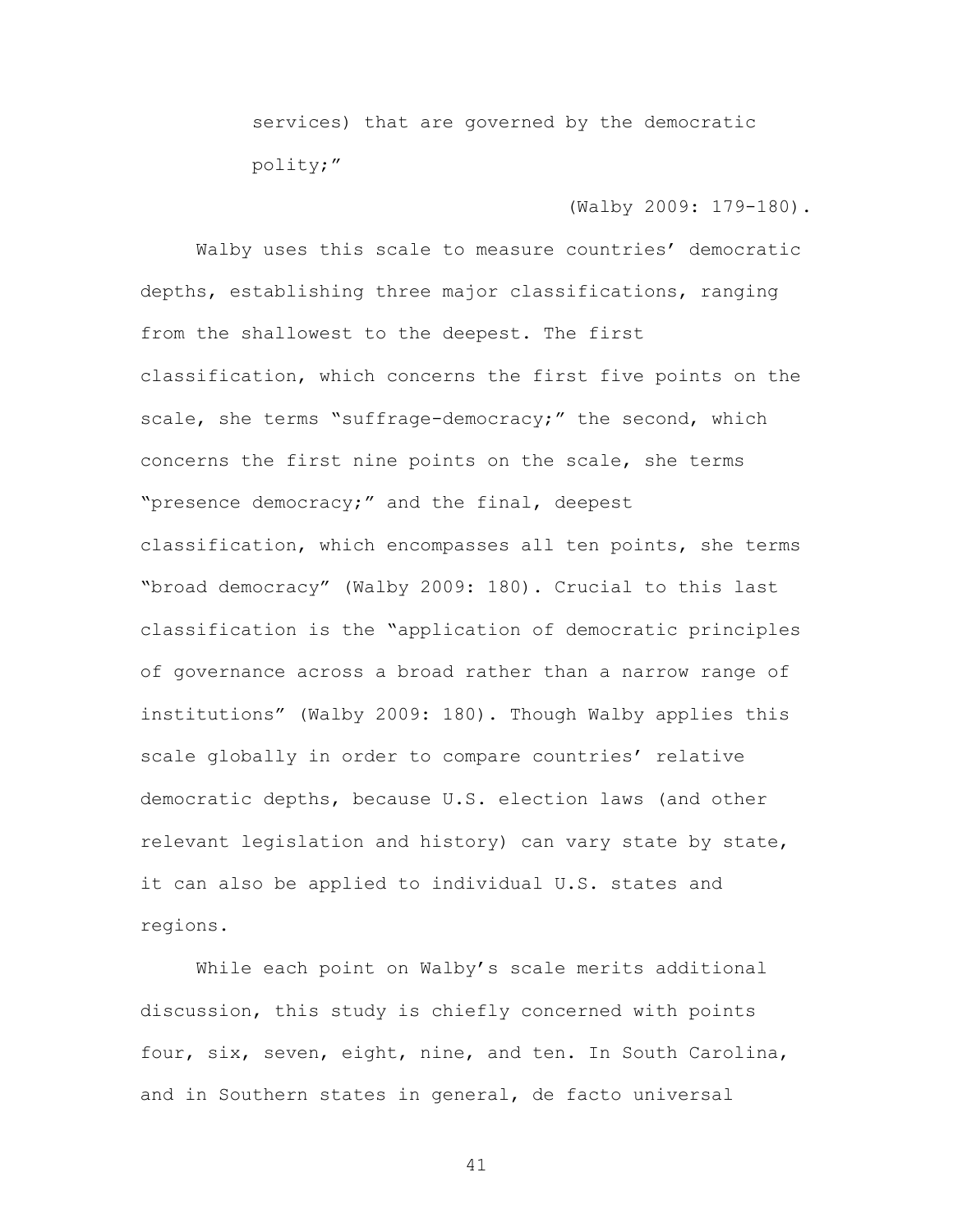suffrage has existed for only the past 40-50 years, and even since the advances of the Civil Rights movement has continued to be threatened by voter suppression tactics ranging from the adoption of voter ID laws and discriminatory redistricting to calculated dissemination of misinformation. Both historically and contemporarily, the South often fails to fully conform to Walby's fourth measure, universal suffrage, threatening compliance with even the shallowest democratic classification, suffragedemocracy.

Walby's sixth, seventh, eighth, and ninth points determine the degree to which a polity has reached "presence-democracy," and are more concerned with individuals' and groups' access to the political decisionmaking process at the governing, rather than the voting, level. These points measure how well population subgroups are represented in governing bodies and other elected offices. While relative representation levels in Southern states have improved in recent decades, women and people of color are still disproportionately underrepresented in most Southern states (National Conference of State Legislatures; U.S. Census Bureau).

Walby (and others, see Thomas (1991), Swers (2002), McDonagh (2009), Carroll (2001) etc.) points out that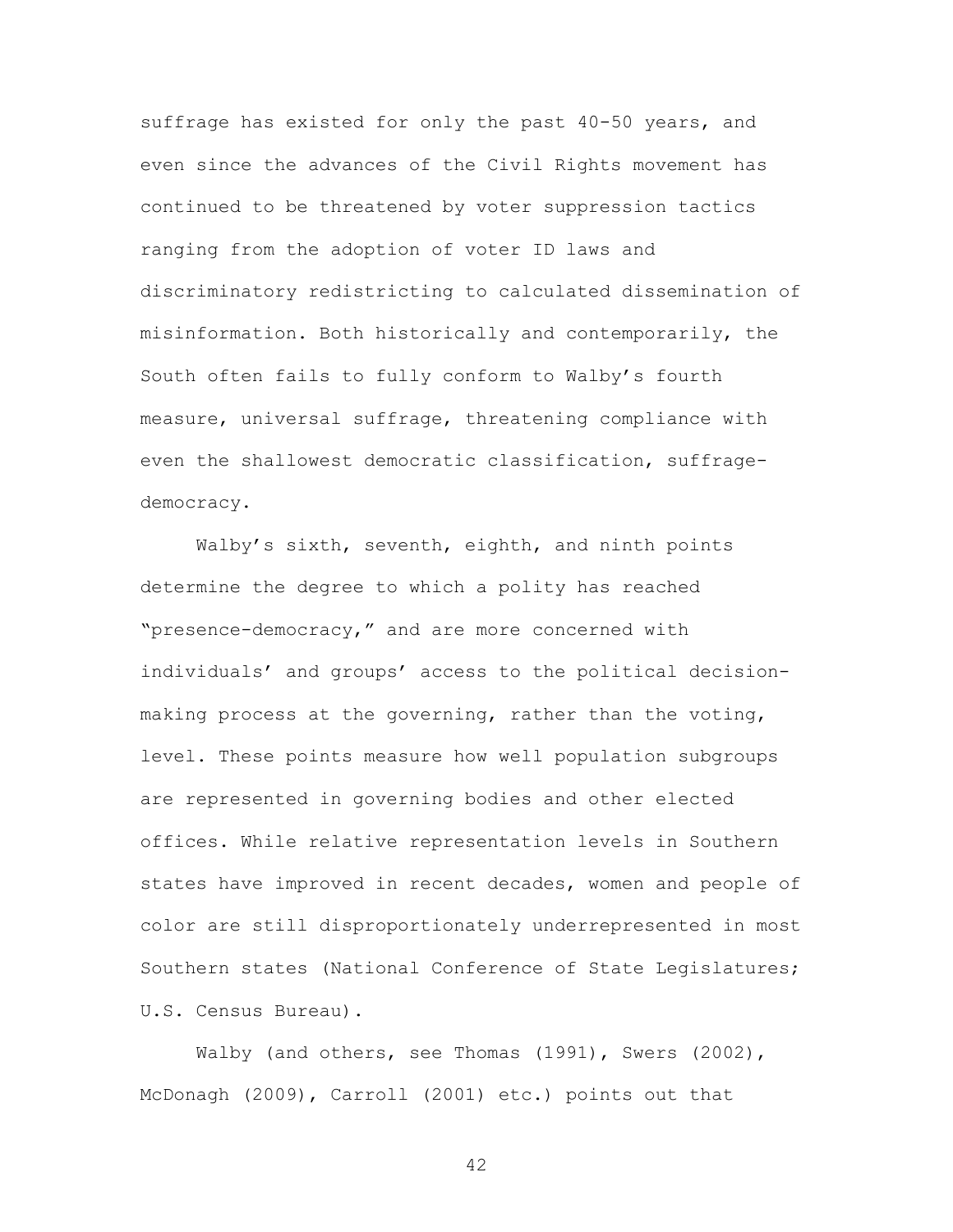electoral underrepresentation has consequences at the policy level. She notes that, "On average, elected women are more likely to support policies that directly or indirectly support gender equality" across a wide range of policy areas, including reproductive rights, domestic violence, and sexual assault (2009: 182). Women are also more likely to prioritize policies that positively affect other underrepresented groups (racial/ethnic minorities, children, economically disadvantaged, etc.). Invoking Pitkin (1967, 2004), Norris and Lovenduski (1995), Phillips (1995), and Squires (1999), Walby challenges traditional discussions of the relationship between "descriptive" and "substantive" representation, concluding that "presence matters" (2009: 183).

Ultimately, though, Walby argues that democracy does not reach its full depth in a polity until it has applied "the democratic principle to a broad range of institutions," including education, healthcare, the criminal justice system, the workplace, and the military (2009: 183-184). For this to happen, she notes, citizens must be directly involved in "deliberative or empowered participatory" decision making. In Southern states, where tradition has dictated a largely elite-driven policy making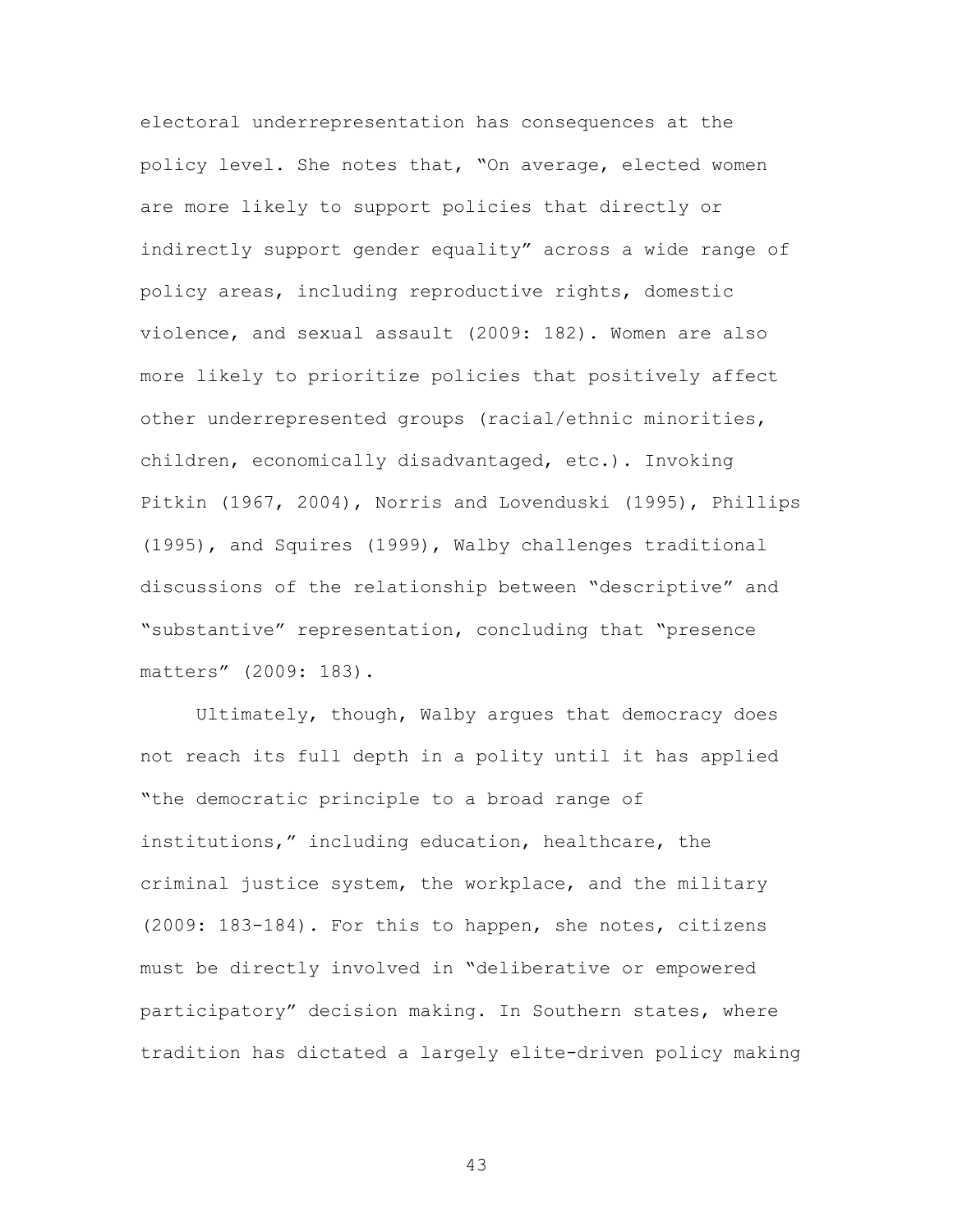process, citizen involvement faces the hurdles of history, poverty, and education.

So, we know that deeper democracy begets more equitable (and arguably more just) policies. But how does a democratically shallow polity dig deeper? In the next section, I begin to address deepening democracies.

# *Inclusion, Participation, and Deliberation*

One of the major focuses of this study, and one of the most important democratic values, is inclusion. While important, inclusion is also one of the most difficult democratic values to secure, in part because it is not always universally appreciated. Perhaps easiest to obtain through participatory or deliberative democracy, there are steps that liberal-representative democracies, such as the United States, can take to ensure that they are sufficiently and effectively inclusive. Young (2000) makes the case for the importance of inclusion in democratic states: "Inclusive democratic practice," she writes, "is likely to promote the most just results because people aim to persuade one another of the justice and wisdom of their claims, and are open to having their own opinions and understandings of their interests change in the process" (2000: 6). Given her view of deliberative democracy as "a means of collective problem-solving which depends for its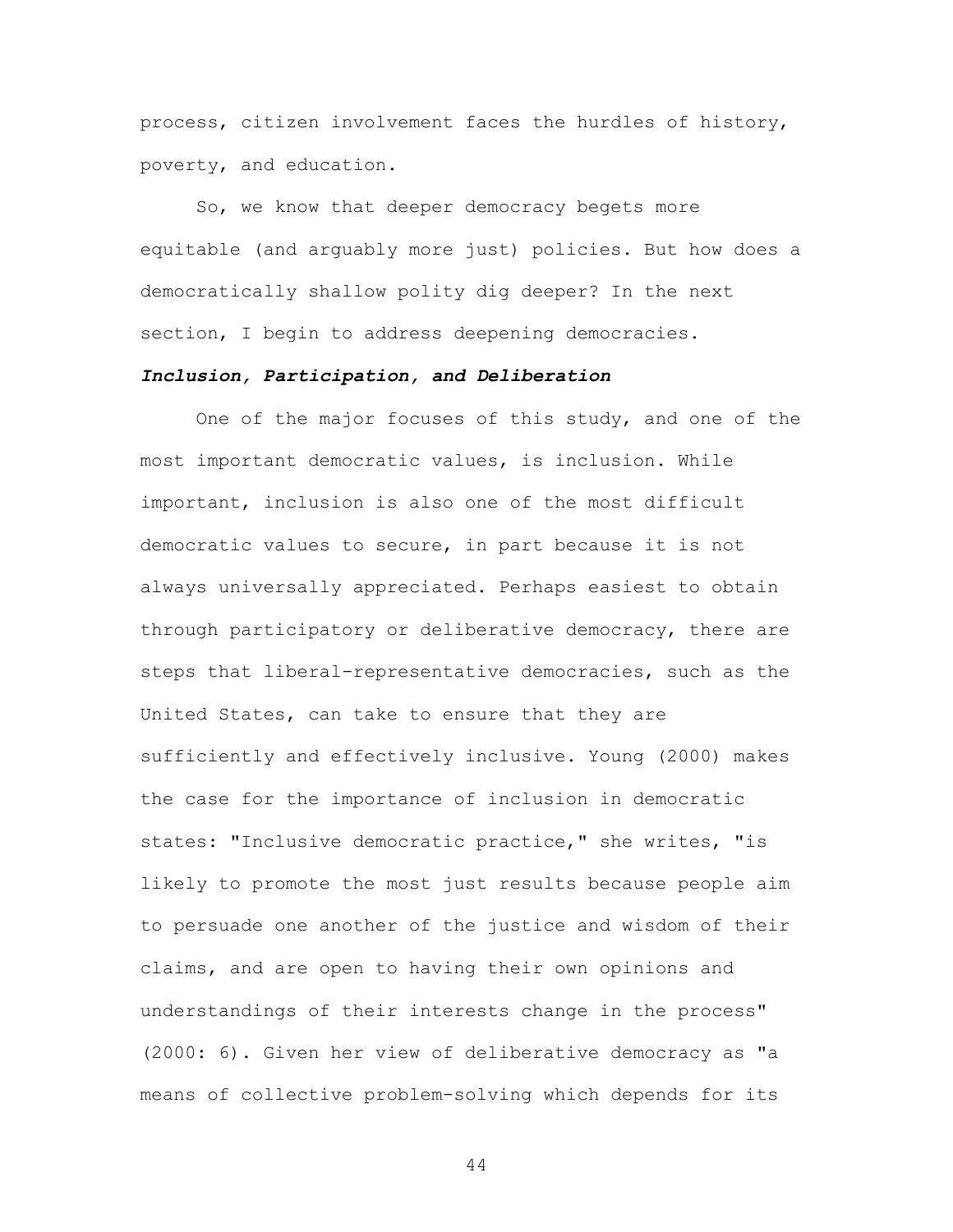legitimacy and wisdom on the expression and criticism of the diverse opinions of all the members of society," it is easy to see how inclusion is a natural component of the democratic process. It is more difficult, in a practical sense, to account for inclusion in a representative democratic setting.

Throughout much of the existence of the United States we have, at best, approached a liberal-representative model of democracy. This model privileges individual liberties and private interests over the common good (or rather, the idea that it is in the interests of the common good for each person to have their individual interests met). In this model, democracy is carried out through a representative system that arrives at decisions by aggregating individual preferences - according to Dahl (1989), Mill (1861), and others, it is this practice that makes democracy possible at such a necessarily large scale. One of the key components of liberal-representative democracy is conflict brought about by the heterogeneity of those represented and each individual's concern with their own rights (Dahl 1989). One benefit of the representative system and the focus on the preservation of individual liberties is that even those people who either haven't the resources or the desire to participate in the process can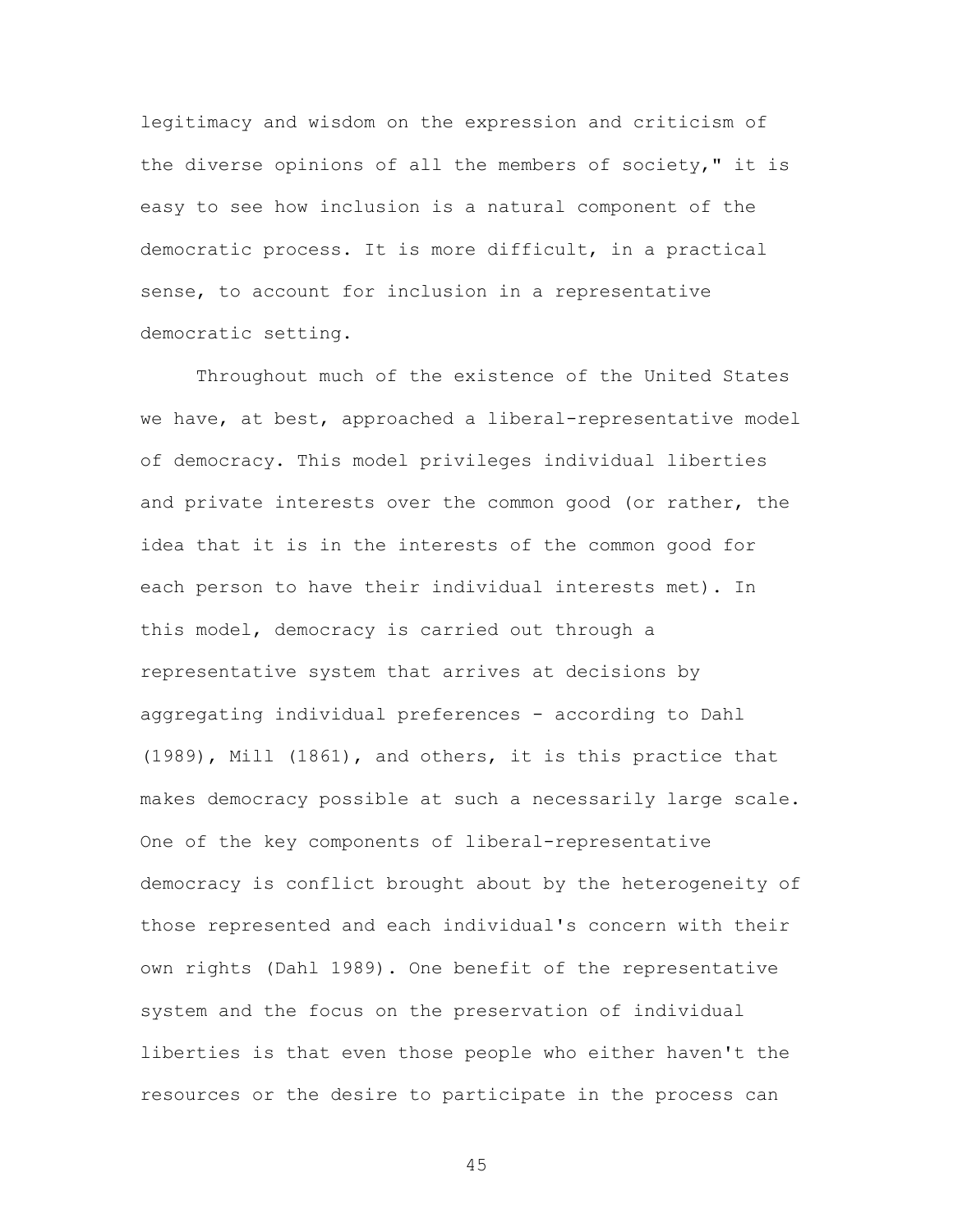still take advantage of the protections guaranteed by the decision-making body, as there is (ostensibly) someone acting on their behalf. (Look at G&T (2004) p. 50).

Rather than conceiving the goal of democracy to be about a "common good or common interest," which inevitably involves conflict between individual interests, Young (2000) advocates a conception that sees "democratic discussion and decision-making" as "a process in which differentiated social groups should attend to the particular situation of others and be willing to work out just solutions to their conflicts and collective problems from across their situated positions" (2000: 7).

Ultimately, widening inclusion deepens democracy. Young (2000) cites a "reinforcing circle between social and economic inequality and political inequality that enables the powerful to use formally democratic processes to perpetuate injustice and preserve privilege" that exists in actual democracies, hampering the intrinsic link she sees between democracy and justice in ideal societies (2000: 17). She argues that we should challenge this cycle, and increase the level of democratic justice, by including more people in the democratic process.

In building this argument, Young considers both aggregative (as in liberal-representative) and deliberative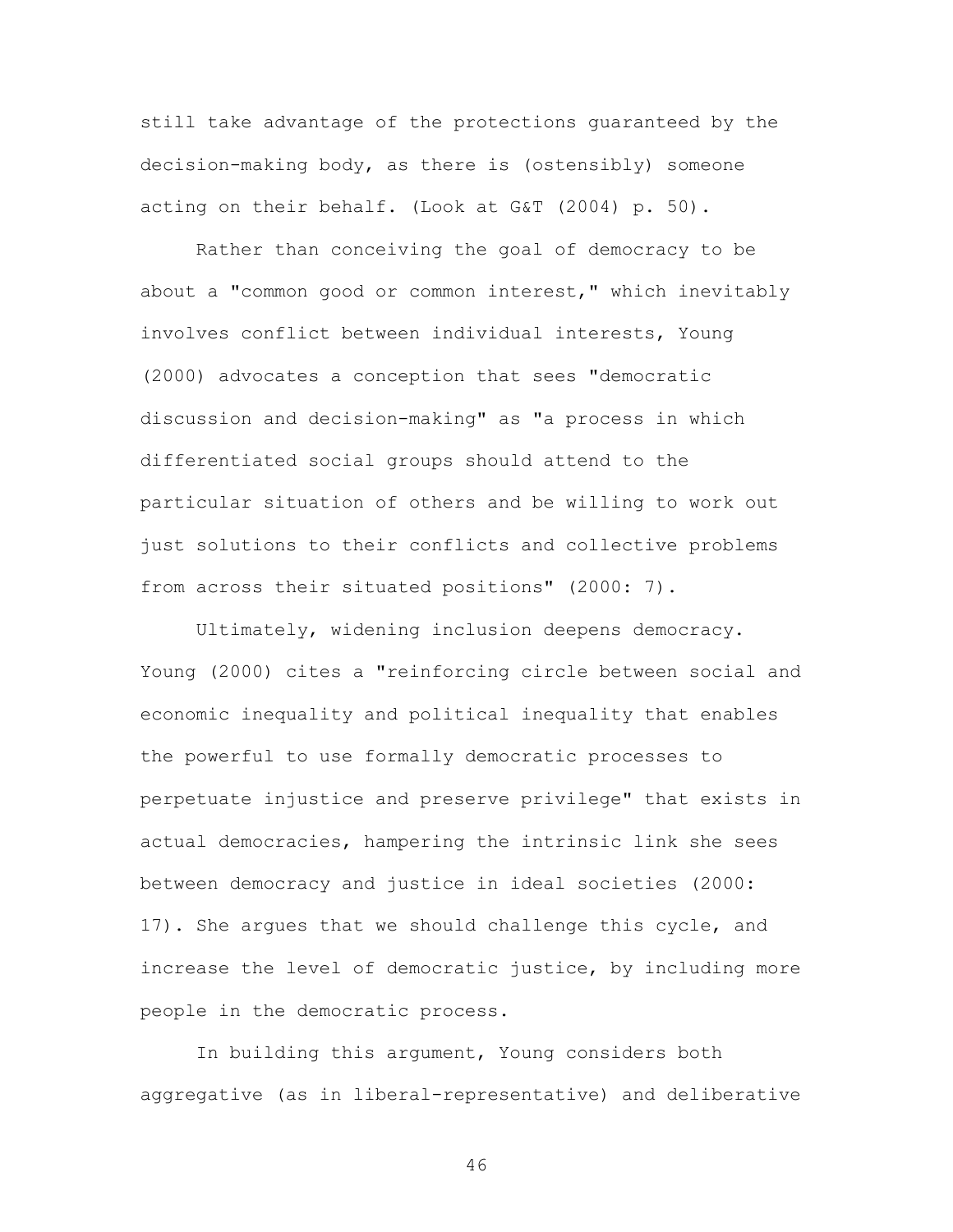models of democracy, concerning her analysis more with the "process" of each model than with the "institutional frameworks" each entails (2000: 18-26). She criticizes the aggregative model by questioning the legitimacy of preferences on which it is based, its lack of a public nature, its "thin" conception of rationality, and its skepticism "about the possibility of normative and evaluative objectivity" (2000: 21).

Young favors, instead, deliberative democracy, noting that "in the deliberative model democracy is a form of practical reason," positioning its cooperation against an aggregative model's competition (2000: 22). According to Young, deliberative democracy's interlocking normative attributes include **inclusions**, here meaning that "a democratic decision is normatively legitimate only if all those affected by it are included in the process of discussion and decision-making;" "**political equality**," meaning that all of the affected people should be included in decision-making "on equal terms," including equal opportunities to speak and question as well as "freedom from domination" and coercion (2000: 23); "**reasonableness**," which means that all participants are willing to engage in discussions about decisions, "to be willing to change [their] opinions or preferences because others persuade us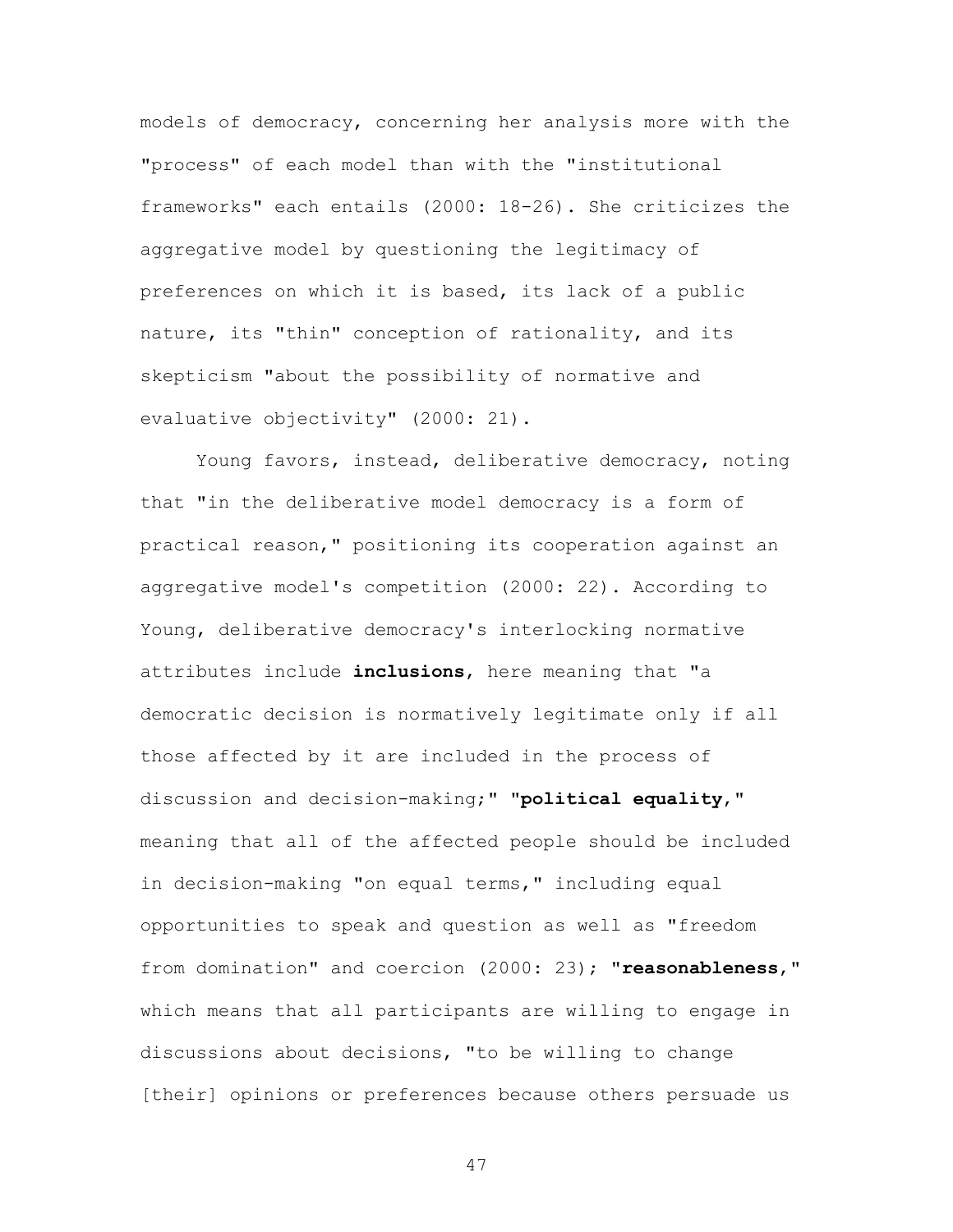that our initial opinions or preferences, as they are relevant to the collective problems under discussion, are incorrect or inappropriate" (2000: 25); and "**publicity**," which basically means that these inclusive, politically equal, reasonable deliberations take place in a public forum, peopled by participants from varied backgrounds who share their experiences with other participants and hold each other accountable (2000: 25). Given these four conditions, Young describes a model of democracy that has the potential to be "transformative," and to educate its participants even as they use it to make decisions. This is especially true when the model is characterized by inclusion, in that all those who will be affected by the decision are part of the decision-making (2000: 26).

Young goes on to describe how these "ideals" ensure a deliberative democracy that is "likely to promote the most just policies" (2000: 27). "If discussion reflects all social experience, and everyone can speak and criticize freely," she writes, "then discussion participants will be able to develop a collective account of the sources of the problems they are trying to solve, and will develop the social knowledge necessary to predict likely consequences of alternative courses of action meant to address them" (2000: 30). This collective, social knowledge will not only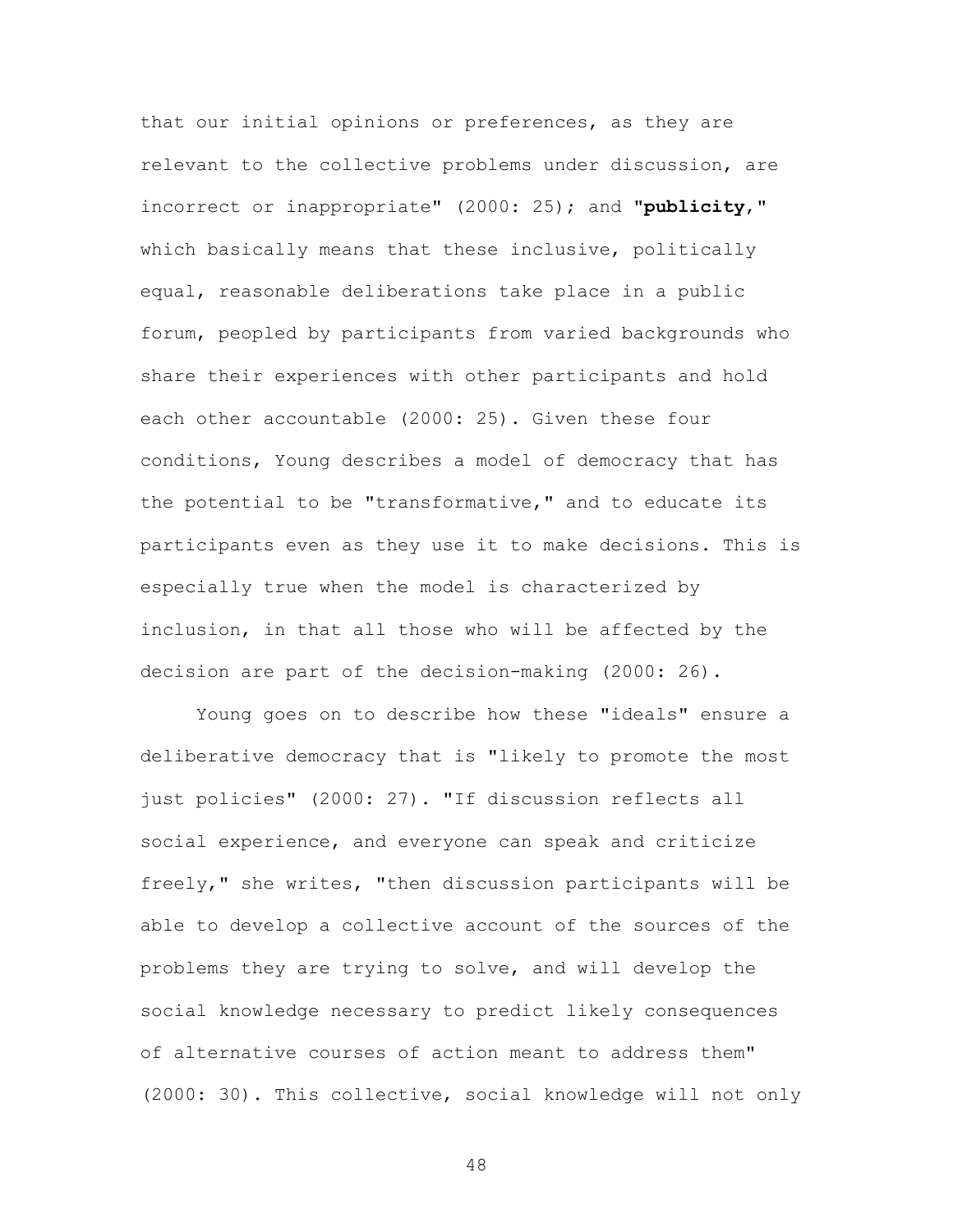allow the people to make just decisions, but it will also ensure that these decisions are "empirically and theoretically sound" (2000: 30-31).

Young proposes "two ideals of social justice" – selfdevelopment, which deals with distribution, power, status, and communication; and self-determination, which is another articulation of being free from domination (2000: 31-33). These two concepts, which comprise Young's social justice, can be achieved through the practice of deliberative democracy operating under the previously specified conditions. She goes on to address the circular nature of these notions, as well as the "structural inequalities" that make it impossible for most existing democracies to begin their deliberations from a place of justice – the privileged tend to use "democratic procedures" to reinforce their privileged status, marginalizing others' voices in the process (2000: 34). Young suggests that this cycle can be overcome through revolution or authoritarian imposition, but dismisses these methods as again not starting from just/democratic places. Instead, she believes that "oppressed and disadvantaged people" must use democratic processes to assert their equal rights to speak – must work within the system to improve it (2000: 35). Key to this notion is the idea of "struggle" – participants in Young's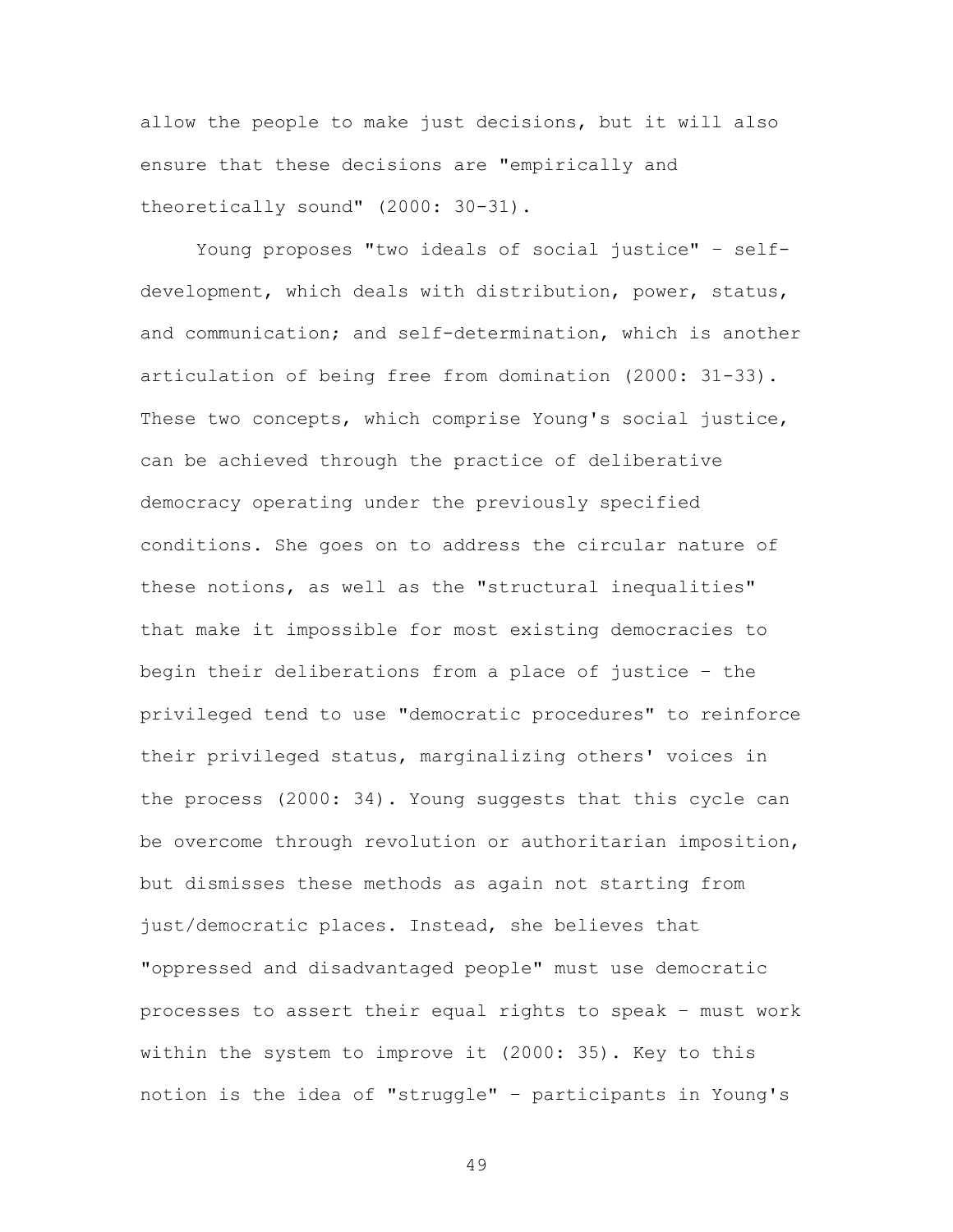democracy do not necessarily strive for consensus, rather, they try to "engage with others in the attempt to win their hearts and minds, that is, their assent" (2000: 51).

Young advocates strengthening inclusion as a way to deepen democracy, as Dryzek (1996) and others discuss. Along with inclusion, however, she also stresses the need for all participants to hold each other accountable – this, she says, will best lead to justice. "When public debate gets beyond soundbites and manipulated opinion polls," she writes, "issues often are seen as more complex and less polarized, and thus more open to minority voices" (2000: 35). On a practical level, Young posits "campaign finance regulation, lobbying regulation, corruption investigation, rules for hearings, procedures for public comment," etc., as tools for increasing inclusiveness and accountability in the decision-making process (2000: 36).

That said, Young also examines a series of potential limitations of deliberative democracy (and inclusion itself, in any conception of democracy) that may impede its ability to ensure justice, including the "privileging argument" – as all participants come from varied backgrounds, it may be difficult to establish "givens" or "premises" from with to proceed to discussion and argument (it may be difficult to get everyone on the same page),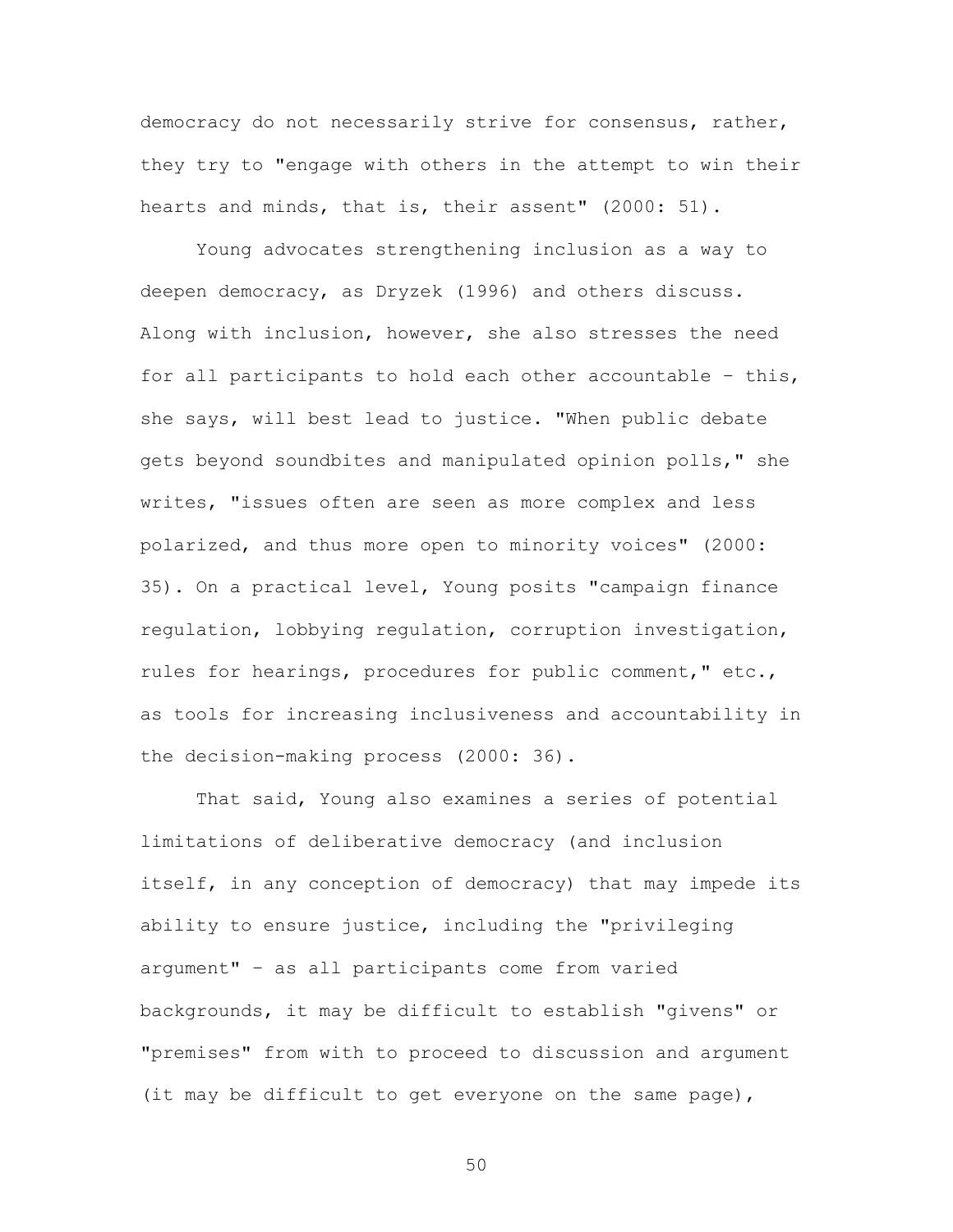which may, for all intents and purposes, leave participants from the margins out of the discussion altogether. It also limits the possibility for "reasonable deliberation" and may privilege those people who are better able to "articulate" their arguments (who are also usually economically, educationally, and/or socially privileged). Further, it may unduly privilege "reason" over "emotion," which does not always lead to a more reasonable discussion and again threatens to re-privilege the voices of the already privileged (2000: 39). A similar critique can be made of participatory democracy, in that the model may privilege people who have greater innate participation skills or the resources to acquire them, effectively silencing—excluding—people who do not feel comfortable speaking in public (or are simply unable to) or have difficulty articulating their needs/opinions/etc. I consider these criticisms, specifically, more closely below.

Young also considers the criticism that deliberative democracy "privileges unity," both as a necessary condition and as a goal (2000: 40). Without denying that there is a "common good" that warrants discussion, Young argues that democratic societies are actually quite heterogeneous, which challenges the idea that "unity" is a necessary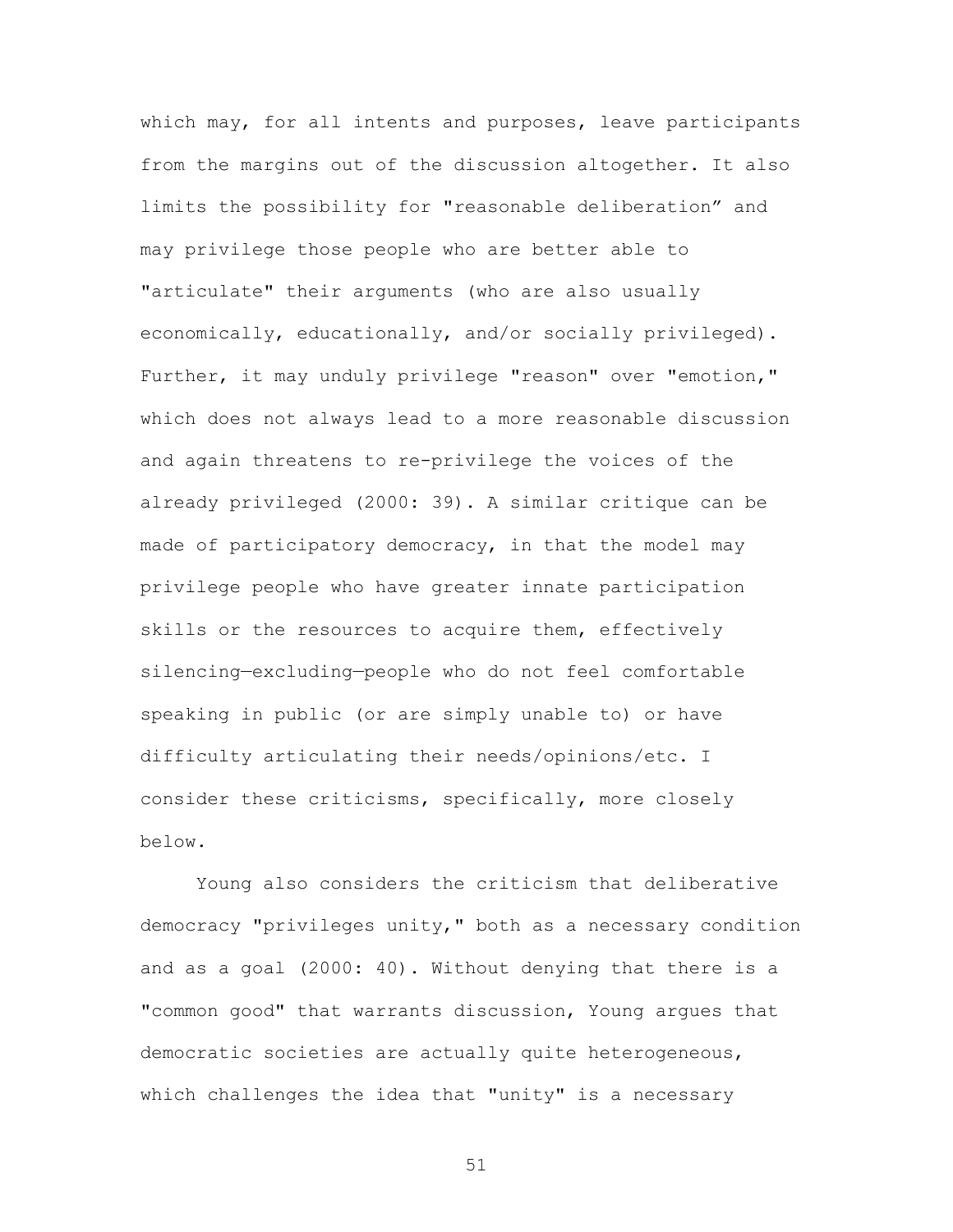condition for democracy, and that establishing unity as a goal of democracy promotes exclusion, "narrows the agenda," and takes away some of the "deliberative" component (2000: 40-44). Further, "transcending differences" violates Young's previously established conditions and robs the process of the educational, transformative component.

Young also looks at problems with "assuming face-toface discussion," calling for a "decentered model of deliberative democracy," which may include representation, and which increases people's opportunities for participation (2000: 46). This echoes Pateman's (1970) assertion that there is actually a continuum that connects representation and participation (1970: 44). In this conception, representation is a form of participation (albeit watered down)—as long as representation is faithfully carried out (granted, this could mean any number of things—see Pitkin (1967), Reingold (2008), Miller and Stokes (1963), Burke, and others), citizens who otherwise lack the resources to participate are able to participate in the process *through* their representatives. Young also considers the problems with "assuming a norm of order," which again threatens to exclude those people or groups who fall outside the status quo in terms of how they express themselves.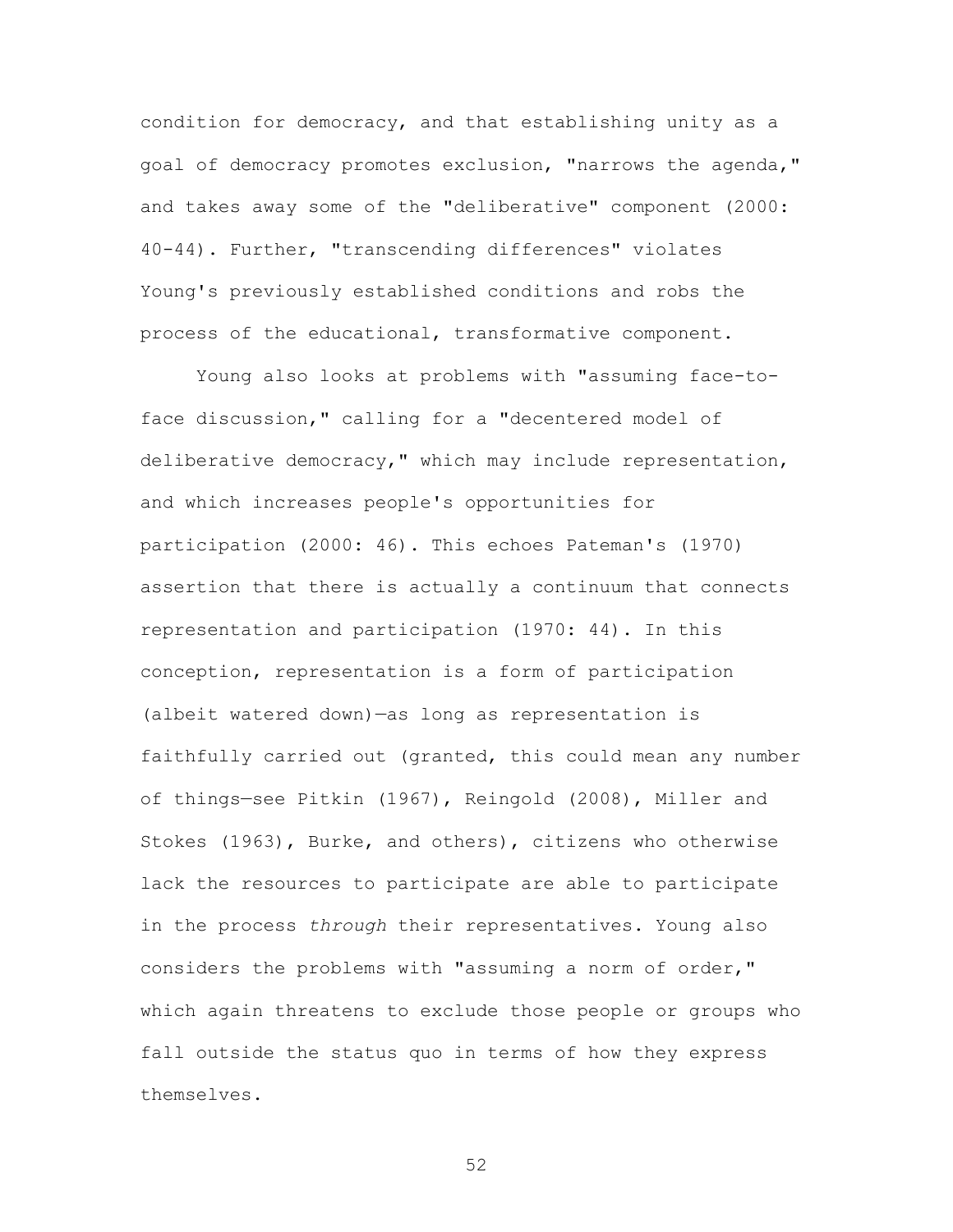Similarly, Plotke (1997) argues, "...the opposite of representation is not participation...the opposite of representation is exclusion" (1997: 19). Representative government is often considered an imperfect but necessary component of large scale democracy (Dahl (1989), Young (2000), Federalist Papers, etc.), Urbinati (2000) and others argue that a representative system offers benefits not afforded by a more direct system (2000: 759), and even Young (1997), though elsewhere acknowledging its imperfection, claims that "political representation is both necessary and desirable" (1997: 760).

Though a representative system runs the risk of creating a "passive electorate," Urbinati argues that mass participation and representative government are actually mutually beneficial—the spatial and temporal gaps between citizens and their representatives actually foster interest and encourage citizens to participate through voting in elections. Urbinati even presents the notion that representation and participation, rather than working in opposition to each other, work as one continuous variable. Representation also improves inclusion, especially when conceived of as a form of advocacy.

Argues Plotke (1997), "Representation is not an unfortunate compromise between an ideal of direct democracy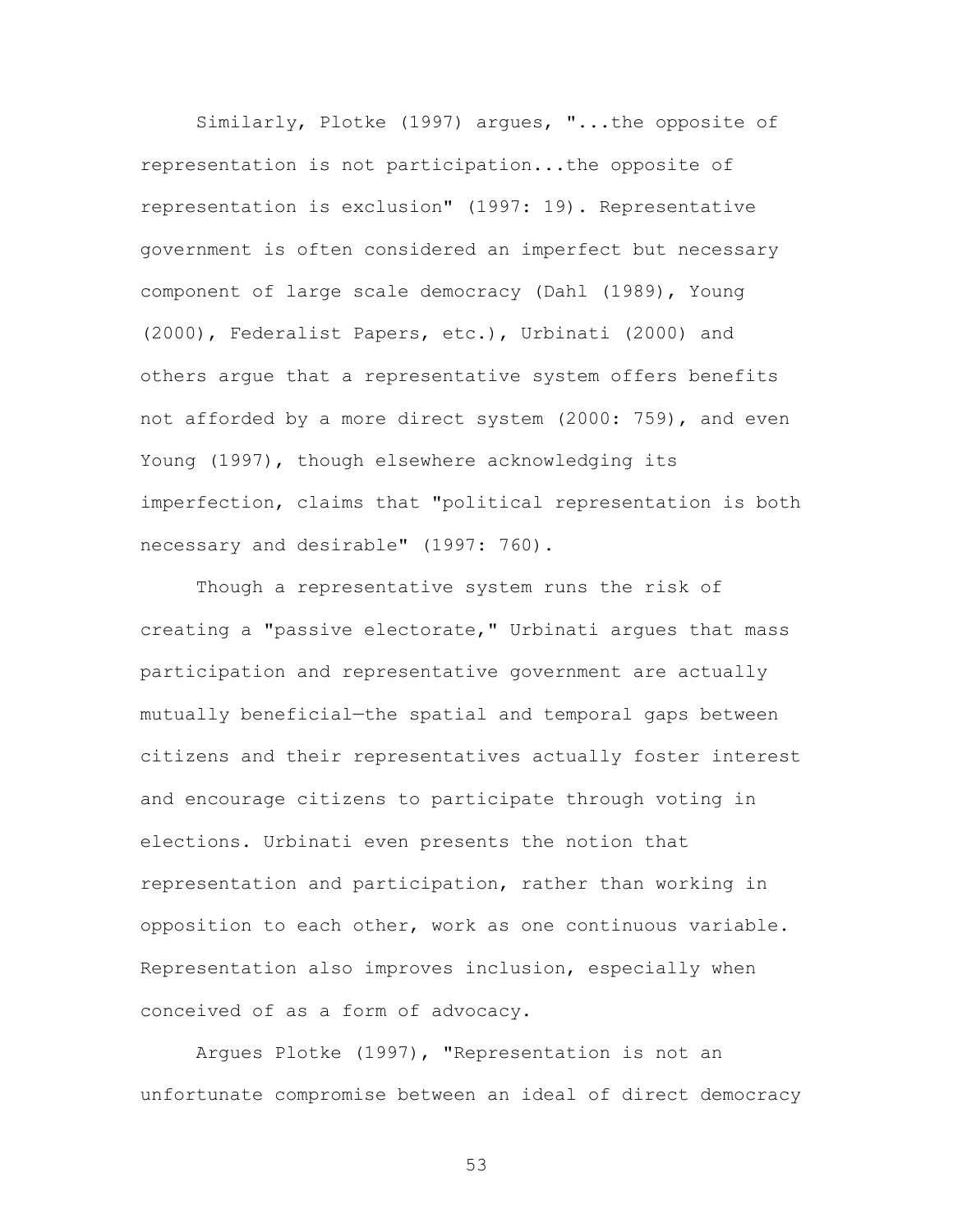and messy modern realities...representation is crucial in constituting democratic practices" (1997: 19). Theoretically, this supports the argument that representative democracies may actually be better at including the typically excluded than more deliberative or participatory systems. That said, care must still be taken to ensure effective representation—Urbinati cautions that proportional representation, for example, can actually be used against the interests of minority groups when their presence in a representative body "legitimize[s] the majority's decisions," which may harm the minority's interests (2000: 759).

Continuing in this vein, Guinier and Torres (2002) warn that the assumption that "true representation" can result from aggregative elections relies on accepting the myth that "the majority stands in for the minority" (2002: 170). They challenge the notion that as our winner-take-all elections are currently conducted it is possible for the "losers" (people who voted for the losing candidate) to have effective representation (2002: 178, 190). Exploring "representation based on demography, not geography," Guinier and Torres seek to "invigorate the definition of representation," envisioning a system of proportional representation in which "the voter is actually represented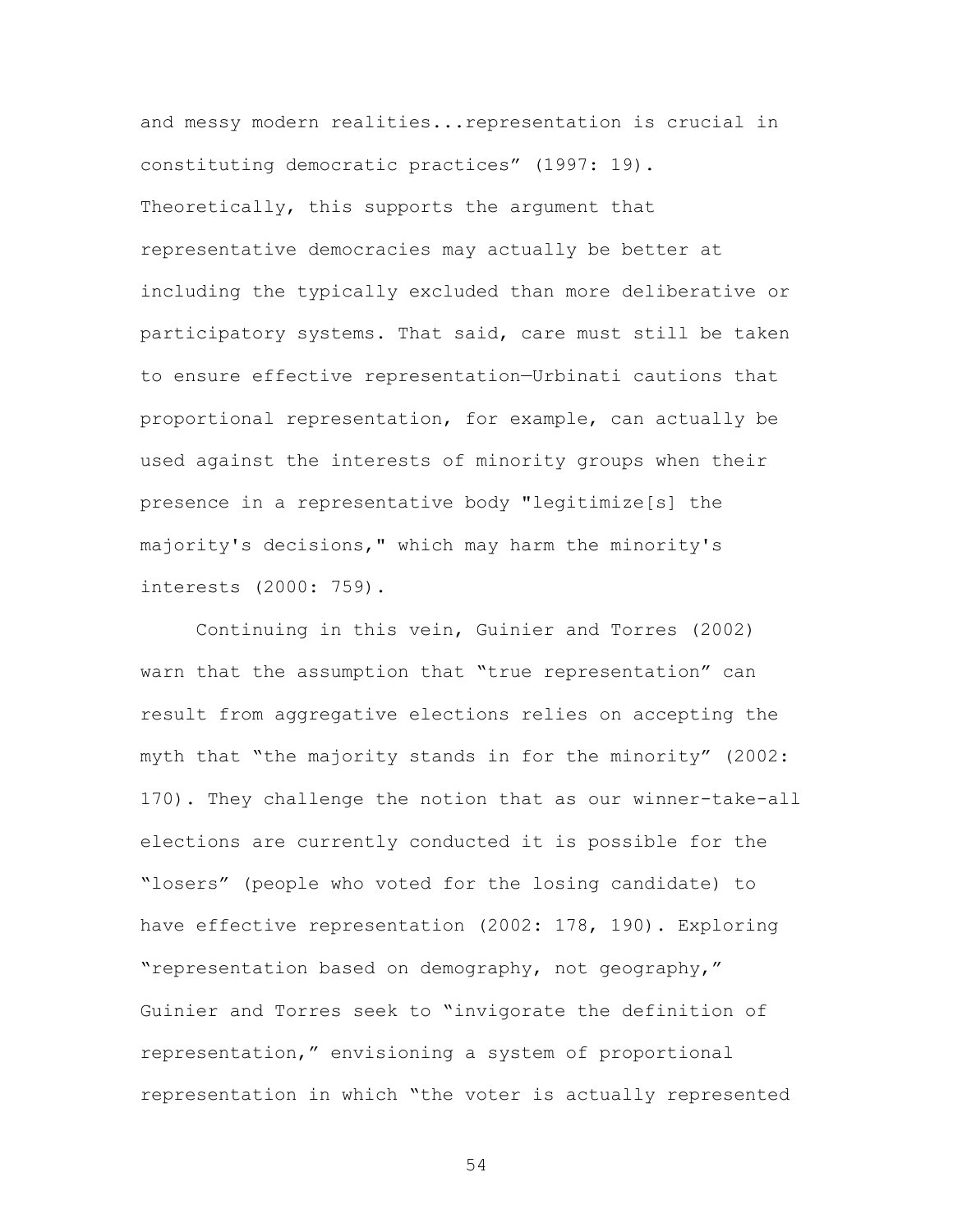by the person for whom she votes rather than by the person who gains the most votes and thus represents 'everyone,'" (2002: 202, 221, 210).

Of course there are other threats to representative equality to contend with as well. Thompson (2018), for example, argues that the demographic evolution of the United States into a primarily metropolitan country has led to a system in which citizens residing in different metropolitan regions are not only represented differently proportionally (quantitatively), but also have "different *kinds* of representation" (2018: 4). Even taking the obvious U.S. Senate malapportionment out of the equation, and assuming that state-level redistricting was somehow magically executed in an impartially just way, because of how once discrete cities have grown into metropolitan behemoths that cross not only county but often state lines, it may be impossible to achieve truly equal representation within our current system – even if the formal conditions were optimal.

# *Deliberation without a Voice?*

One of the major criticisms of deliberative democracy is that it tends to privilege citizens who have the skills, social encouragement, confidence, and/or inclination to speak up. Without taking proactive measures, there is a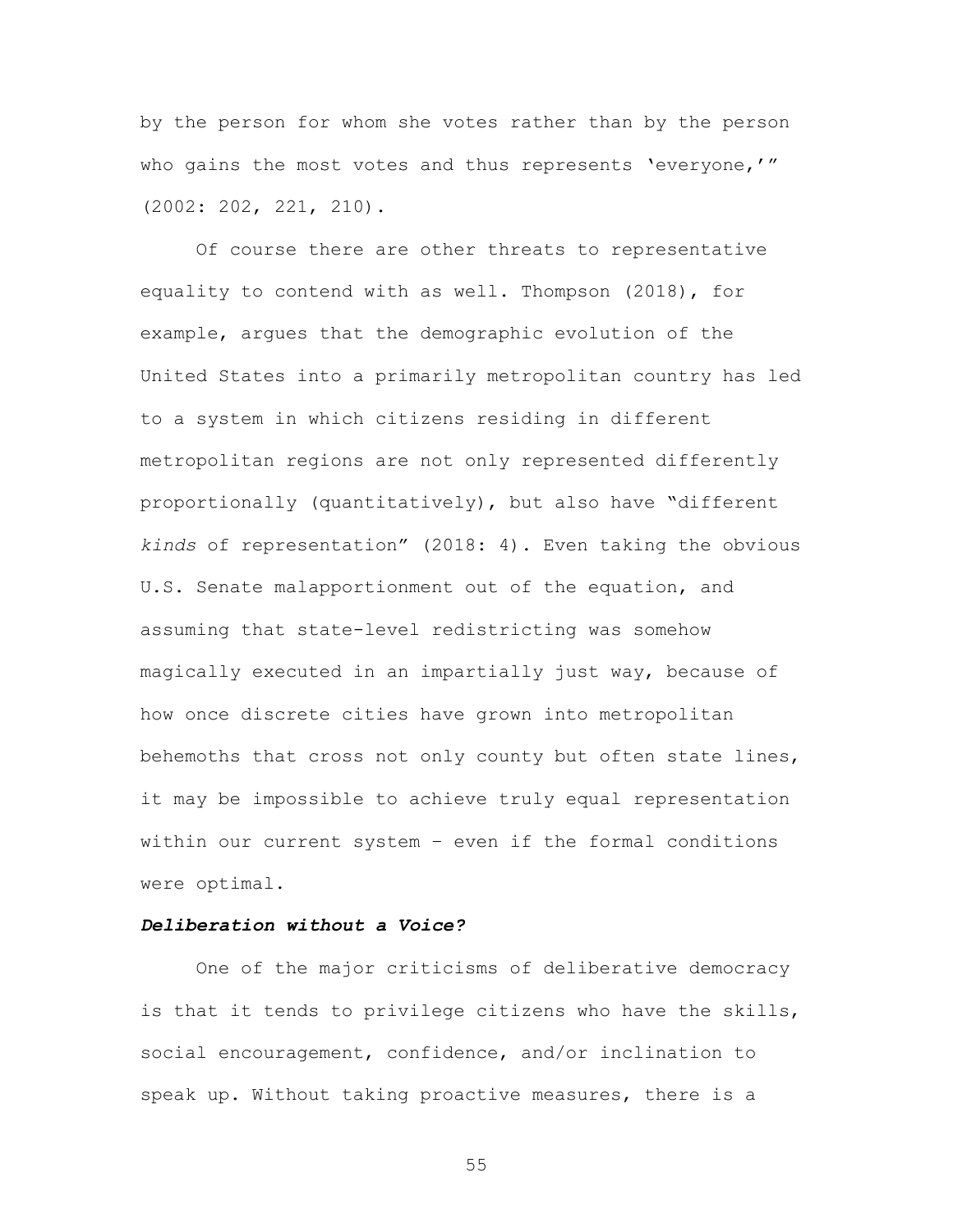great chance that many voices – and the interests they represent – never make it into the discussion. Particularly problematic is the fact that entire groups of citizens – especially women, racial/ethnic minorities, and members of other political minority groups – are routinely silenced by both external and internal forces.

Karpowitz and Mendelberg (2014) explore the social and institutional conditions that give rise to this silencing, and the consequences that come with its practice. Specifically interested in how gender affects participation in discussion and debate, and defining "authority" as "the expectation of influence," they argue that "men and women tend to enter the room with different levels of expected influence," and that the subsequent "actions that people exchange during discussion affect the authority gender gap" (2014: 1). Specifically addressing the debate over the virtues of deliberative democracy, Karpowitz and Mendelberg credit democratic deliberation, particularly when carried out through "participat[ion] in town-meeting-style forums," and "revitalizing...vibrant grassroots associations of the past," as a "potential remedy" for modern citizens' "woefully low levels of political knowledge, reasoning, and interest" (2014: 5). They also note, however, the potential "pitfalls" of deliberation that occurs in small groups –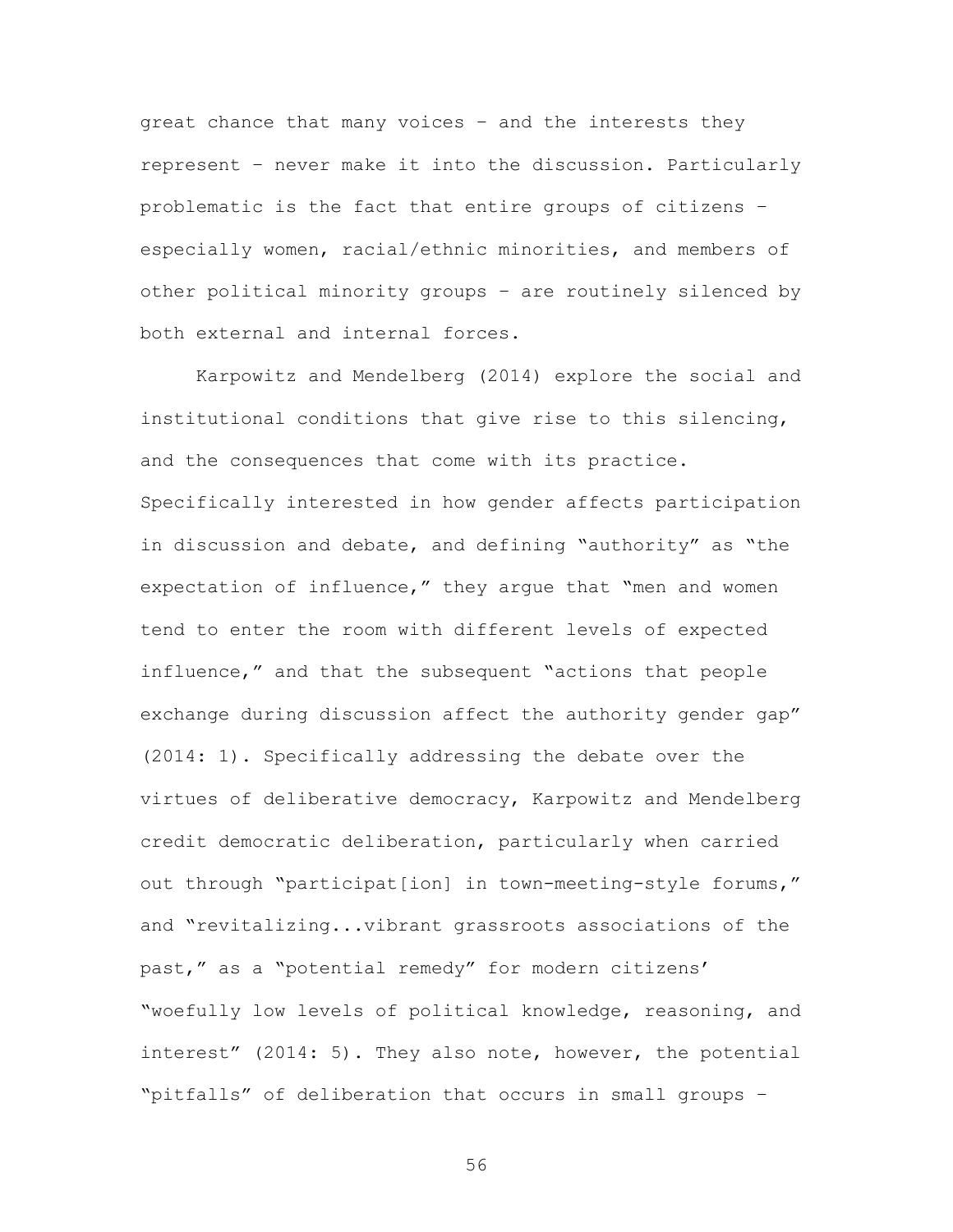particularly concerning gender inequality. "Women are highly disadvantaged in many deliberative settings," they contend, "and this disadvantage affects everything from how long they speak, to the respect they are shown, to the content of what they say, to the influence they carry, to their sense of their own capacity, and to their power over group decisions...The problem is not that women are disliked or formally discriminated against; rather, the problem is that while women are liked, they are not given equal authority" (2014: 5).

Given that "groups with less power and authority in society are less likely to participate in politics," it is particularly troubling that when members of these groups *do* try to participate in a deliberative setting, they often face additional, unique hurdles. As Karpowitz and Mendelberg note, "Attending a meeting is not the same as speaking up. Speech is an act of political participation in its own right. And while women are dutifully showing up, they are not actively participating" (2014: 10-11). This finding is key. While many argue that descriptive representation in decision-making bodies is essential for deep democracy to flourish, we should not assume that presence alone is sufficient.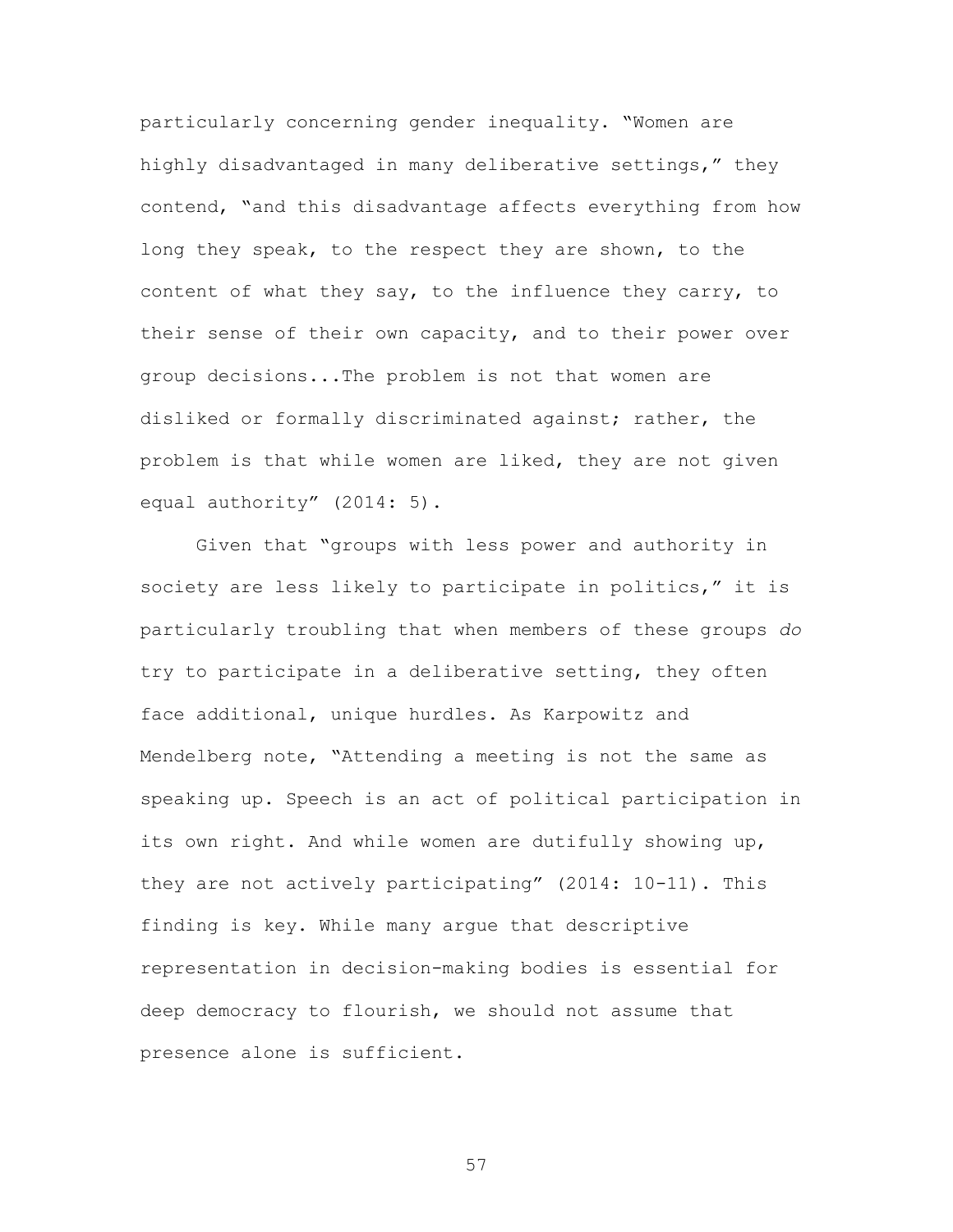Of course, this is not to say that we should lay all of the blame for unrealized levels of participation at the feet of the women who are showing up. In fact, Karpowitz and Mendelberg note that in some situations, the more women who show up to participate, the more men in leadership positions become "verbally dominant and less inclusive of women" (2014: 17; see also: Kathlene 1994). Given this potential for backlash, it is perhaps not surprising that often, "feminist movements and organizations in civil society affect social policy much more than 'intralegislative political phenomena such as…women in government'" (Karpowitz and Mendelberg 2014: 17-18; Htun and Weldon 2012: abstract).

But it is not simply out of a sense of fairness or inclusion for inclusion's sake that proactive measures should be taken to amplify women's (and other silent) voices: there are policy consequences as well. "[Women's] increased voice has an effect on collective outcomes: the group sets policies that are more generous toward the poor and vulnerable" (Karpowitz and Mendelberg 2014: 2). It is important to note, too, that it is not only the substantive content of deliberation that changes when more women are present and equally participating: the very nature of the deliberation itself changes as well. In general, women are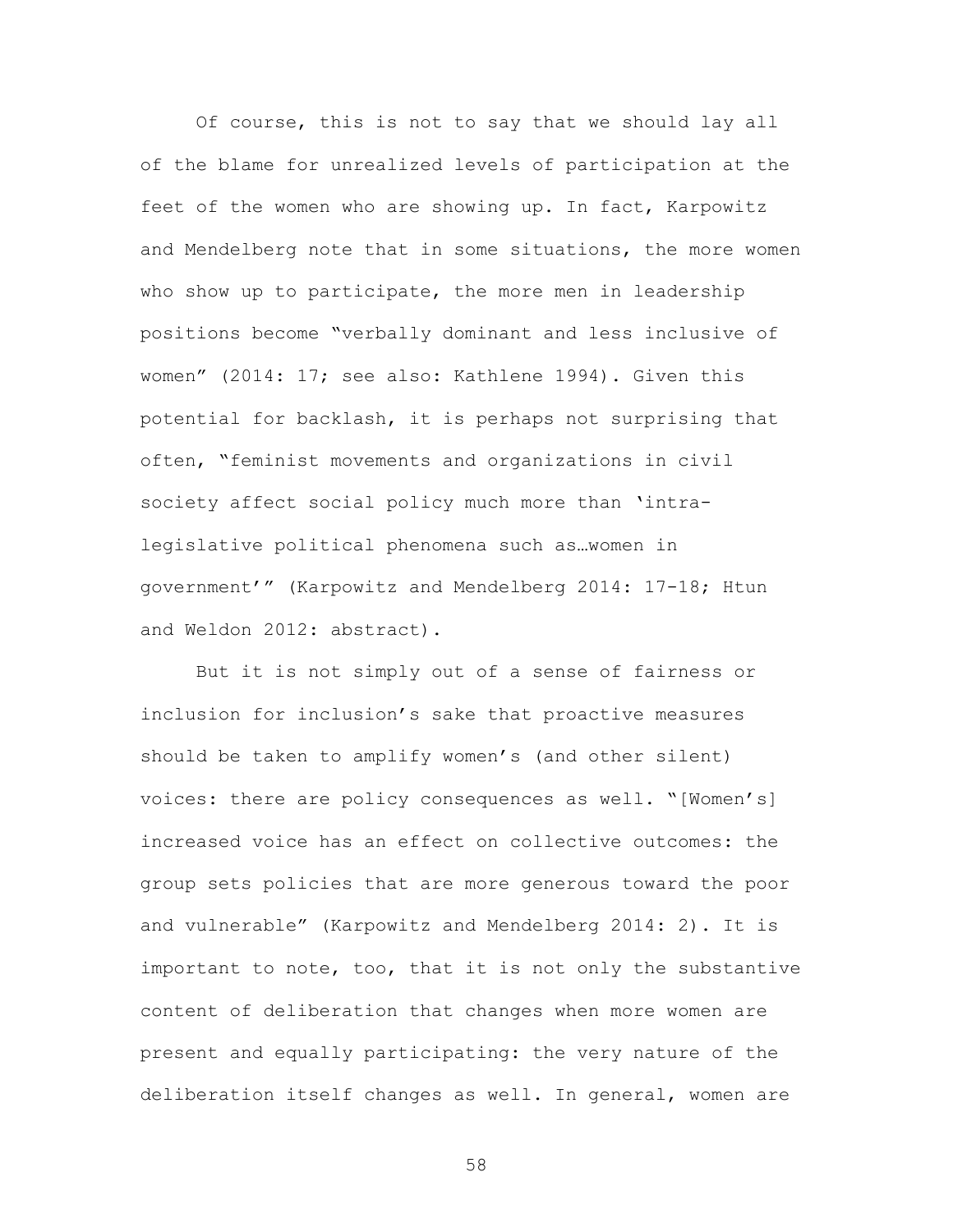more socialized to prioritize empathy, cooperation, and collaboration than are men, and these priorities tend to spill over into deliberations when women are steering the process (Karpowitz and Mendelberg 2014: 19).

Karpowitz and Mendelberg also note that the "combination of more inclusive and more deliberative interaction can create a feedback loop for women's representation, further increasing the authority of the women who are present...If interaction becomes more feminine – that is, more deliberative and democratic – then women's authority can rise" (2014: 21). Conversely, the less women interact in deliberative settings – and the less these deliberative settings prioritize the kinds of interactions suggested by women – the more women's authority is depressed.

Consequently, it is not only the status of women that is at stake when their authority is depressed, but also the quality and usefulness of democratic deliberation itself. While "social equality of actual participation and influence" is often heralded as a hallmark of deliberative theory in general, the initial unequal distribution of authority along gender lines can be difficult to overcome in practice, especially in the absence of proactive/preventative measures. (For a more in-depth look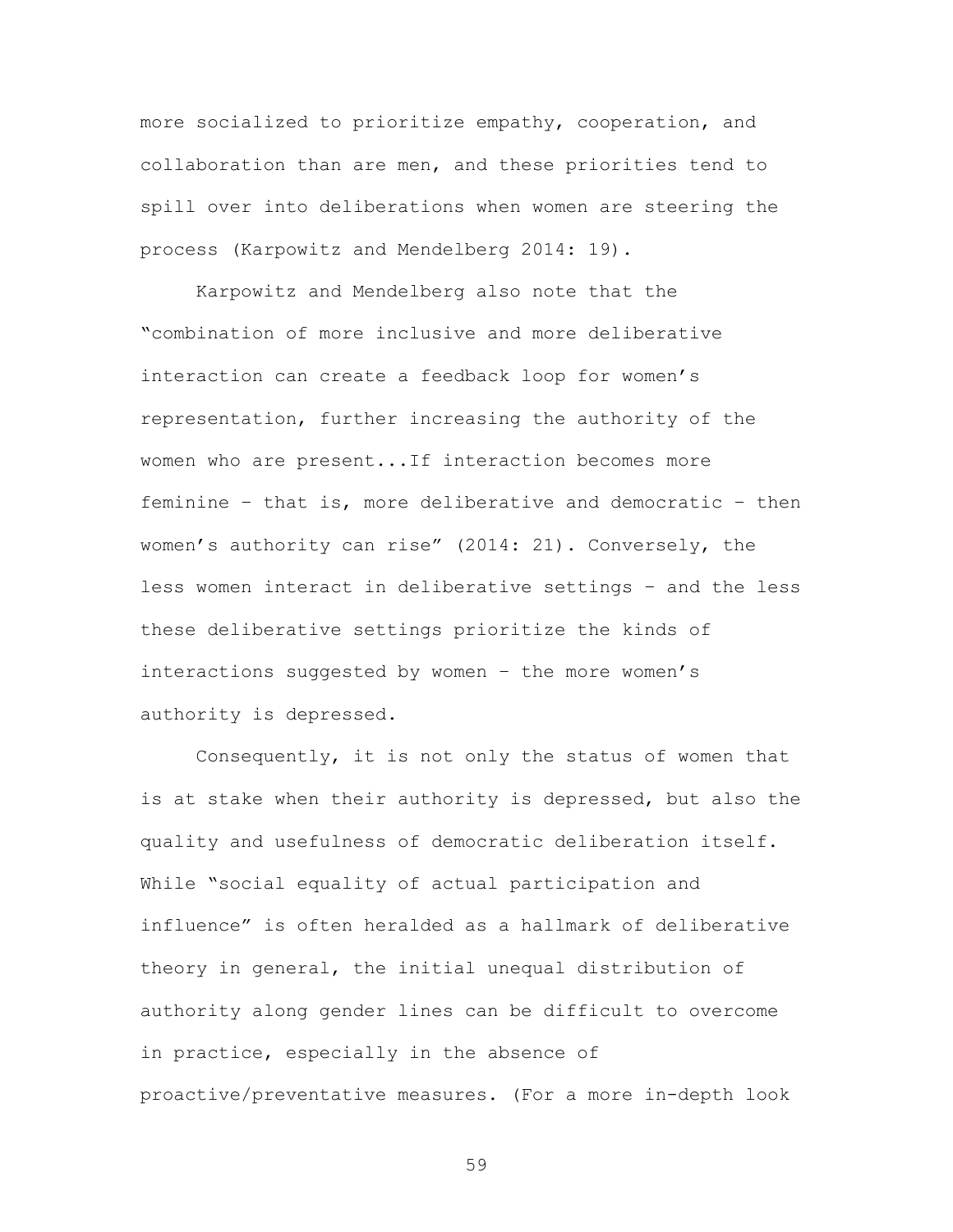at the policy and democratic consequences of "unequal political voice," see Schlozman, Verba, and Brady (2012)).

# *Inclusion, Deliberation, and Voice*

Given the obstacles to inclusion, the shortcomings of deliberation, and the dampening of underrepresented voices, how do we make our shallow democracy more just? How does the South, which has been built literally on the backs of people excluded from the democratic process and has been slower than any other region to invite those excluded people in, deepen its democracy?

#### **Inclusion in the Grassroots**

Perhaps answers can be found in the work of grassroots organizers and activists. Woliver (1993) discusses grassroots activism as it relates to social movements, writing:

"Social movements can sometimes overcome the obstacles challengers face in the political system. A social movement provides a language with which to describe injustice, connections to like-minded individuals, and a sense that change is possible. Understanding social movements, therefore, is integral to the analysis of the fortunes of ad hoc, grass-roots interest groups" (1993: 19-20).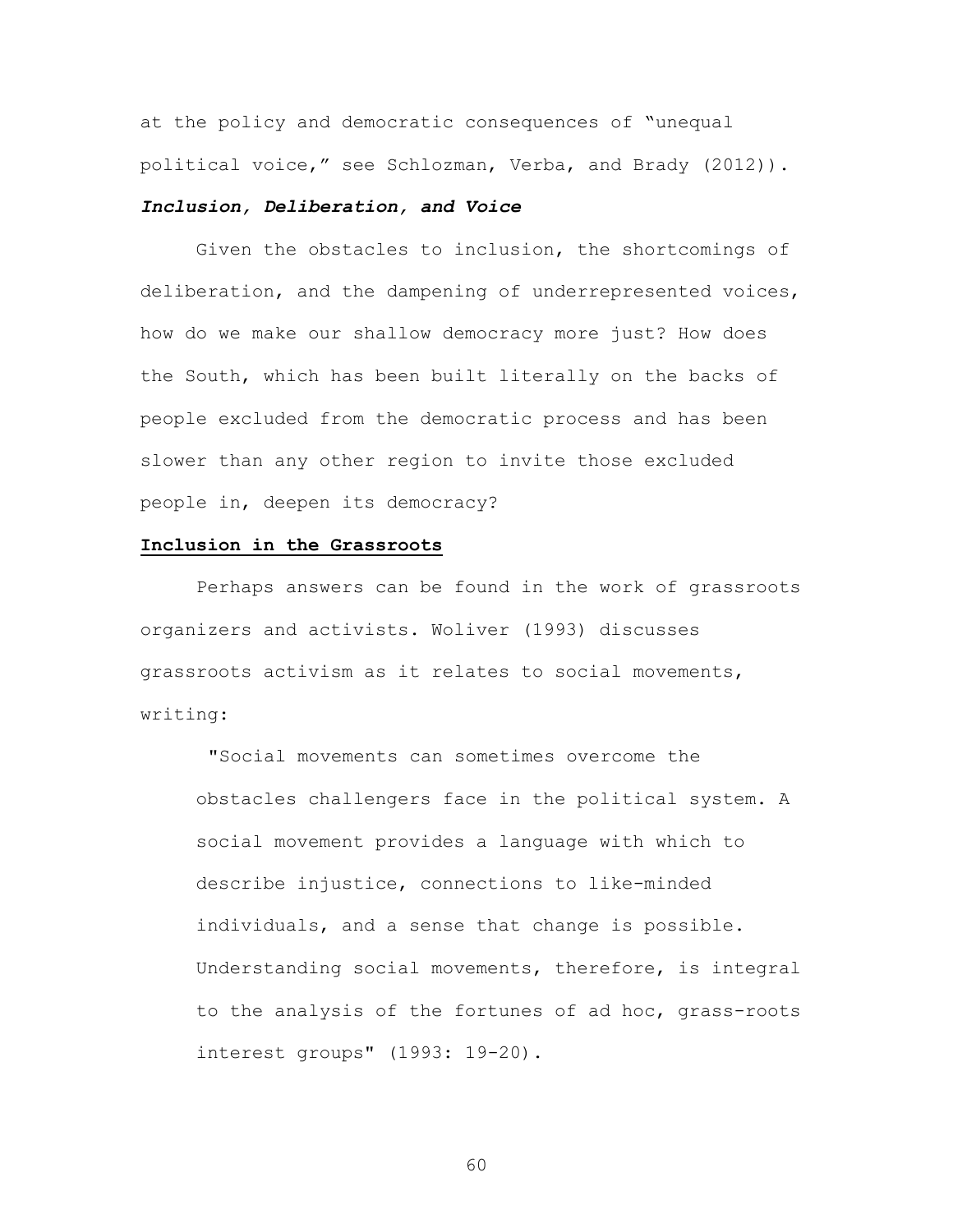Shaw (2009) argues that grassroots activism "includes the broad repertoire of collective actions lower-income activists take to demand government accountability—from mobilizing the vote against jaded incumbents (normal politics) to standing in front of bulldozers (extra-normal politics)" (2009: 2). Both of these conceptions, especially if expanded to include the broad category of "politically marginalized" individuals, involve people from outside the formal political realm using an array of tactics to elicit a response *from* those in the formal political realm.

That said, as this study considers the potential remedies to problems of exclusion and voice in democratic deliberation that grassroots activism may offer, I am less concerned with the relationships between grassroots organizations and formal political structures than I am with the relationships between grassroots organizations and citizens themselves. Considering "social movements as mechanisms for political inclusion," Costain (2005) argues "for reframing the study of social movement politics to reemphasize their role as mechanisms for incorporating marginalized groups into the polity" (2005: 109). It's the mechanics of this incorporation – and empowerment – of the previously excluded that I explore here and in later chapters.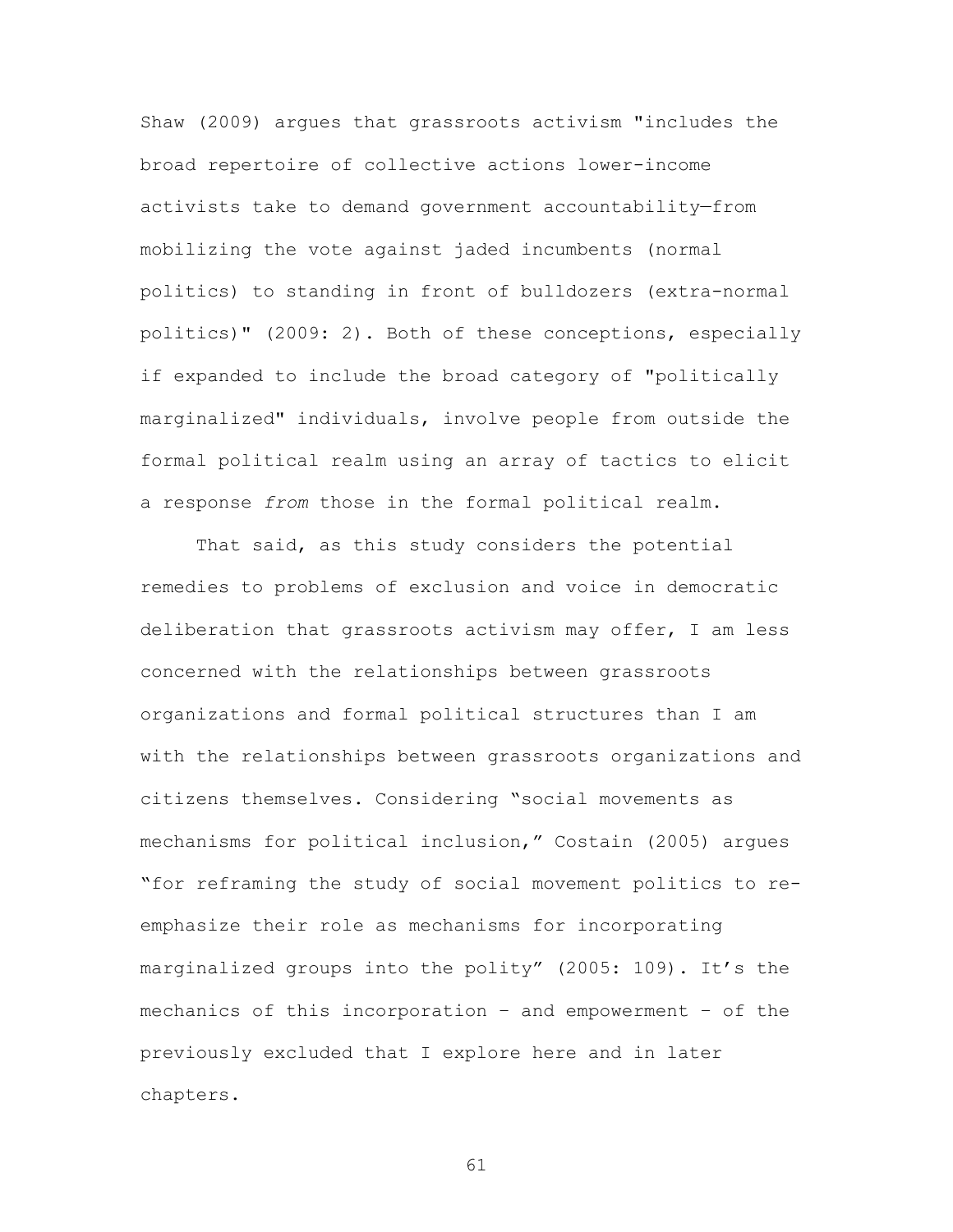## *Consciousness, Voice, and Empowerment*

Woliver (1993) argues that "One power social movements have is the reshaping of consciousness of injustice and rights for adherents. Recognition of problems as political, not simply personal or individual, and identification with some of the goals of a movement means a social movement can have an impact much broader than displayed by the people actively participating" (1993: 20-21).

This notion echoes sentiments of early Second Wave women's movement organizers. A major component of Second Wave activism and organizing was the development of "consciousness-raising" (CR) groups, which generally involved a combination of personal testimony or storytelling, "consciousness-raising actions," and organizing activities (Morgan 1970: xxiii; Sarachild 1970). In turn, a major component of CR was "consciousness-raiser (organizer) training – so that every woman in a given 'bitch session' cell group herself becomes an 'organizer' in turn, of other groups" (Morgan 1970: xxiv; Sarachild 1970). Helping others start new CR groups, understand CR theory, and ultimately realize personal/political intersections was an essential goal not only of CR participants, but also of (often radical) feminists in general.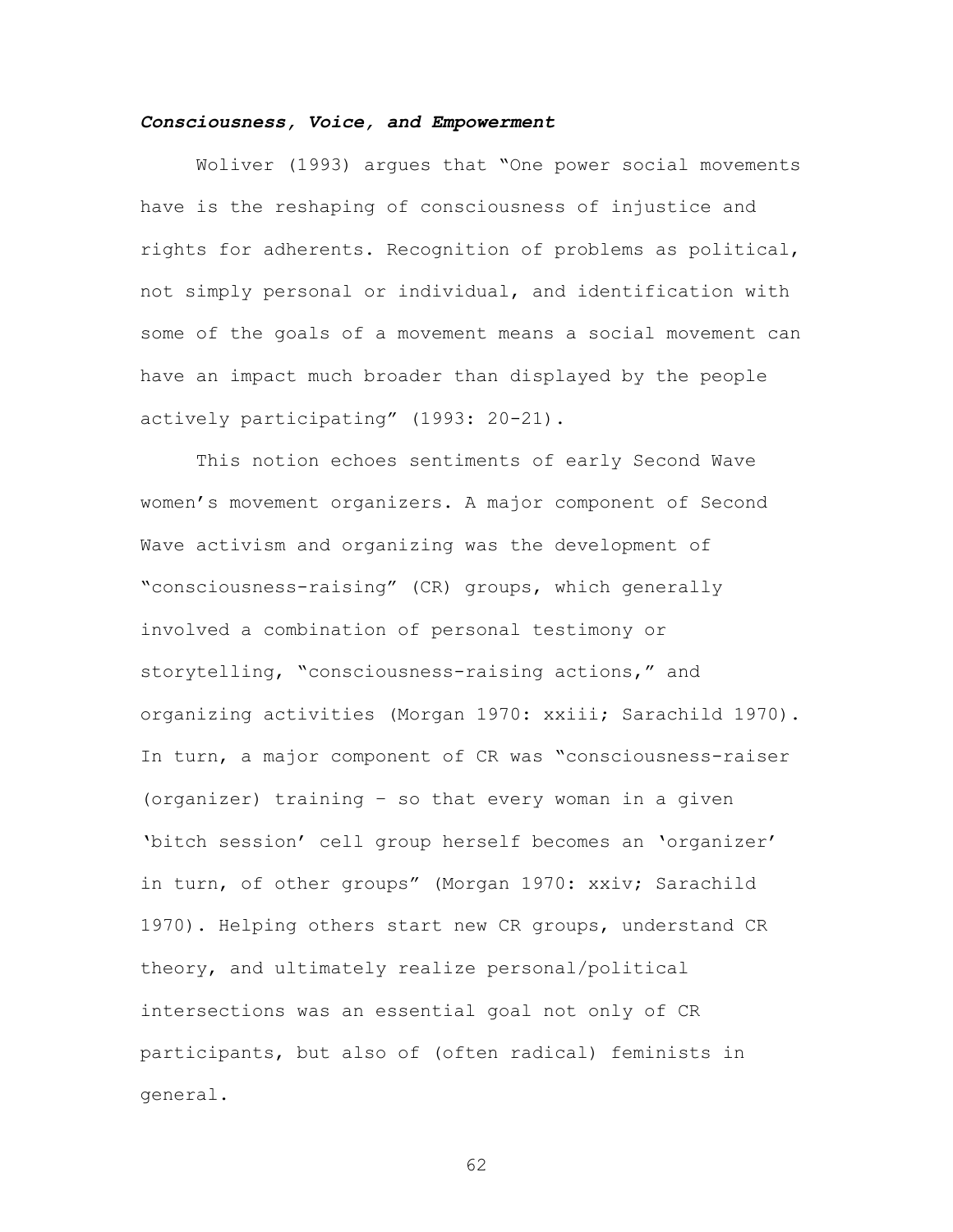Levit and Verchick (2016) describe CR as "the process by which individuals share personal experiences with others in an effort to derive collective significance or meaning from those experiences"; consciousness-raising fosters "a sense of collective identity" useful in inspiring public action (2016: 45). Since Robin Morgan cited Kathie Sarachild's breakdown of CR technique in 1970's Sisterhood is Powerful, potential CR venues have evolved from small, in-person group meetings to include virtual interactions, social media communication, television programs, blogs, and even "a universe of homemade confessionals on YouTube" (Levit and Verchick 2016: 46). Citing CR as "the quintessential grassroots movement," Levit and Verchick identify the "underlying values" of consciousness-raising as: "a commitment to collective engagement, the public significance of private life, and an acceptance of individual perspective," emphasizing the prioritization of process over result (2016: 46).

Pearson (1999), finds that "women's grassroots movements have sprung up throughout the United States to address needs not being met by government, churches, and traditional social service agencies," and that "these groups focus on notions of democracy that are seen through a 'female' consciousness that reflects women's experiences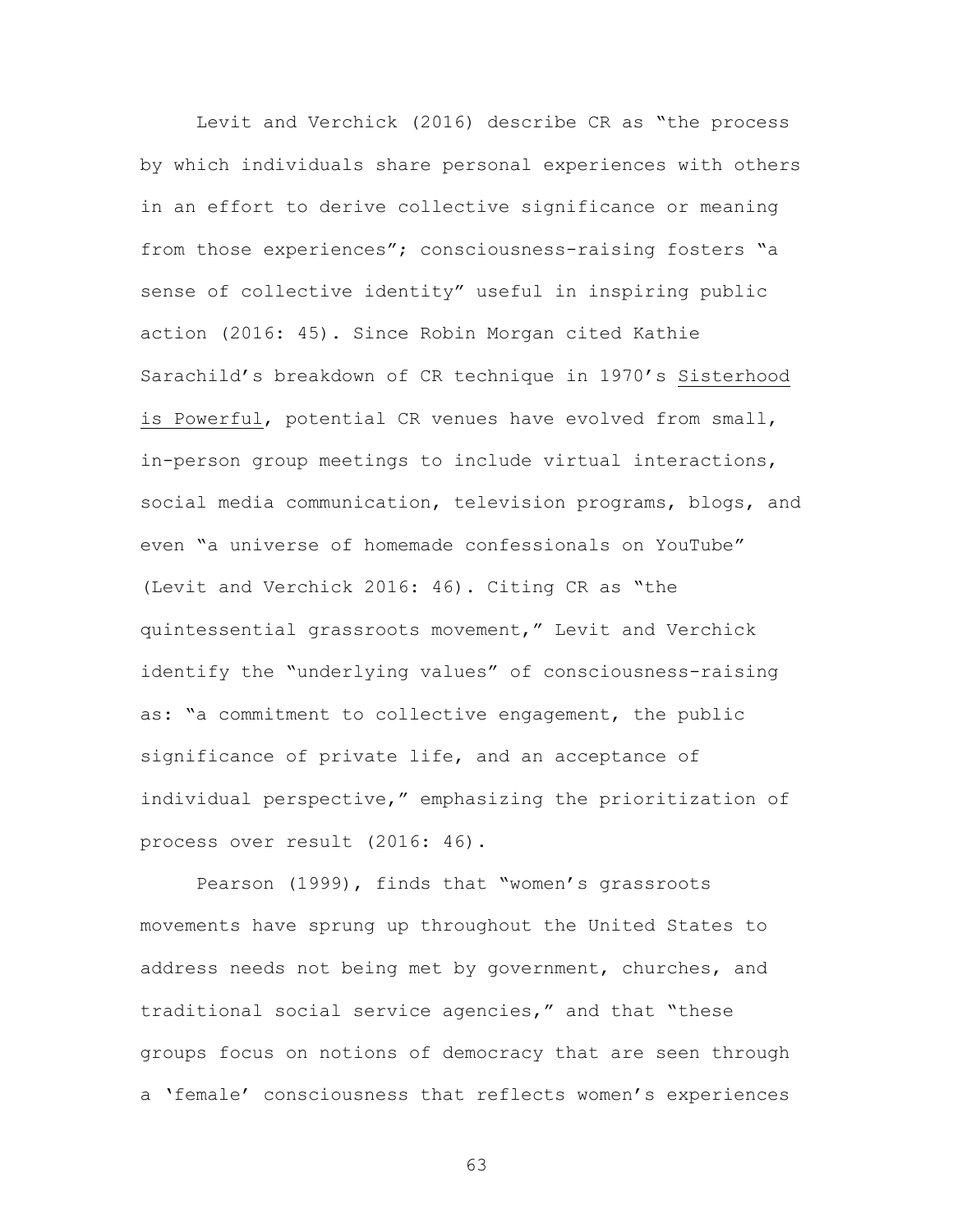as wives and mothers" (1999: 328). Focusing on impoverished women in Central Appalachia, she is particularly interested in the role of empowerment, "a term closely linked to this 'female' conception of democracy" (1999: 329). Citing its connection to a "participatory grassroots democracy model with its focus on social justice and development of the individual," Pearson breaks down "empowerment" into several components: "voicing the silenced, owning one's own vision, facilitating self-transformation from subject to object, creating autonomy, raising self-esteem, and developing a person committed to reconciliation, inclusivity, and consensus building while allowing for diversity" (1999: 329). This broad conception of empowerment, as well as its close link to women's grassroots organizing, begins to address some of the voice issues that arise even in justice-minded democratic deliberations.

# *Inclusive Grassroots Work*

Guinier and Torres (2002) seek to "create a dialogue about interactive forms of representation and more inclusive practices of democracy. Political representation becomes less about relinquishing power or seizing power or surrendering power. Instead, it becomes more about facilitating a dynamic engagement that begins to tell new stories about democracy. These stories involve organizing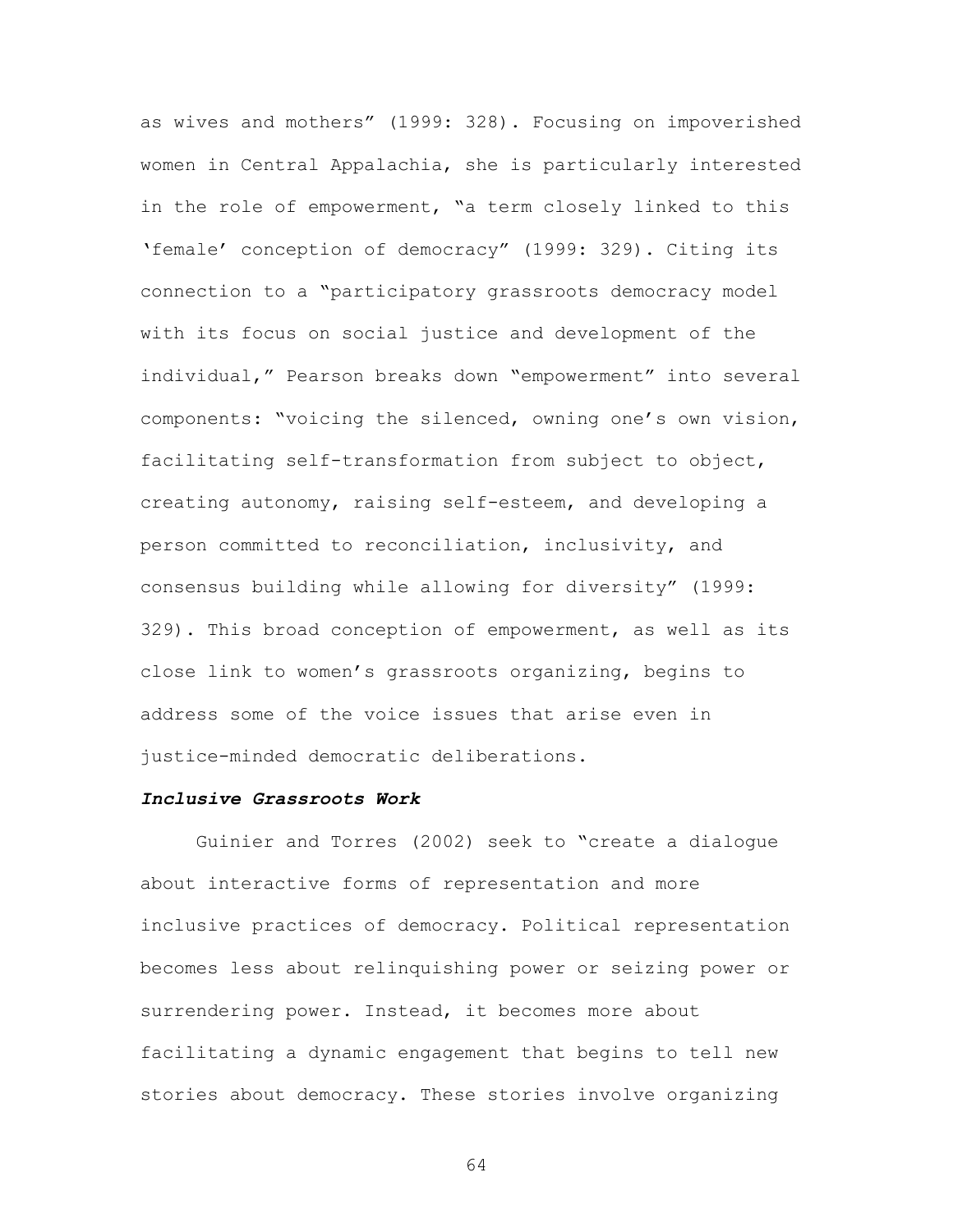at the grassroots level, sharing power, and engaging the people themselves in actions that dissipate fear and build confidence" (2002: 221).

Traditionally and contemporarily, one of the most important pillars of grassroots organizing has been "activism training." This can range from simple guided letter-writing to teaching organizing tactics and other leadership skills. As participants perform various "activism tasks," they learn about the tools of the grassroots trade - what they are, and how to use them.

The tools themselves, however, are perhaps secondary to the context in which the training occurs. Alinsky (1971) stresses the importance of using "personal experience...as the basis for teaching" (1971: 64). While eventually aggregated personal experiences should coalesce around a broader central concept, it is crucial that organizers initially engage with participants/trainees within the context of what the participants/trainees know or have experienced. This is where the storytelling and personal testimonies of CR techniques can be helpful – for an organizer to be able to teach within the context of personal experience, they have to first know what that experience includes.

Of course, there is a reason CR groups started out as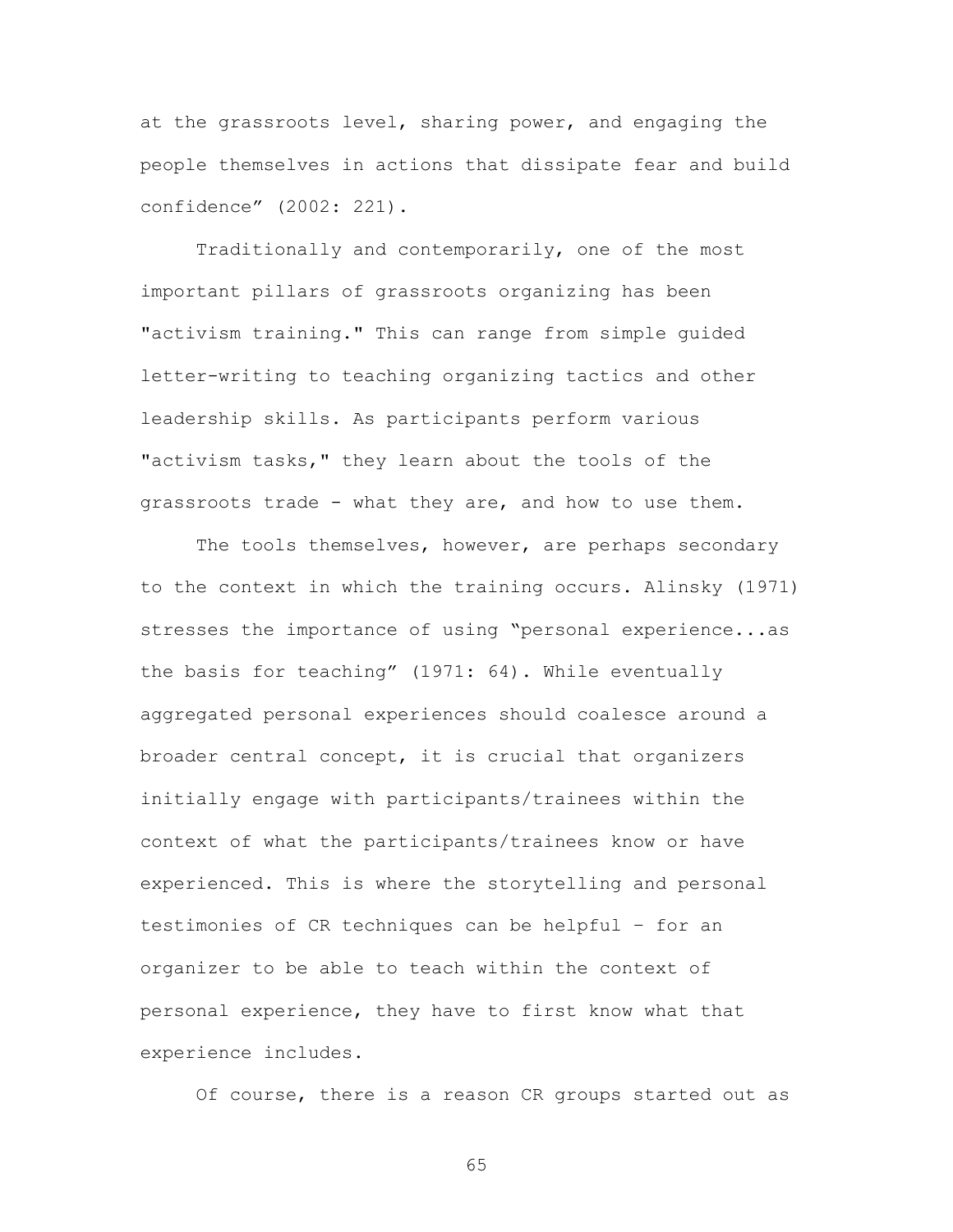intimate, in-person gatherings. It is much more comfortable to share one's stor(ies), and experiment with exercising one's voice, in a small, familiar setting, than it is to do so with strangers. Grassroots organizers and activists have worked to develop strategies to overcome difficulties of empowering the voiceless in large scale and/or impersonal settings, at times taking notes from activists and organizers in formal political realms.

## *Systems of Representation and Deliberation*

Recent work in democratic theory explores new ways of thinking about representation and deliberation. Rather than considering only traditional "promissory" forms of representation, conceiving of representation as a "system" allows us to expand the notion to include actors and participants at all levels – not only those empowered by the formal system to make wide sweeping decisions, but also those affected by the decision-making (Mansbridge 2003; Disch 2011; Montanaro 2012). In a way, this gives grassroots organizations a more formal seat at the representation table.

In a similar way, new scholarship on deliberation envisions a whole "deliberative system" in which informal deliberations (even including personal conversations) are connected to deliberation in the formal halls of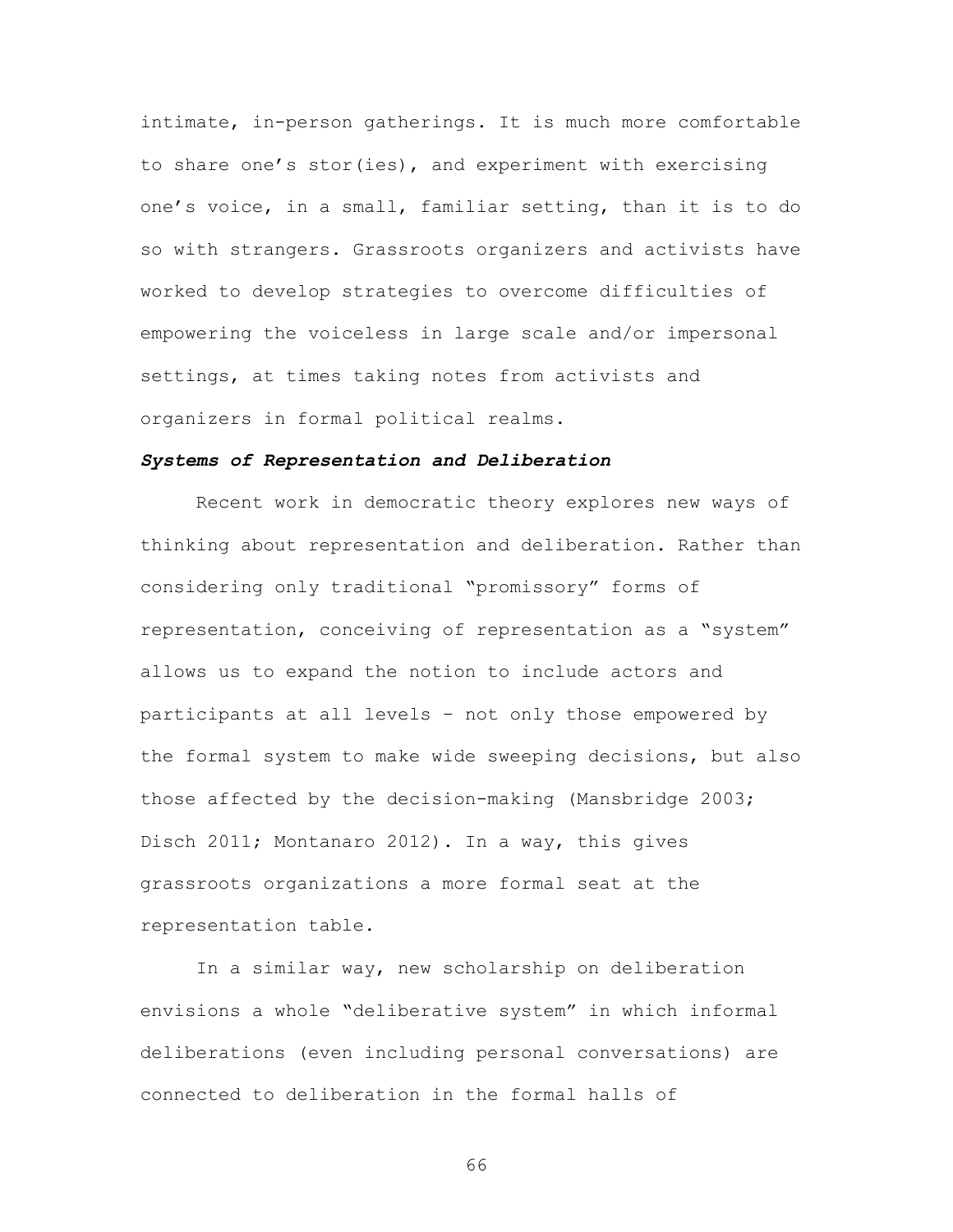policymaking (Dryzek 2010; Mansbridge et al. 2012). Once again, this potentially situates the often informal deliberations that happen at the grassroots and community levels on a continuum with arguments on the U.S. Senate floor.

Considering both representation and deliberation in terms of "systems" mirrors the conception of a democracy with roots. In these cases, just because the roots of the system are invisible or difficult to see does not mean that they don't exist. Indeed, the roots are absolutely essential.

#### *Trusted Sources*

One area where grassroots organizing and formal electoral politics have intersected is in Get Out the Vote (GOTV) and voter engagement efforts. In recent years, organizations (especially women's organizations) have employed a "trusted source" model for voter engagement - by exploiting existing networks and infrastructures, organizers can reach potential voters through means (and often spokespeople - celebrity and lay alike) that they are familiar with—that they already trust (Woliver and Boiter-Jolley 2018).

The trusted source model is more generally used in grassroots organizing in two ways: first, the rise and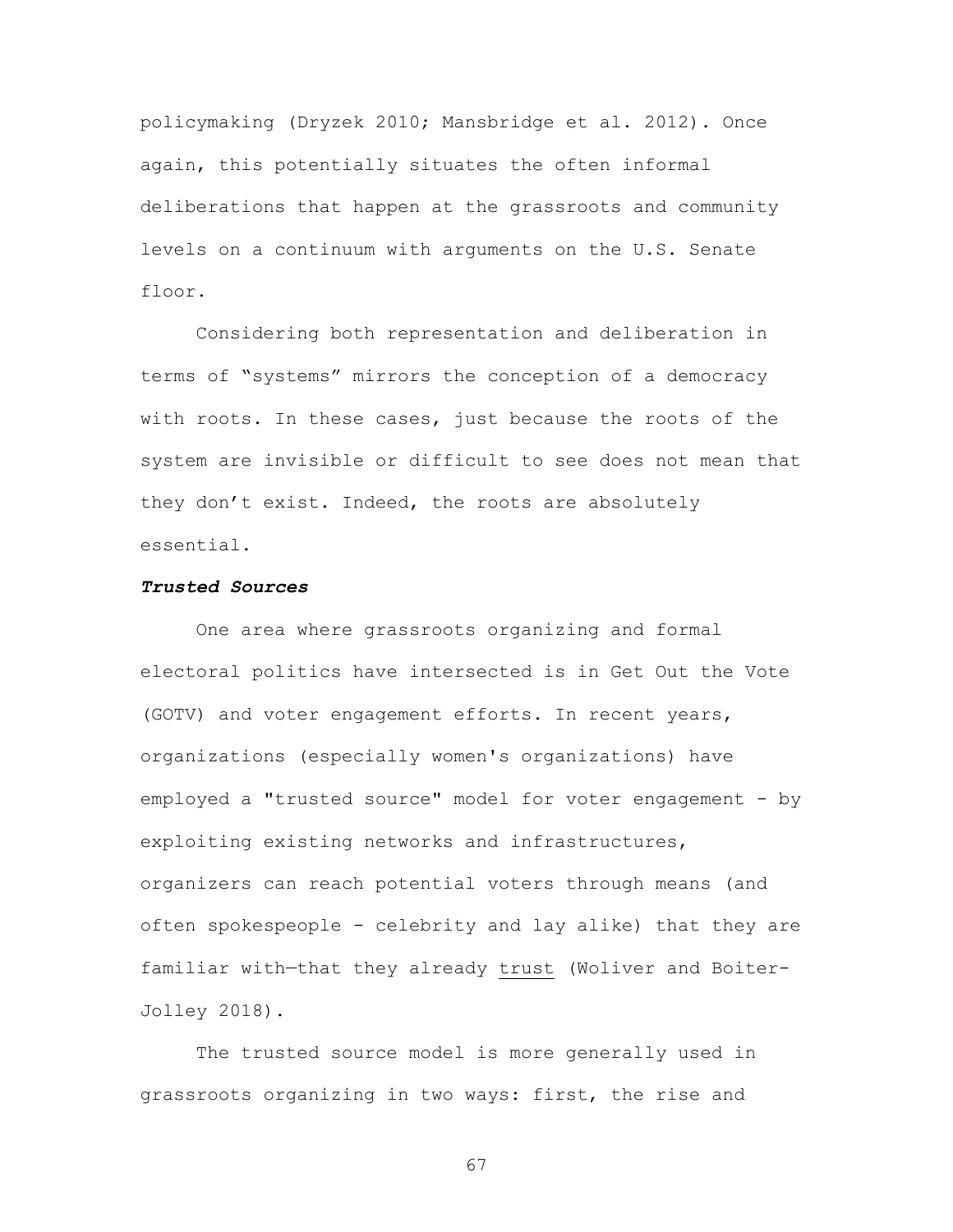pervasiveness of social media outlets has facilitated contact between trusted sources and potential activists (arguably, this has created a "boom" of "trusted sources"), making calls-to-action easier than ever before; second, through traditional and contemporary grassroots training tactics, more and more participant activists are gaining skills and confidence to become their own trusted sources. By developing a sense of ownership not just of the content of their chosen message but also of the tools with which to wield it, they no longer need to look to an external trusted source for direction—they can trust themselves.

Trusted source networks that exist through the use of social media give rise to twenty-first century consciousness-raising activities that transcend geographical limitations. The recent "#metoo" movement (which Carty (2015) might refer to as a mass "digital whistle-blowing"), in which survivors of sexual assault and harassment "outed" themselves via Facebook, Twitter, and other social networking platforms, is a classic example of using storytelling and personal testimony to identify and call attention to the intersections of personal and political shared experiences. Conversations once relegated to the "circles of trust" found at kitchen tables, beauty parlors, and small feminist gatherings are now taking place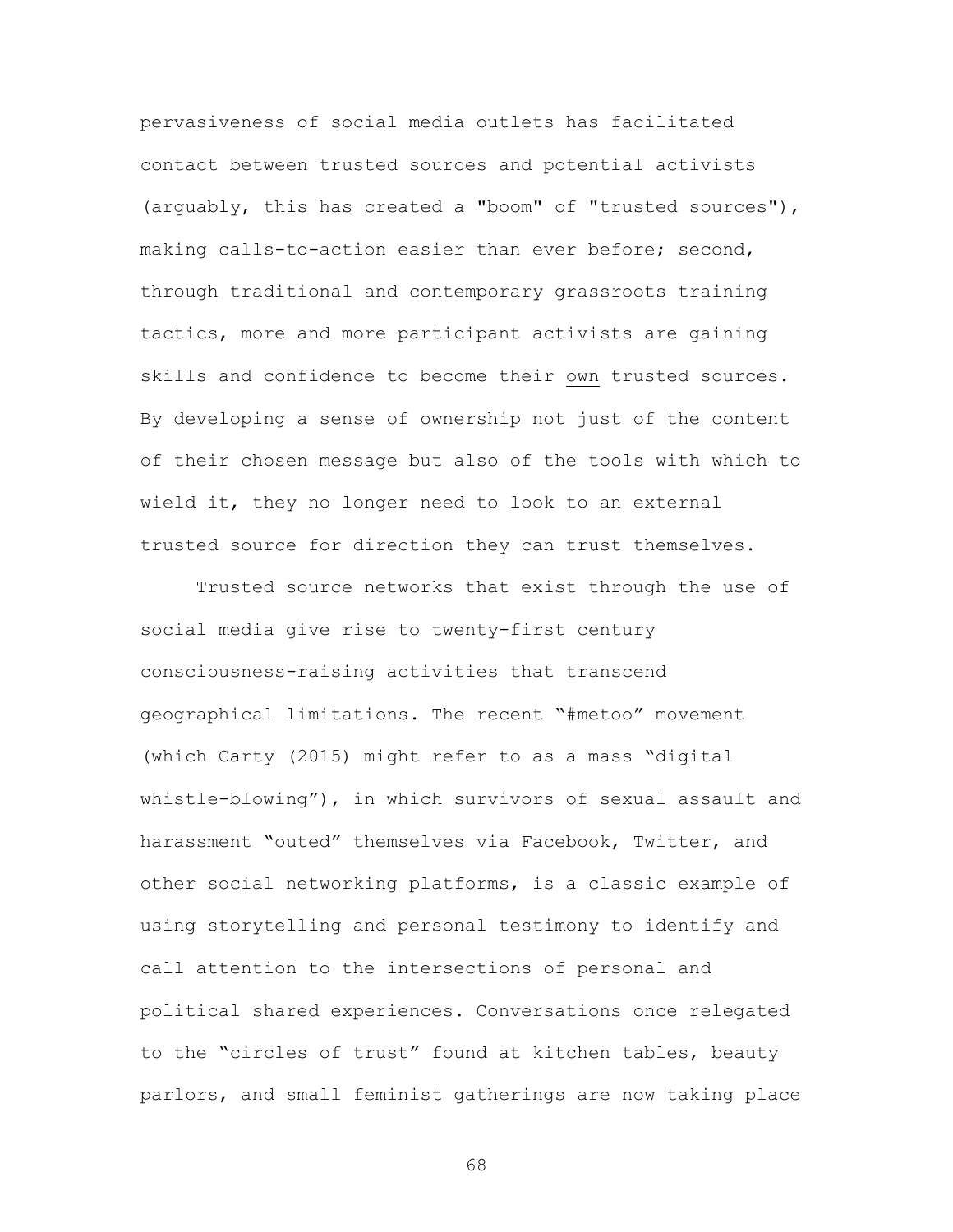on a much larger scale because of the trust inspired by (largely) self-selected and curated virtual social networks. Both witnessing others' and sharing one's own stories help potential activists and organizers learn the power and worth of their voices, and the continued use of technology and new media helps translate that power into action in ever expanding ways (Carty 2015).

#### **Conclusion: Southern Democracy and Grassroots Inclusion**

The South is historically and contemporarily democratically deficient. Through legal disenfranchisement, underrepresentation, discouraged participation, and a history of codified and de facto discrimination, Southern political leadership has systematically maintained an atbest shallowly democratic, exclusionary regime. Culturally characterized by traditional gender roles; a history of both informal and sanctioned racism; a tradition of elite political domination; relatively high poverty rates and relatively low health and education standards; and a conservative religiosity that condemns nontraditional gender roles and sexual orientations and identities, Southern citizens who fall outside the narrow description of the dominant caste (white, male, straight, cis, Christian, financially secure) have been routinely excluded (officially or by way of social convention) from formal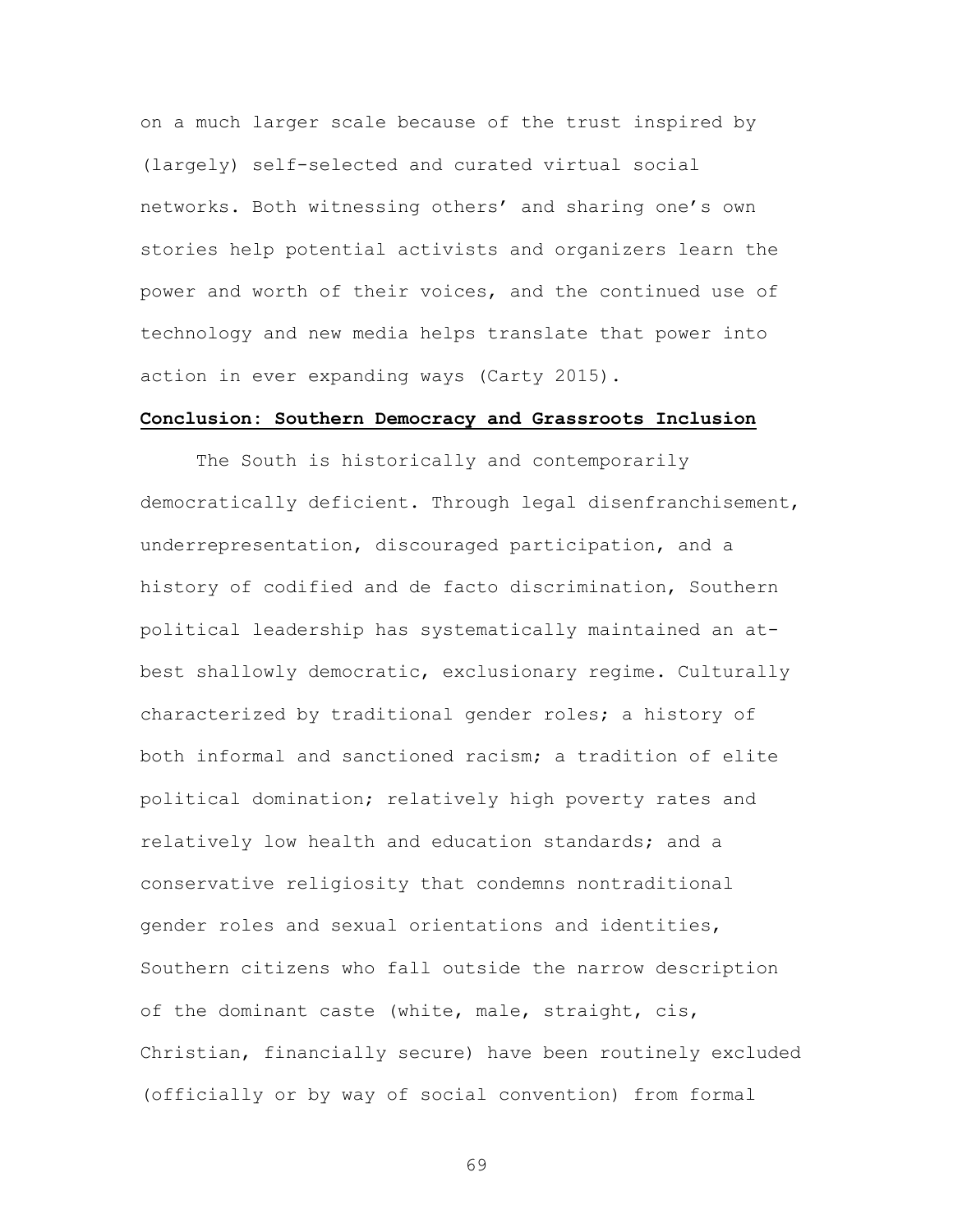political deliberation. Traditionally marginalized groups (women, people of color, poor people, queer and trans people) remain underrepresented in legislative bodies and other elected offices. Not only does this result in these populations' policy interests being un- or under-met, but the routine exclusion reinforces itself in an ongoing cycle of shallow democracy.

While social movements have arisen to challenge the system and infiltrate formal political realms, and in many cases have met with success (see, especially, the organizations and pursuits of the Civil Rights Movement (Payne 1995, and others)), a lasting sense of true inclusion has been elusive. Even organizations designed to confront exclusion in formal politics have faced their own internal tendencies to exclude voices that don't sound like (or aren't as loud as) those of group leaders. While this is, of course, not entirely unique to the South, because of the region's pervasive traditionalism and palpable discrimination it has been observable in higher relief than elsewhere in the U.S.

I posit that a greater emphasis on inclusive democratic deliberation, both inside and outside formal political structures, will help deepen the South's shallow democracy, and that inclusive deliberation fostered through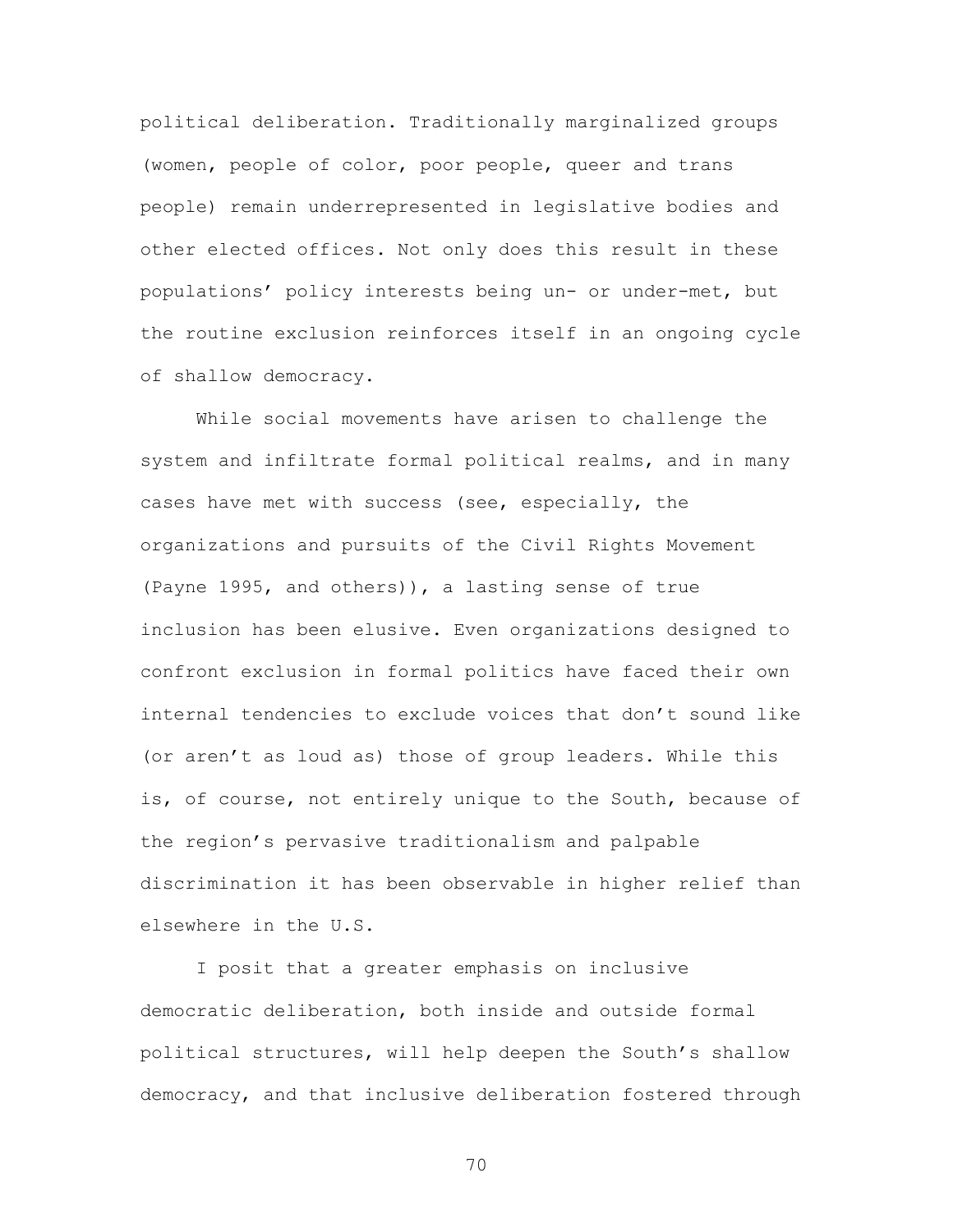grassroots organizing that prioritizes consciousnessraising, empowerment, and activism training, particularly among traditionally excluded populations, will positively affect participants, deliberation, and policy outcomes. In chapter three, I examine three organizations that purport to incorporate one or more of the above priorities in their pursuits. Chapter four explores how these organizations' experiences inform our understanding of the effects of inclusion, deliberation, and additional voices on the South's shallow democracy.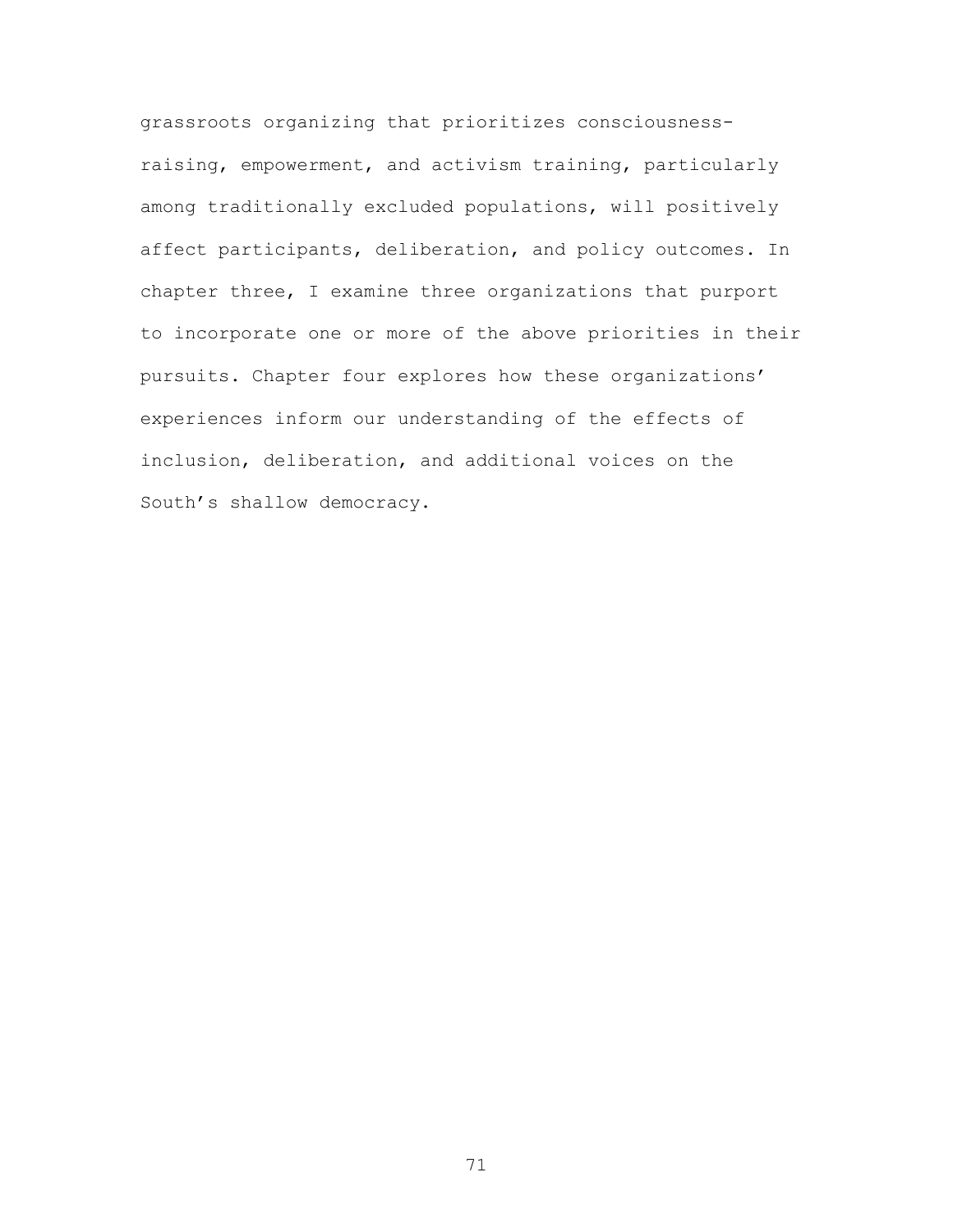# **CHAPTER 3**

# **CASE STUDIES: DEMOCRATIZATION THROUGH EDUCATION, PRAXIS, AND AFFIRMATION**

### **Introduction**

To examine contemporary grassroots responses to South Carolina's shallow democracy, I consider three organizations based in Columbia: The Modjeska Simkins School for Human Rights, Tell Them, and Girls Rock Columbia. The groups employ nuanced standpoints, embedded in democratic theory and intersectional feminism, in their goals to deepen democracy. The Modjeska School focuses on teaching the role the past plays in the present. Tell Them guides participants' activism as they learn how to use new advocacy tools. Girls Rock is concerned with finding and validating new voices. All three organizations incorporate degrees of grassroots activism training specifically designed to address issues faced by different marginalized populations, but each organization embodies a different theory of democratization at the individual level.

The first organization is the Modjeska Simkins School for Human Rights (informally, the Modjeska School), housed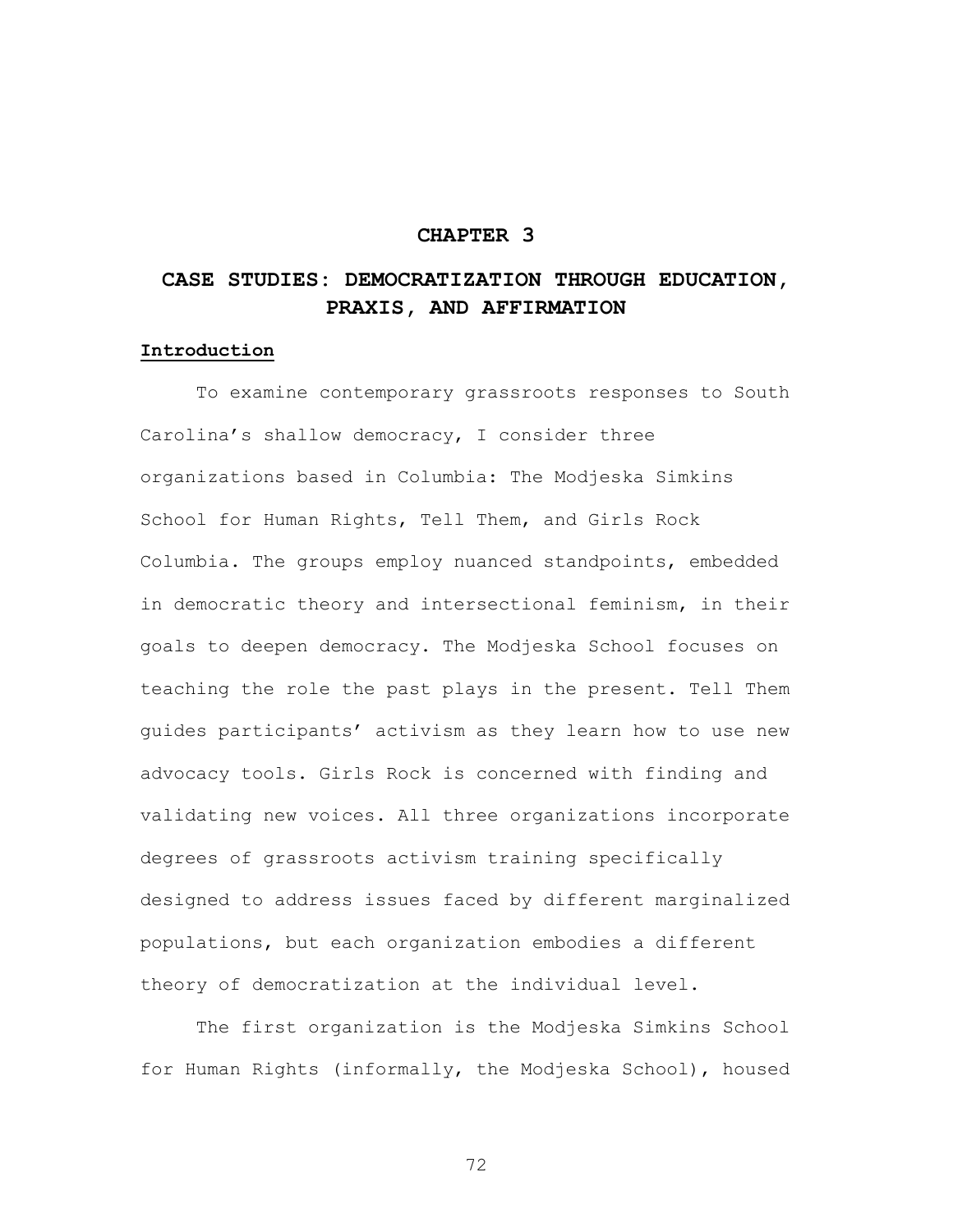under the umbrella of the South Carolina Progressive Network. Named after the civil and human rights icon and lifetime Columbia resident Modjeska Monteith Simkins, the school holds yearly sessions designed to expose students to the tools and skills necessary for effective grassroots advocacy. They work to instill a working knowledge of "a people's history" of South Carolina. With a nod to Howard Zinn, a slew of historians, activists, and historianactivists reexamine the state's complex and often problematic history. The curriculum touches on people and events not regularly studied in public schools or even basic college history courses. By the end of each session, graduates emerge with new advocacy weapons to wield and a more comprehensive understanding of where they come from and what they're up against.

The second organization, Tell Them, was first organized under the umbrella of the New Morning Foundation and has since been absorbed into the Women's Rights and Empowerment Network (WREN). The New Morning Foundation, which is currently sunsetting, was primarily established to address sexual and reproductive health issues in South Carolina, and has funded a variety of projects and sister organizations geared specifically toward areas ranging from teen pregnancy and cervical cancer prevention to medically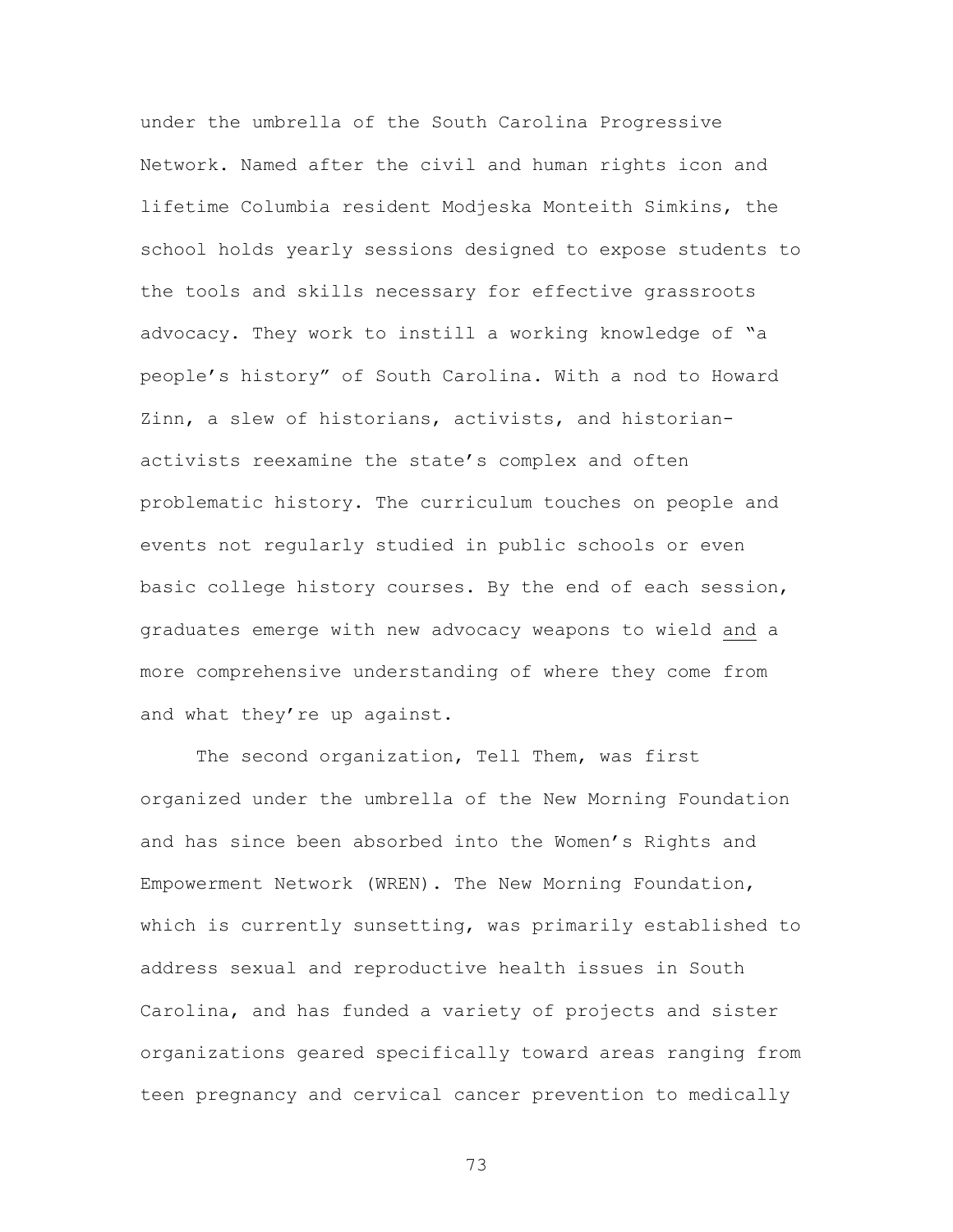accurate sex education in schools and contraception access. Tell Them billed itself as a "grassroots e-advocacy" network, and was largely devoted to facilitating web-based activism efforts. From training sessions to lobbying days, the organization mobilized around issues relating to women's and girls' health and reproductive rights. Importantly, Tell Them taught through action, hosting events like "Bee Day," during which attendees made the rounds of "activism stations," writing letters, sending emails, and making phone calls, culminating in a group lobbying trip to the South Carolina State House.

Third, Girls Rock Columbia brings girls (as well as trans- and gender-nonconforming youth) together each summer for a week-long camp during which they learn to find and amplify their own voices. Through workshops such as zine making, self-defense, songwriting, and media literacy, campers develop skills to help them articulate the issues they face, collaborate with others, and of course, express themselves through music. By the end of the week, each camper has become part of a band, helped write a song, and learned that their voice matters and deserves to be heard.

Each of these three organizations focuses on a different - but essential - aspect of grassroots organizing; each group also engages different segments of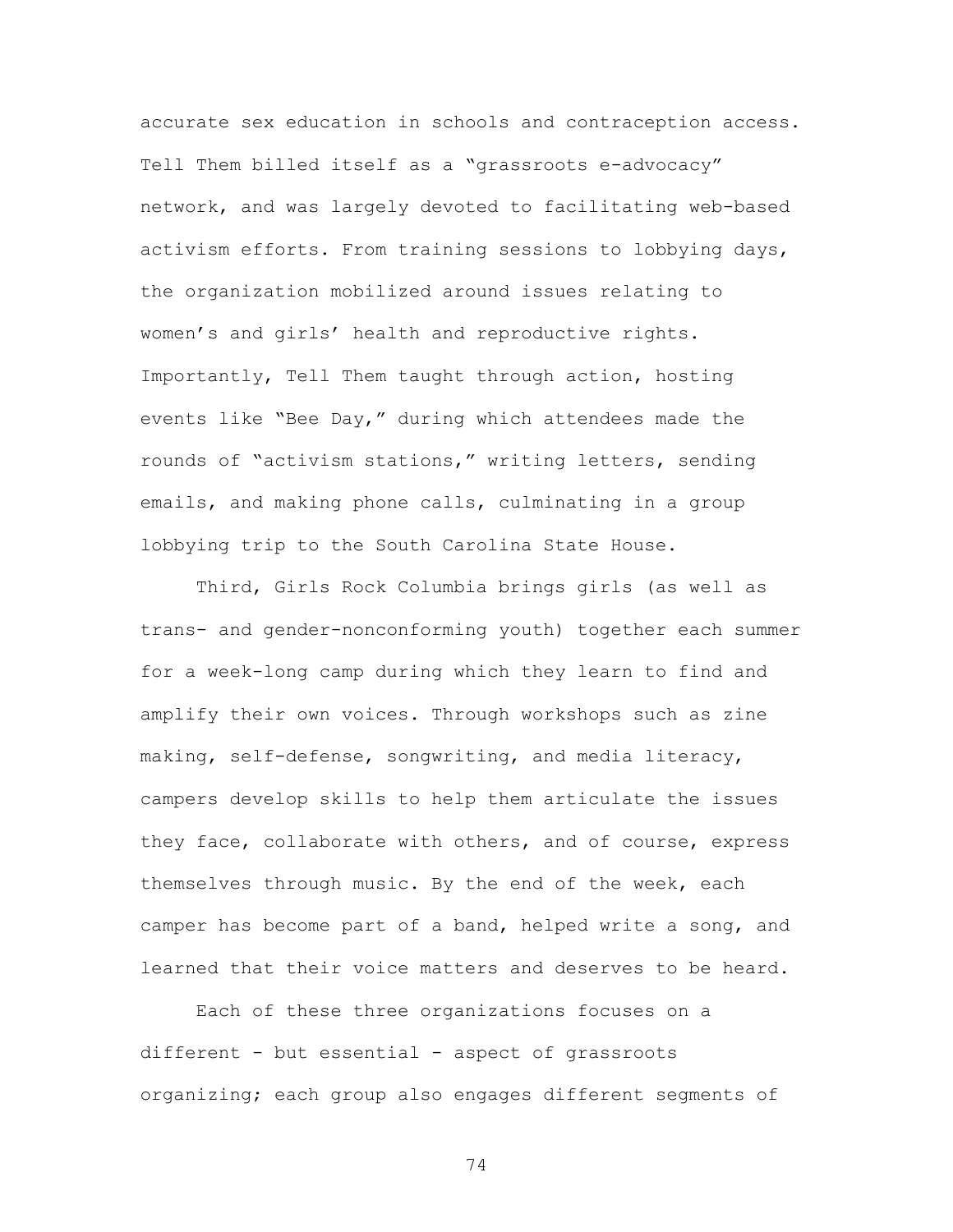South Carolina's population. The leaders of each organization understand the unique challenges that traditionally politically marginalized citizens face when trying to access and exercise influence, and have designed programs to help overcome these challenges. By focusing on political minorities and exploring extra-political advocacy tactics, the Modjeska School, Tell Them, and Girls Rock directly confront South Carolina's thin democracy and politics of exclusion.

# **Democratization through Education: Teaching a People's Activism at the Modjeska School**

#### *Background*

The South Carolina Progressive Network, a descendent of organizations like the Grass Roots Organizing Workshop (GROW) and other grassroots and civil rights efforts in South Carolina, represents "a coalition of organizations and individual activists from across the state who have joined forces to promote social and economic justice" ("About," 2018). Conceived of with a mind both toward community organizing and governmental accountability, the Progressive Network's mission encompasses "human, civil, and workers' rights, reproductive freedom, environmental protection, and governmental reform," and is pursued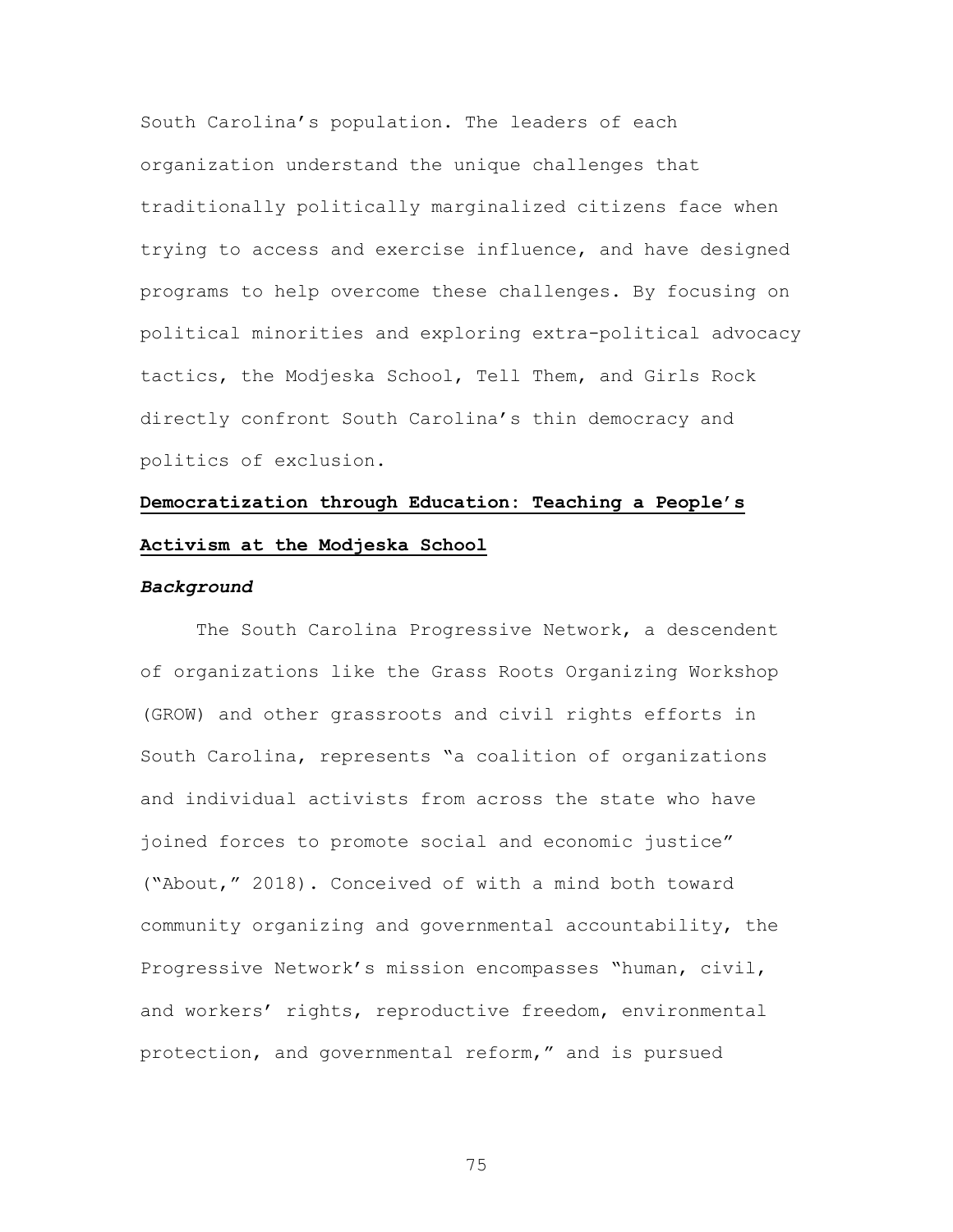through "education and action" including monthly meetings and ongoing projects ("Mission," 2018).

In 2015, the South Carolina Progressive Network expanded its 20+ year mission with the launch of the Modjeska Simkins School for Human Rights. Named to honor Simkins' legacy of human rights advocacy (including work in school desegregation, health education, and voter registration and engagement, among other crusades), the school is coordinated by Education Fund arm of the South Carolina Progressive Network. Students and faculty both are "guided by Modjeska's fighting spirit as they take on issues of economic and social injustice that keep [South Carolina] at the bottom of too many quality-of-life rankings" ("About," 2018).

Modjeska School organizers developed a curriculum in 2014, and the first eight-week session was held in the spring of 2015. Conceived of as a "civic engagement institute designed to help citizens of all ages learn how to promote democracy and justice in South Carolina," the program's ultimate goal is to "empower citizens so they can transform the power structure in South Carolina" ("Modjeska Simkins School," 2018).

The 2016 and 2017 sessions (each extended to 10 weeks) were held at the historic Seibels house in downtown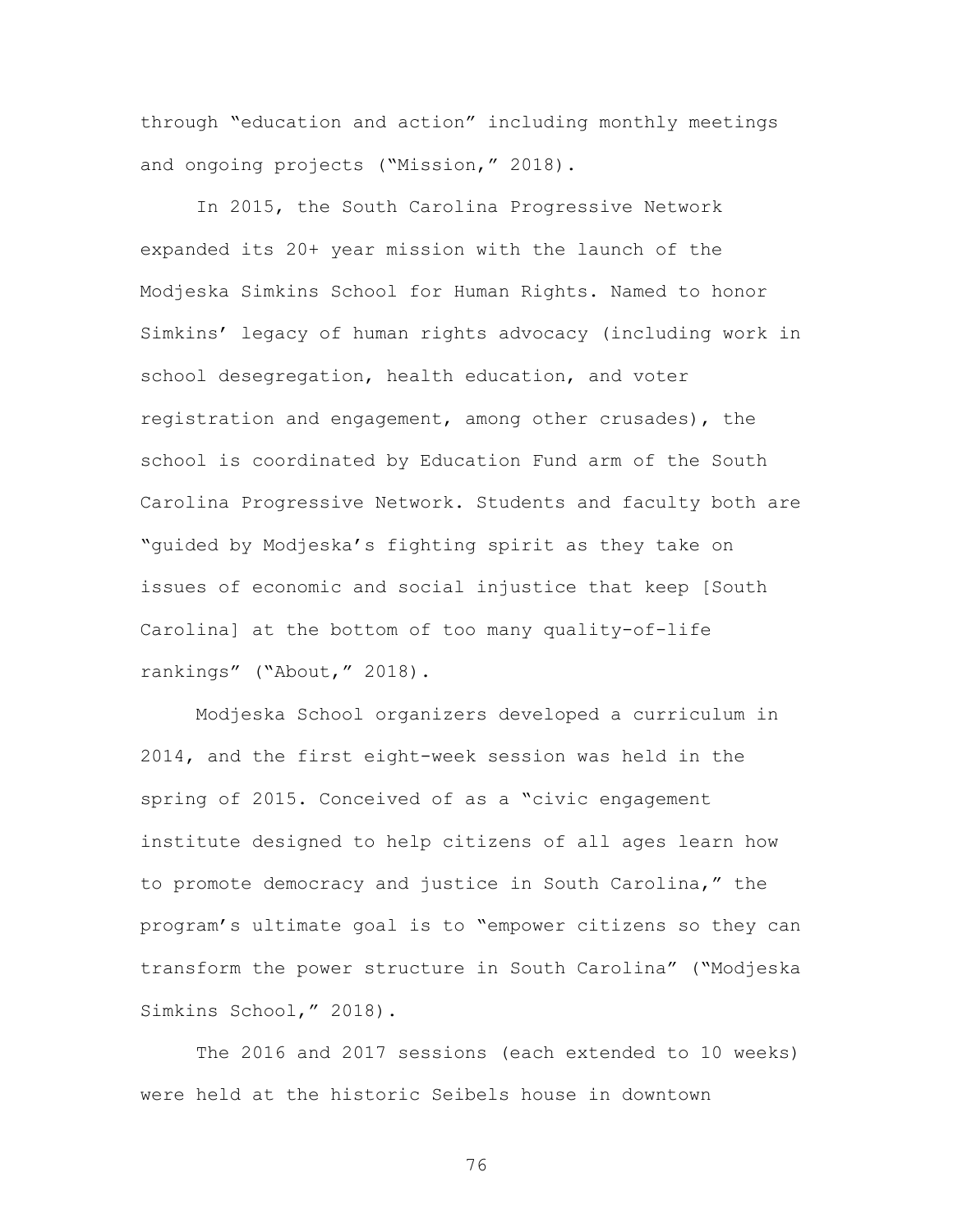Columbia, about four blocks away from the cottage Modjeska Simkins called home from 1932 to 1992 and which now houses the South Carolina Progressive Network. Classes were held the first year at a now-defunct eclectic music venue across the Congaree River in West Columbia. Each year the class has been capped at around 30 students.

The 2015 session served as a sort of test run; for the most part, students were already members of the SC Progressive Network and relatively tapped in to the grassroots organizing community in Columbia. Organizers wanted a "captive audience" on which to test the curriculum, and as one organizer noted, "activists will show up if you tell them something's going on and tell them you'll give them pizza or something" (Duncan interview, 14 November 2017).

Since then, organizers have worked hard to cultivate a diverse "student body" each year, reaching out to area HBCUs in search not only of students of color but also of students younger than the average SC Progressive Network member. Project Coordinator Graham Duncan argues, "This isn't doing anybody any good if we're not engaging with the black community - they're the ones suffering the most from politics in South Carolina." Students have ranged from retirees in their 70s to college and even a high school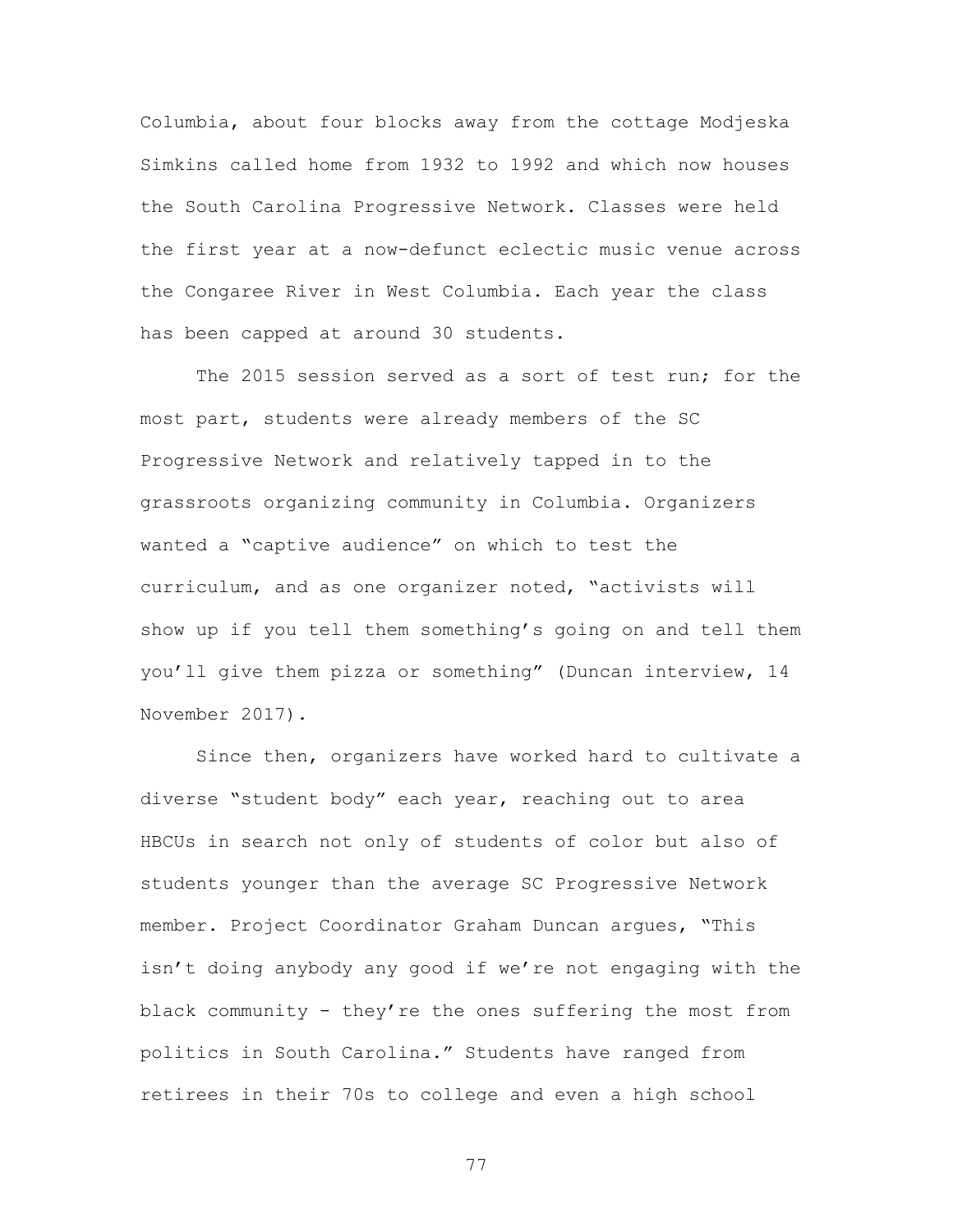student. Some weeks, organizers' and lecturers' elementary and middle school-aged children have attended sessions as well.

Classes are held every other week for two hours on Monday evenings, generally from late-March through early-June. Students pay a \$190 tuition fee (with some scholarships available); this includes course materials and helps cover rental fees, the food provided at each class meeting, and other incidental costs - the goal is for the program to be self-funding rather than function as a fundraising source for the larger Progressive Network.

In addition to two assigned texts included in the tuition fee (Howard Zinn's A People's History of the United States and Maria Fleming's A Place at the Table: Struggles for Equality in America), students follow a general narrative document composed by school organizers which provides an overview of the South Carolina-specific course material. Organizers supplement these texts with several articles (often from academic publications) per week, which Duncan notes are generally read as follow-ups to topics students find themselves particularly interested in.

While Duncan and a few other core organizers craft the (constantly evolving) curriculum, class sessions are often led by guest lecturers and speakers. Guest faculty range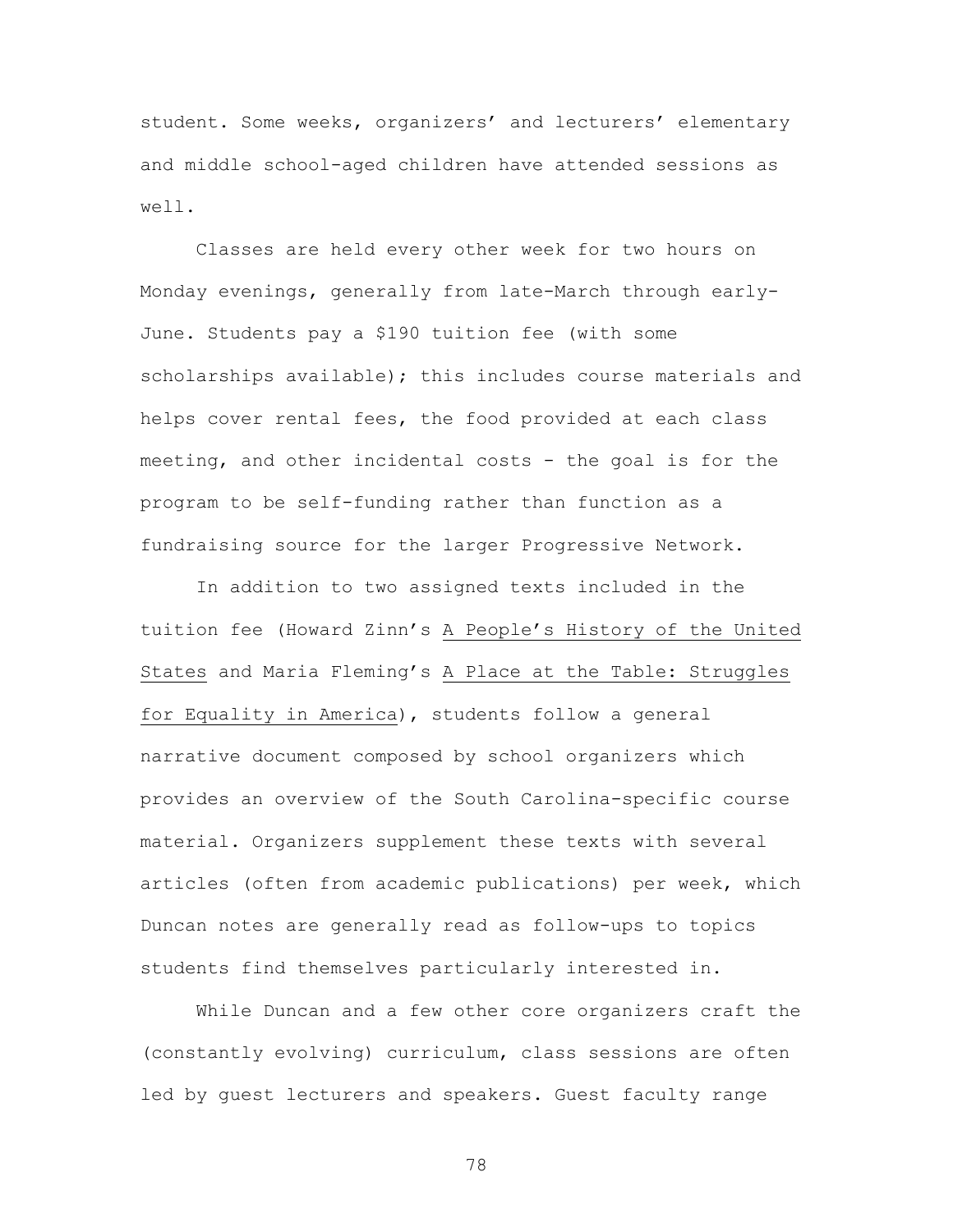from specialized historians to grassroots organizers to sitting state representatives. According to Duncan, the most effective (and popular) lecturers are those who are activists themselves - people who blend their work in their field of expertise with their work for social justice. As of this writing, the Fall 2018 session has been rescheduled for 2019.

#### *Knowledge is Power*

The bulk of each 8-10 week session is dedicated to contextualizing contemporary inequalities within a centuries-long historical framework. After an orientation session, students trace life in South Carolina from the "earliest human habitation through Native presence" through colonialism and the advent of slavery, the Civil War and Reconstruction, Jim Crow and the rise of the Dixiecrats, the Southern Strategy and the United Citizens Party, the evolution of progressive organizations and networks, up to the work of the present day and future challenges. Only in the last two class sessions are students directly exposed to strategies and praxis; the penultimate session asks, "What are our sharpest tools for building and sustaining a popular movement for a revolution of social values? What skills do we need, and what resources do we have?" (2017 Class Schedule, in author files); and students use the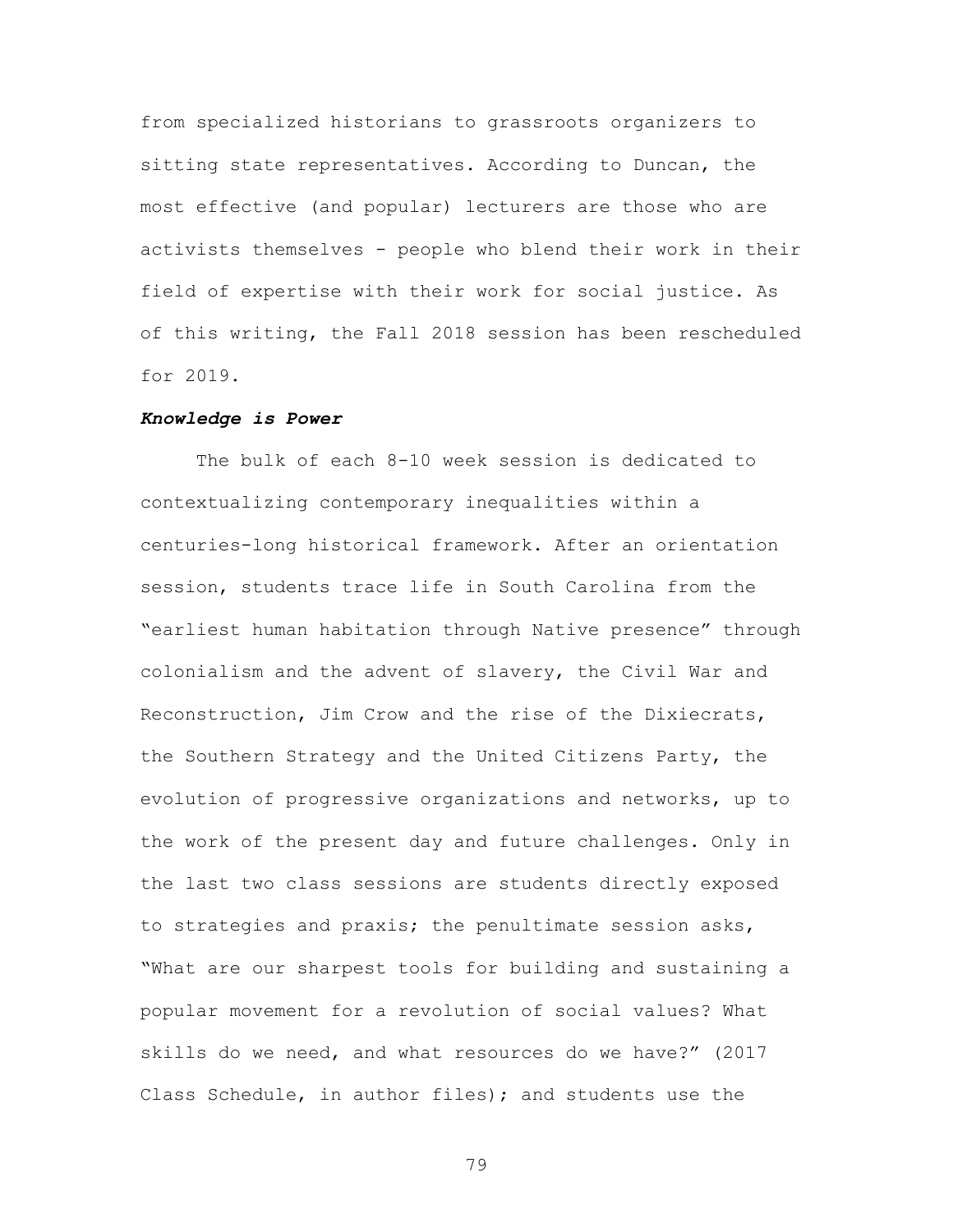final session to design and launch their own organizing project.

Modjeska School organizers operate under the theory that the hurdles faced by marginalized South Carolina residents today are best understood through the lens of historical context: the past informs the present. They also trace the state's persistent shallow democracy to the earliest days of colonization. Project Coordinator Graham Duncan explains, "...from its founding, South Carolina wasn't a shining city on the hill like Massachusetts where everybody came for religious freedom and stuff - no, we were set up as a slave-based economy to make money for a certain small number of people, and we've operated that way for the entirety of our history" (Duncan interview, 14 November 2017).

Duncan cites this in-depth understanding of South Carolina history as the most useful takeaway for Modjeska School alumni, noting that for many students, these classes are the first time they've been presented with the details of the codified racism of the Jim Crow era or the explicit disenfranchisement contained in the 1895 state constitution.

"It's not that we're out there teaching anything too revolutionary," he says, "but if you didn't do upper level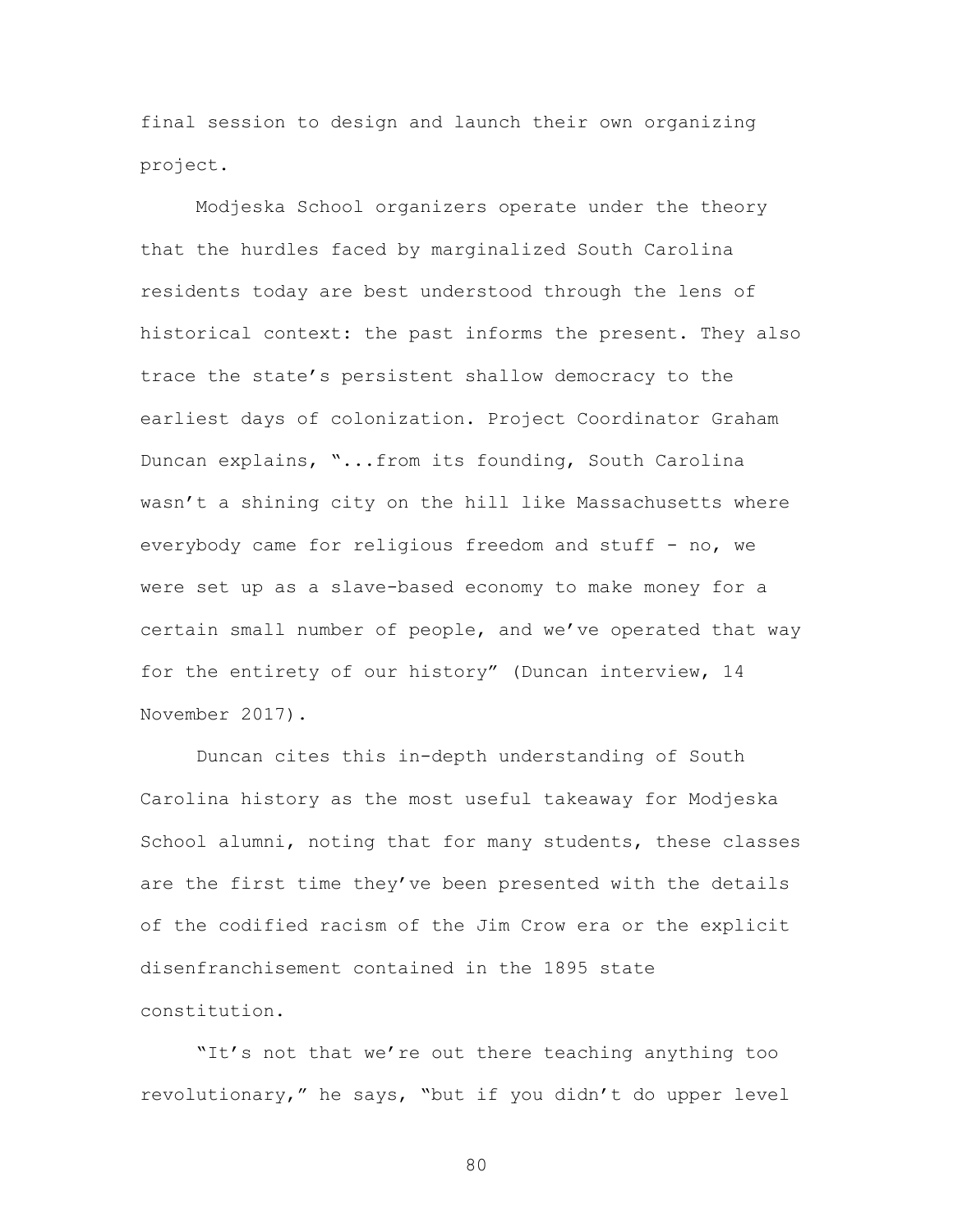history in college or something like that, you probably didn't do an in depth look at the way Reconstruction operated in South Carolina...a lot of folks haven't had a history class since maybe a survey class in their freshman year of college or maybe high school...and in both situations you do kind of a rushed look at history" (Duncan interview, 14 November 2017). Even when students have had a more comprehensive experience with South Carolina history, it's often not been at the hands of a teacher or professor who is especially attune to continuing inequalities or problematic power dynamics at play.

Of course the Modjeska School is not just a history course. An emphasis is placed on teaching the history because of the transformative effect that placing oneself within a developing narrative can have. Students are not only taught what has come before and how those events influence their present, but they are also taught to see themselves as active agents in determining what comes next.

Making the connection between lived inequalities in the 21st century and discrimination written into law in the 19th century is empowering in its own right. Being able to see patterns of disenfranchisement that transcend centuries legitimizes and gives a name to nagging feelings. If a person has gone through life feeling as though they're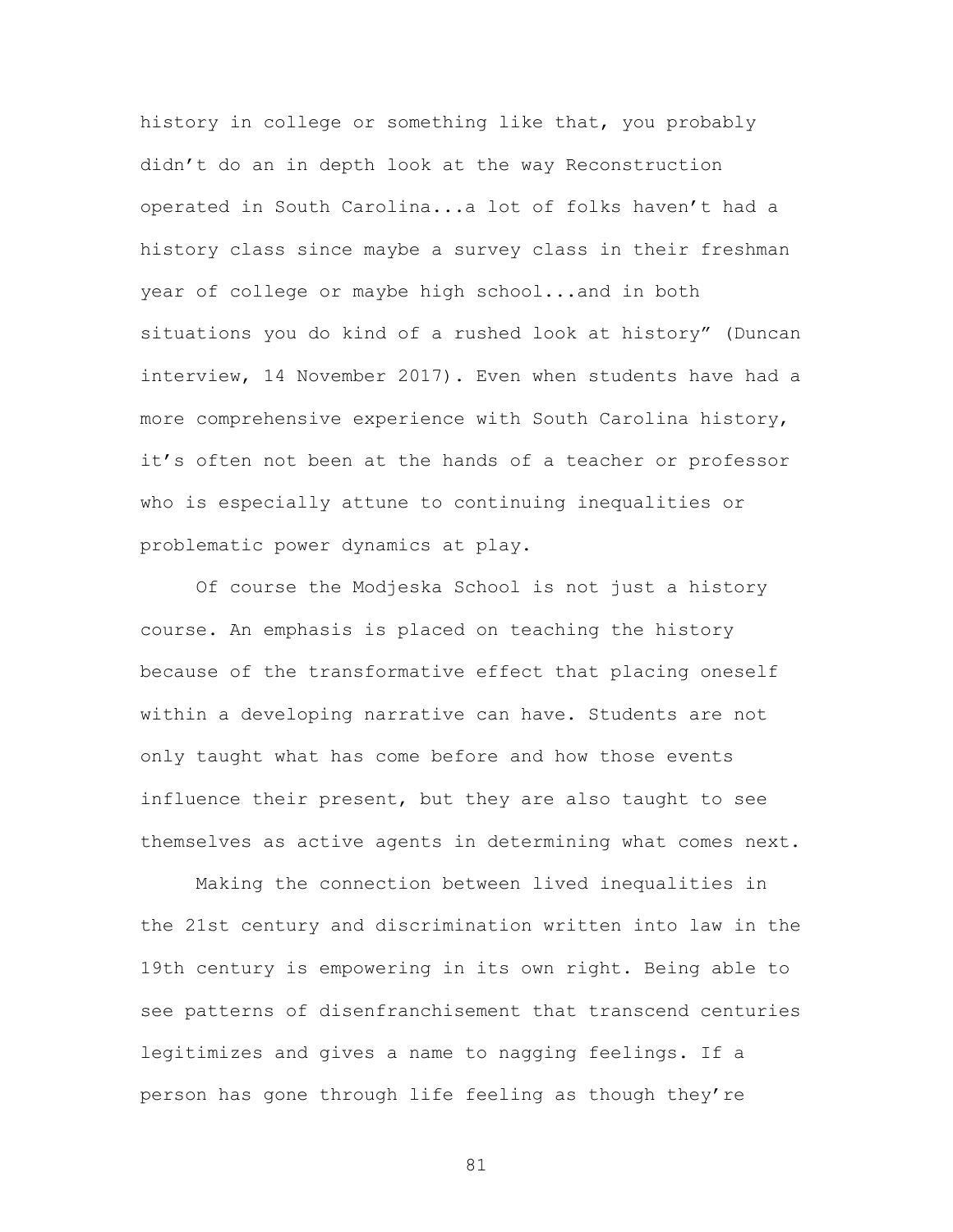operating from an uneven playing field, it can be validating - even vindicating - to learn that the playing field was intentionally built on a tilt. This sense of validation - similar to that found through "consciousness raising" during the second wave of the U.S. women's movement - can be the difference between accepting democratic exclusion and insisting on space in democratic deliberation.

Extending this theory that knowledge leads to validation leads to empowerment leads to deliberation leads to a deeper democracy, the Modjeska School's curriculum also highlights the points in South Carolina's history when marginalized people have been able to break through barriers and reach, if not always a seat at the deliberation, at least a position from which to more effectively disrupt the deliberative status quo (see also Freire (1970) and Alinsky (1971)). For instance, students learn how the United Citizens Party challenged the South Carolina Democratic Party's race-based gatekeeping in the late 1960s and early 1970s. They learn about the problems, but they also get to see examples of how those problems can be successfully addressed, even in a democratically exclusive system. The school's philosophy is captured well by its namesake, Simkins: "I'm not going to say that there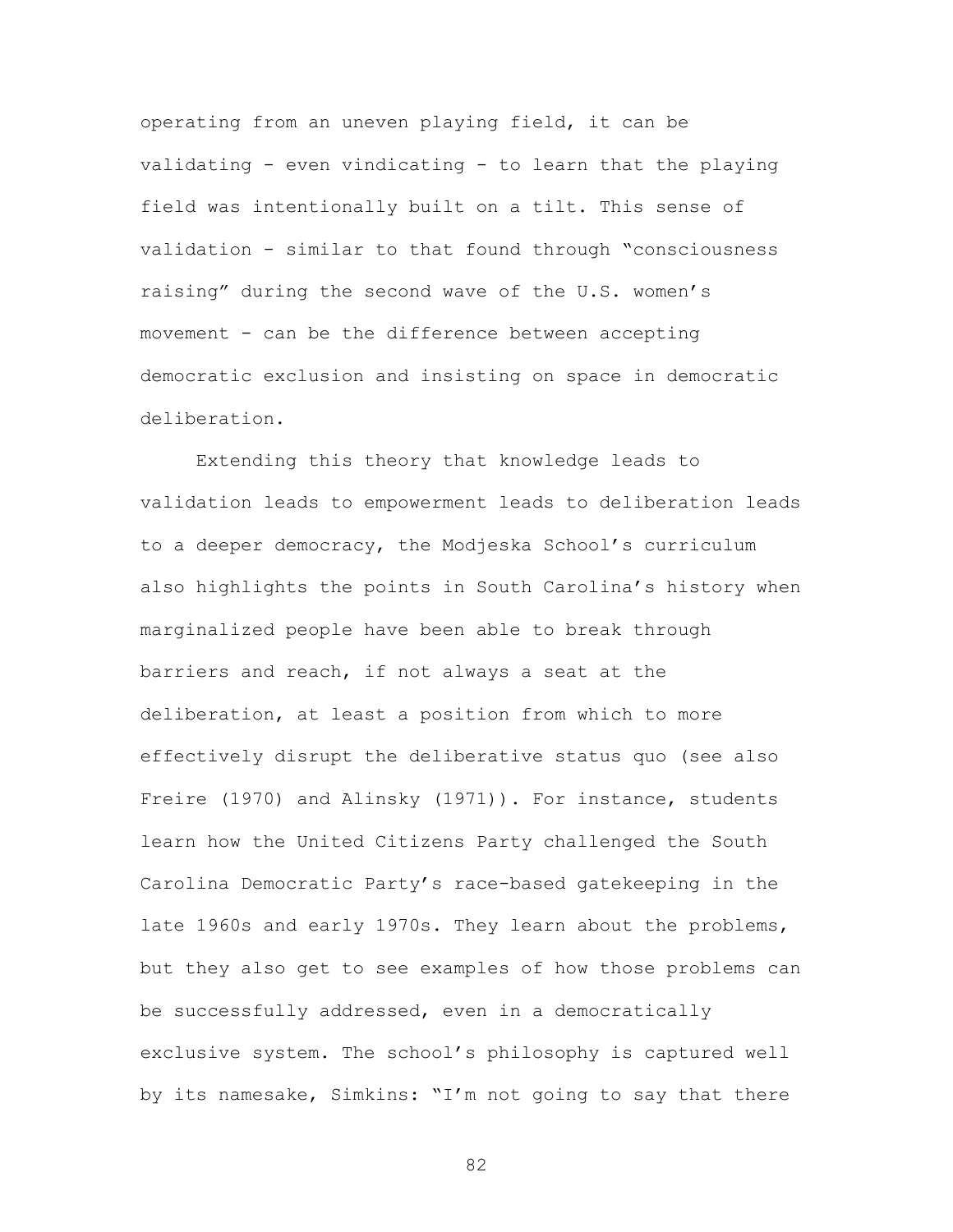hasn't been change; I'm saying that it all came as a result of struggle. The power structure doesn't give anybody anything" (Robbins 2018, 15).

# *Projects - Missing Voter Project; Democracy Project; Monuments Tour*

The Modjeska School and its students have worked at deepening democracy in South Carolina in more direct, less theoretical ways as well. As the session wraps up, students are charged with creating their own organizing project, but they are also introduced to the ongoing projects spearheaded by the South Carolina Progressive Network, many of which are specifically geared toward improving democracy in the state. Major projects underway include the Missing Voter Project, which focuses on registering and engaging South Carolina voters; and the Democracy Project, which focuses on educating and lobbying around gerrymandering and redistricting, in an effort to create more competitive elections in the state.

The most recent class (2017) of Modjeska School graduates, however, developed a project more in line with the philosophy of the school itself: the Monument Project, designed to "reinterpret the monuments on the State House grounds to more honestly reflect the state's complex and often troubling history" ("Monument Tour," 2018). After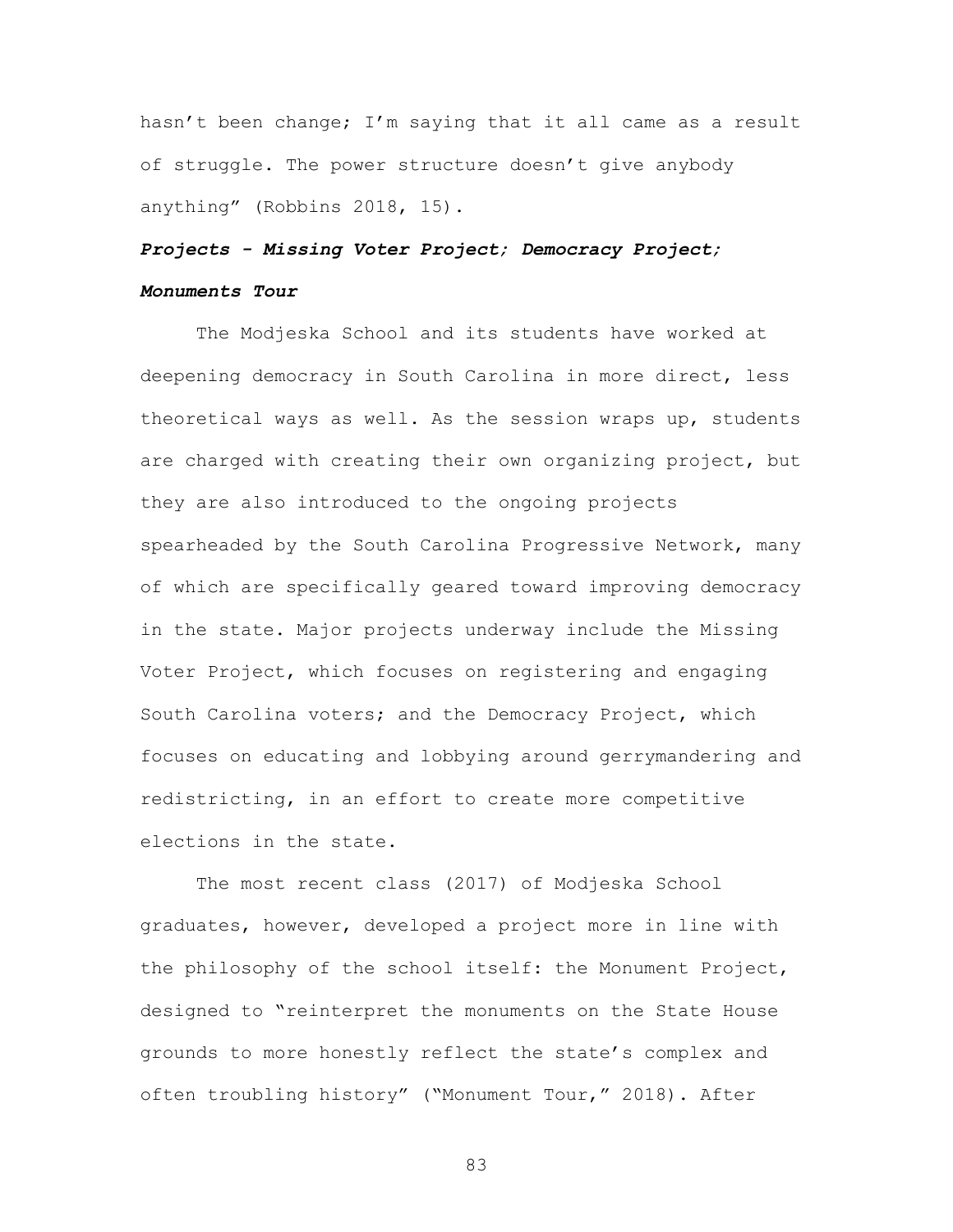studying the history of a selection of monuments, the graduates developed a tour that offered more comprehensive, contextual information than was available in material on the grounds. The ongoing project embodies the theory that sharing knowledge can deepen democracy.

# *Conclusion*

Modjeska Simkins "called herself 'a people's activist'"(Jones-Branch 2012: 236). The human rights school named in her honor teaches students what it means to be "a people's activist" by contextualizing their activism within "a people's history of South Carolina." By teaching to empower and validate, the Modjeska School's curriculum not only trains activists, it activates people.

# **Democratization through Praxis: Doing Activism with Tell Them**

#### *Background*

When I began this project in 2015, Tell Them was in its tenth year, and I discussed past and ongoing projects with Eme Crawford, who was then the Associate Director of Online Communications - the de facto head of the organization. When I spoke with Crawford the following year, right before Tell Them hosted a revamped "Bee Day," the organization was preparing to separate from its parent organization, the New Morning Foundation, which is set to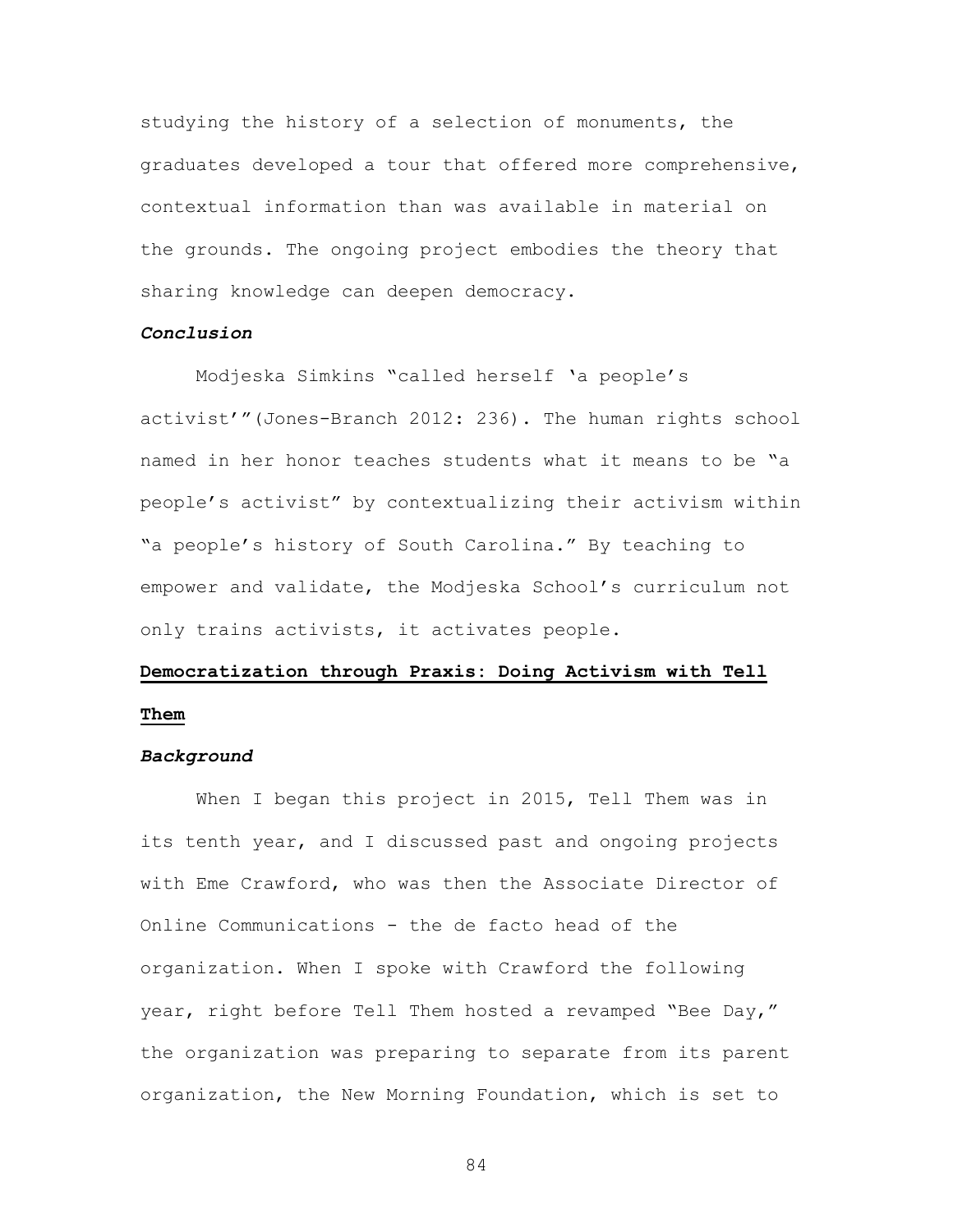sunset in 2022 at the end of its 20-year mission (Crawford Interview, 25 February 2016). By the end of 2016, Tell Them had been absorbed into the newly launched Women's Rights and Empowerment Network (WREN), where Crawford and many other former Tell Them organizers continued their work on a broader scale.

While WREN embodies many of the tactics and objectives first practiced at Tell Them, the scope and purpose of its mission are more diffuse. Since I am primarily interested in the democratization function of the organization, I limit my study here to the engagement efforts practiced at Tell Them, rather than expanding the scope of my study to include WREN. That said, it speaks to the efficacy of Tell Them's tactics and practices that they are still employed by the new organization.

The New Morning Foundation (NMF) was funded by two private donors in 2002 with the twenty-year mission to reduce unintended teen pregnancies and sexually transmitted infections (STIs) in young people (Crawford Interview, 8 April 2015; "Achievements" 2018). Initially, the organization focused on conducting presentations and demonstrations in various communities, as well as advocating for funding for similar ongoing education, ensuring that nurses or other well-informed professionals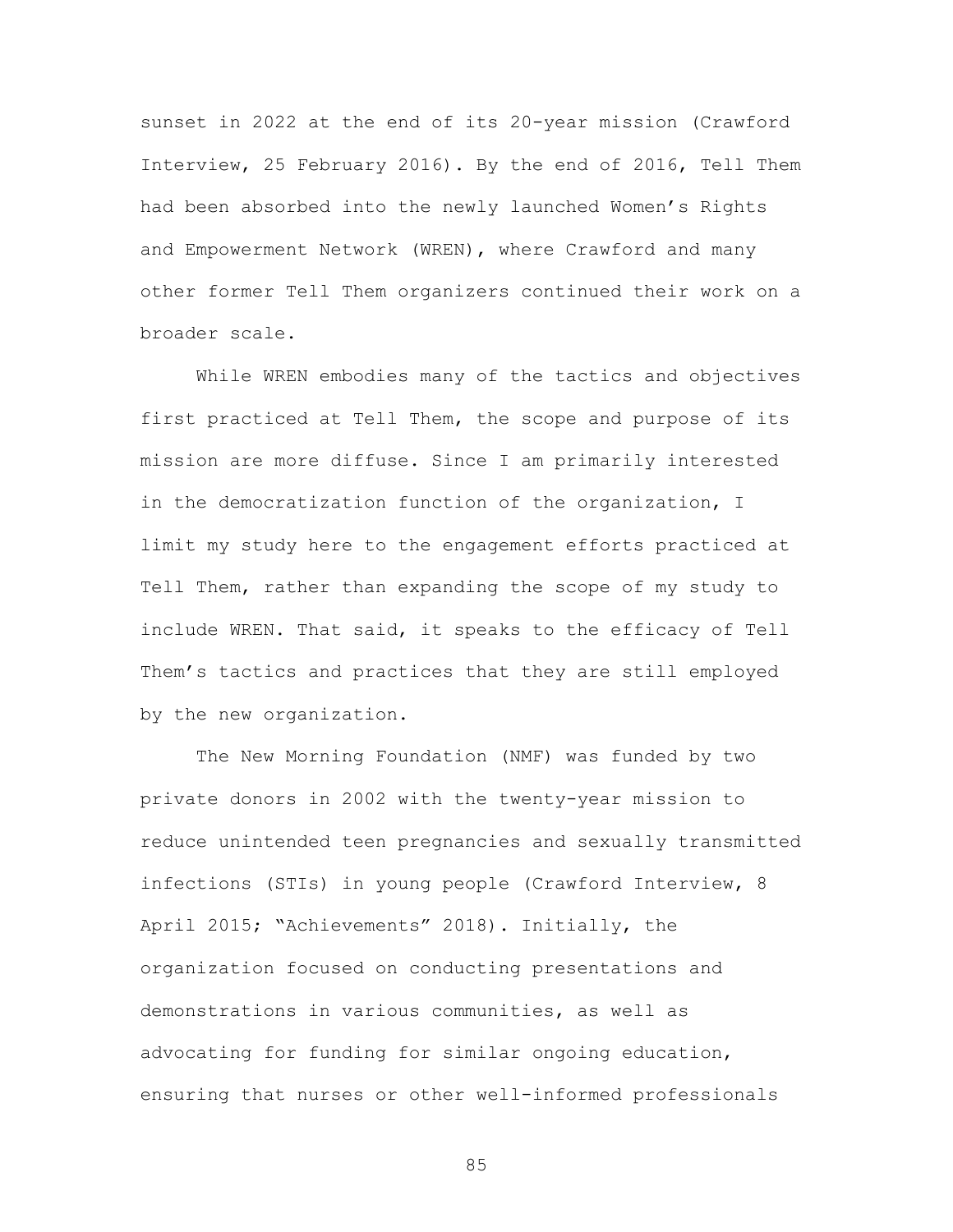were present in schools, and making sure students had at least some way of accessing contraception. Additionally, NMF provided community grants to address communities' specific needs (this is ongoing).

Crawford cites the state-based nature of the organization as a major reason for its efficacy. Unlike other larger organizations with a national mission, "We figure out what works best for us...we know, especially living in a redder state, that there's the ideal, and *here* are the things we can actually get done on the ground in South Carolina" (Interview, 8 April 2015). "It's all about South Carolina."

By 2005, NMF organizers realized that while the community work was essential to their mission, a lot of the roadblocks they were running into were at the policy level. Tell Them was launched that year to develop grassroots structures to mobilize community members to urge their lawmakers to change policies. Core among the organization's daily tasks were issue education and communication and leveraging the engagement and lobbying power of the quickly developing grassroots network.

In early 2015, Crawford was a three-year veteran of the organization and the only full-time employee of NMF specifically assigned to Tell Them, though she had three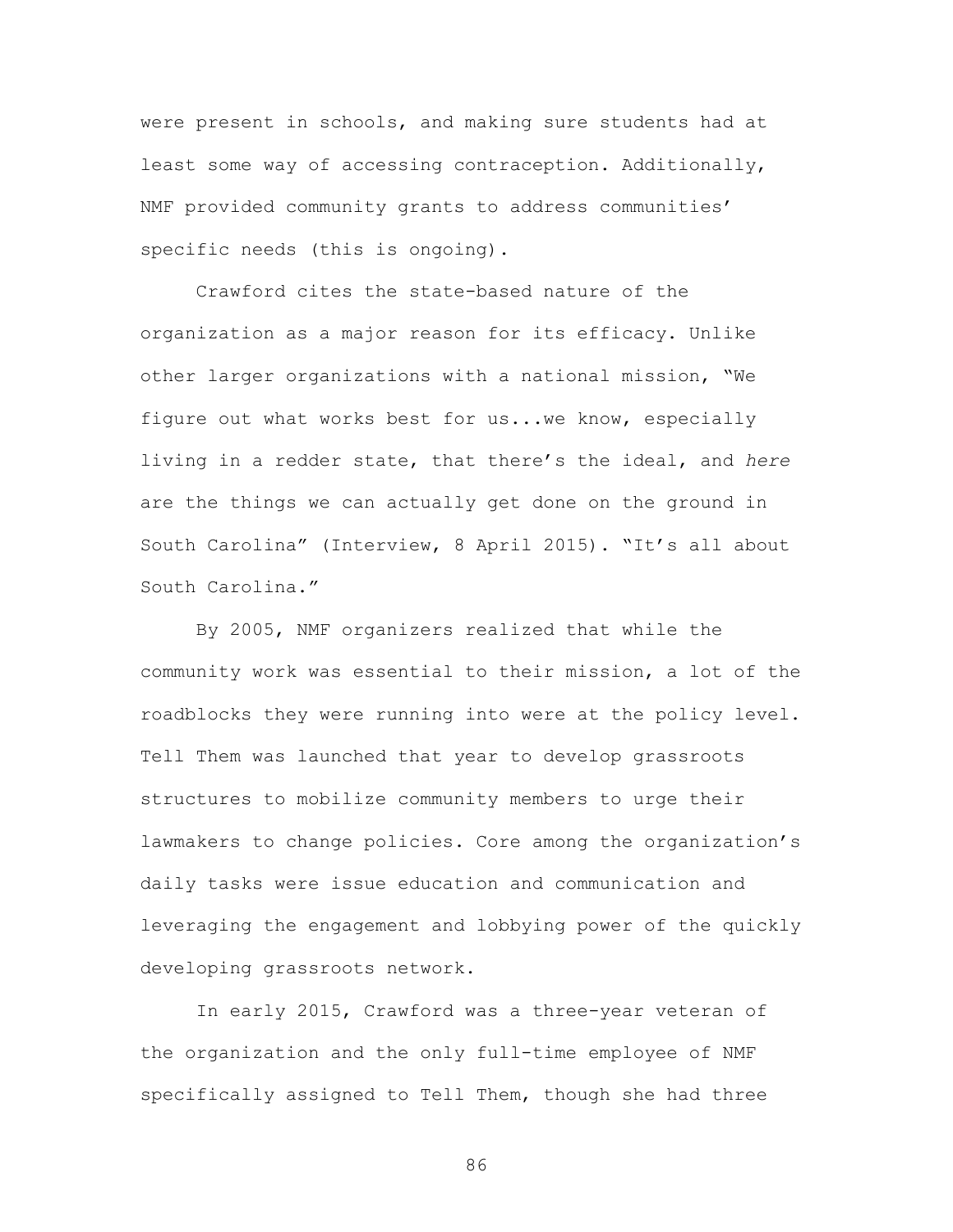part-time employees under her, as well as several volunteers and interns (Interview, 8 April 2015). She worked closely with the leadership of both NMF and the South Carolina Coalition for Healthy Families, which were then housed in the same office space, in developing policy priorities and legislative "watch lists," and generally keeping tabs on activities at the State House. When I spoke with her in 2015, she was excited that their focus had recently shifted from "exclusively running defense" (i.e., trying to prevent harmful bills from passing) to taking a more proactive stance on bills geared toward reforming sex education.

The challenges of organizing in the South are not lost on Crawford. She cites the struggle, however, as a major reason that Tell Them's work is so important:

"We have a conservatism in South Carolina that breaks down along political, cultural, and religious lines...I don't know if that makes us more important, but it makes our jobs more difficult. We're in a state where we're already in the top then for all the worst things, you know, in terms of public health outcomes it's not just sexual reproductive health, it's men killing women—it's a difficult place to be a woman.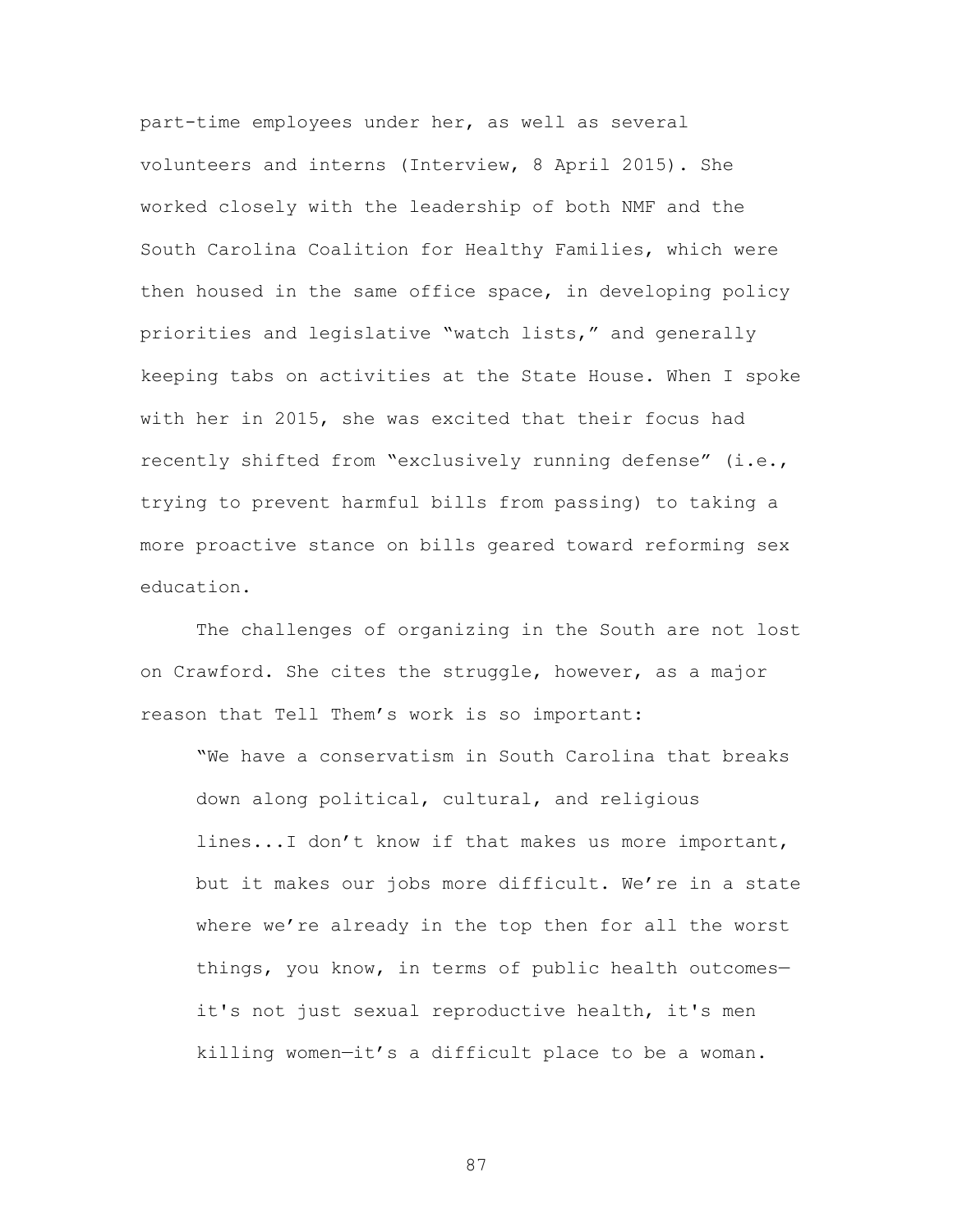### **South Carolina is a difficult place to be a woman**"

(Interview, 8 April 2015; emphasis Crawford's).

# *Climbing the "Ladder of Engagement"*

In its heyday, Tell Them used both conventional and more innovative grassroots strategies to push for policy changes at the state level. On the conventional end, the organization developed a marketing and PR strategy that employed billboards, community presentations, and other forms of publicity. But the meat of the mission was in building person-to-person connections. Early on, Tell Them had a particular emphasis on "e-advocacy," which focused on using technology to connect people: the organization facilitated signing petitions, sending emails to lawmakers, and building a network of activists. While this tactic evolved to incorporate a wider range of engagement activities in later years, the main goal remained the same: to make the engagement process as smooth as possible.

Crawford describes the ideal process as "working up a ladder of engagement" (Interview, 8 April 2015). In this paradigm, the role of Tell Them is to escort activists up the rungs of this ladder, providing them with tools and guidance and reducing as much "friction" as possible along the way. For Tell Them, the top rung is sitting down and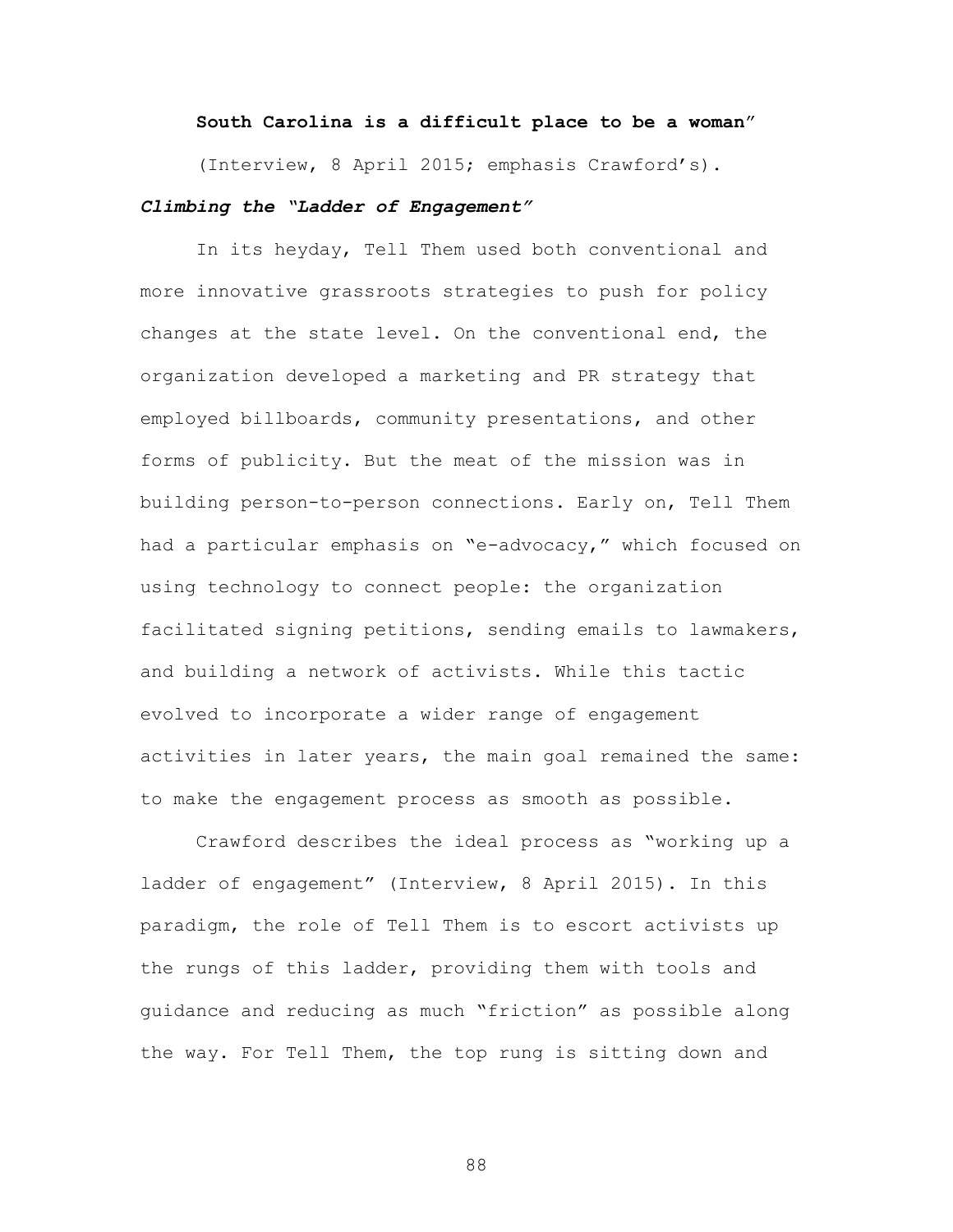talking with a lawmaker in person - according to Crawford, this is the "gold standard" of engagement.

But they start slow. Toward the bottom of the ladder is emailing representatives. Tell Them facilitated this by asking potential activists to enter their email and physical addresses on their website, and then sending them to a form email populated with the appropriate representatives' names, titles, and addresses, as well as copy in the body of the email detailing the issue position, which activists could personalize as desired. Sending the email required no additional research - neither into the issue nor to identify one's representatives.

While email engagement is better than no engagement, Crawford stresses that going up the ladder it is important to realize that "the easier it is to take action, the less weight it's going to have for a lawmaker. We want to focus not on what's easy, but what's going to have an impact" (interview, 8 April 2015). She describes the process of climbing the ladder:

"We work with people to take them from the level of doing things on social media: changing their profile picture or their cover picture or posting an image either on their page or on their lawmaker's page, or tweeting at lawmakers to do stuff; working from low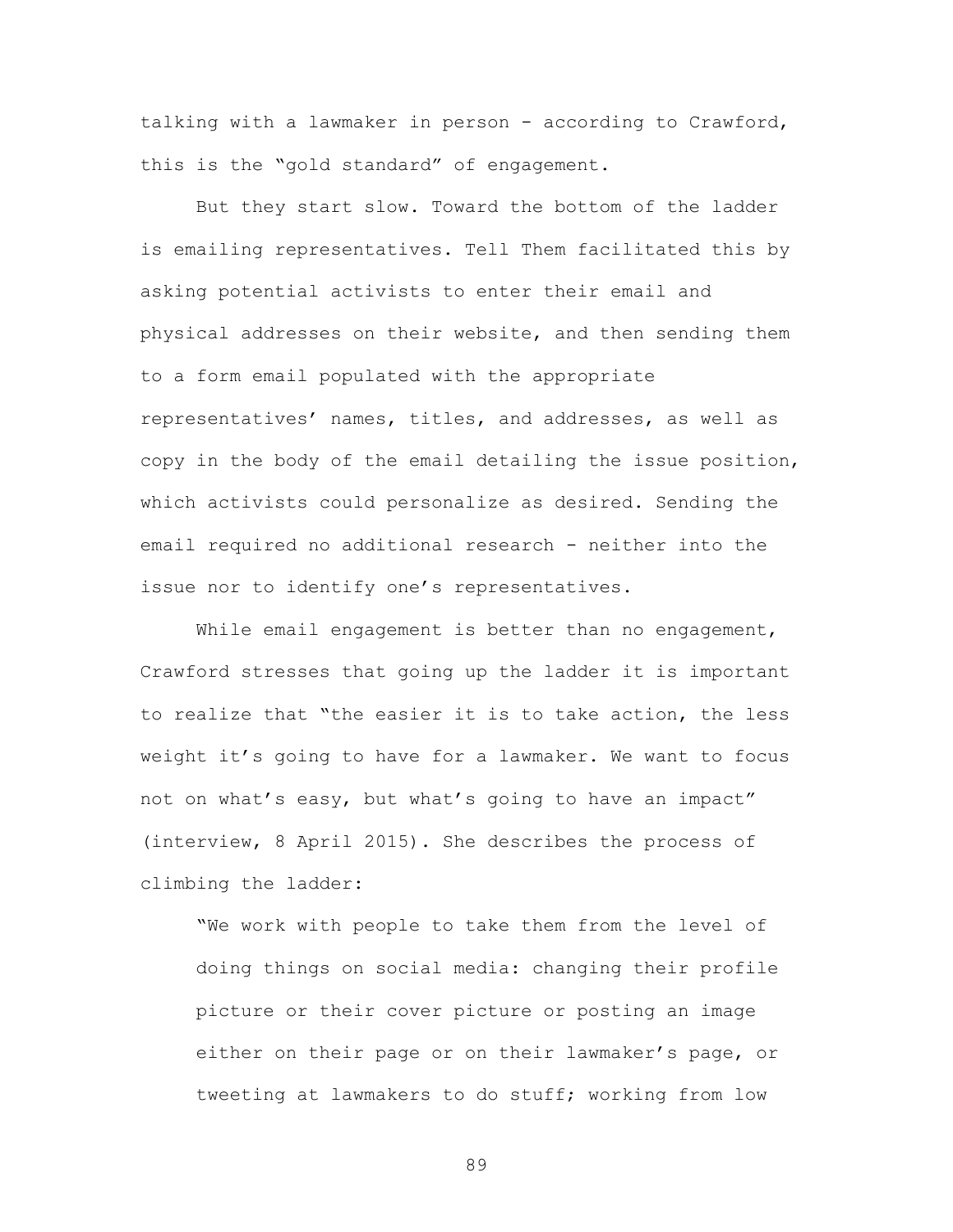levels like sending an email or signing a petition, and then working up to where they feel educated and confident enough to have a meeting" (Interview, 8 April 2015).

Throughout the year, Tell Them approached this mission by making activism opportunities available on their website and social media channels, as well as hosting "in district" meetings in the field. Once a year, during the spring legislative session, the organization hosted a concerted "lobby day" in Columbia, when Tell Them members from around the state could join together and visit the State House *en masse* to advocate for selected bills. The lobby days grew in attendance from 10-15 people the first year (2010) to over 100 participants in 2015 (Crawford interview, 8 April 2015).

Crawford notes that in the span of time during which Tell Them was developing their "e-advocacy" methods, changing technologies necessitated changing strategies. In early years, the organization included a "virtual march" as part of their State House lobby day efforts, which allowed activists who could not physically participate in the lobby day to send a coordinated email to their representatives. At the time, Crawford notes, this was relatively innovative. "No one else, especially no one in this state,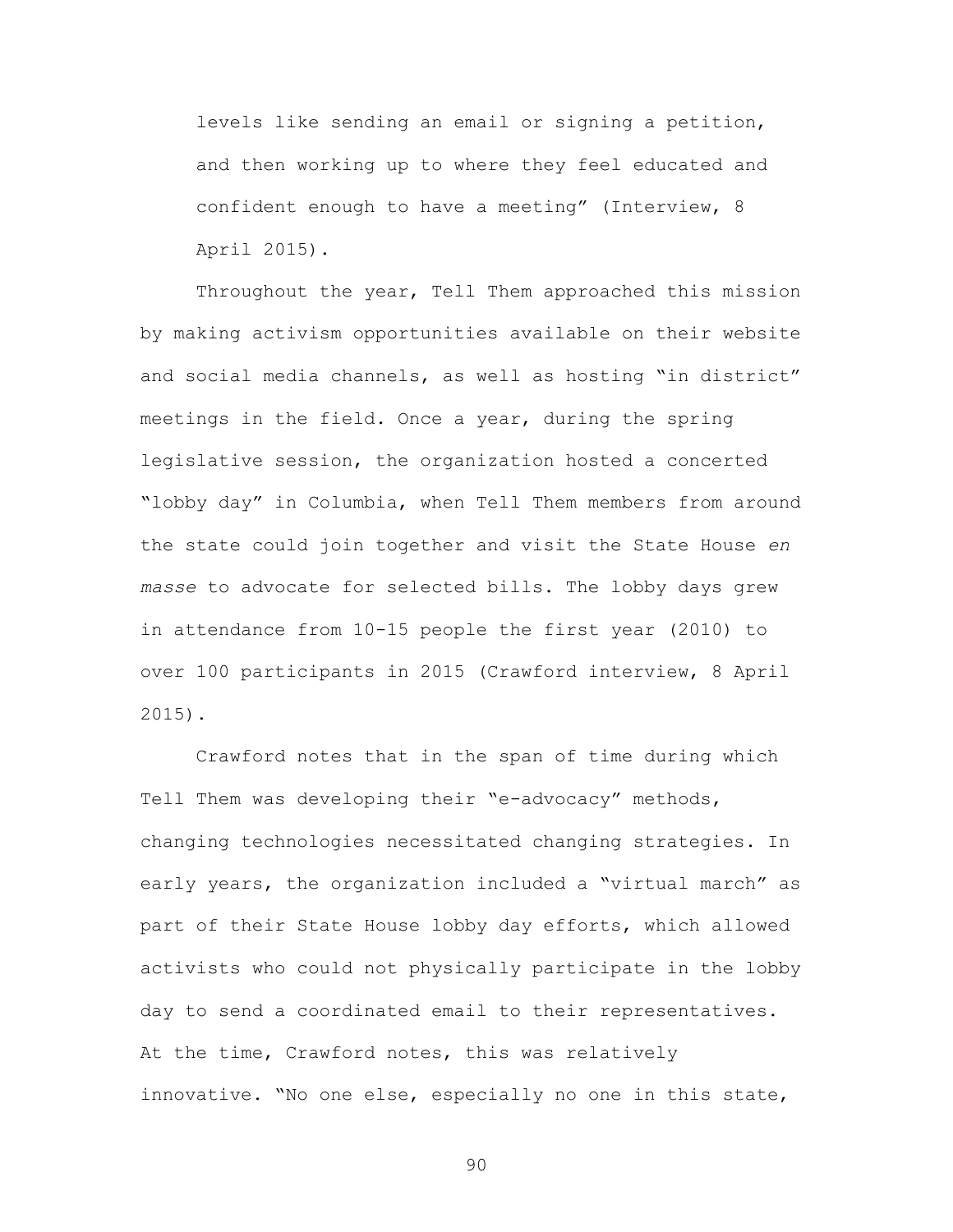was doing anything like this" (Interview, 8 April 2015). Just five years later, sending emails as a form of engagement had become so expected as to no longer make much of an impact - even when coordinated as a "virtual march."

Crawford repeatedly stressed the importance of personto-person engagement:

"The in-person component is what I don't want to ever get lost as part of grassroots activism. You have to have that. The online components are a great way to recruit people - to let people know that you're out there and hear what the issues are. But for anyone who just thinks that's where it starts and ends - I don't think it's ever going to work that way. It's - you're pulling people in and then working them up this ladder" (Interview, 8 April 2015).

In addition to "e-recruitment," Tell Them maintained an ongoing "ambassador program," made up of influential community members and leaders and experts in certain relevant fields. These people, who Crawford envisioned as the "grass tops" of the grassroots, participated in specific training sessions during which they learned about Tell Them's mission and larger goals, as well as the specific ways they could use their leverage or expertise to help further the organization's mission and goals. In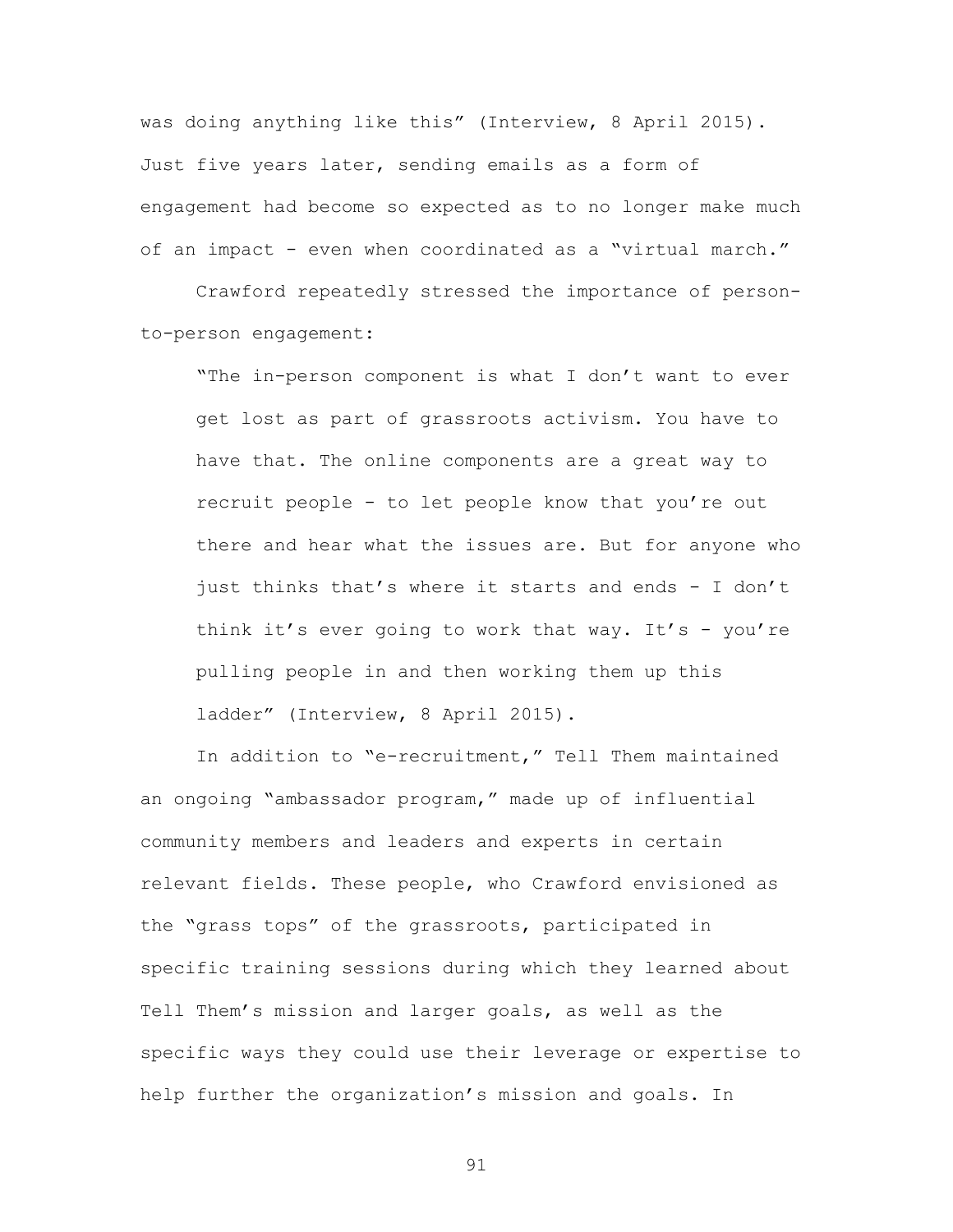addition to working with ambassadors to prepare them for things like writing op-eds or testifying in legislative subcommittee hearings, Tell Them also encouraged ambassadors to return to their fields and communities and educate their peers and colleagues about the issue on behalf of which Tell Them was advocating. For instance, Tell Them would identify influential nurses or educators (often in underserved communities), provide them with ambassador training, and then help facilitate information sessions led by these ambassadors and populated by the ambassadors' peers.

According to Crawford, community members and professionals were often more willing to listen to, and ideally be persuaded by, someone they already knew, who could speak to the realities of their community or profession. This mirrors research in the GOTV field that finds that potential voters are more likely to register to vote, and then turn out to vote after they have engaged with someone they know (Woliver and Boiter-Jolley, 2018). As with other training and recruitment methods employed by Tell Them, using ambassadors as "trusted sources" minimizes barriers to engagement (in this case, doubt, suspicion, and irrelevance) and reduces the friction between inaction and activism.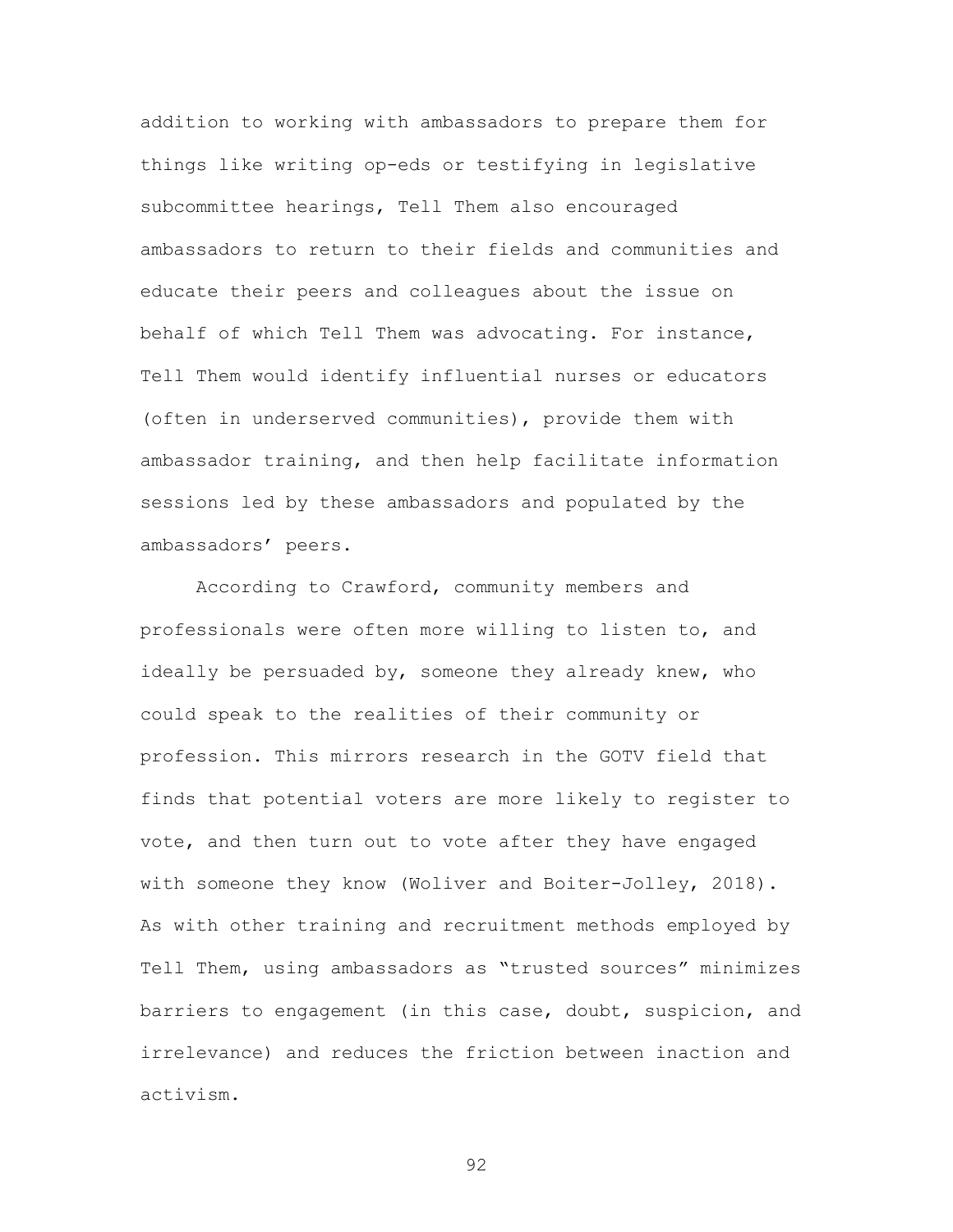# *Project - Bee Day 2016*

The most representative embodiment of Tell Them's democratization theory was their annual lobbying day, dubbed "Bee Day." I attended Bee Day 2016, held on 16 March 2016 at the Marriott Hotel in Downtown Columbia, right as Tell Them was preparing to wind down and give way to WREN. Although WREN's launch had not yet been announced, in retrospect, the broader scope of participating organizations at Bee Day 2016 foreshadowed the coming shift.

Bee Day 2016 consisted of many elements. When I arrived at the Marriott around eleven in the morning, most of the organizers and participants were attending a press conference a few blocks away at the State House concerning legislation Tell Them was advocating for that session. Along with a handful of other attendees who were also missing the press conference, I wandered around the perimeter of the large combined ballroom where approximately twenty information tables had been set up, staffed by representatives from organizations ranging from the League of Women Voters and Sexual Trauma Services of the Midlands, to Lutheran Refugee Services and SC Appleseed Legal Justice Center.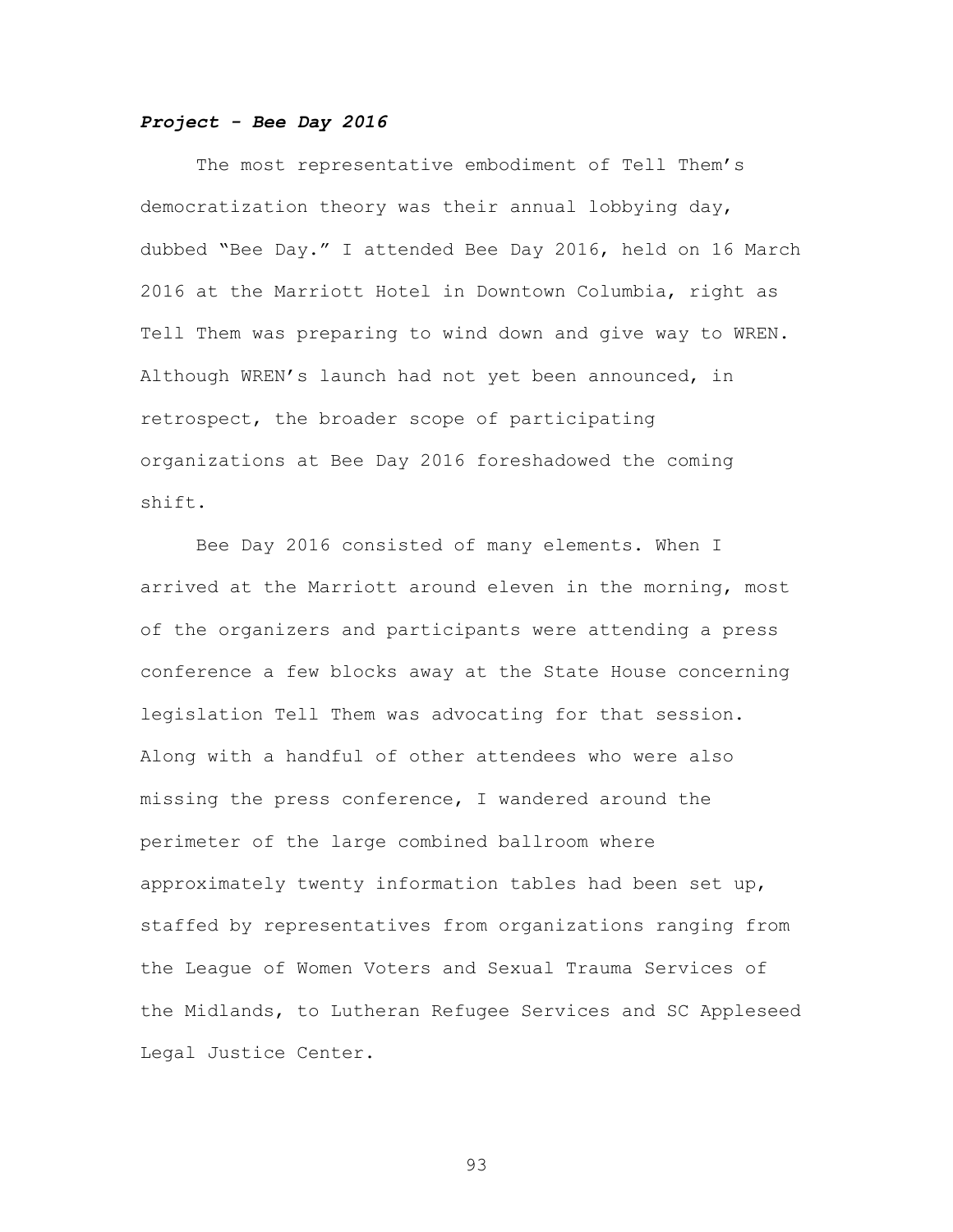As I waited for organizers and participants to return and begin the "lunch with legislators" portion of the day's programs, I got the lay of the land and spoke with organization representatives at a few of the tables. While there were "activism stations" interspersed among the organization tables, they were largely unstaffed before lunch.

I spoke first with Alexis Stratton, then an Evaluation and Training Associate with the South Carolina Coalition Against Domestic Violence and Sexual Assault (SCCADVASA). We shared words of excitement at the sheer number of organizations represented, and I picked up literature detailing SCCADVASA's mission, services, and resources, as well as information on national domestic violence resources. I moved then to a table representing the Women's Health Research Team at the College of Charleston, where I learned about the work the organization was doing to advance education about and adoption of "long-acting reversible contraceptives" (LARCs) such as IUDs and implants, particularly among young women and students. Again, I picked up literature about the organization generally and their highlighted Bee Day topic more specifically; this time the brochures were accompanied by a trendy-looking button advertising LARC use.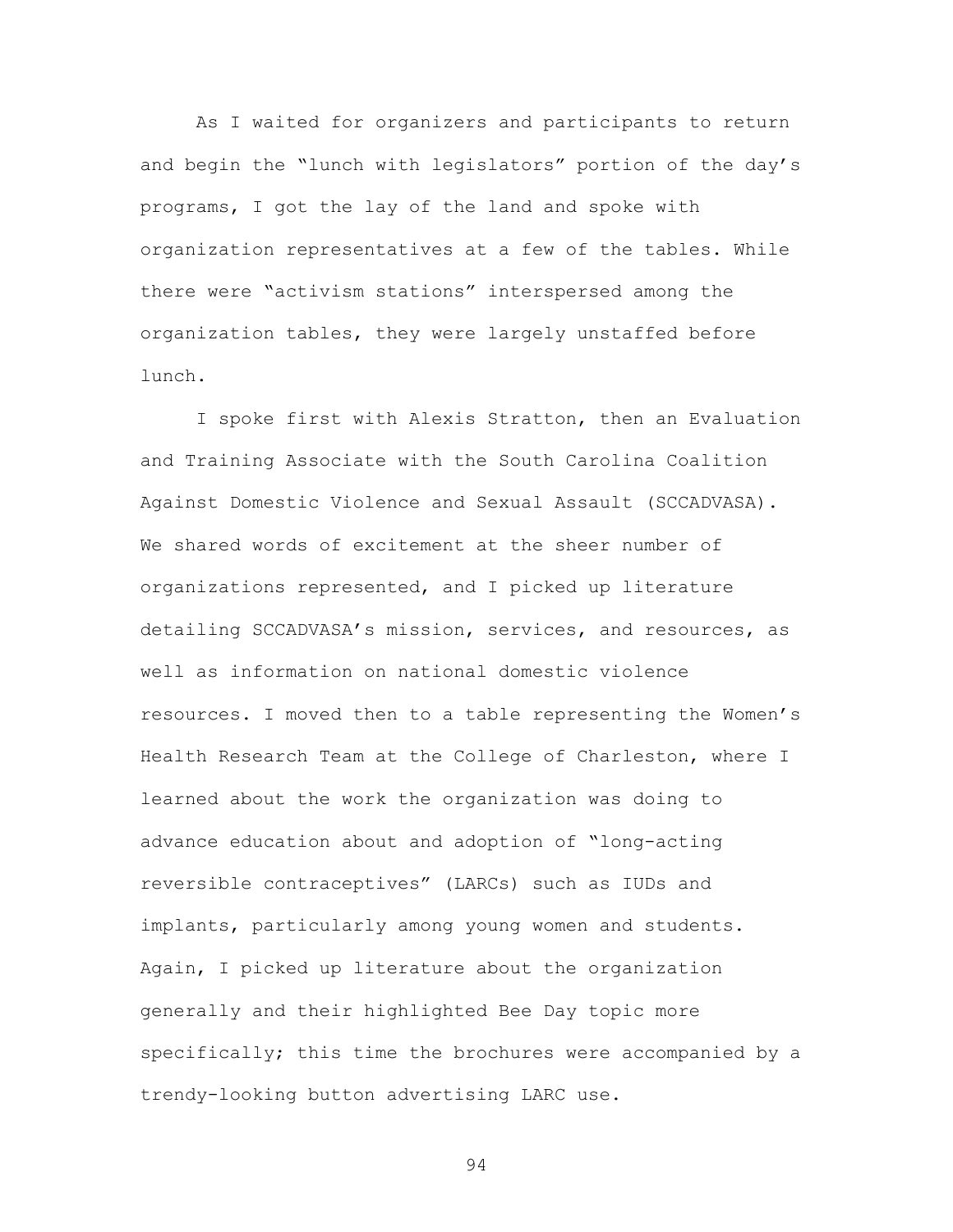The last table I visited before the lunch program was staffed by the Columbia chapter of the League of Women Voters (LWV). There, I picked up LWV-branded voting rights and voter registration/education materials, as well as a membership form. I spoke with the women managing the table for several minutes about their mission to recruit younger women to join, go to meetings, and eventually "take over" the organization. Interaction with a potentially "younger" audience was a specific goal of their participation in Bee Day.

As participants and organizers began to trickle back to the Bee Day headquarters at the hotel, I took a break to leaf through the registration packet I'd been given upon my arrival. In the "Bee Day" branded folder, I found an array of materials featuring information about both Tell Them and the day's activities. In addition to an hour-by-hour itinerary, the packet included a "#BeeDay2016 Overview" sheet, which laid out the day's practical application of Crawford's "ladder of engagement." The text read in part:

"Today you have a variety of diverse and dynamic tools to connect with your elected officials and a group of experienced and passionate advocates to walk you through each one! **Create your best #BeeDay2016 experience** by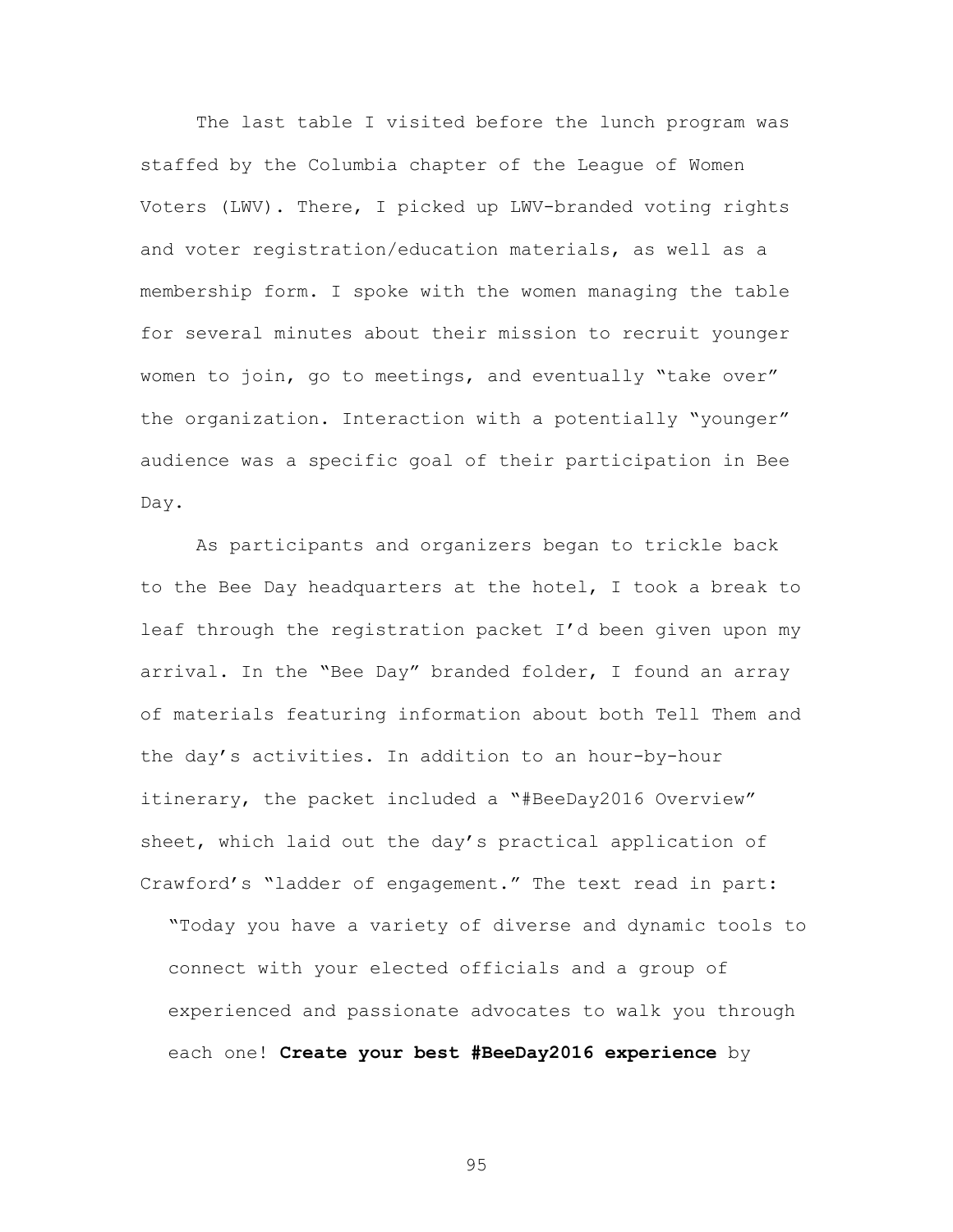selecting the advocacy path that works best for your schedule and comfort level:

- Email your legislators;
- Connect on social media with your legislators;
- Write a letter to your legislators;
- Call your legislators; and

● Meet your legislators at the State House Make your way around the perimeter of the room and **meet** some of the **most effective organizations** around the state who support women, girls and their families"

("#BeeDay2016 Overview" 2016, in author files).

The overview continued with exhortations for participants to "stop by the Bee Day photo booth and snap a picture," "swing by the video diary corner and share [their] story of how [they] felt exercising [their] advocacy muscles," and "relax at a center table with a stress relief coloring page." Tables in the center of the ballroom were well stocked with a variety of pages featuring black and white outlines of the Bee Day logo; the State House in the process of being swarmed by bees; and block lettering of such phrases and words as "Choice," "Respect," and "I support medically accurate sex ed."; as well as the requisite crayons and colored pencils. (Author will supply personal coloring attempt upon request.) ("#BeeDay2016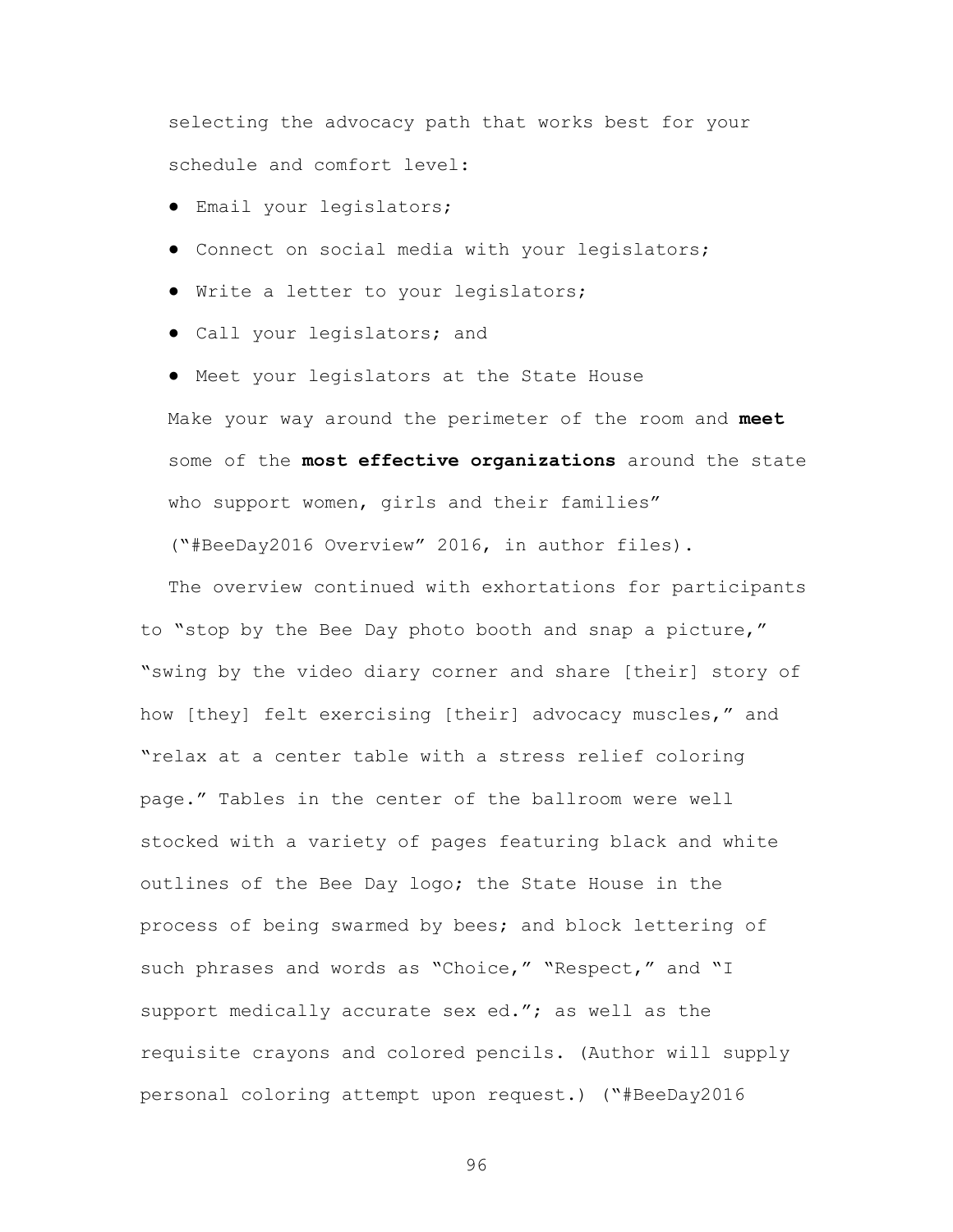Overview" 2016, in author files). The folder also included a Tell Them staff directory and general brochure.

Also included in the packet were fact sheets on the legislation Tell Them was focusing on in both their eadvocacy and in-person lobbying efforts: the Cervical Cancer Prevention Act (S.278 and H.3204), which called for increased education about and access to the HPV vaccine, and the Amendments to Comprehensive Health Education (S.574 and H.3447), which called for increased oversight of school districts' compliance with the availability of medically accurate, evidence-based information required by the Comprehensive Health Education Act. Both sheets included overviews of the bills in question, as well as specific facts and talking points highlighting the elements of the legislation Tell Them recommended prioritizing in communications with legislators. Finally, each sheet included a "What You Can Do" section, listing 3-4 easy ways readers could immediately take action ("The Legislation" 2016, in author files).

By this time, the crowd in the ballroom had grown and lunch (traditional "Southern" food, buffet style) was being served. The lunch program included an overview of the cervical cancer and sex education legislation, as well as the recognition of State Senators Karl B. Allen (D-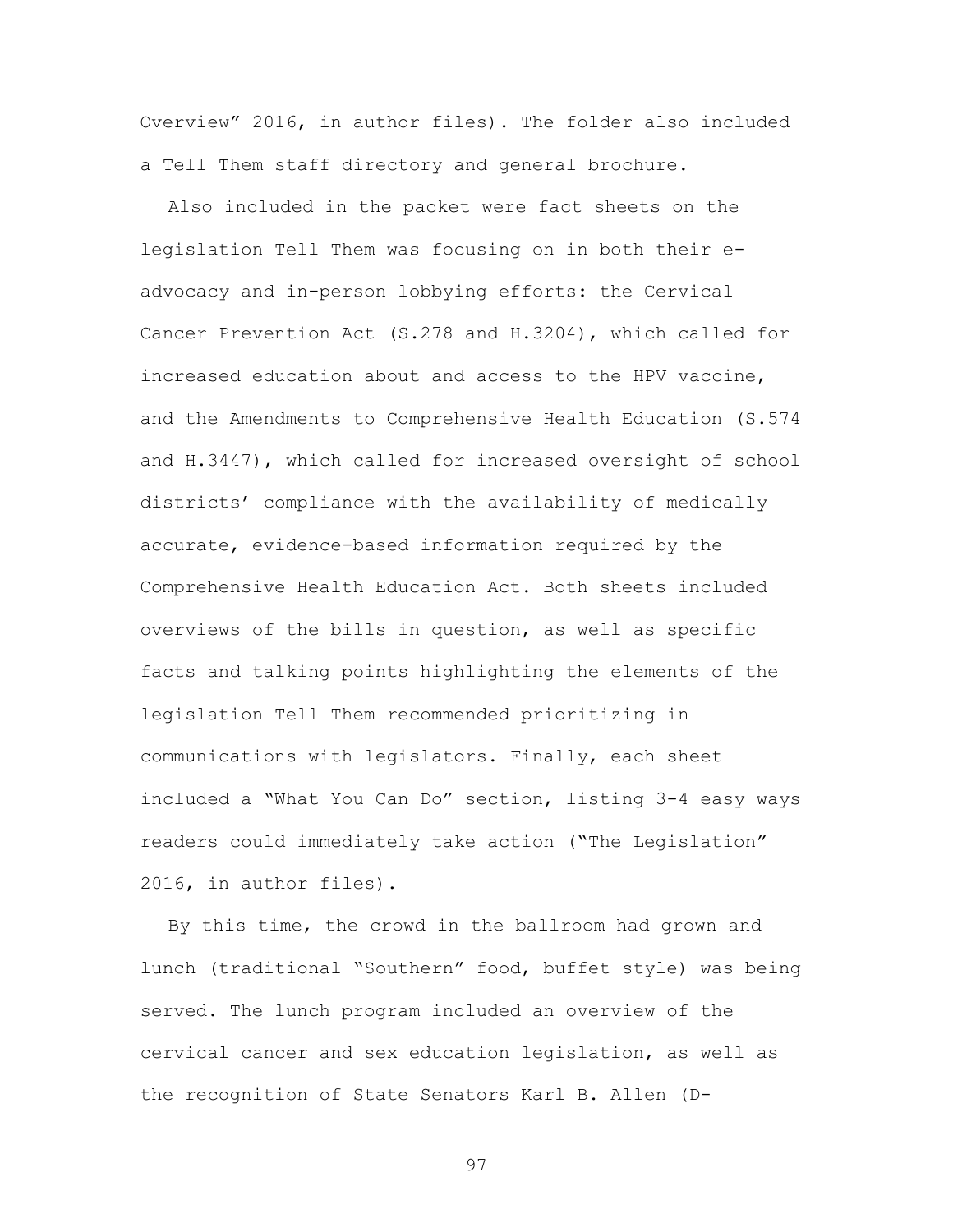Greenville) and John L. Scott, Jr. (D-Columbia), who were both in attendance and had been instrumental in their sponsorships of the impending legislation.

Overall, the crowd was older than I expected; most of the young people in attendance I saw seemed to be affiliated with Tell Them or one of the organizations staffing the tables. That said, it was the middle of the day on a Wednesday, when I imagine potential younger attendees may have had education-related conflicts. Later in the afternoon, as attendees drifted in and out of the ballroom, I noticed an uptick in younger participants.

During the lunch, I was seated at a table with the event photographer, Molly Harrell, who had been present at past Bee Days. When I mentioned how well organized the overall event seemed to be, she noted the similarities in the organizing style to her experiences with sororities in college: organizers had set the day up in such a way as to try to eliminate any excuses for not attending. Food was provided in the morning and at lunch, the itinerary was flexible enough that attendees could tailor it to their schedules, and parking was clearly identified and included (field notes, 16 March 2016).

As the lunch program wound down, Eme Crawford spoke about the rest of the day, noting that the South Carolina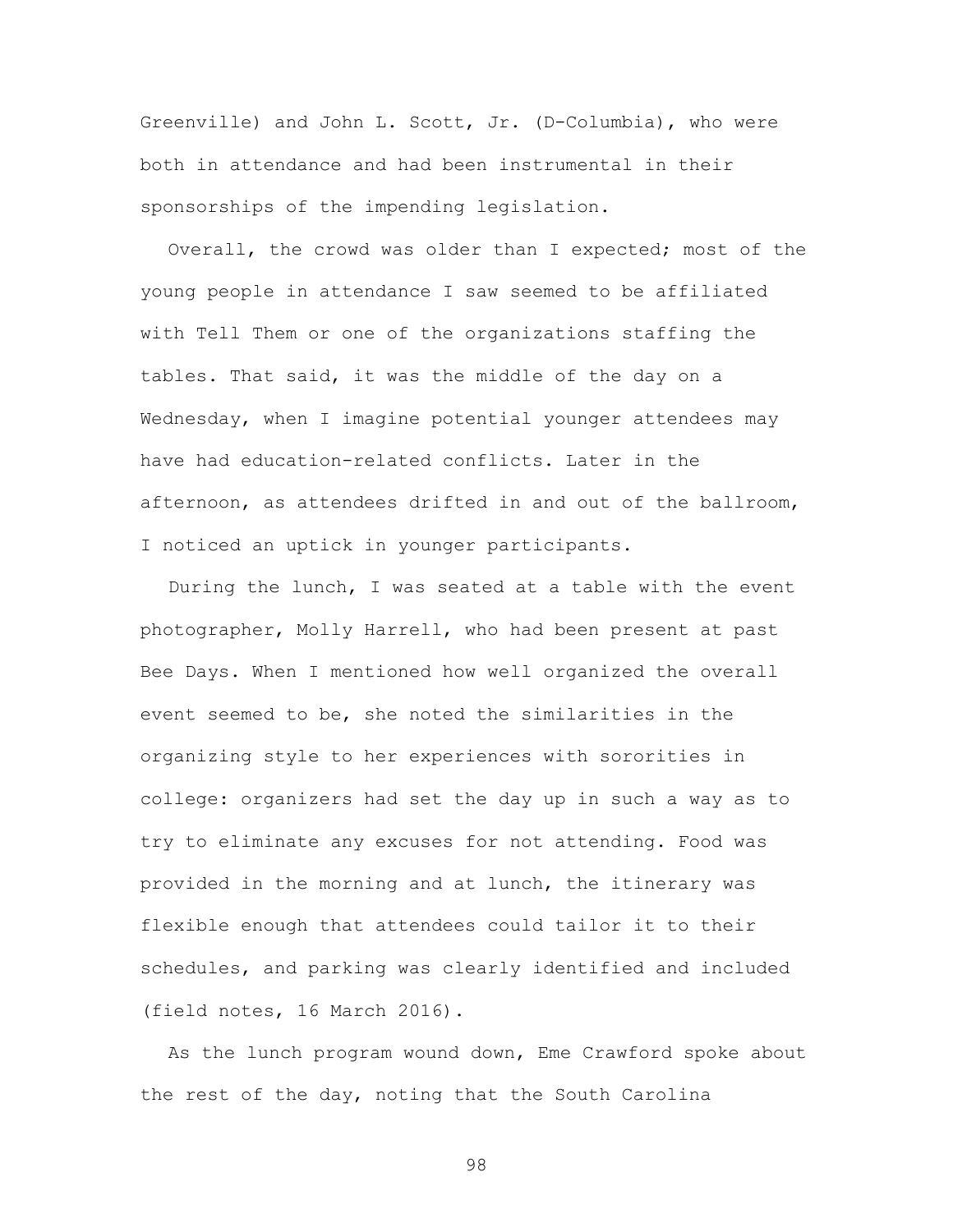Assembly would soon be back in session, and reminding attendees that golf cart shuttles would be on hand to transport them back up to the State House to meet with legislators. She particularly stressed the need to call out Senator Lee Bright's (R-Spartanburg) objection to the Cervical Cancer Prevention Act, both during in-person interactions and lobbying remotely.

Before heading to the State House myself, I completed my journey around the ballroom. I spoke with representatives from most of the organizations:

- the American Association of University Women (AAUW), who shared policy fact sheets, information about grants and fellowships available for young women and college students, and a list of public policy resources, including the "AAUW Action Network - 'Two Minute Activist,'" "Woman to Woman Voter Turnout Manual," and "Pay Equity Resource Kit" (author files);
- the Ovarian Cancer Coalition of Central South Carolina, who supplied educational literature and branded "swag;"
- South Carolina Appleseed Legal Justice Center, who focused on the Medicaid expansion-related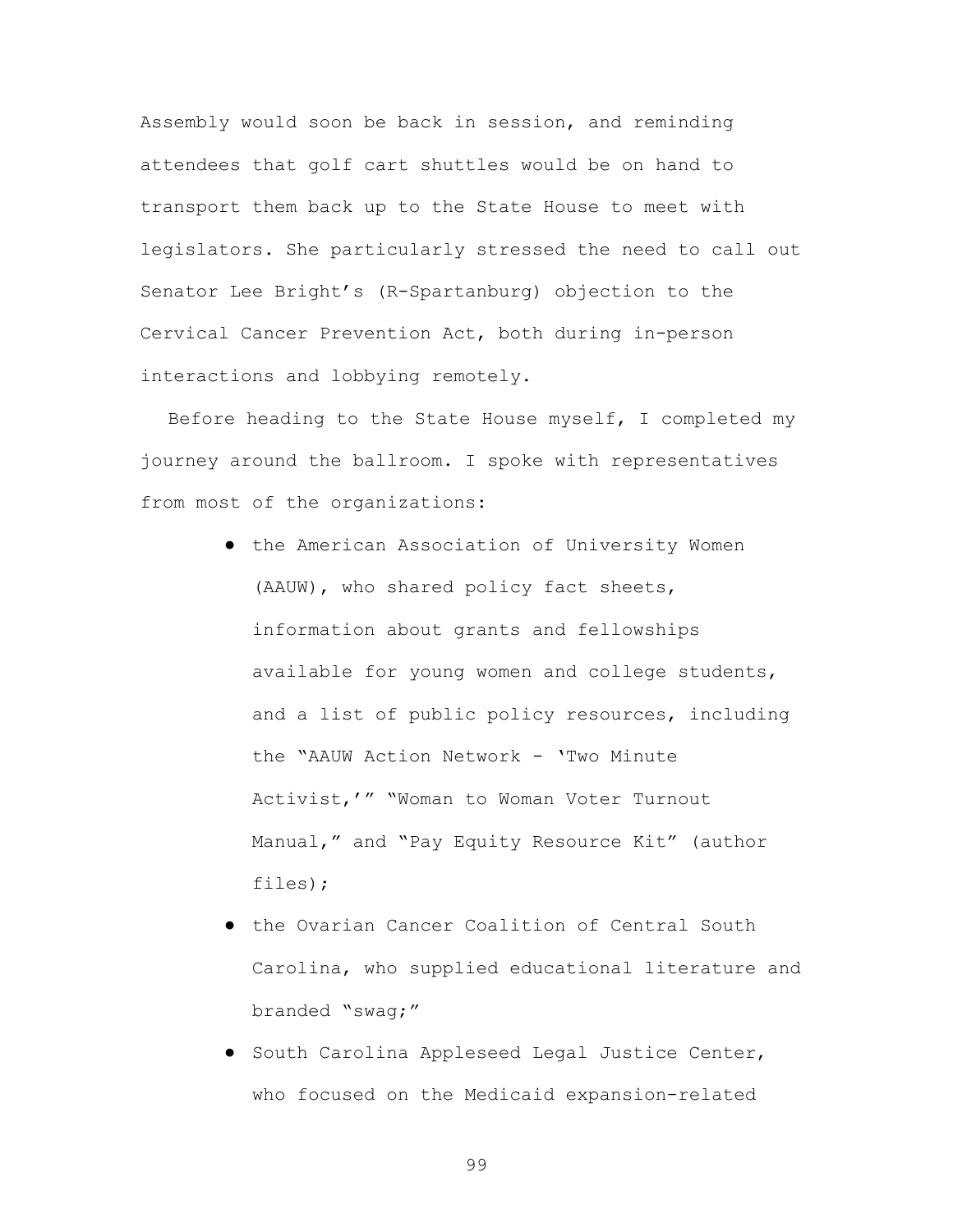health insurance coverage gap in South Carolina, and offered an educational brochure on domestic violence and resources provided by the organization;

- Lutheran Services Carolinas Refugee Resettlement Program, who offered letter-writing help and asked attendees who were planning to lobby legislators in person to ask state Senators to oppose S.997, which was designed to limit refugee settlement in South Carolina;
- South Carolina Campaign to Prevent Teen Pregnancy, who offered resources and information for teens, parents, and advocates;
- Sexual Trauma Services of the Midlands (STSM), who were primarily educating attendees about their services, but also offered fact sheets and information about their upcoming "Walk a Mile in Their Shoes" awareness event and fundraiser:
- AIDS Healthcare Foundation (AHF), who were facilitating postcard-writing to U.S. Representatives in reference to Drug Pricing legislation at the federal level (table staffers helped participants find their legislator, add a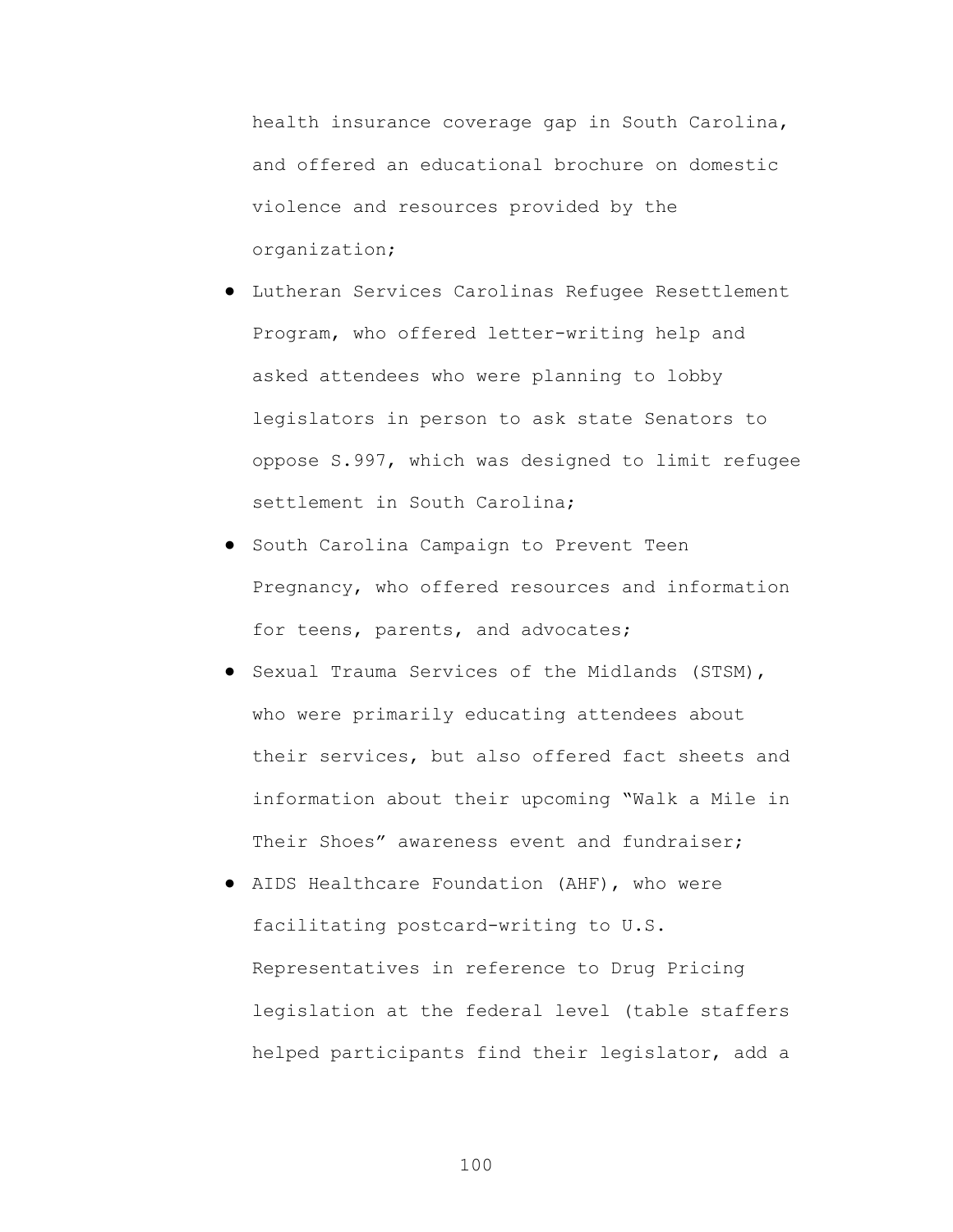personal note, and even stamped and mailed the postcard for writers);

- Girls Rock, who were getting the word out and soliciting volunteers;
- Auntie Bellum (now *Unsweetened Magazine*), who offered information about the contemporary publication and the 1970s iteration on which the organization is based, and specifically noted the "health insert" which listed abortion clinics and prices in South Carolina, that was included in issues of the original publication;
- the I Believe Anita Hill Party, who, like the representatives for the League of Women Voters, were hoping to solicit involvement from younger demographic groups; and
- the Feminist Collective at the University of South Carolina (FEMCO), who offered a zine-style flyer that included information about their meeting place and time, social media information, a definition of feminism, a brief rundown of the topics the organization grapples with, and Flavia Dzodan's famous, "My feminism will be intersectional or it will be bullshit."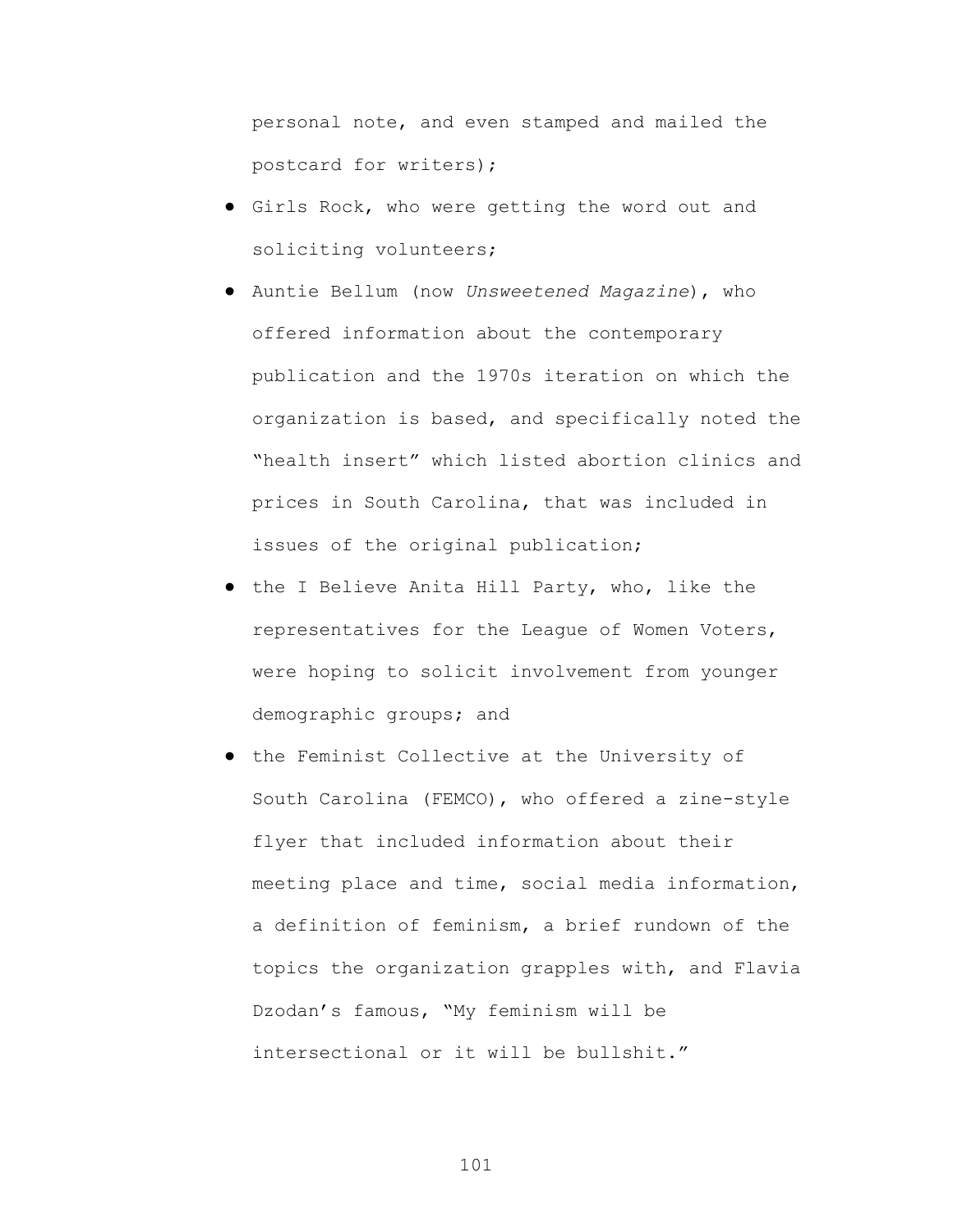Interestingly, I ran into three former undergraduate students who were staffing tables for different organizations.

Interspersed throughout the organization tables were five "Activism Stations": one for engaging with your legislator on social media, one for emailing your legislator, one for writing and mailing a letter to your legislator, one for calling your legislator, and finally, one for meeting with your legislator in person. Each station had all of the materials and/or resources necessary to complete the activism task, and almost all were staffed by Tell Them representatives to help answer questions and walk participants through the process. This was helpful for two reasons: first, it made the task much less overwhelming; second, it ensured that each participant would actually follow through with the entire task (rather than pledge to call, email, etc.).

Perhaps the most helpful aspect of the activism stations, however, were the detailed "Best Practices" sheets at each one. This information was useful not only in the moment of the activism action, but also provided attendees guidelines for continuing participation on their own. It proved especially helpful at the social media activism station, which was unstaffed when I stopped by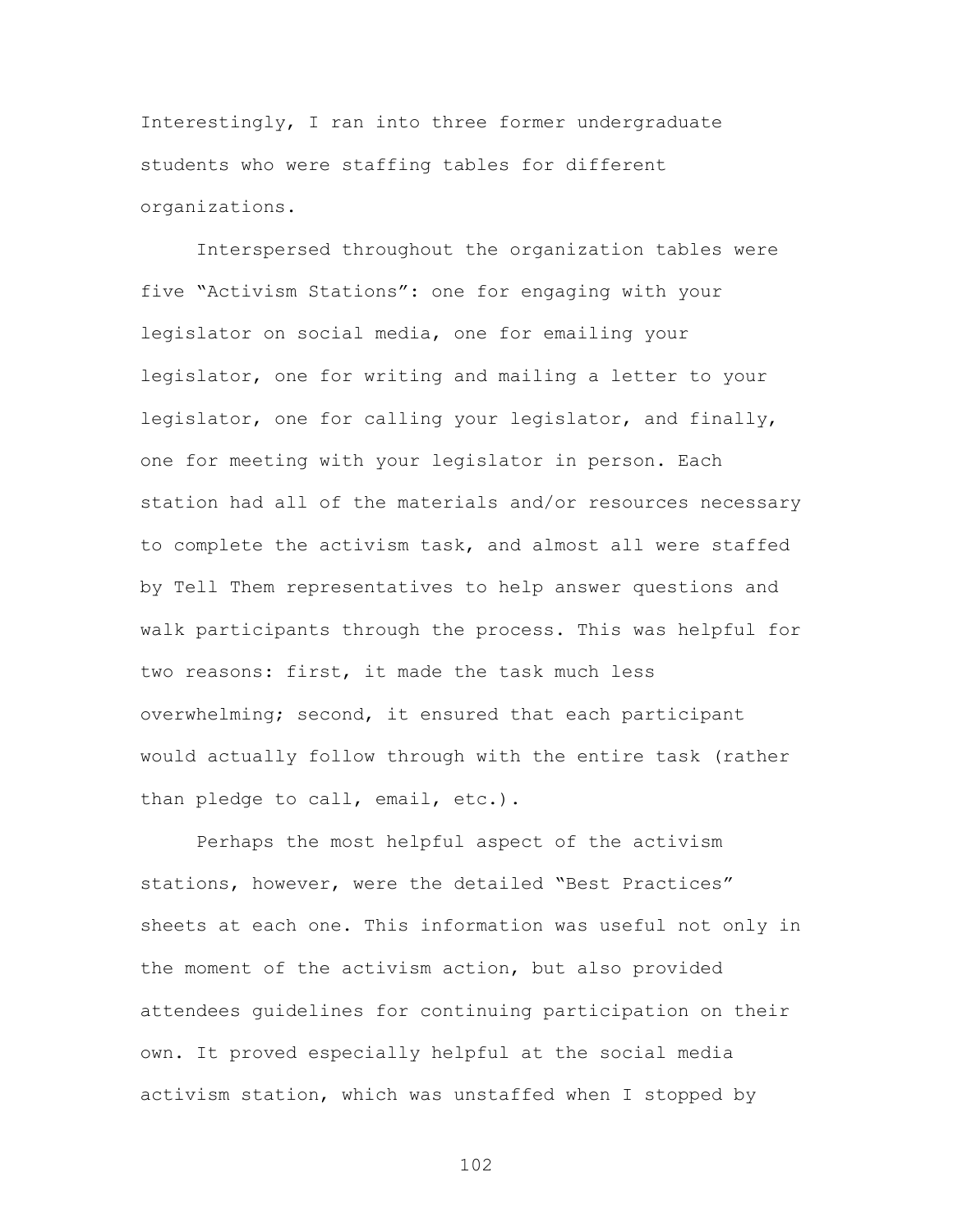(although there was an open laptop at the station, presumably to be used for tweeting purposes). As I was not an active Twitter user at the time, I didn't mind skipping this rung on the engagement ladder, though I did pick up the "Best Practices for Tweeting Your Legislator" sheet. The practices outlined in the sheet were detailed:

- "You only have 140 characters. Use them wisely by only making ONE ask per tweet;
- Find your allies, plug into wider conversations, and become known by legislators and media by using **hashtags** like #SexEd #CervicalCancer #BeeDay2016;
- **Include photos** as often as possible it shows legislators you're a person who stands behind what you say and engagement from other tweeters is 5 times more likely;
- Remember that social media is a public forum. **Think before you post** and especially when interacting with legislators who may not share your viewpoints, let honesty, tact, poise, compassion and respect be your guiding forces" ("Best Practices for Tweeting Your Legislator" 2016, in author files).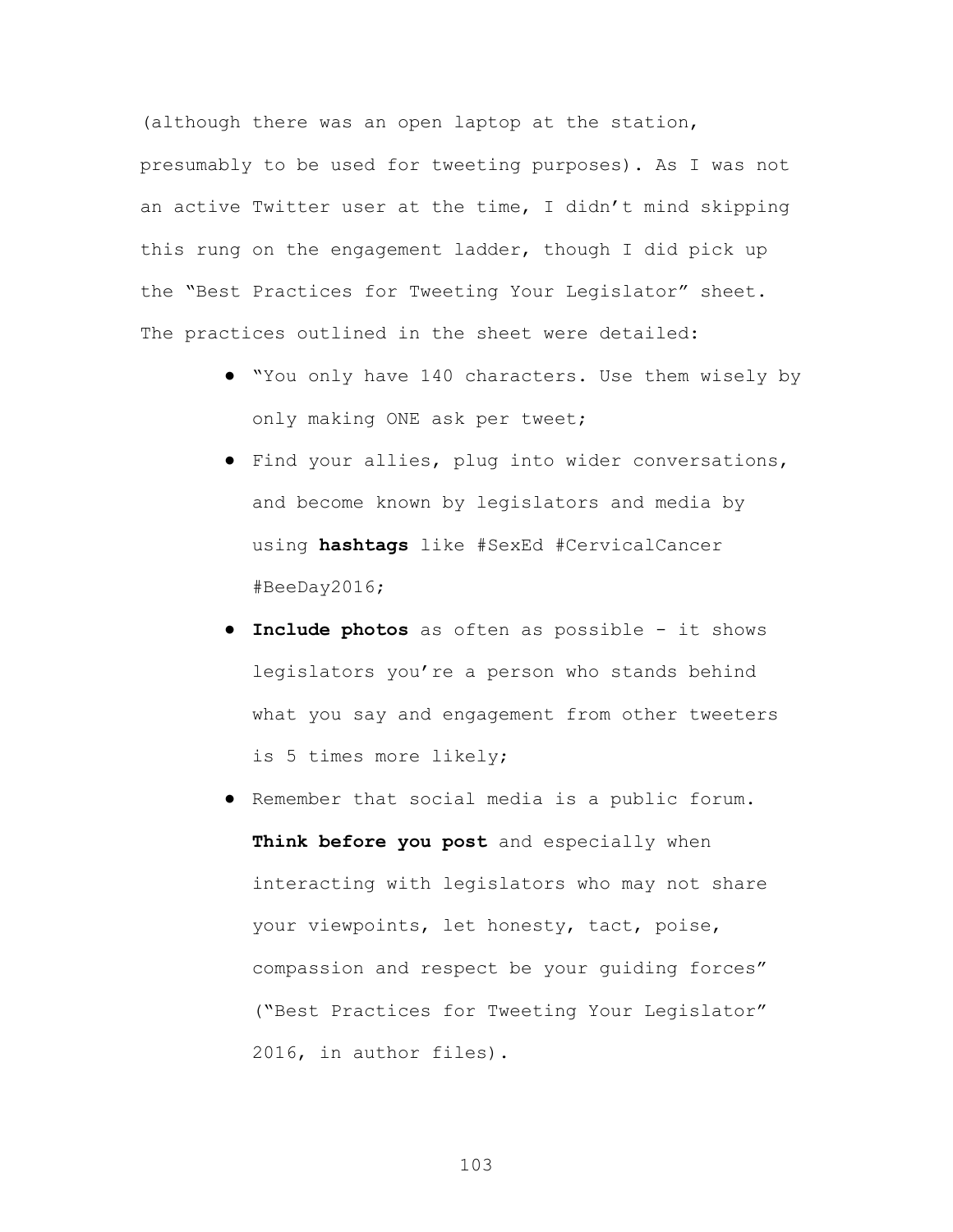The sheet also advocated taking a "#BeeDay2016 selfie" and tagging Tell Them (@TellThemSC) to share how the day was going so far. As of May 2018, searching #BeeDay2016 brings up dozens of photos and posts related to the event. From the social media station I moved to the emailing station, where staffers made the process incredibly easy. They had set up a laptop, where I entered my address, filled out a little bit of information about myself, and sent the email off. Again, the best practices guidelines provided were helpful both in the moment and to take with me for future use:

- "In the subject line, the first line of the message, and the last line of the message, **clearly state the bill number and how you want the legislator to vote** (Example: I'm a constituent in your district and I urge you to vote YES on the Cervical Cancer Prevention Act, H.3204);
- If you are a constituent, **let them know you live and VOTE in their district.** An elected official is more likely to listen to those s/he represents than an anonymous writer or a writer from another state. Your power is in your vote!;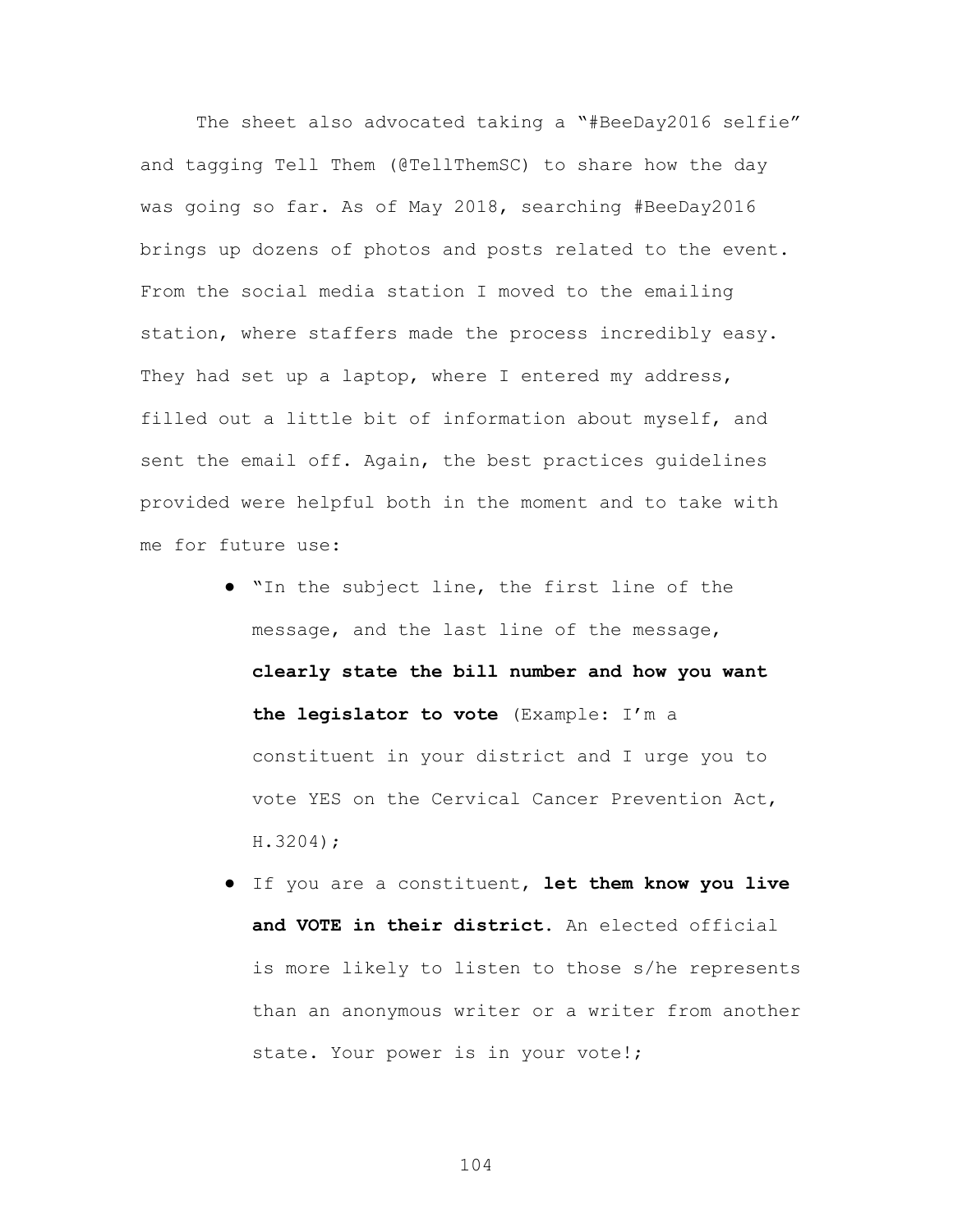- Support your position with **facts** and **personal stories** about why this issue is important to YOU! Legislators have a lot of information to absorb about many different issues. Often, personal stories are what stick with them, persuade them that this particular issue should be a priority, and help them remember who you are;
- Keep your email **brief**. Lawmakers' time is precious and most of the time they will not be able to read a multi-page message. State how you want them to vote, why, and close with a "**thank you"** and restatement of how you want them to vote" ("Best Practices for Emailing your Legislator" 2016, in author files).

From the email station I moved to the letter-writing station, where the best practices guideline stressed that, "Concise, well thought out personal letters are one of the most effective and time-honored traditions of influencing South Carolina lawmakers" ("Best Practices for Writing a Letter to Your Legislator" 2016, in author files). As Crawford mentioned in our previous discussions, a handwritten letter stands out and makes a much greater impact than a social media engagement or an email because of the time and effort involved in writing and mailing it.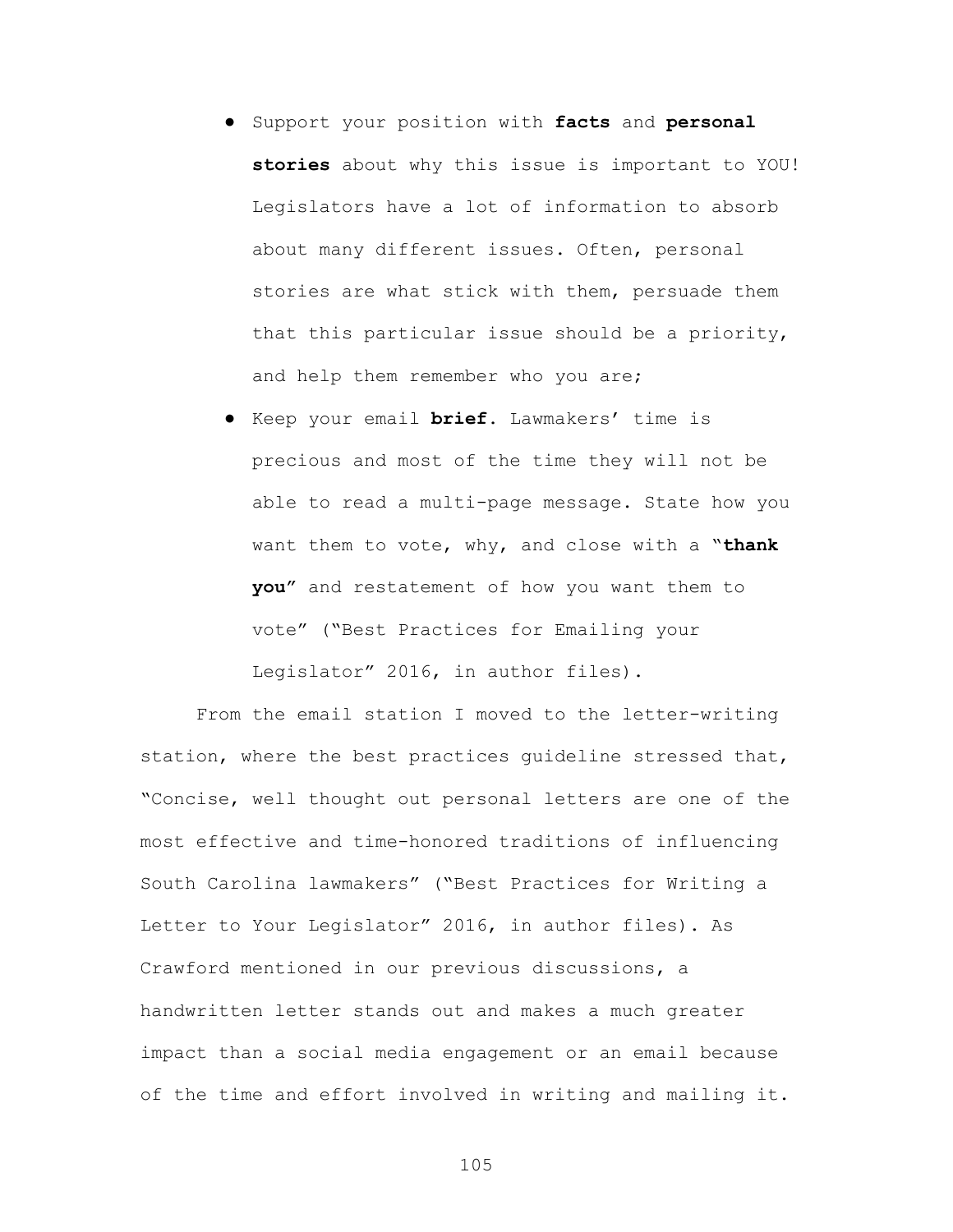True to form, though, the Tell Them representatives who were staffing the activism station did their best to make the process as smooth as possible: provided at the table were paper, envelopes, and templates for writing letters about both the Cervical Cancer and Sex Ed bills. The templates offered a sort of "form letter" hybrid - I had all the information I needed in front of me, but because I was handwriting the letter it was easy to inject my personal experience and opinions (the template even suggested where in the letter this would be most effective with the prompt, "Why does comprehensive sex education matter to you? Use this space to tell your legislator!") ("Sample Sex Ed Letter to Your Legislator" 2016, in author files). Again, staffers were on hand to help letterwriters identify their representatives and answer any questions; the staffers also collected the completed letters to deliver to legislators at the end of the day. The best practices guidelines were similar to those for writing an email, but included tips for making the body of the letter sound more personal and meaningful.

I finished my letter to my representative and moved on to the "call your legislator" activism station. Here, I entered my cell phone number into a computer, and shortly thereafter received a phone call that first gave me a spiel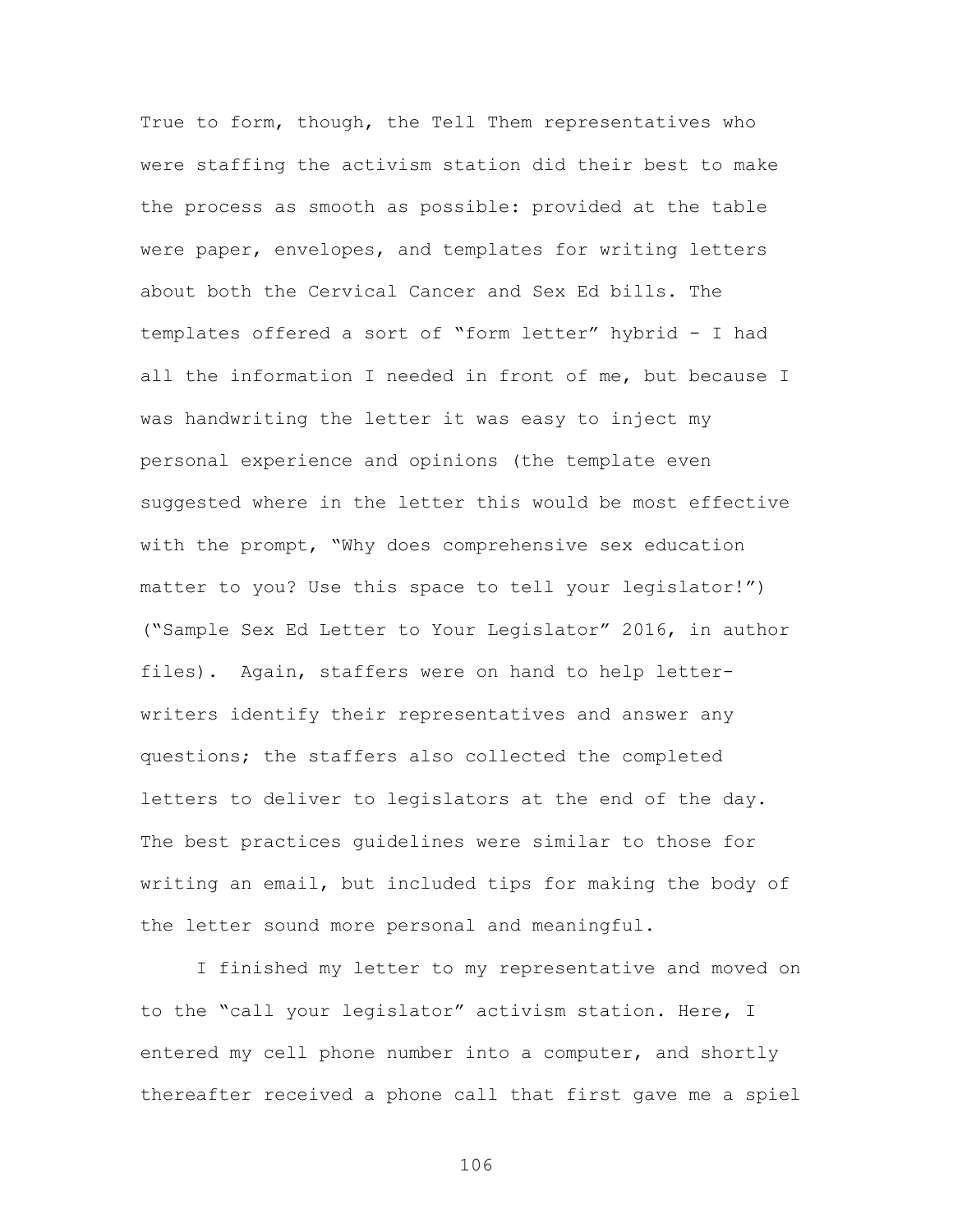about how to effectively talk with a legislator, and then patched me through to Senator Lee Bright's (R-Spartanburg) office. A staffer answered and offered to take a message, at which point I took advantage of a script that had appeared on the computer screen and ad-libbed about why *I* thought Senator Bright should remove his objection to the Cervical Cancer bill. As someone who suffers from phone call-related anxiety, I found the process relatively easy and empowering. That said, I learned *after* I had made my call that I was the first person to take advantage of that particular activism station the whole day (at this point it was almost 2pm).

The best practices guidelines offered at this station stressed that, "Talking with your legislator on the phone or more likely, a staffer in your legislator's office - is a useful way to connect on more time-sensitive matters like when a vote is pending. A few calls into an office over a short period of time can bring an issue to the attention of your legislator in a big way!" ("Best Practices for Calling Your Legislator" 2016, in author files). Again, the guidelines mentioned the importance of identifying myself as a constituent, keeping my message simple, and having facts about the bill in front of me for reference. The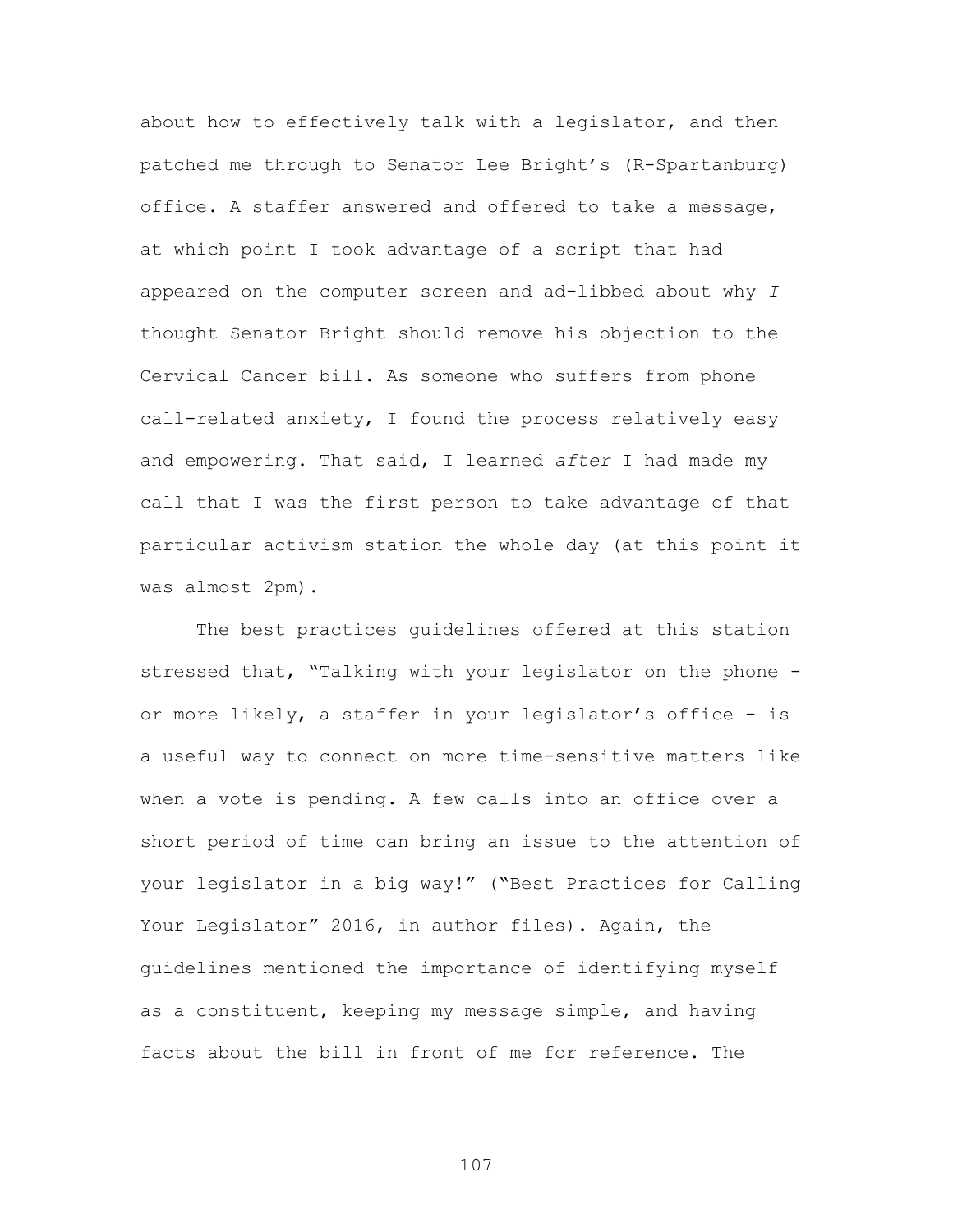sheet also offered a bit of advice I found particularly helpful:

"**Don't sweat the hypothetical unanswerable question**. Some advocates worry that they will be asked a question they don't know how to answer. Staffers typically focus on recording the message rather than asking for intricate details; however, if they do ask a question that you don't know the answer to, tell them you'll find out and call back. Just remember to follow up with the information!" ("Best Practices for Calling Your Legislator" 2016, in author files).

While this may be somewhat obvious, seeing it included as an "official" best practice, and just the reminder in and of itself, helped allay my anxieties about making the phone call.

After hanging up, I had finally reached the top of the day's ladder of engagement as I walked up to the face-toface meeting activism station. Here, I was met not only with a best practices sheet, but also with a queue for golf cart rides up Main Street to the State House. Since it was just a few blocks and a lovely day, I opted to walk rather than wait for a ride.

It was at this station that the day's organization seemed to break down a bit. Perhaps because relatively few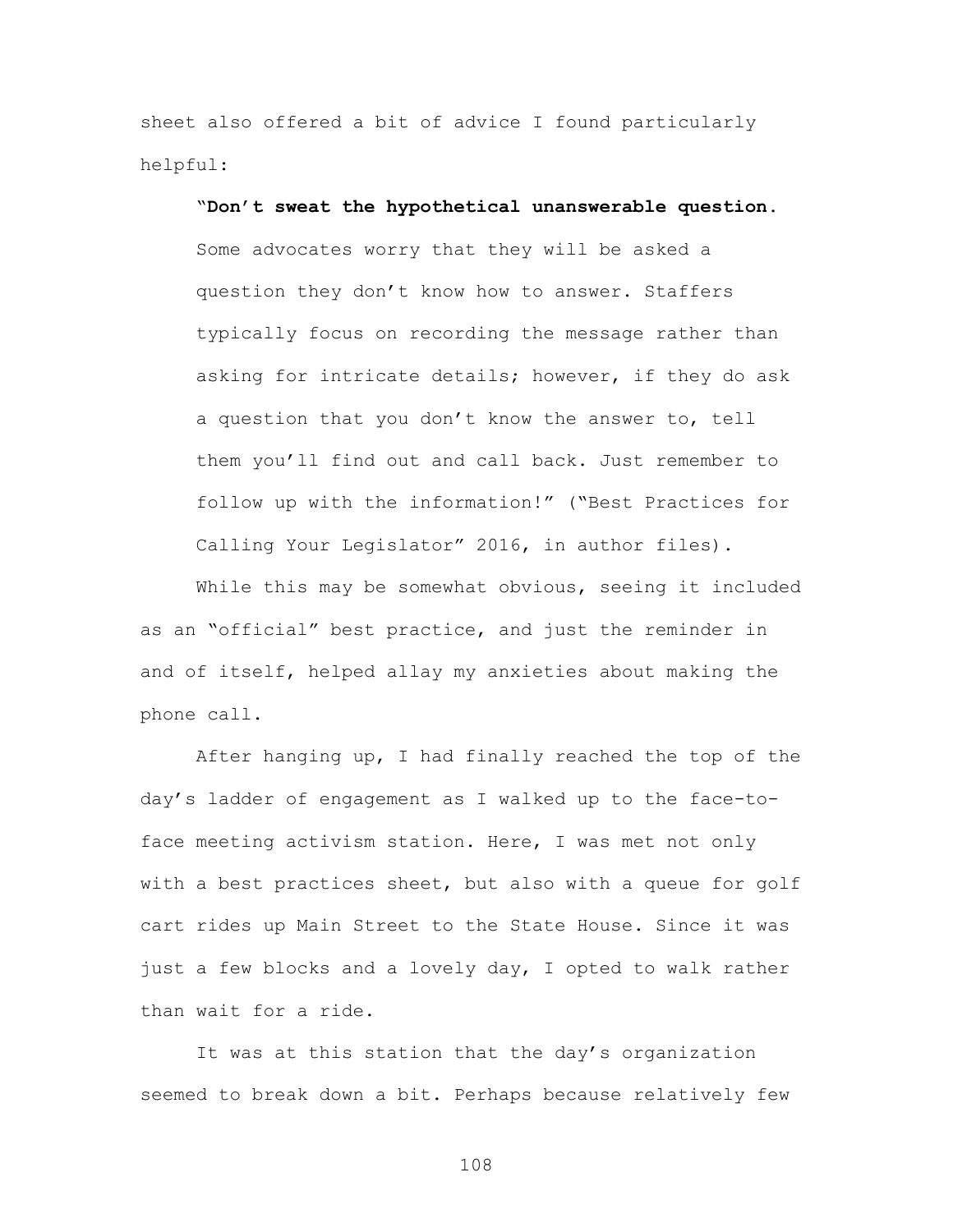people had opted for a face to face meeting, or perhaps because it was getting late in the day. Once I arrived at the State House, it was not clear where Bee Day participants were to convene; by this point, most folks still in attendance were either already affiliated with Tell Them, either as staff or volunteers, or were with other lobbying groups interested in the cervical cancer and/or sex education legislation.

I opted to observe rather than try to personally meet with my representatives (in part, because my representatives had already expressed support for or even co-sponsored the legislation in question). I did witness a constituent of Senator Lee Bright's (R-Spartanburg) recount their experience meeting with the lawmaker: while they had not been met with enthusiastic support, it did appear that the Senator and the constituent/Bee Day participant had a meaningful interaction as the constituent implored Bright to remove his objection to the cervical cancer bill.

While I was unable to personally speak with this constituent, I imagine they took advantage of the best practice suggestions provided by Tell Them:

> ● "**Be gracious**. Always begin by thanking the legislator for providing the opportunity to listen and speak with you;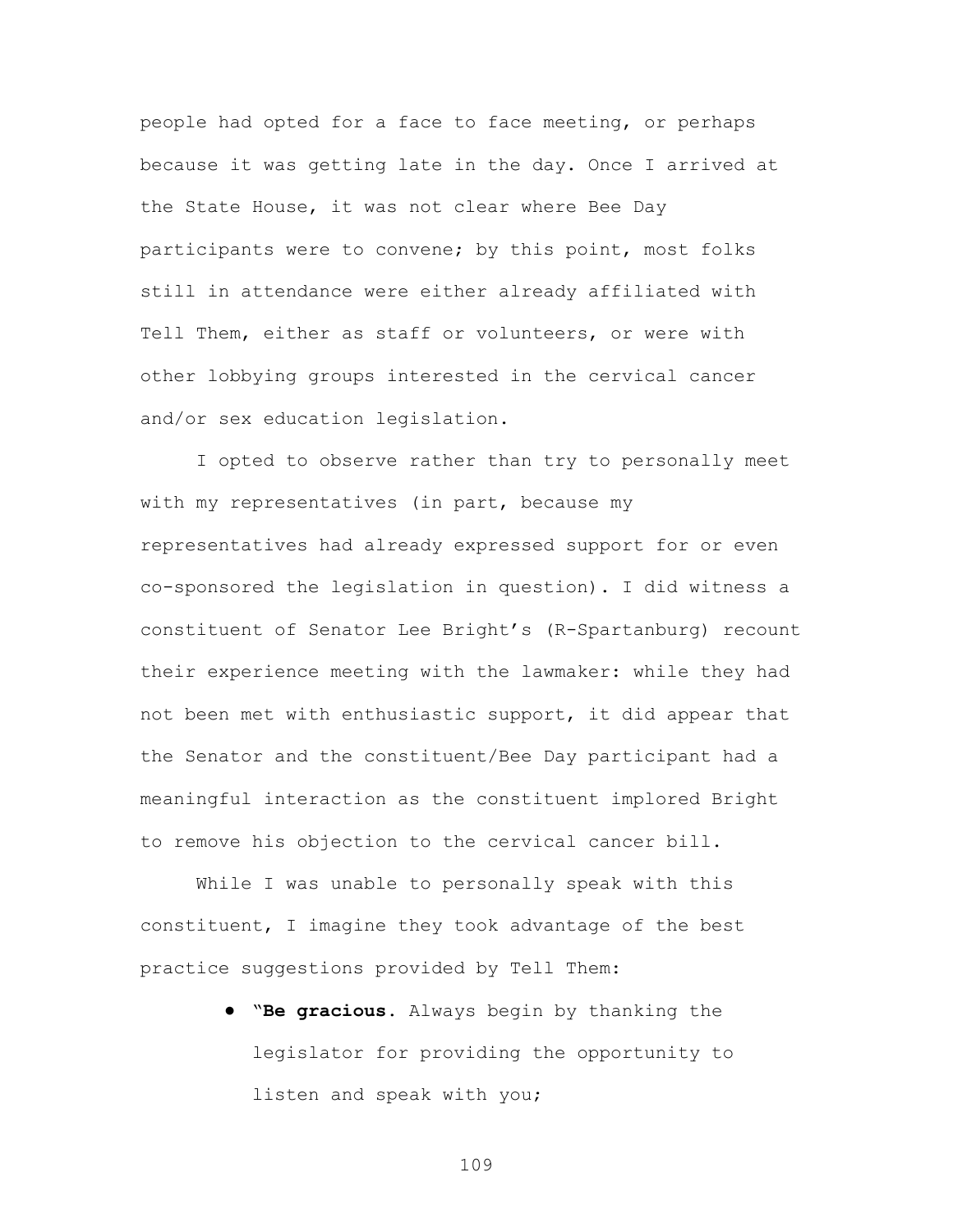- **Be focused**. Stick to the issue. Information about more than one topic will only confuse the message and dilute your point;
- **Make a personal connection.** Let the legislator know that you are a constituent and if you have any friends, relatives, and/or colleagues in common;
- **Consider yourself and information source.**  Legislators have limited time, staff and interest in any one issue. They can't be as informed as they'd like on all the issues. You can fill in the information gap. Encourage the policymaker to ask questions;
- **Tell the truth**. There is no faster way to lose your credibility than to give false or misleading information to a legislator. If they ask a question that you don't feel comfortable answering (or don't know the answer), be honest, but offer to follow up with the correct information;
- **Be specific in what you ask for.** If you want a legislator to vote a certain way, ask directly and get an answer;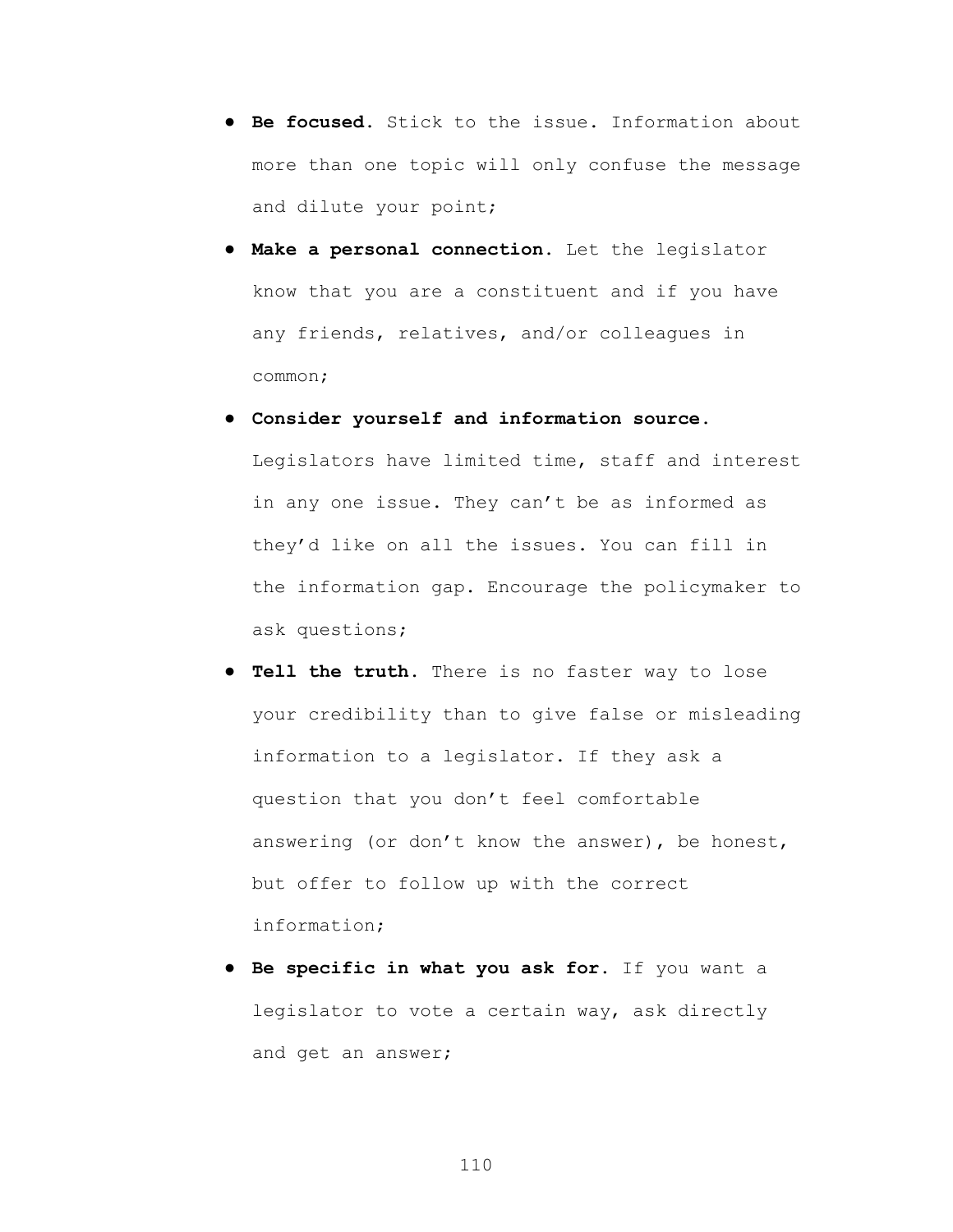- **Follow up.** Send a thank you note after your conversation restating your position. It is also very important that you thank the legislator for a supportive vote, or ask for an explanation of an unsupportive vote;
- **Don't burn bridges.** If legislators disagree with you, be sure you leave the conversation on good enough terms that you can return to them on that or another issue. Don't get into a heated argument—your strongest opponent on one issue may be a great proponent on another!
- **Remember, legislators represent you.** Be courteous, but don't be intimidated. They are accountable to you and oftentimes, are grateful for your input," ("Best Practices for Meeting Your Legislator Face-to-Face" 2016, in author files).

In what I would later come to think of as a foreboding turn, as Bee Day participants and Tell Them staff gathered in the lobby of the State House, we could overhear an ongoing press conference supporting legislation establishing "personhood status" for fetuses (the press conference was complete with swarms of prop-like children). This and similar legislation would end up being the targets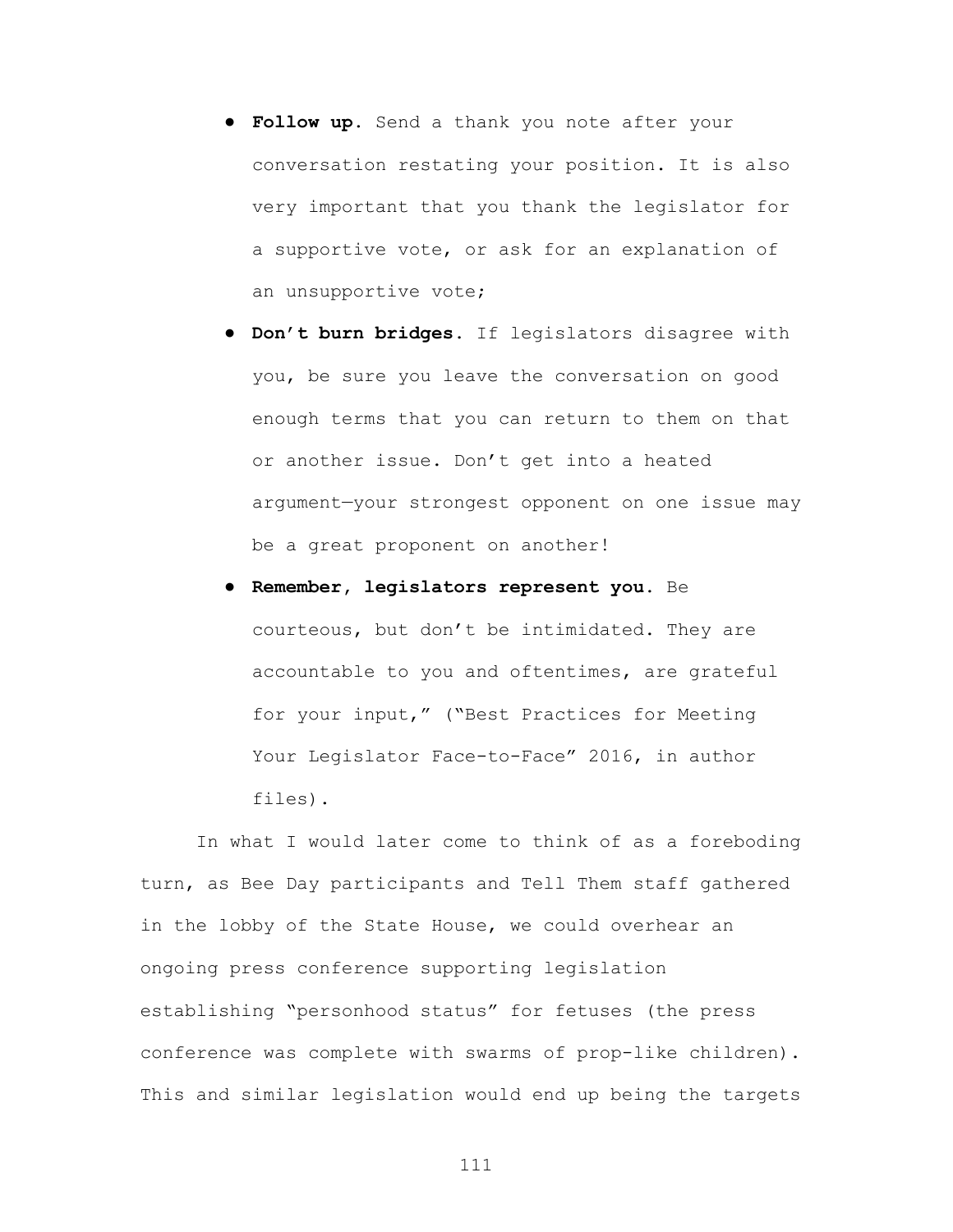of much of WREN's expanded efforts in its first two years of existence.

The organized portion of the day kind of fizzled as we milled about the State House lobby. Although I did not meet with a legislator face-to-face, I felt like I had experienced the spirit of the day. I had learned about and interacted with representatives from organizations with women's rights-centric missions; I had gained a better understanding of then-current legislation and the greater policy mission of Tell Them; and I had climbed a ladder of engagement by implementing tools and practicing theories of activism.

### *Conclusion*

Eme Crawford talks about the challenge of the "culture of silence" that informs social expectations in the South; particularly among women. Speaking from the position of a woman who has spent nearly all of her 31 years *in* the South (albeit first in a progressive family and then in a university setting, which is by no means the norm), I can attest to this notion that Southern women are often taught that complaining, speaking up, or calling out is not only rude but somehow antithetical to the practice of "being a woman." Karpowitz and Mendelberg (2014) show us the farreaching implications of this culture of silence. My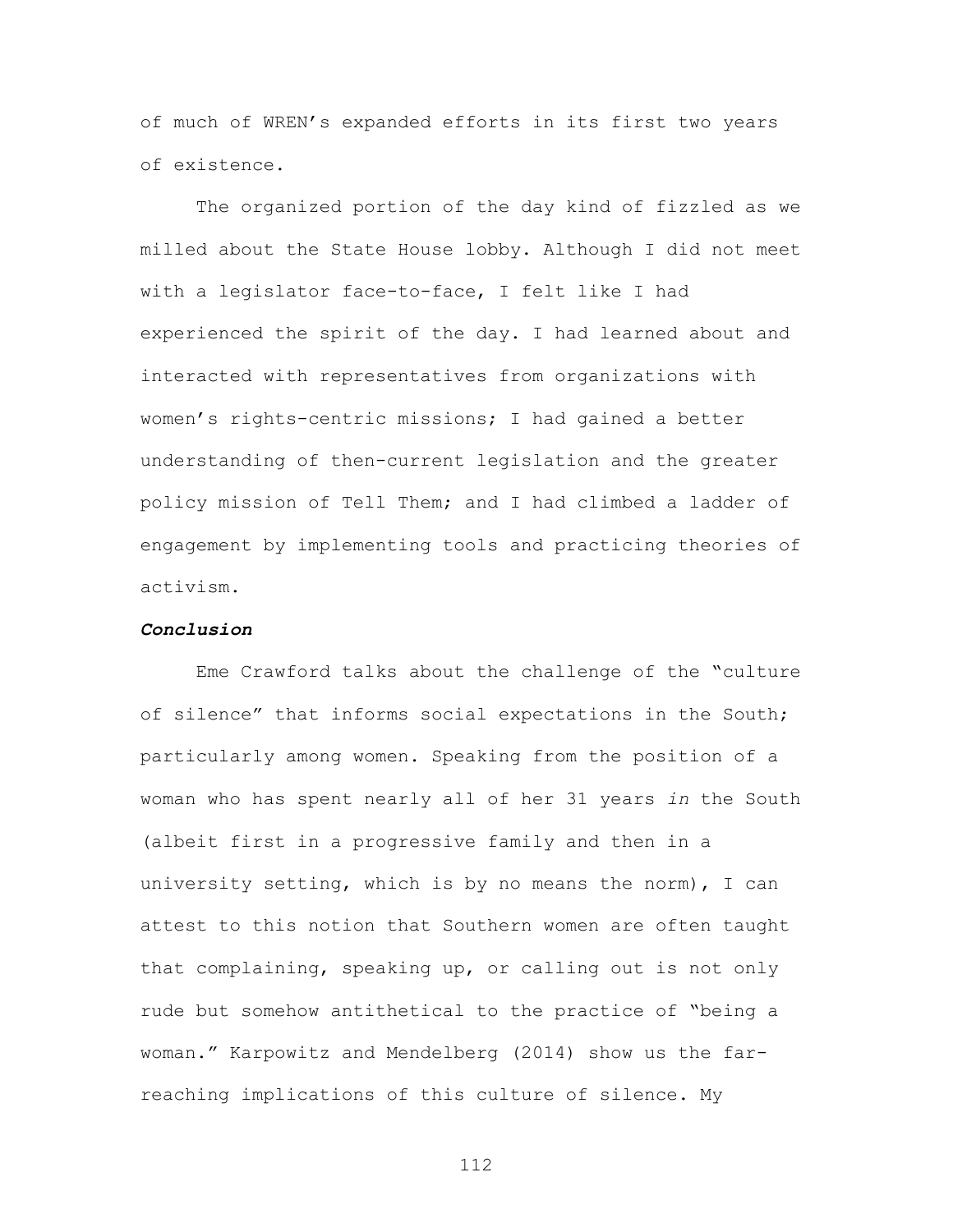experience at Bee Day 2016, both as a participant and as an observer, speaks to the stranglehold that this culture can have on even the most engaged individuals, leading me to believe that to reach the democratic depths a ladder of engagement can access, we must first break our silence and find our voices.

# **Democratization through Affirmation: Raise Your Voice 'Cause Girls Rock**

#### *Background*

Girls Rock Columbia (GRC) was founded in 2013 by a group of women—some musicians, some activists—who had been inspired by the Girls Rock Charleston (now Carolina Youth Action Project) camp launched two years earlier (Dozier 2013; "What We're About" 2018). Many of the founding organizers had participated in the Charleston camp as volunteers or performing musicians, and wanted to offer a similar experience to girls in Columbia. While some early leaders were seasoned activists and organizers, GRC was the first foray into organizing for many participants.

Girls Rock Columbia is a member organization of the international Girls Rock Camp Alliance (GRCA), and held its first camp in the summer of 2013. That year, 17 girls between the ages of eight and 17 learned how to play instruments, write songs, collaborate with other musicians,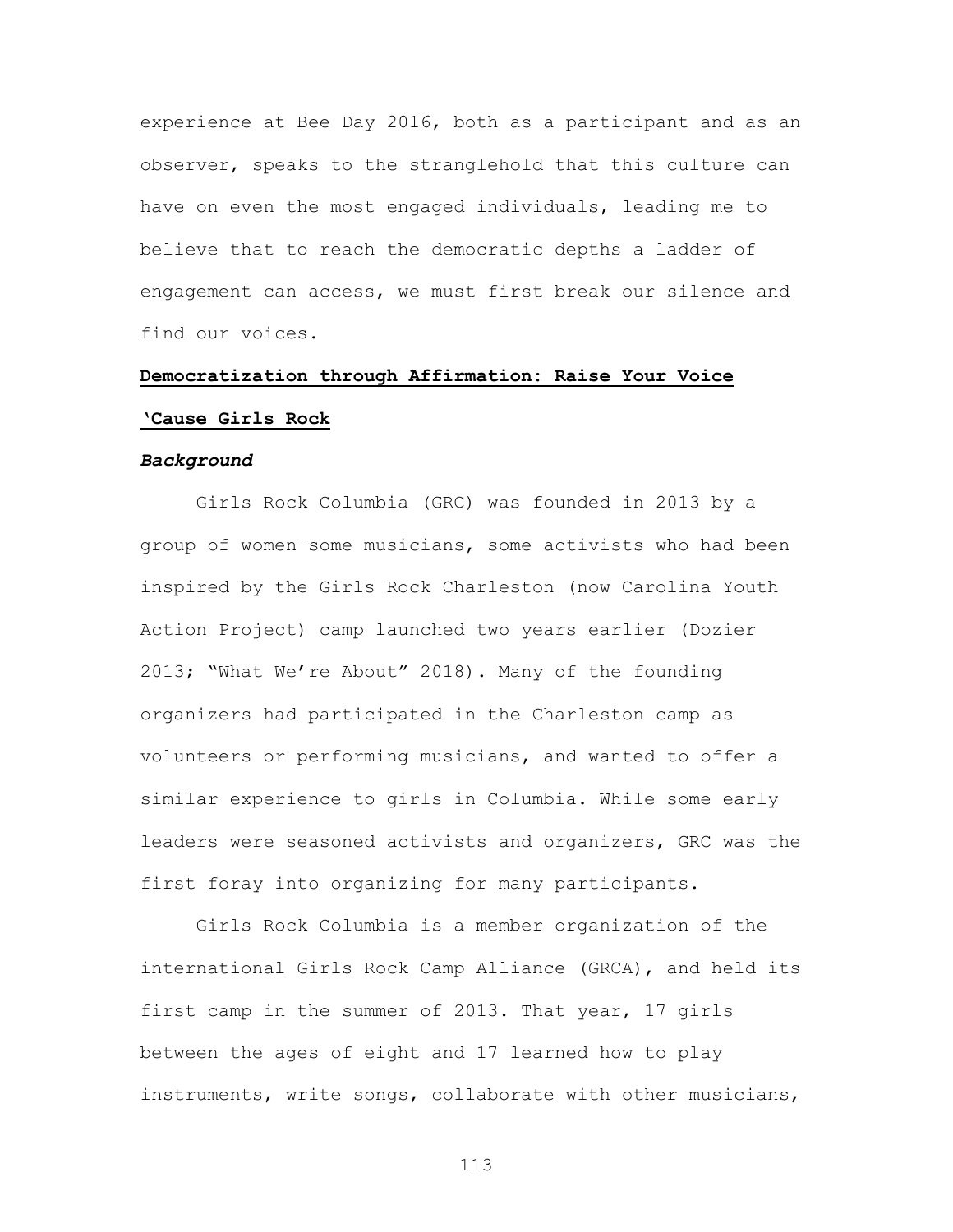and use their outside voices. Over the course of the four subsequent summers, the number of campers has quadrupled, GRC has begun offering adult programs, and the organization has hired a full time executive director ("About Us" 2018; Oliver interview, 9 November 2017).

The backbone of Girls Rock is the annual summer rock camp. While the Girls Rock Camp Alliance provides guidelines and general mission direction, local chapters are largely autonomous and able to tailor specific camp details to the needs of their region and target population. GRC's camp is designed for girls, trans-, and gender nonconforming (GNC) youth between the ages of eight and 17. Some camps, like the Charleston camp, have opted to drop the "Girls" from their organizations' and camps' official names, especially as the numbers of trans- and GNC campers have risen; while Columbia's camp has kept the "Girls" in its title, and as of 2017 had not yet been confronted with a situation in which a trans-boy or trans-man has wanted to participate as a camper or volunteer. Executive director Jessica Oliver stresses the inclusive mission:

"Our goal is to create a space where you feel comfortable being yourself and you feel good and as safe as possible, and if Girls Rock is something you want to be a part of, and you're going through a transition, then we're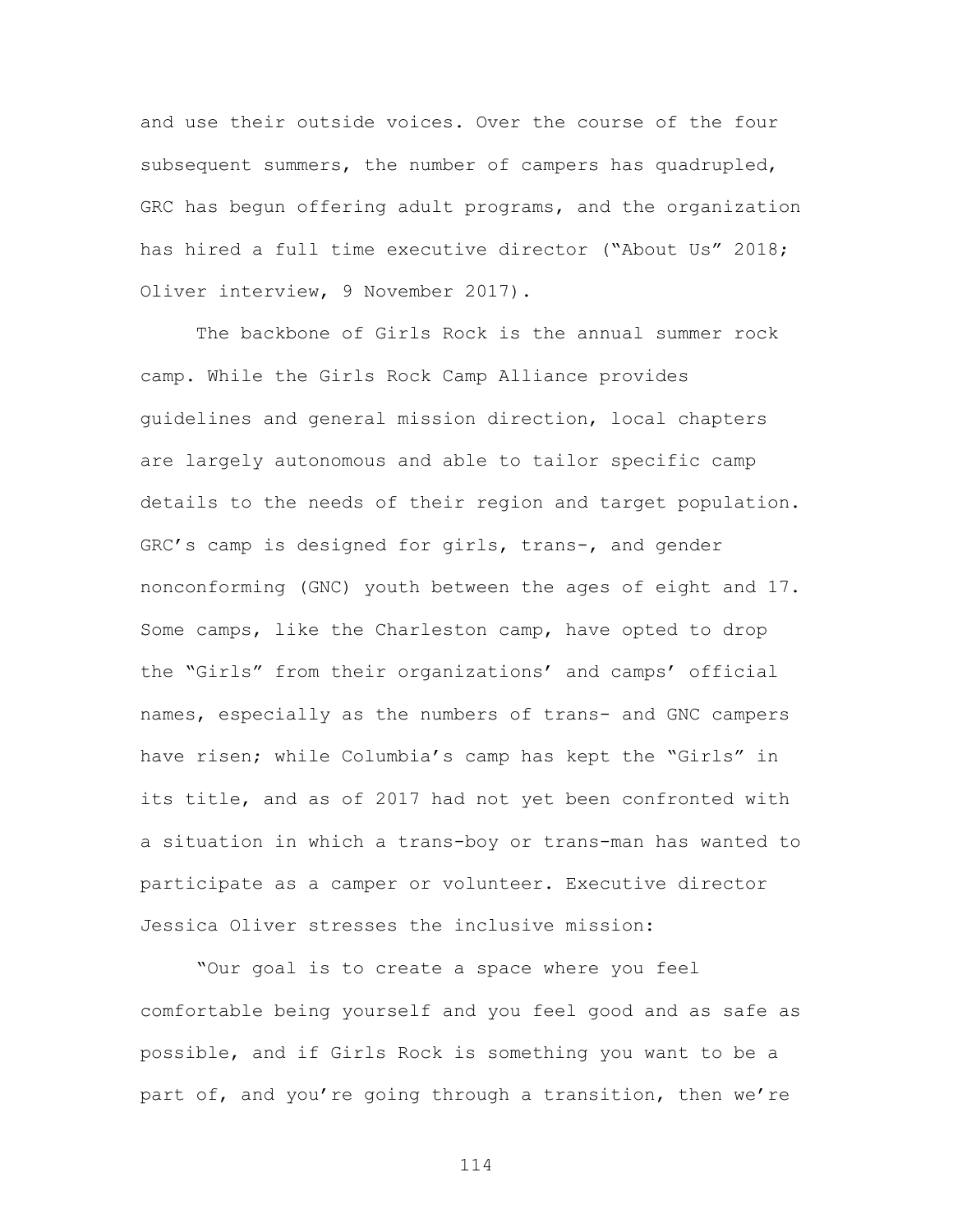happy to have you. We don't want to exclude anyone who feels like we can give them something that they need" (Oliver interview, 9 November 2017).

Indeed, by the summer of 2018, when I attended Girls Rock Camp as a volunteer-observer, camp leaders and counselors regularly stressed inclusion through the identification and use of "preferred pronouns." Each camper, volunteer, workshop leader, and performer was encouraged to include their preferred pronouns (she/her, he/him, they/them) on the nametags they wore each day and when making introductions.

Over the course of the week-long camp, campers "learn an instrument, form a band, write an original song, and perform a concert at a live music venue" ("What is Girls Rock Camp?" 2018). Supplementing the instrument instruction and band practice is a series of workshops that "promote self-confidence, positive skills, and further [campers'] education about being strong members of society" ("What is Girls Rock Camp?" 2018). Camp goals specific to Girls Rock Columbia include "[encouraging] an environment that cultivates self-confidence, challenges gender stereotypes, [and] promotes positive female relationships, creativity, and leadership," and to "empower everyone involved, both campers and volunteers, to take the sense of community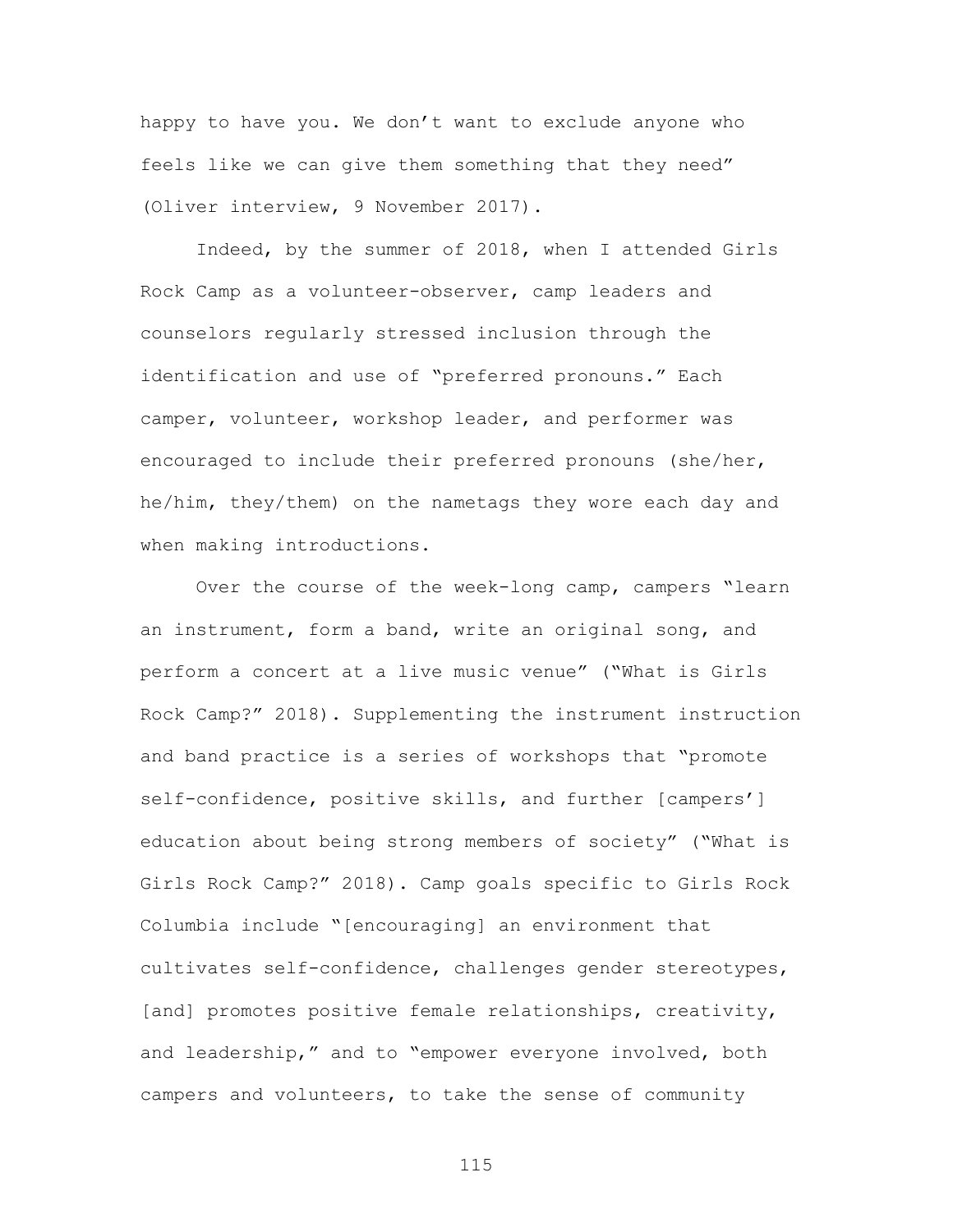learned from within the organization and carry that throughout the city they call home" ("What is Girls Rock Camp?" 2018).

GRC campers are not required to have previous musical training; in fact, if they do have experience with a particular instrument (generally, campers choose or are assigned guitar, bass, drums, or vocals) they are encouraged to try something new (Oliver interview, 9 November 2017). Each day of camp, campers have instrumentspecific instruction as well as guided band practice. Generally, bands are made up of four campers (one each on guitar, bass, keyboard, and drums, with singing duties often shared) and arranged by age group and previous musical experience.

Both because of the nature of band formation and the program's goal of inclusion, GRC doesn't accept campers on a first-come-first-served basis. Prospective campers must submit an application. However, they do not select campers based on applications alone. Rather, organizers consider the camper makeup holistically, striving for as diverse a group as possible (Oliver interview, 9 November 2017; "What Is Girls Rock Camp?" 2018). Additionally, organizers reserve an allotment of camper spaces for scholarship students. Camp tuition is \$350 per camper; however,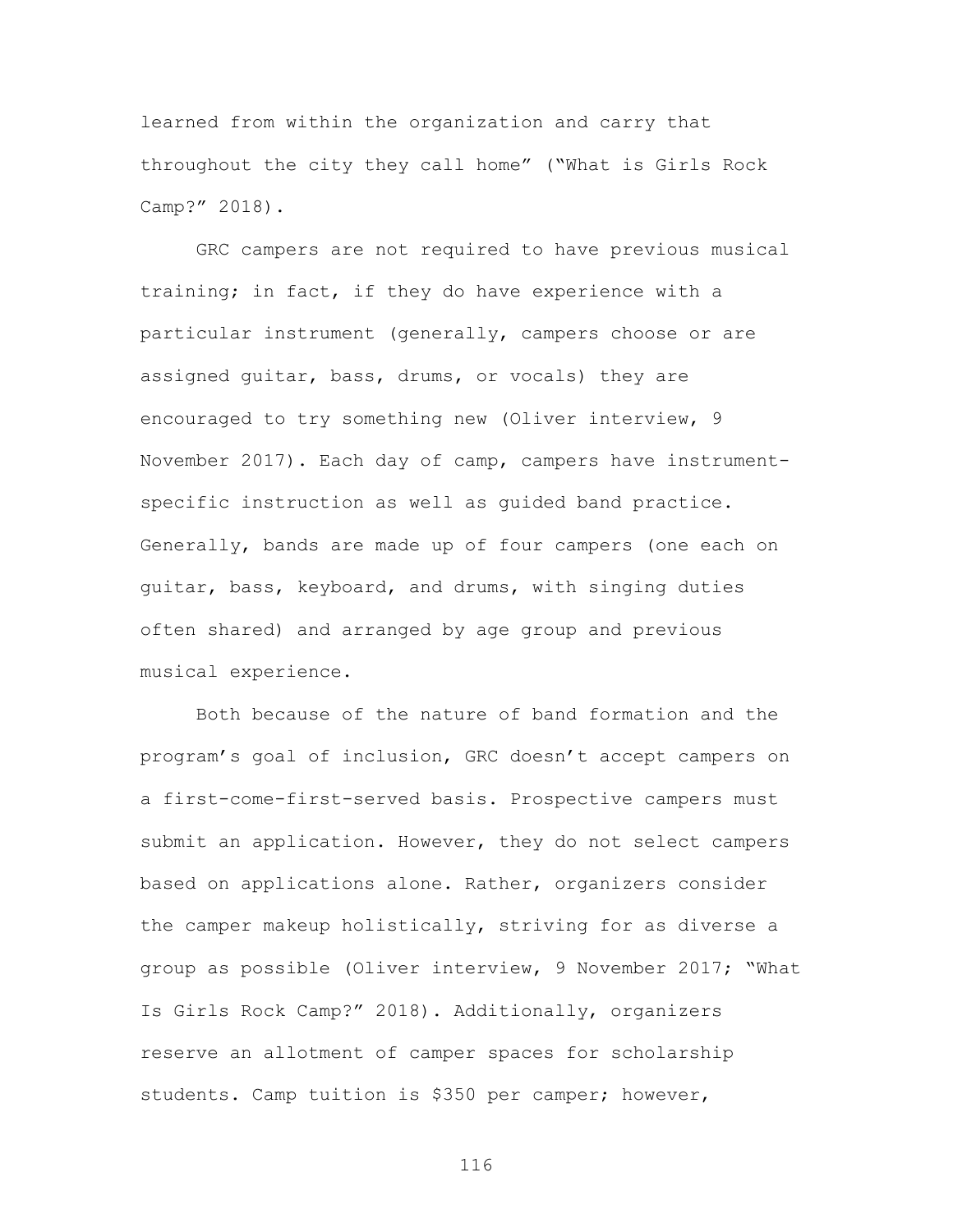organizers use an income-based sliding scale to "better serve a diverse economic population"). Oliver stresses the importance of diversity in camper population:

"We do make an attempt to create a diverse environment, because we feel like that's what's going to benefit everyone the most, and that's kind of the point of [camp]—meeting people who come from different places than you, and learning how to recognize your differences and work across them, and then in the end, hopefully celebrate them" (interview, 9 November 2017).

At times, GRC even works with other area organizations and nonprofits to identify young people who might especially benefit from the programming. In 2017, for instance, GRC offered camper spaces to girls from refugee families (Oliver interview, 9 November 2017). As of this writing, 75% of GRC campers have benefitted from "reduced or waived tuition," two-thirds cite camp as their only musical experience, and over half have returned for a second year or more ("About Us," 2018).

#### *Empowering Voices*

While Girls Rock Columbia has grown over the past five years (from 17 campers the first year to 75 campers in 2017), its central mission and "point of unity" with the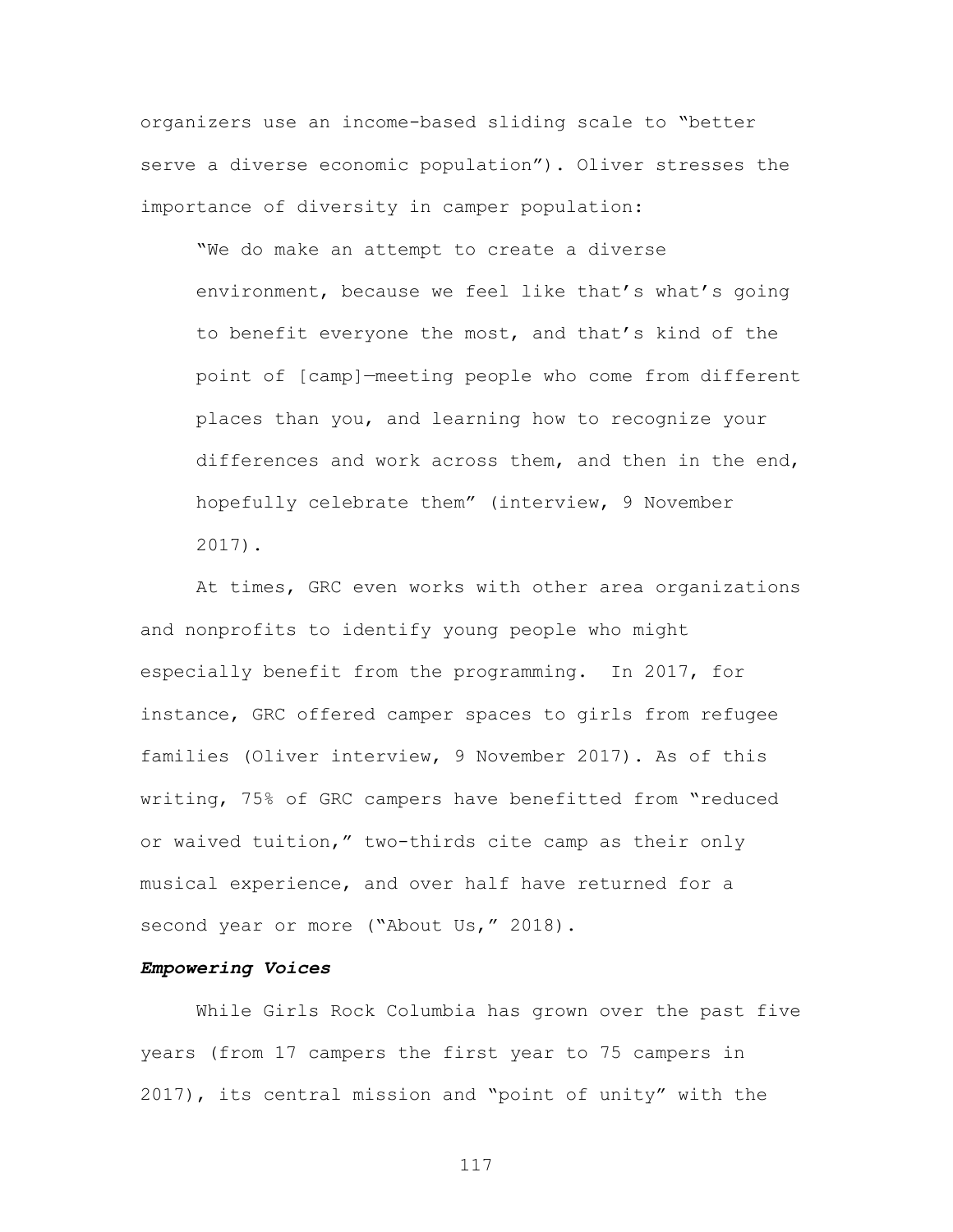larger Girls Rock Camp Alliance (GRCA) has remained the same: a "direct attempt to amplify voices that have otherwise been told to be silent" through "music, art, and creative expression" ("Points of Unity," 2018).

Girls Rock organizers recognize the inherently political nature of their work, though their political role is primarily structural and facilitative. The GRCA mission statement explains:

"Our work is political. We work to dismantle intersecting systems of oppression and acknowledge that they do not affect us all equally. Our work must be led and built by those most impacted by systemic oppression and colonization" ("Points of Unity," 2018).

The GRCA mission also sees the very use of music and arts as tools for amplifying voices as part of its politics, stating that, "We do not use these tools by accident; we use them because music and creative expression are accessible, community-based, collaborative, and political" ("Points of Unity," 2018).

When current GRC executive director Jessica Oliver was hired in 2017, one of the tasks she was charged with was developing a plan for future growth. Part of that plan involved narrowing the scope of the organization's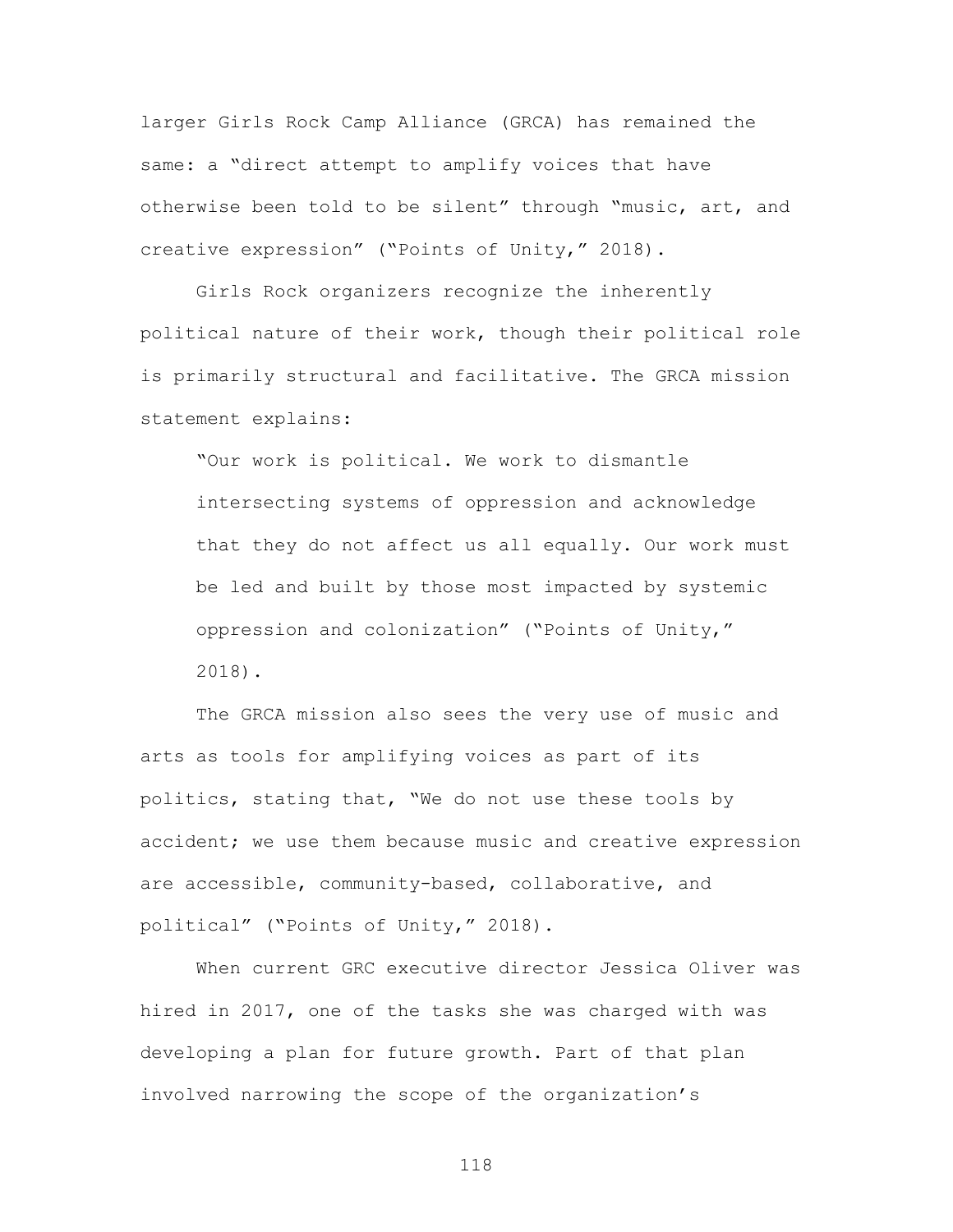activities—identifying where programming and services overlapped with other local organizations and nonprofits, and refocusing on GRC's central mission: "focusing on the fact that we are a group that encourages using your voice and speaking out about the things that you believe in and being confident, and bringing that confidence that you learn with us into other parts of your life" (Oliver interview, 9 November 2017). Oliver is particularly concerned with keeping the focus of the developing yearround programming on using "music as a vehicle" (Oliver interview, 9 November 2017).

While a central focus of GRC is definitely on empowering individual voices, programming also encourages collaboration and the realization that empowered voices do not have to be lone voices. A quote from a former camper demonstrates success in this area: "I am so much more confident in myself! I feel that I can always voice my opinions. I learned how to talk to others and make friends, and that there are people like me out there fighting the same fight" ("About Us," 2018). This sense of vocal collaboration is evident intergenerationally as well; a volunteer noted, "It was incredible to meet other women and immediately feel their support, regardless of our differences. By reaching out to these kids, a lot of us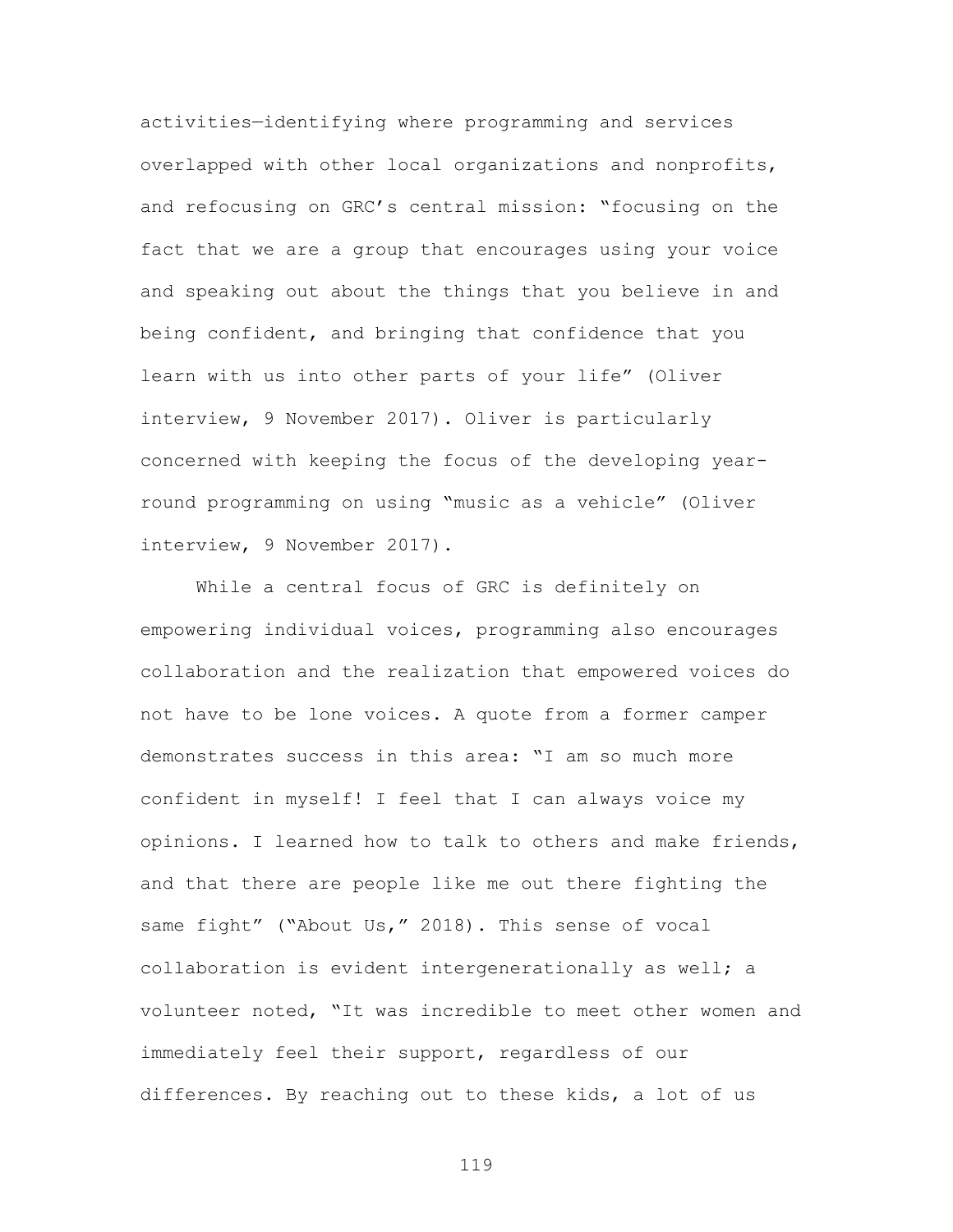were reaching inside ourselves. We were talking to the girls we used to be. We were telling them they were strong, they were brave, they were capable," ("About Us," 2018).

## *Project - Girls Rock Camp*

Though the number of campers (and bands) has grown over the past five years, the basic structure of the summer Girls Rock Camp has stayed the same. My observations here are drawn from my interview with Oliver, perusal of the GRC website and social media presence, examination of camper and volunteer handouts, and from my own experiences as a volunteer counselor during the 2018 camp (July 15-21, 2018).

Volunteers (including counselors, instrument instructors, workshop leaders, and others) load in and have an orientation session the Sunday of camp week, and campers arrive Monday morning. Each morning starts off with an assembly, which usually involves some sort of "pump up" exercise, after which campers split off into either a workshop or instrument instruction (because GRC has worked with limited (usually donated/loaned) musical equipment, instrument instruction and band practice are staggered so that everyone has access to an instrument). Some workshops are designed for campers of all ages, and others are geared more specifically toward different age groups (campers tend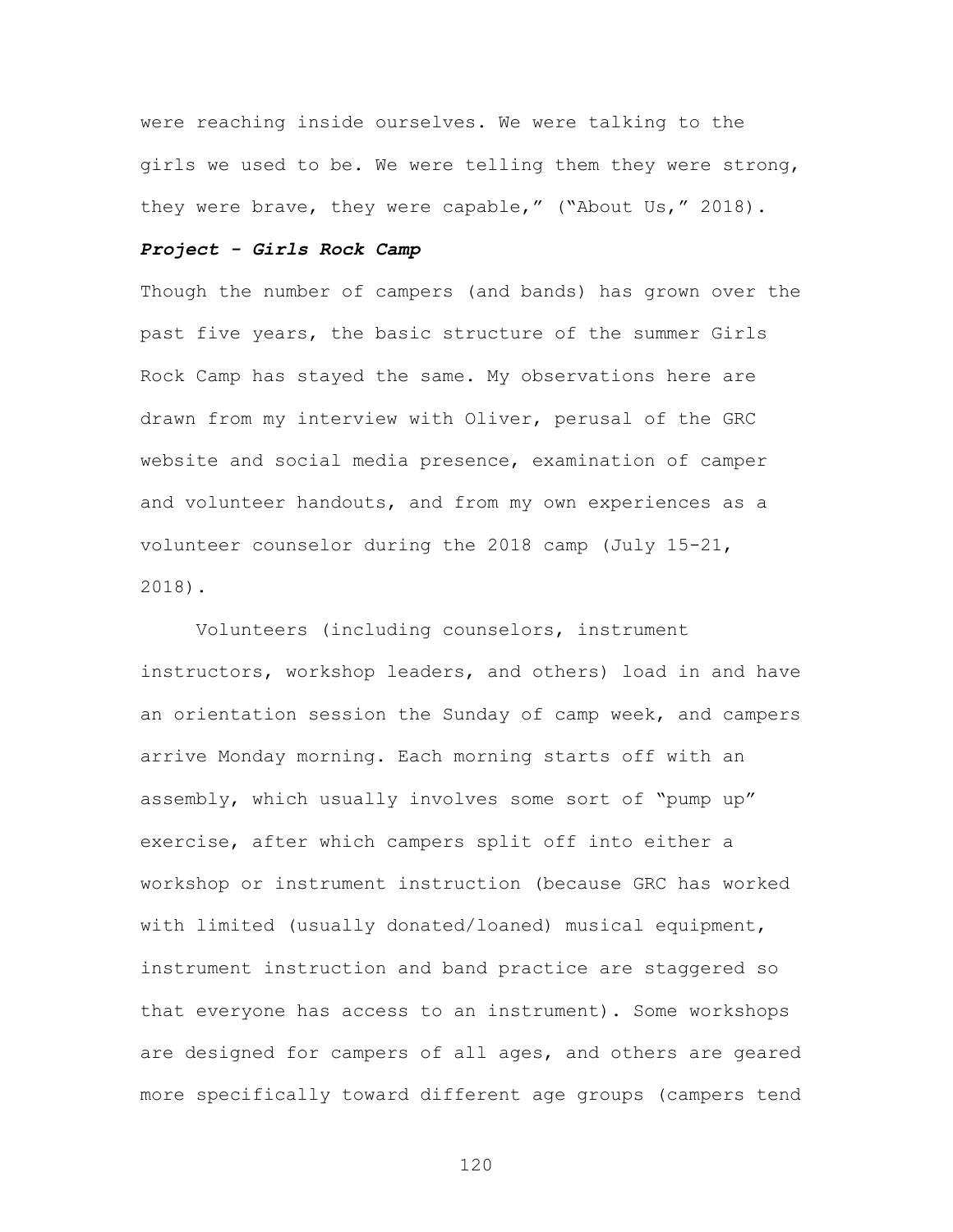to be in bands and attend workshops with campers of similar ages ("littles" and "biggles" to Oliver). Oliver cites the "consent" workshop as one that's more helpful with the material can be tailored to specific age groups—while it's an important concept for all ages, it likely will mean something different for a 16 year old than for a nine year old (Oliver interview, 9 November 2017). More on workshops below.

After the first session of instrument instruction or workshop, campers reunite for a snack and then rotate to a workshop or instrument instruction, depending on what they'd done for the first session. After the second session, campers reunite once again for lunch, which features a different outside guest "lunch band" each day. Typically, the lunch band is either an all-female band, a band with a prominent feminine presence, a gender nonconforming presence, or "someone who would be a role model for our camper base" (Oliver interview, 9 November 2018). According to Oliver, "We try to include lots of different styles of music, like acoustic guitar folk music...all girl punk bands…[and] we try to get a DJ to come on Friday [for] like a fun dance party, [or] a hip hop singer who makes their own tracks and backs their own tracks and talks about it...all kinds of fun stuff"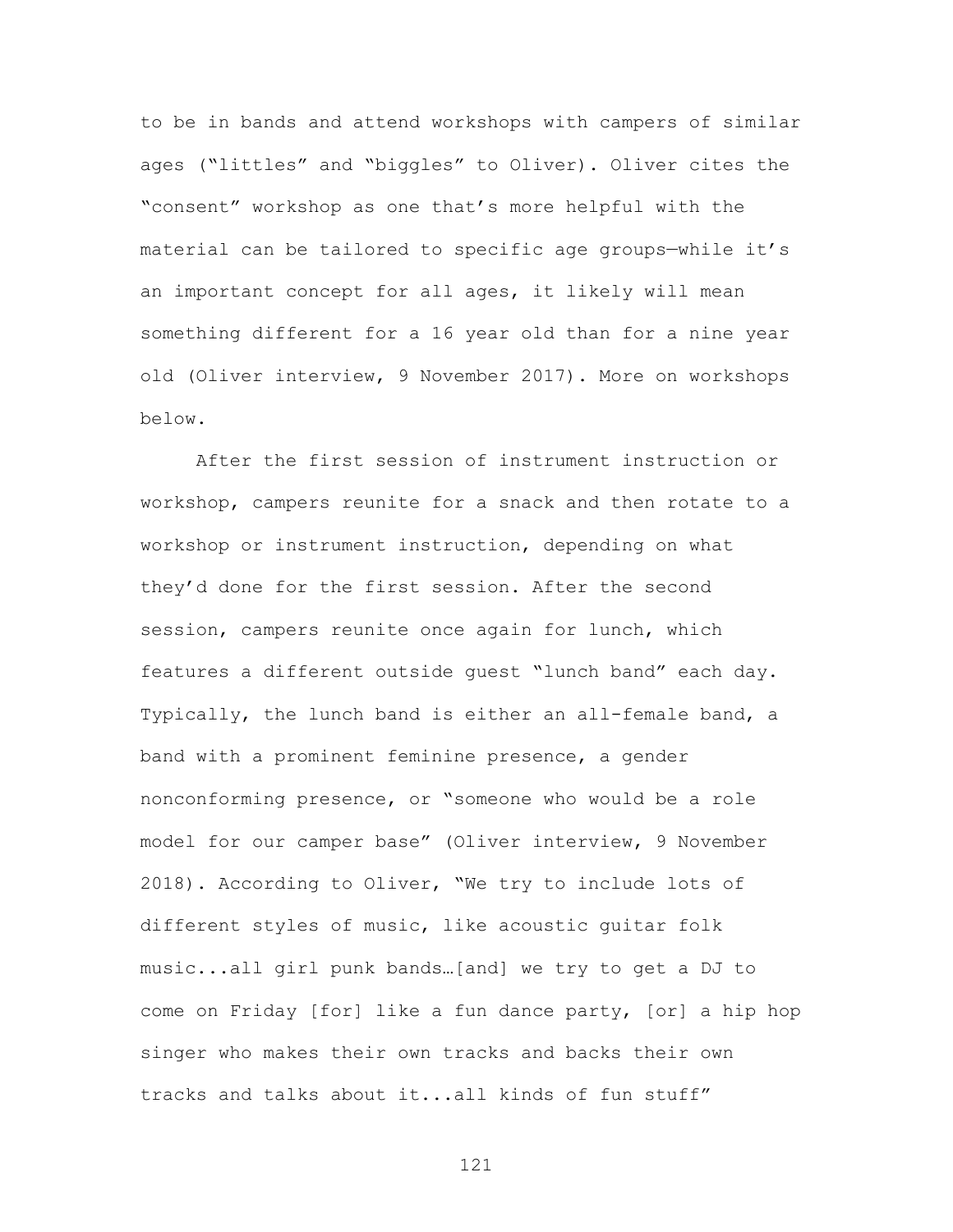(interview, 9 November 2018). The lunch band performance is usually followed by a Q&A session before the campers split back up.

After lunch, campers split up into either workshops or band practice, then rotate once more before the day ends around 5pm. Over the course of the week, they collaborate with band members on an original song, help create screenprinted band t-shirts, and contribute a page to the camp zine. The week culminates with a showcase on Saturday afternoon, which is open to the public and features each band performing their original song. Past showcases have been held at Tapp's Arts Center, the Columbia Museum of Art, and most recently, the Music Farm Columbia, and Columbia College. Videos of past showcase performances can be found on the "Girls Rock Columbia" YouTube channel (https://www.youtube.com/channel/UCV0Qn3MqiInTXyx2cOvyZ5g).

While the band formation, practice, songwriting, and performance are all essential parts of the Girls Rock experience, the workshops held throughout the week are just as important. Usually led by volunteers and community members, topics span a wide range of genre and interest. Workshops in past years have included screen printing, creative writing, self-defense, yoga, constructing with power tools, podcasting, home recording, music videos, rock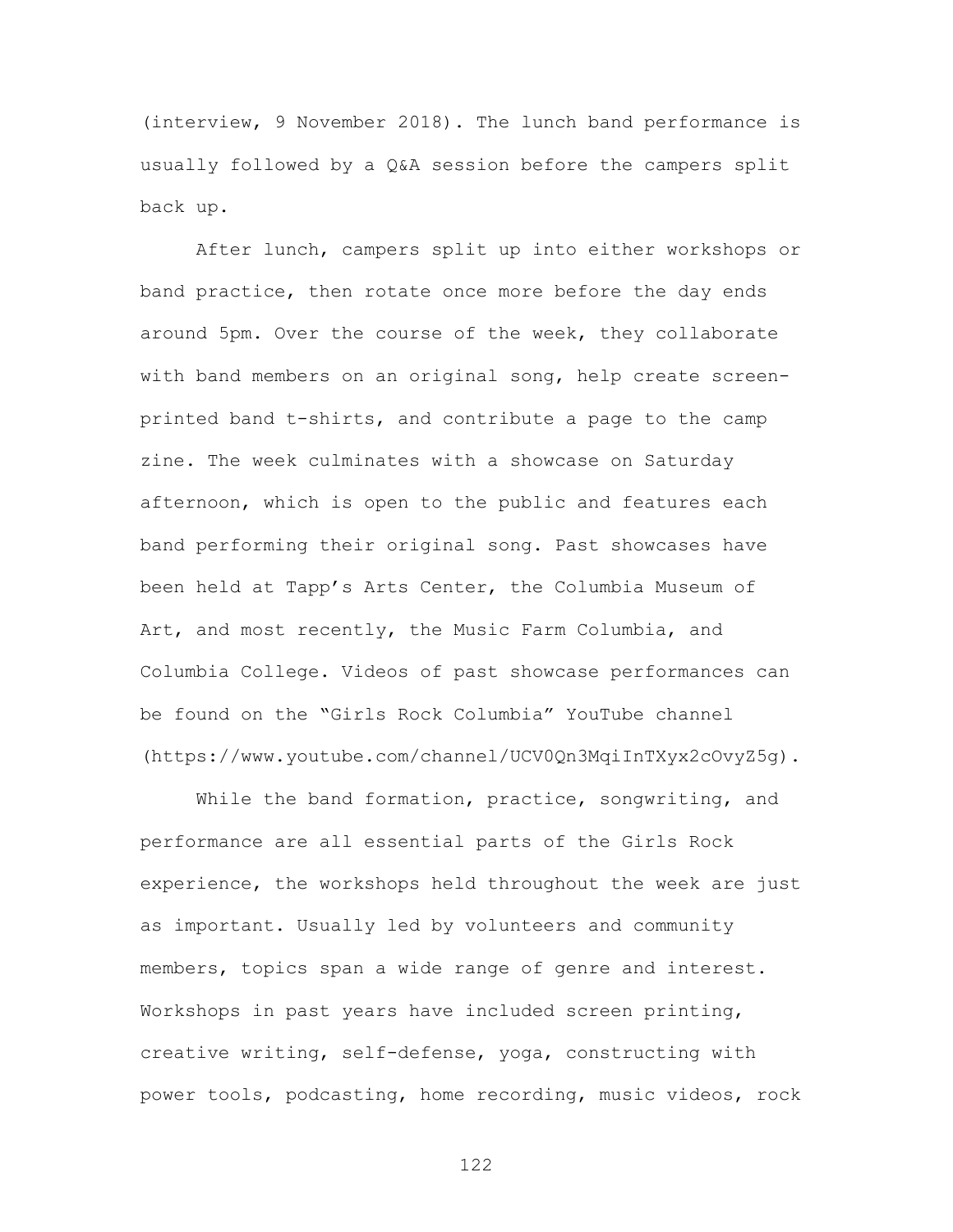journalism, rock photography, zine making, global feminism, spoken word, embroidery, stage presence, "herstory of women and rock," privilege, "know your rights," stagecraft, "your voice, your story," disability awareness, body positivity, improv, "arranging," "lead the way" (self-advocacy, empowerment, and personal as well as disability pride), and blackout poetry (per Oliver, blackout poetry is "really cool—it's where you take a page of a book and you cross out the words you don't want to use with a Sharpie" and are left with a poem) (Interview, 9 November 2017). See Appendix B for examples of the camper handbook other camp documents.

While there are some workshops that happen every year (consent and self-defense, zine making, screen printing, to name a few), others change from year to year. For Oliver, the most meaningful workshops are those that leave campers with something they can take with them into the rest of their lives. For instance, home recording (using apps like Garageband on iPads and/or smart phones) is helpful because it takes something that many campers have regular access to, and teaches them how to use it in a new way (learning to use the programs, how to "stack tracks" and make collaborative projects) that they can continue to use after they leave camp. This experience is personal for Oliver,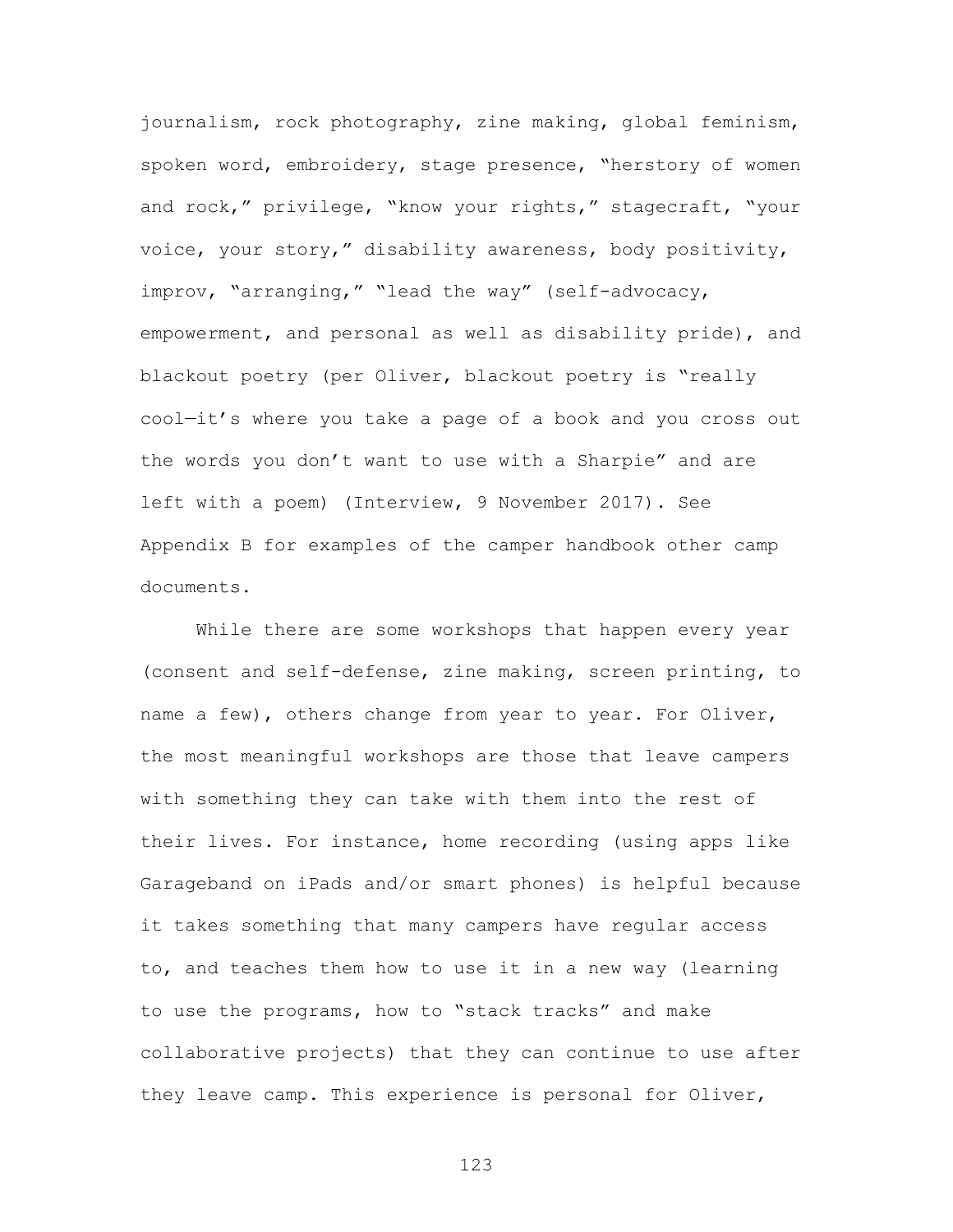who is a musician herself. "That's really what kind of got me started playing music and writing songs for myself," she says, "was me sitting in my room with a laptop using Garageband, and figuring out on my own how to record and mix the levels of the tracks and stuff" (Interview, 9 November 2017). Year-round accessibility is important to Oliver; while screen printing camp t-shirts, for instance, is a fun workshop and an essential part of the camp experience, it requires "a lot of expensive equipment like heat guns and stuff," which most kids don't have access to outside of camp.

Zine making is another favorite of Oliver's. "We do all this modern stuff with technology," she says, "but it's really cool to also have this old school thing where it's like, 'Hey, this is something everyone can do'—everyone has pens and paper laying around. And it's one of the oldest forms of quiet activism" (Oliver interview, 9 November 2017). In addition to being a fitting call back to the DIY (Do It Yourself) aesthetic of the Riotgrrrl movement of the early 1990s, each camper's individual zine page is combined into a camp zine which is photocopied and given to each camper at the end of the week—yet another example of the collaborative camp spirit.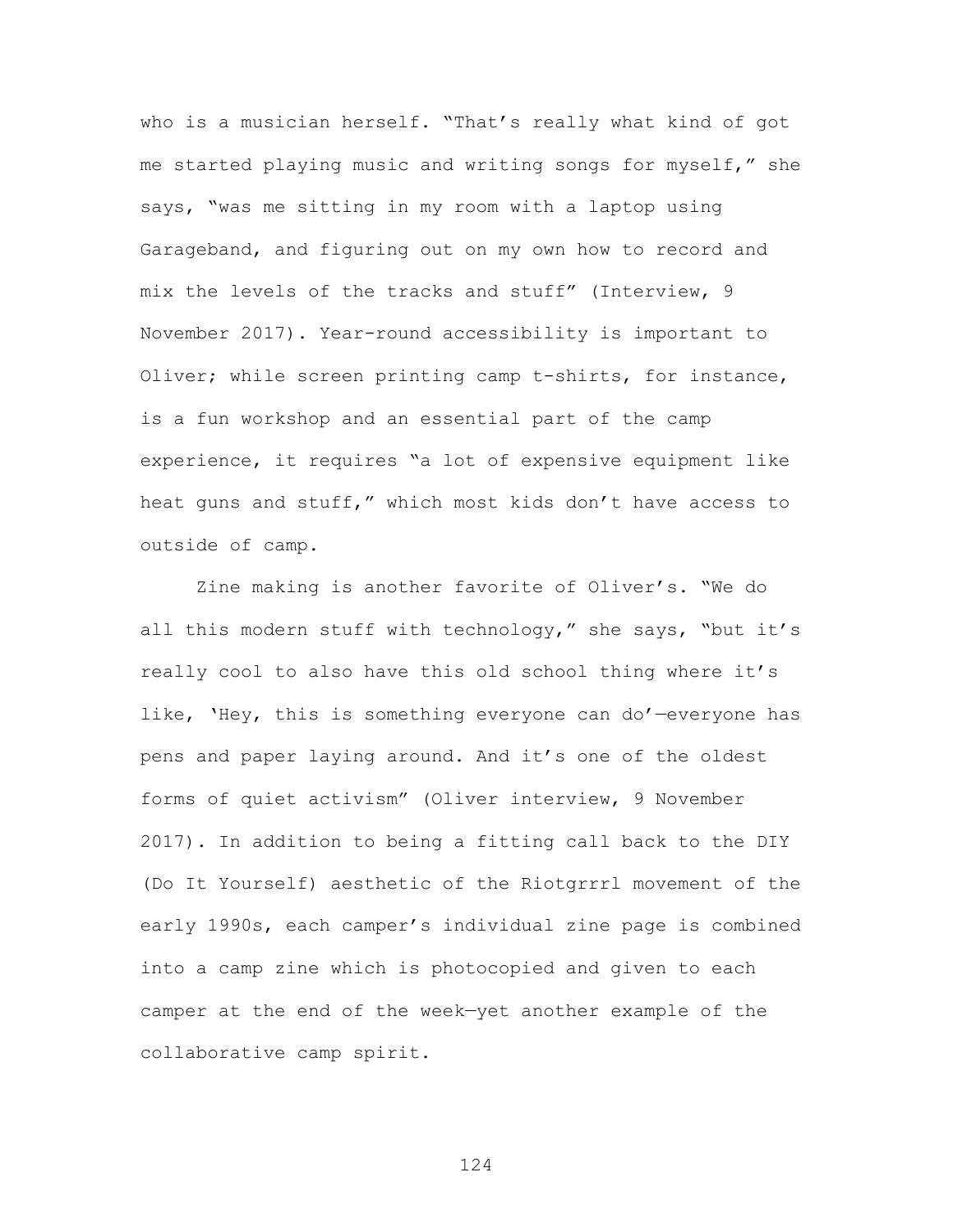Oliver also notes the importance of workshops that incorporate more "traditionally feminine" crafts, such as embroidery; in these workshops, campers are often taught about the legacy of such work, then work together to "reclaim" it and use it in a new, explicitly feminist way. Workshops like improv are helpful for bringing shy campers out of their shells and making everyone comfortable expressing themselves publicly, according to Oliver (interview, 9 November 2017).

As a counselor, I observed several camp workshops as I herded the group of four 12 and 13-year-olds for whom I was responsible (they eventually named themselves "Static Uproar"). All first-year campers, including myself, attended "Herstory and Theirstory of Rock," which served as a kind of "Girls Rock 101," on the first day of camp. Accompanied by images, videos, and audio clips, the workshop leader, historian Meeghan Kane (who also serves as a faculty member for the Modjeska Simkins School), surveyed over a century of women's contributions to what eventually became rock and roll. Kane frequently asked workshop attendees *what* the musicians were singing about, especially when they lyrics seemed frustrated or angry or tired or sad, and encouraged campers to speculate about *why* they may have chosen music as their form of expression. In a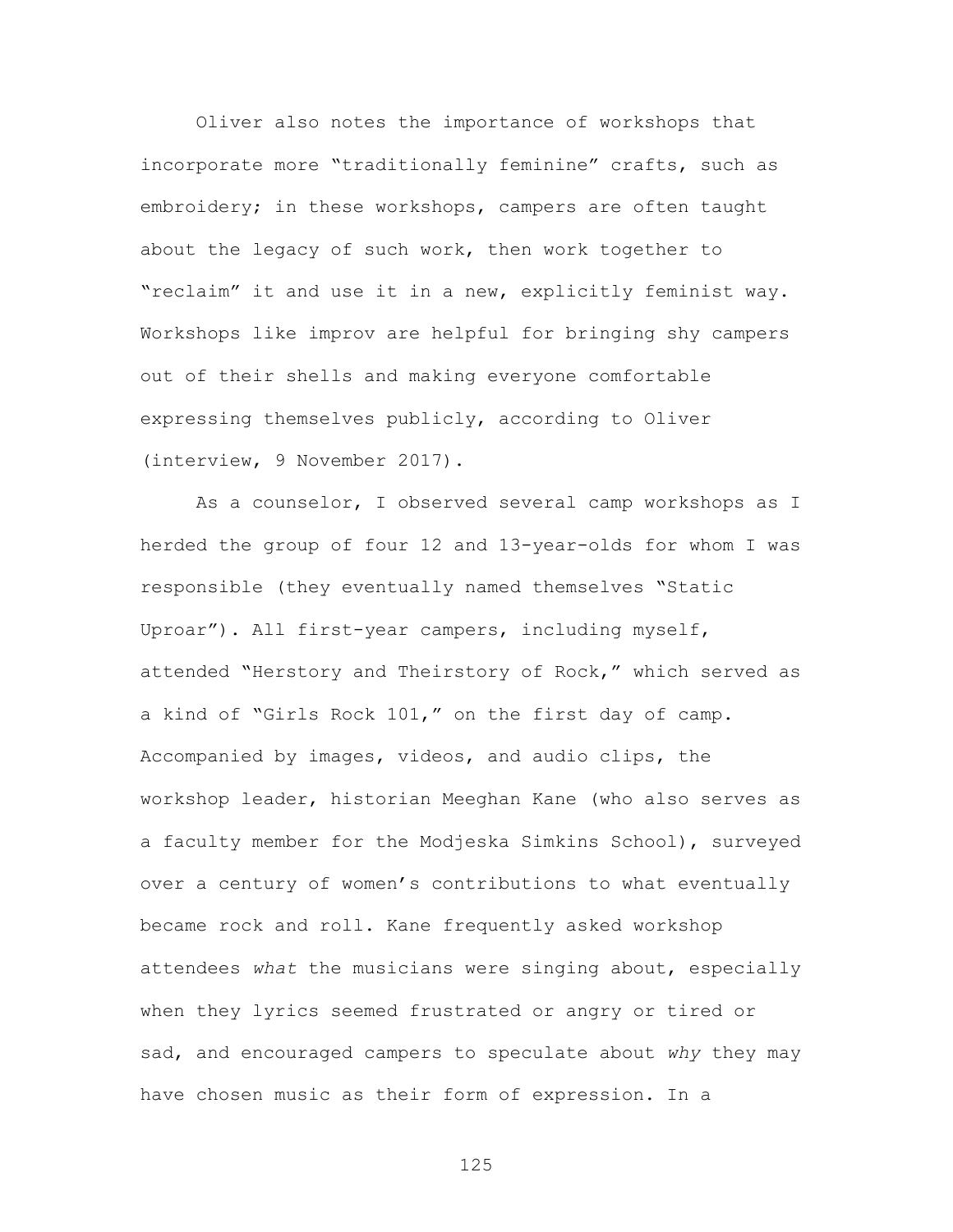relatively short time, campers were exposed to a large catalogue of woman- and girl-centric music, and also started to think about potentially larger implications of songwriting and music making.

Campers also participated in a workshop on intersectional feminism, during which the workshop leader asked them to move around a room based on what part or parts of their identit(ies) they felt most keenly in certain situations. The inability of campers to split themselves into two or more categories left many standing in the middle of the room, physically demonstrating (and feeling) the crux of intersectionality. While all of the terminology might not have stuck with younger campers, the frustration and confusion they faced when asked to try to focus on one aspect of their identity at a time was not lost.

The workshop I was struck by the most, however, happened on the last day of camp, amidst the craziness of screen printing t-shirts, posing for band photos, and conducting a dress rehearsal. The "Art as Advocacy" workshop, led by Megan Plassmeyer of WREN and GRC Executive Director Jessica Oliver. The two women offered a brief overview of "women changemakers in South Carolina history," including Septima Clark and Modjeska Simkins. Towards the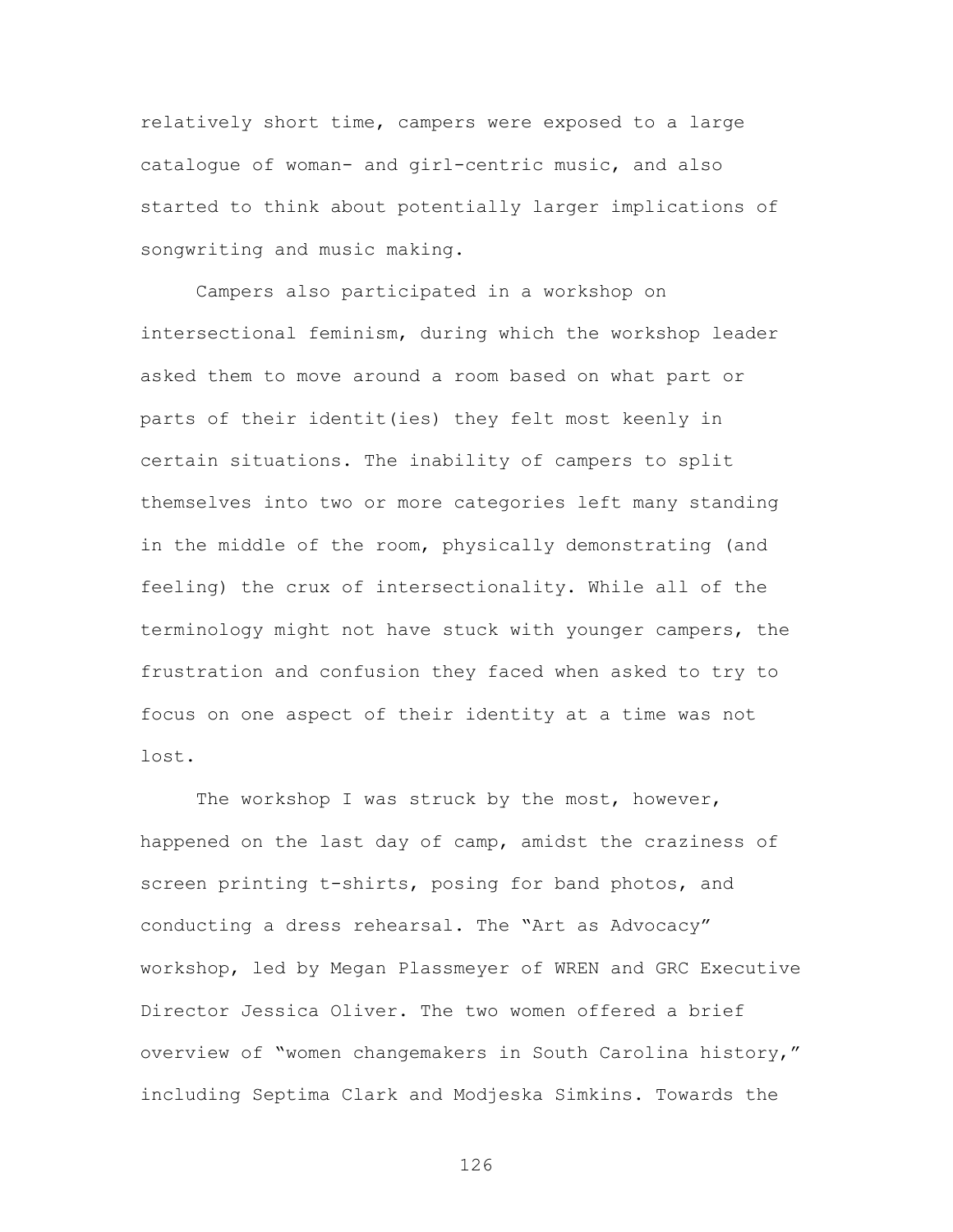end, the workshop leaders emphasized that the GRC campers were now becoming a part of that legacy of South Carolina activism, especially at the intersections of women's rights and civil rights. Campers were then charged with the task of "moving outside what we traditionally see as activism" and using visual art to demonstrate how *they* were challenging the ways they'd been stereotyped in the past. The self-portraits they created were inspiring, heartbreaking, and incredibly thoughtful (images of the work displayed during the culminating showcase in author files).

Important to note here is the fluid and collaborative sharing of expertise and social capital assets between grassroots groups. A Modjeska Simkins School faculty member and a WREN leader helped with Girls Rock. Often separate organizations survive in a social movement community where cultural and political projects and goals blend together. When groups overlap as I observed in the 2018 Girls Rock camp, they build on the synergy of non-organized coalition behaviors (Woliver, 2018).

The effects of these workshops are evident in the camp showcase at the end of the week. The performances that I've seen in person and virtually feature bands made up of confident, loud, musical girls with something to say. The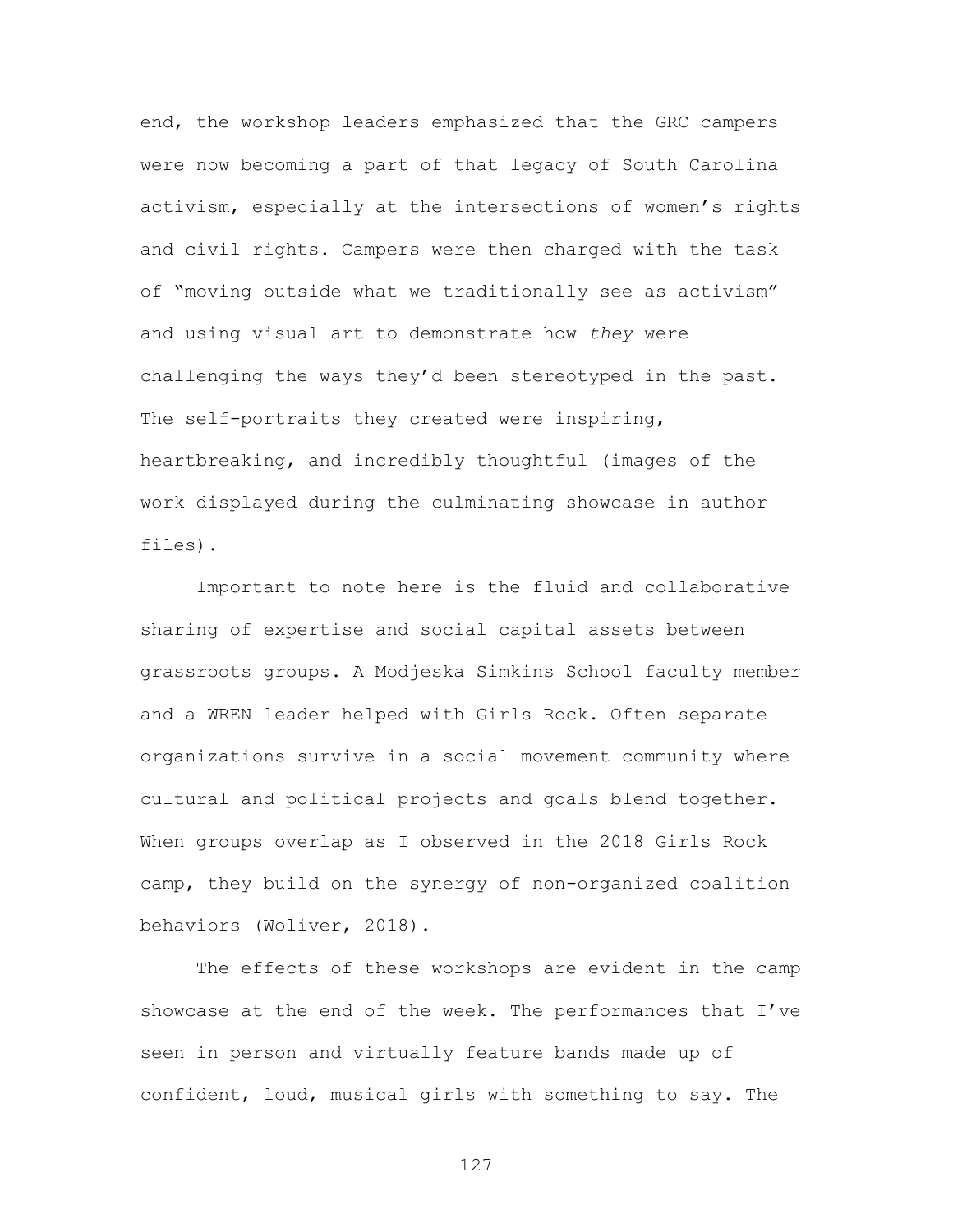long term hope is that camp veterans will continue to speak up and "say it loud, say it proud".

# *Conclusion*

While the success of the Girls Rock programming is evidenced in the campers' performances at the annual endof-camp-showcase, the effects of the programming on the adult women involved is less public but no less profound. Oliver's full time employment as the organization's executive director can be directly traced to her somewhat tentative involvement as an instructor several years ago. She tells her story best:

"I was just a musician, and a friend asked me to come teach drums at Girls Rock Charleston, and I just thought it was a music camp and I was really nervous and I was like, 'I'm not that great of a drummer, and I've never really taught drums before,' and they were like, 'You'll be fine, trust me.' And I got there and I realized that it was so much more than a music camp for girls. And so it's opened my eyes to a whole like it just changes the way you live your life. I think even if kids don't go on to be activists or active advocates for things, they're advocates just in the way that they treat each other after camp. And just in the way they're aware of experiences outside their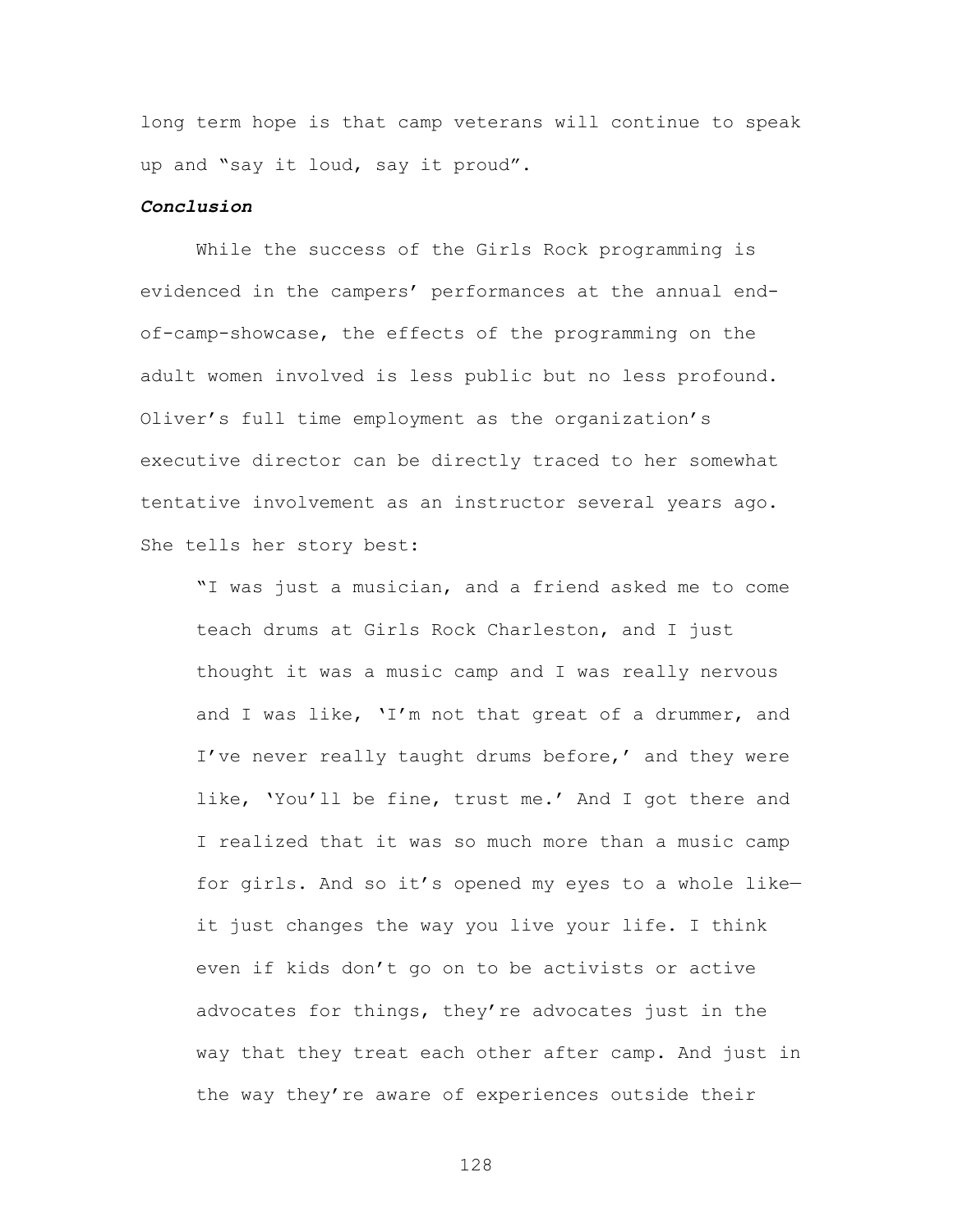own. It's changing the culture just by changing the way people think and see each other. It doesn't necessarily have to be protest," (Oliver interview, 9 November 2017).

## **Conclusion**

In Chapter Four, I consider the roles of inclusion, deliberation, and voice in democratization, in light of what I have found through observations, participation, interviews, and archival analysis about how the Modjeska Simkins School, Tell Them, and Girls Rock Columbia use education, praxis, and affirmation to deepen democracy in South Carolina.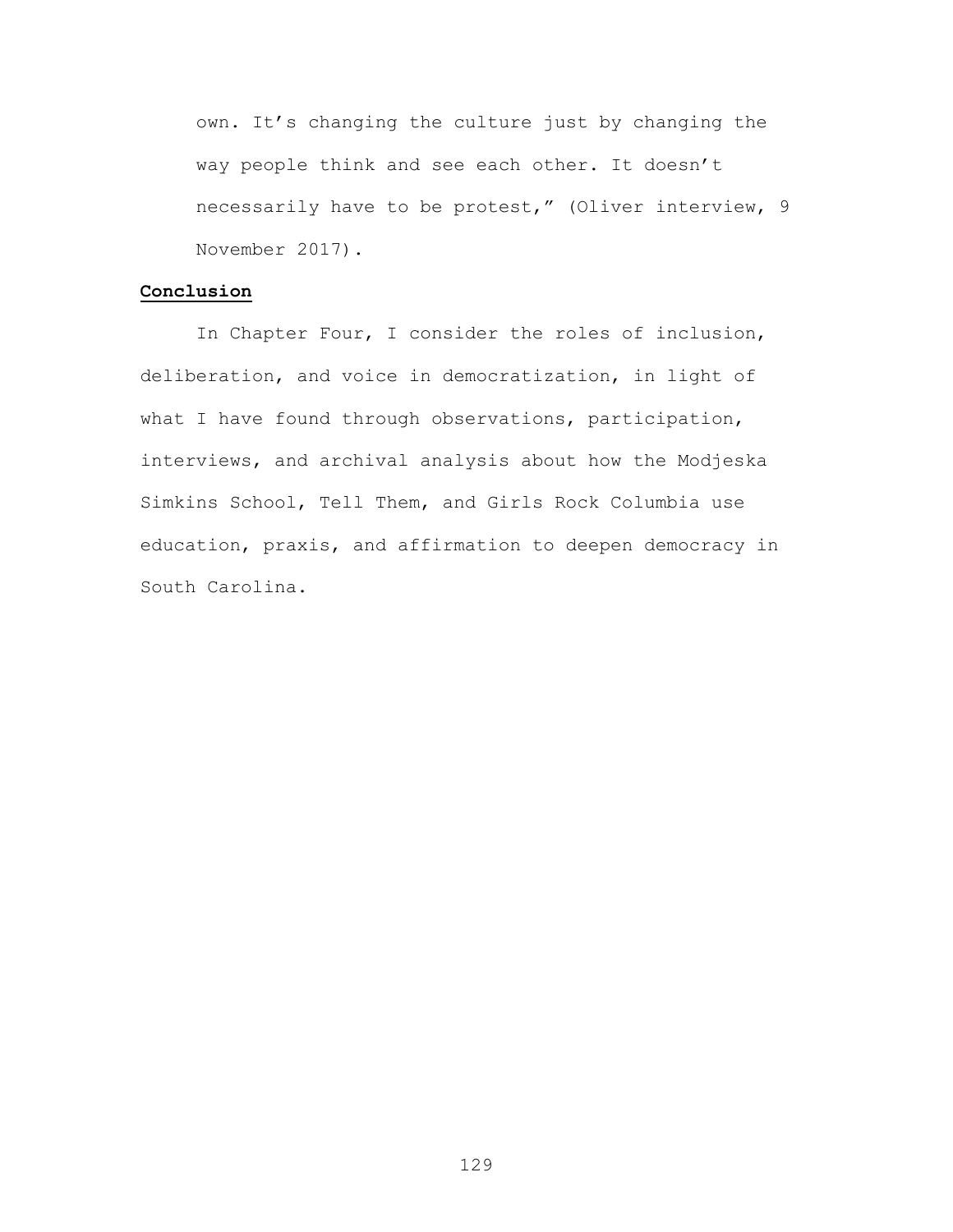# **CHAPTER 4**

# **INCLUSION, DELIBERATION, AND VOICE IN THE GRASSROOTS SOUTH**

# **Introduction**

In Chapter Two, I examined a number of elements and values theorists have cited as democratically important. While each has its use in measuring, and in turn improving the quality of a polity's democracy, I argue that in the case of the southern United States, and South Carolina specifically, we might reach the greatest democratic depths by emphasizing inclusive democratic deliberation, and that fostering this inclusive deliberation through organizations with specific priorities and practices can positively affect participants, deliberation, and policy outcomes.

I theorize democratization brought about through qualified inclusion, and in turn qualified deliberation. Increasing inclusion alone will make only a superficial dent in democratic barriers. Democratic gatekeepers must keep in mind that equal inclusion does not automatically guarantee equal participation, and care must be taken to ensure that all those included have the opportunity and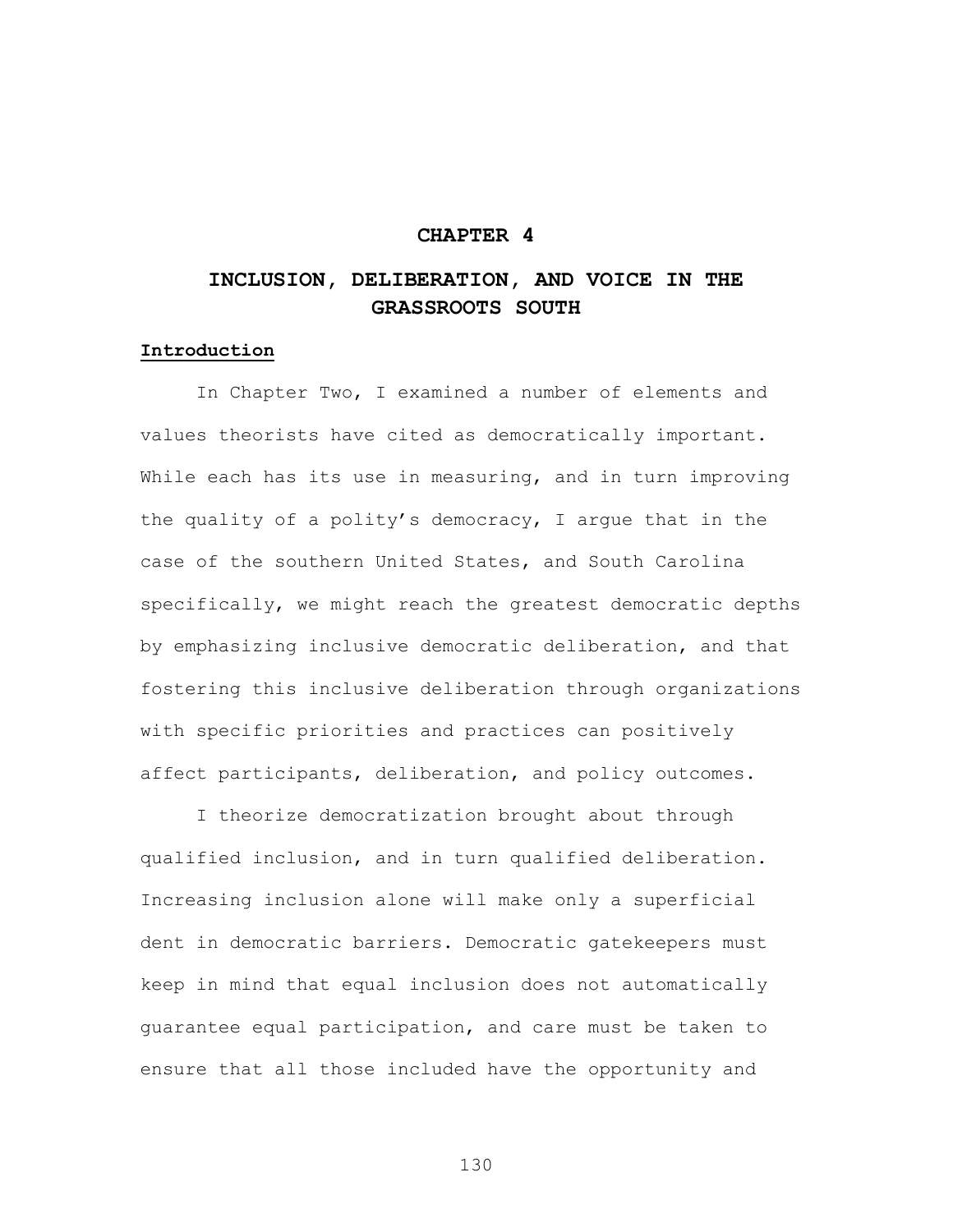ability to participate in democratic deliberations. Participation that is facially egalitarian does not necessarily lead to egalitarian deliberation. Young (2000) cautions against deliberative traps that among other problems "re-privilege" the voices of the already privileged.

It is not just the equal presence of diverse voices in democratic deliberation that makes it inclusive, but the equal and enthusiastic empowerment of diverse voices. Karpowitz and Mendelberg (2014) equate the consequences of disparate roles in deliberation with disparate levels of authority, which has documented policy implications (2014, 19), as well as negative influences on the quality of the deliberation itself. But we should not expect these multilevel imbalances to remedy themselves organically.

Inclusion, deliberation, and voice, considered together, represent three legs of a democratic stool. Above, I discuss the shortcomings of inclusive deliberation without equal voices; equal voice in a deliberation that is not inclusive similarly does nothing to deepen democracy, nor does an inclusive gathering of voices sans deliberation. Only when inclusion, deliberation, and vocal empowerment work in tandem can democracy truly be deepened.

Below, I examine how inclusion, deliberation, and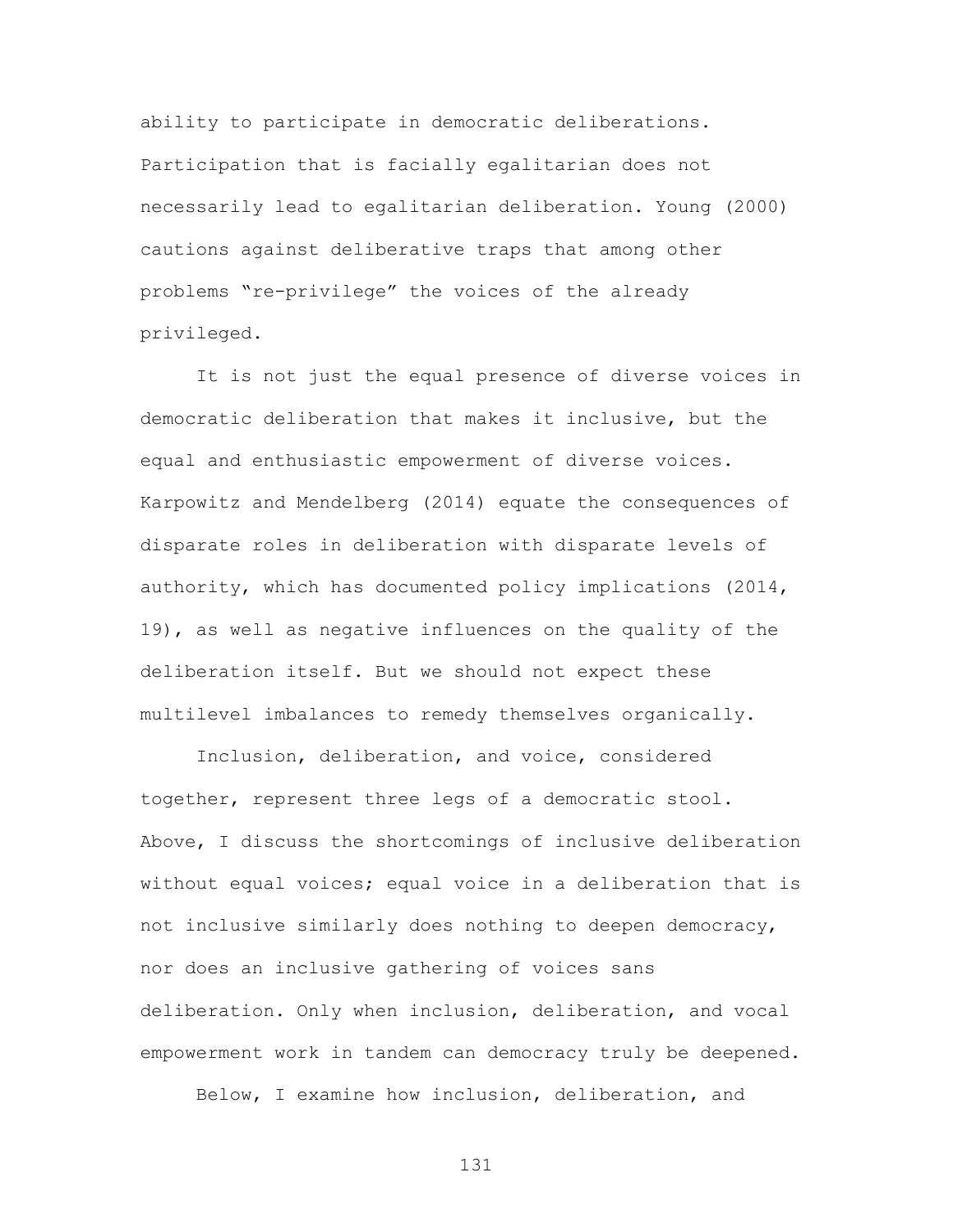voice interact with the democratization theories employed by the three organizations I highlighted in Chapter Three, and explore how democratization through education, praxis, and affirmation informs our understanding of the effects of inclusion, deliberation, and additional voices on the South's shallow democracy.

# **Inclusion**

All three organizations make a point of including the presence and interests of marginalized people and groups in their ranks and policies. The Modjeska School actively recruits people of color and those whose lives are particularly negatively affected by the South's traditional politics of exclusion. Additionally, the Simkins School includes the histories and experiences of people who have been erased or ignored by mainstream syllabi in its curriculum, and ensures that its faculty is drawn from diverse populations. Furthermore, the student projects it facilitates are often designed to increase inclusivity in South Carolinians' daily lives. The Modjeska Simkins School pursues a deeper democracy by teaching inclusive stories to an inclusive student body.

While inclusivity is less of a hallmark attribute of Tell Them's mission, the organization by no means promotes exclusivity, and by advocating for policies that directly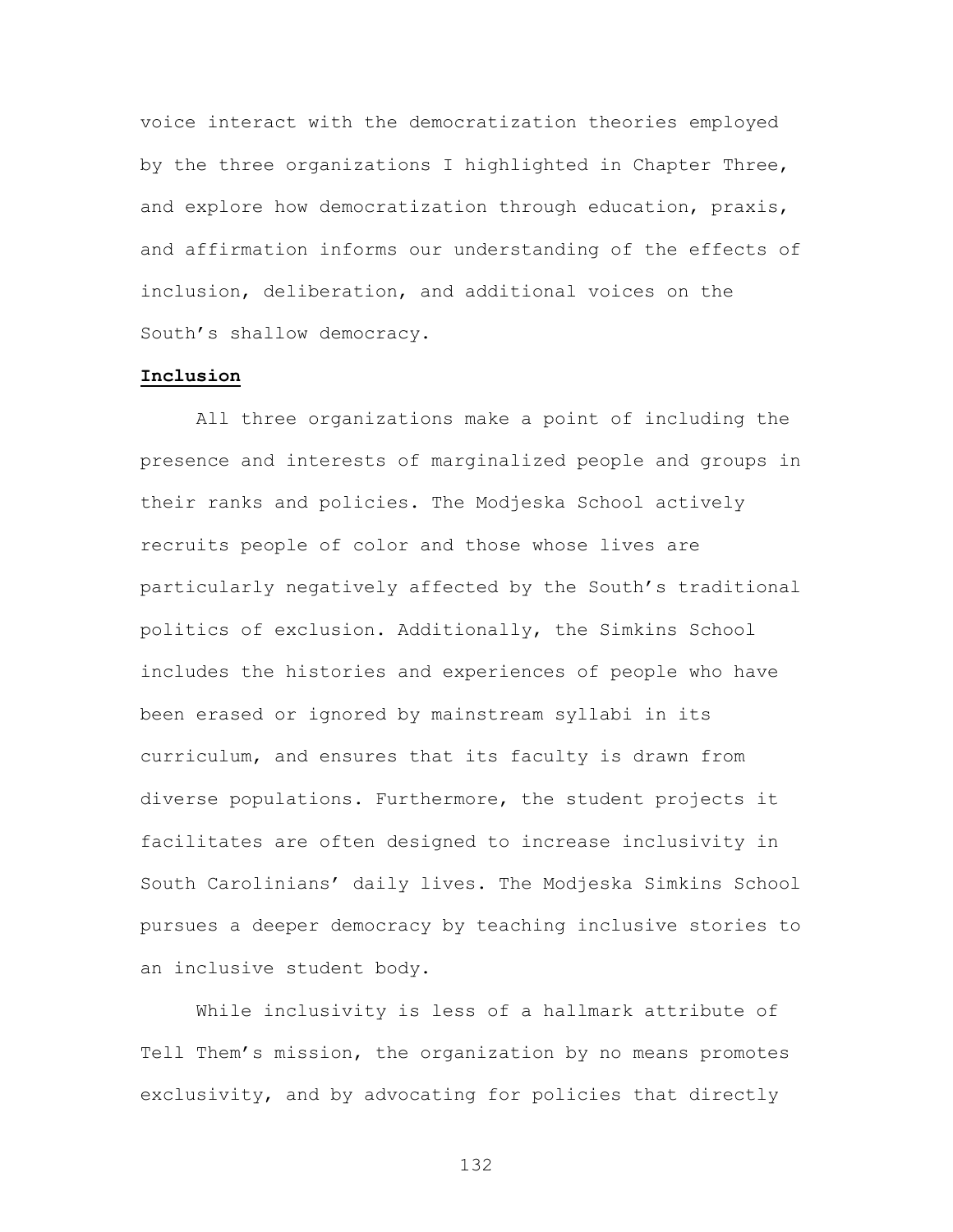benefit young women and girls—many impoverished and/or lacking education—includes the interests of underrepresented groups in its stated goals. While its target participant pool is perhaps more narrowly focused than the Modjeska School's, its policy goals are more specific as well.

Like the Modjeska School, Girls Rock Columbia prides itself on inclusivity. Both the School and GRC tailor their participant groups (students in the first case, campers in the second) with a mind toward creating a well-rounded, diverse body. All three grass roots organizations also consciously strive to have diverse and inclusive staff, teachers, mentors, and leaders. Organizational leaders assert that this inclusion and diversity not only benefits members of otherwise traditionally excluded groups, but actually improves the experiences of all participants and the work the organizations do in general. They believe these efforts and experiences will have a positive, long term impact on group participants, thus helping to thicken the chances of creating deeper democracies. This philosophy echoes Young's (2000) argument that inclusion will "promote the most just results," and parallels her vision of deliberative democracy as "a means of collective problem-solving which depends...on the expression and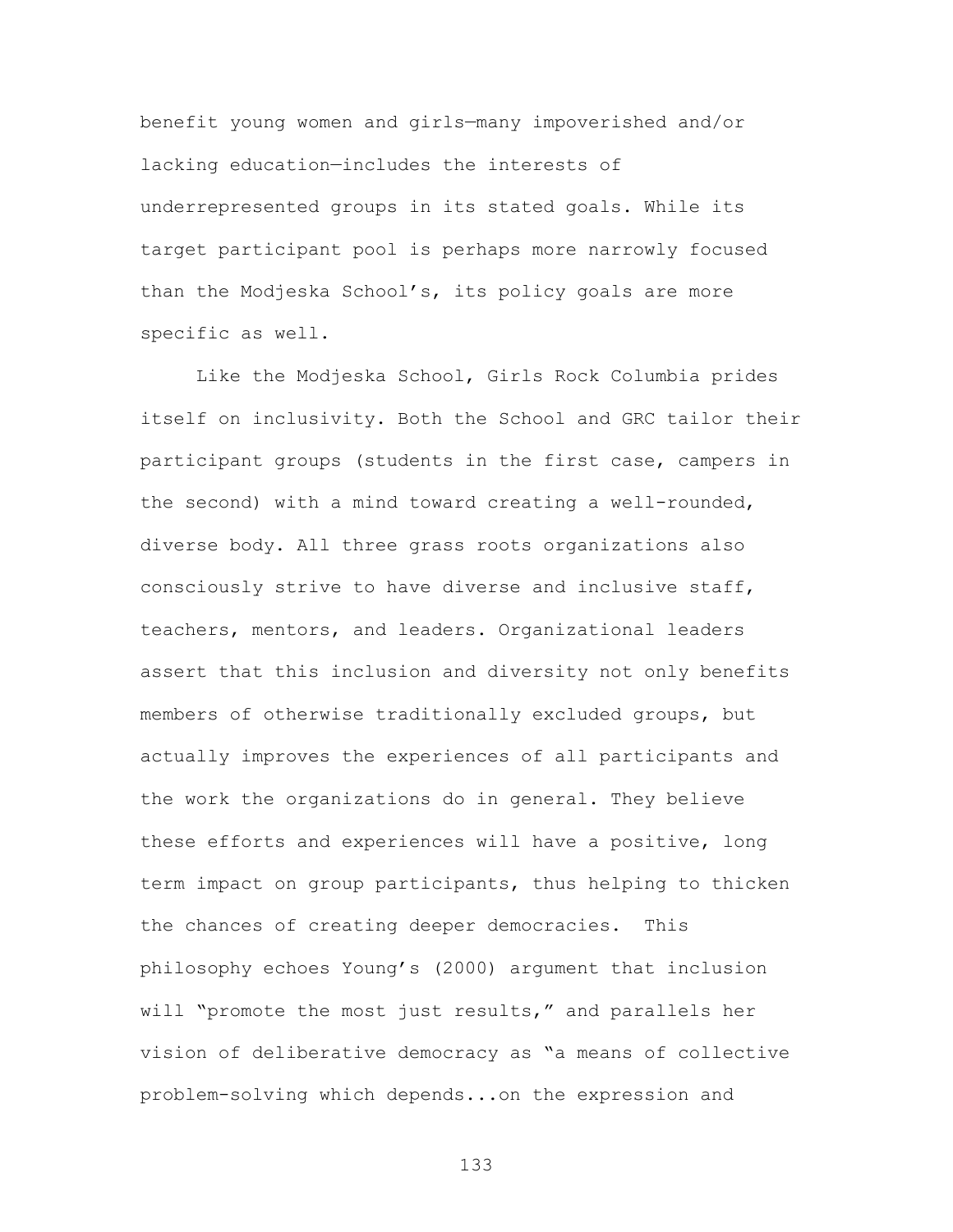criticism of the diverse opinions of all the members of society" (2000, 6).

#### **Deliberation**

In focusing on democratization through education, the Modjeska School instills in its students the tools with which to articulate and situate their experience within the greater history of South Carolina. In learning the *people's* history of the state, the students can more easily see themselves and their positions through the lens of historical context. Given this tool—this knowledge—they are better able to advocate for themselves and speak *deliberate—*from a position of authority, both internal and external. Going through the curriculum, and putting new knowledge into practice, *validates* their lived experiences and perhaps newfound expertise.

Similarly, Tell Them uses both knowledge and praxis to level the deliberative playing field. Again, armed with relevant, accurate information and the confidence instilled by being walked through potentially intimidating encounters, participants emerge better able to advocate for themselves and others, with the authority to assert themselves in deliberative spaces. One difference, however, is that while the Modjeska School is set up as a private (though inclusive, and often subsidized) tuition-dependent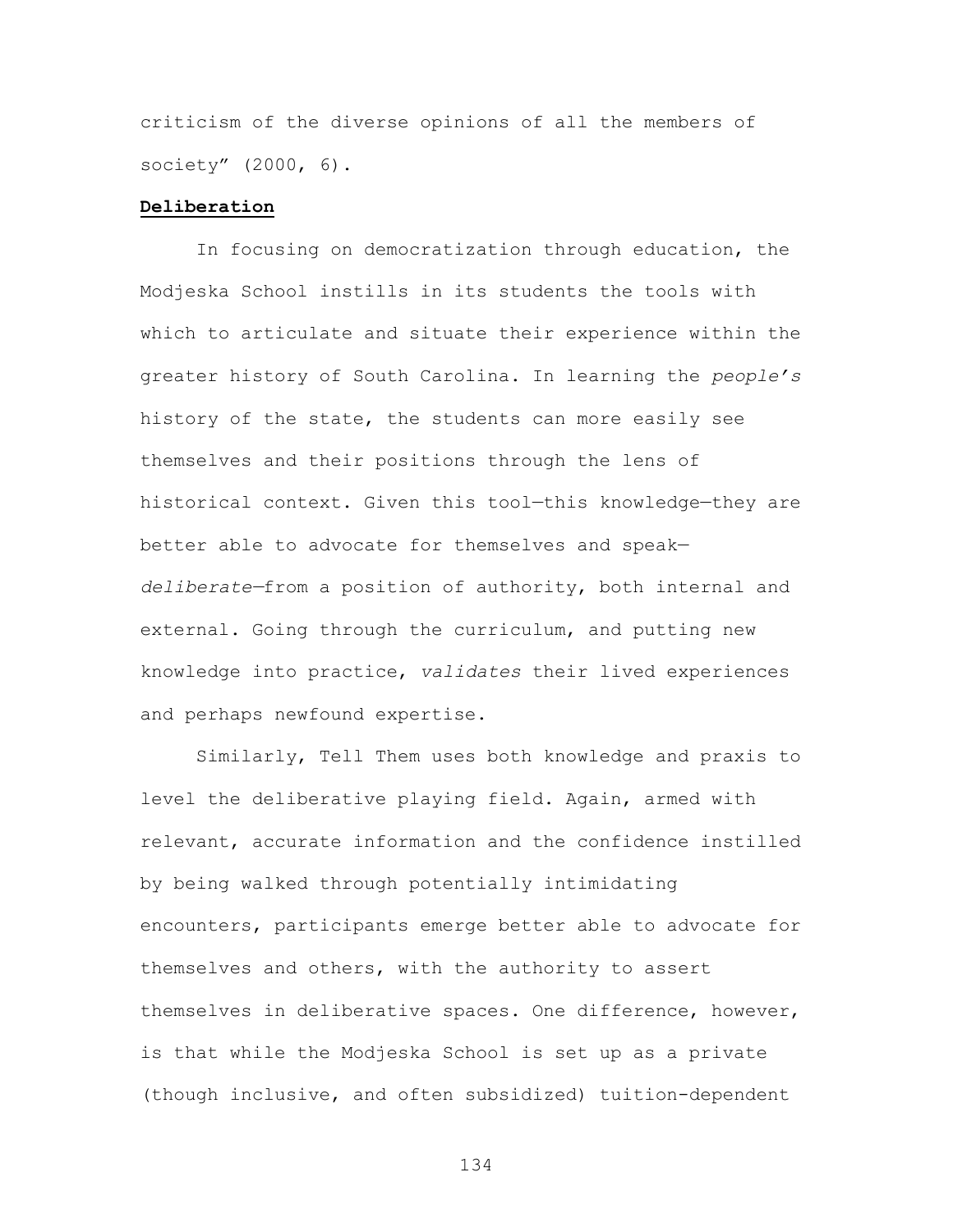space, the deliberative tools Tell Them offers are presented more as a public good or service, available to anyone. Although the Modjeska School and Girls Rock are *intentionally* inclusive, the open, public nature of Tell Them's Bee Day (and online resources) technically provides for fewer barriers to inclusion. Access always matters.

Finally, Girls Rock fosters deliberation skills through collaborative exercises and a focus on treating others with compassion, regardless of differences in experience, identity and situation. GRC organizers and counselors dig down to the fundamental root of democratic deliberation, creating a space where deliberators (campers) can feel safe both in what they know and what they don't know, and where the assumption is that each person's position is valid, and each person is just as willing to change their own mind as they are to try to change others'. By instilling the importance of recognizing the agency and authority that their peers have to speak their own truths, GRC affirms the deliberative agency and authority in each camper.

#### **Voice**

Of the three organizations I studied, it is, perhaps, in the context of the intentionally "safe spaces" of the Girls Rock Camp that quiet voices are most effectively and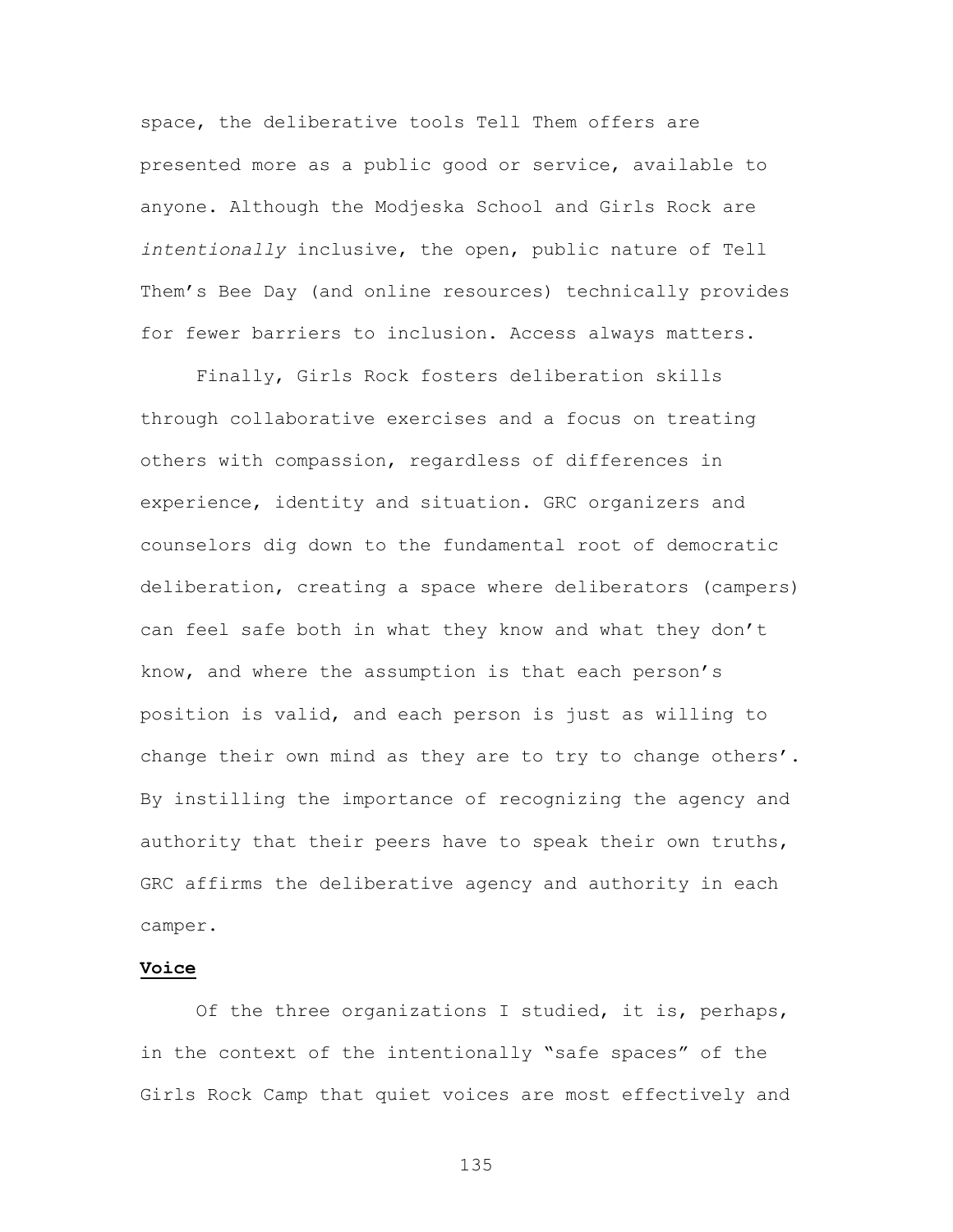immediately amplified. Both the Modjeska School and Tell Them help bolster meek voices with the confidence that comes with knowledge and praxis, but Girls Rock is expressly about helping people find their voice and then use it not only to advocate for themselves but to encourage more democratic global citizenship. Learning to use music and other forms of "artivism" as vehicles to express that voice is important, but it's the vocal training itself that makes the camp transformative (Oliver Interview).

It is not insignificant that this most fundamental element of deliberative democratization is incorporated in the praxis of the organization that works with the youngest participants of the three groups I studied. Girls Rock campers enter the deliberative field with a leg up: not only have they found their voices and learned how to use them as children, but they've also learned the value of including others' voices in democratic conversations. They may not learn these terms explicitly or even make the connection later in life, but the lessons are there. They see, hear, and appreciate that individuals can make music alone, but also experience the transformation that collaboration brings about – both to sound and process. The two approaches to music and voice are not either/or but both.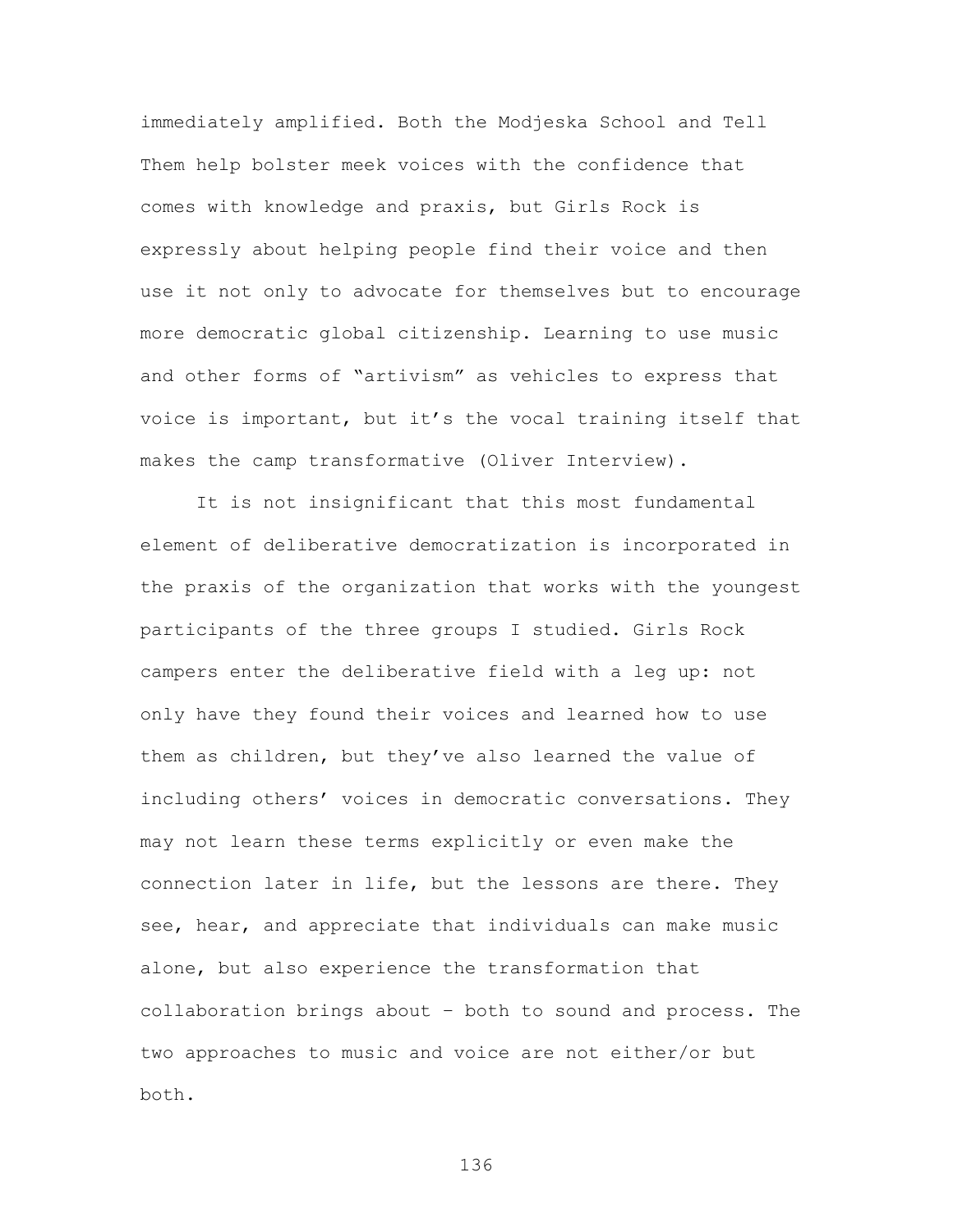There is also something symbolic about the "throwback" nature of some of the GRC programming. Beyond taking cues from the DIY, Riotgrrrl movement of the early 1990s, many of the workshops are modeled in the fashion of the consciousness-raising groups of Second Wave feminism. They take place in small, safe, intimate groups which are, if not women/girl-only are generally at least women/girlidentified- and GNC-only spaces. They allow participants to learn new things and share their experiences, and they open up connections between the personal and the political. Continuing the homage to feminists who came before, the official GRC camp song repeats the refrain, "Sisterhood is powerful," several times.

#### **Conclusion: The Grassroots South**

The Modjeska School, Tell Them, and Girls Rock represent just a glimpse into the grassroots organizing happening in Columbia and across the U.S. South, but their experiences offer insights into how relatively small, locally-based organizations can deepen democracy by confronting traditional barriers to inclusive democratic deliberation. Through education, praxis, and affirmation, these groups give politically underrepresented people the tools they need to become self-advocates. More importantly, though, through consciousness-raising and empowerment, the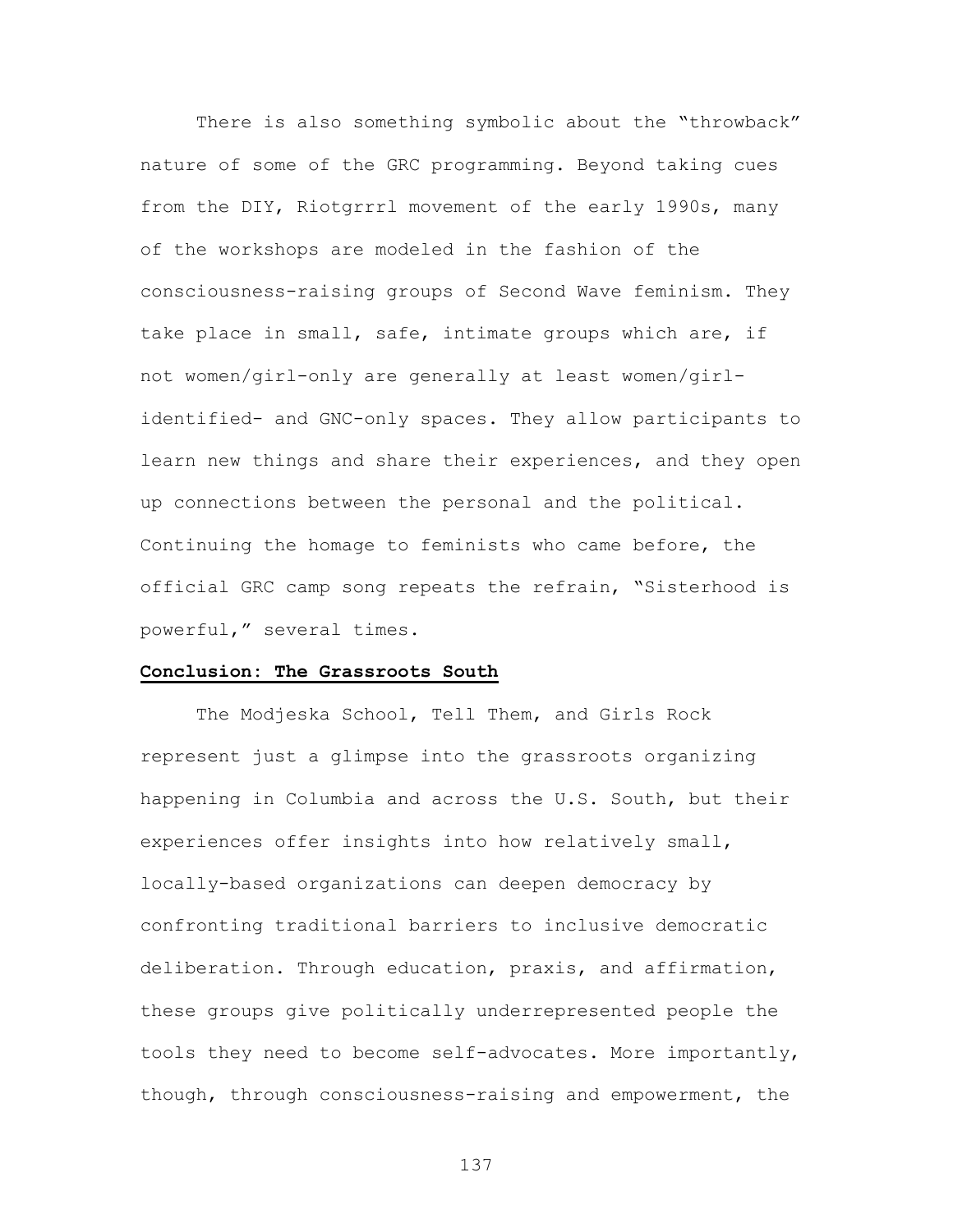organizations lend a sense of authority to the potentially powerless. Finally, by imbuing participants with feelings of agency and authority, the organizations work to create a more representative, comprehensive body for future democratic deliberations.

In Chapter Five, I return to the research questions I outlined in my introductory chapter, explore new theories advanced, and offer suggestions for future study.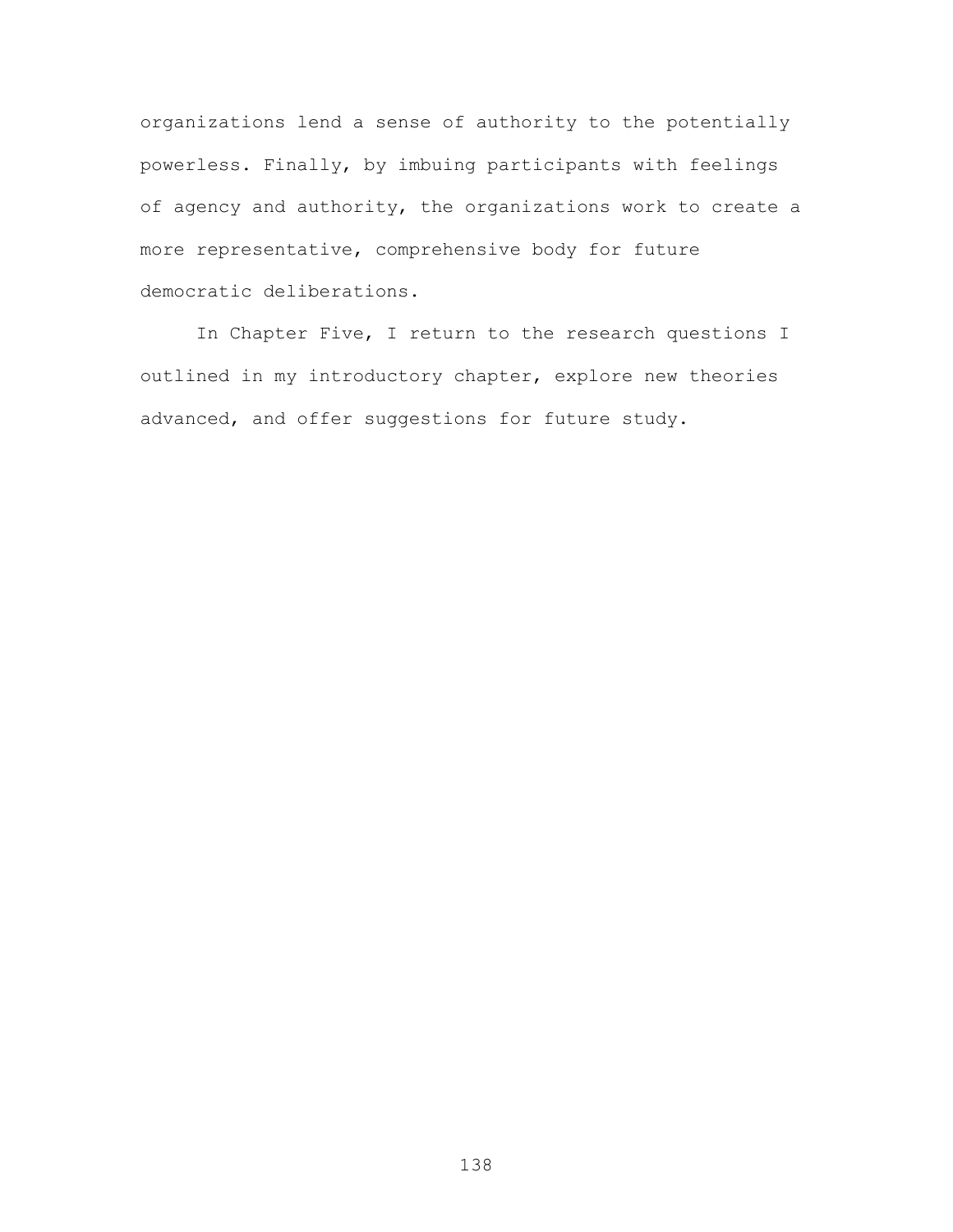### **CHAPTER 5**

#### **CONCLUSION**

#### **Lessons Learned, Theories Advanced, Voices Added**

Setting out on this project, I had broad questions in mind. Chief among them was, to what extent grassroots organizing and activism improves the quality of democracy in the U.S. South. Given the relatively abysmal quality of Southern democracy, as measured by electoral, voting, and representation metrics, it would seem that any degree of organizing or activism would deepen our democracy at least a little bit. The focus of this study was on the mechanics of democratization itself. As I explored both Southern democracy and Southern grassroots activism, it became clear that I was not looking at a monolithic movement, but rather at a collection of theories about how to democratize the South.

The three organizations I studied, and so many like them, each prioritized a different theory. The Modjeska School focused on education and history, Tell Them focused on praxis and engagement, and Girls Rock focused on affirmation and empowerment. There were overlaps, which was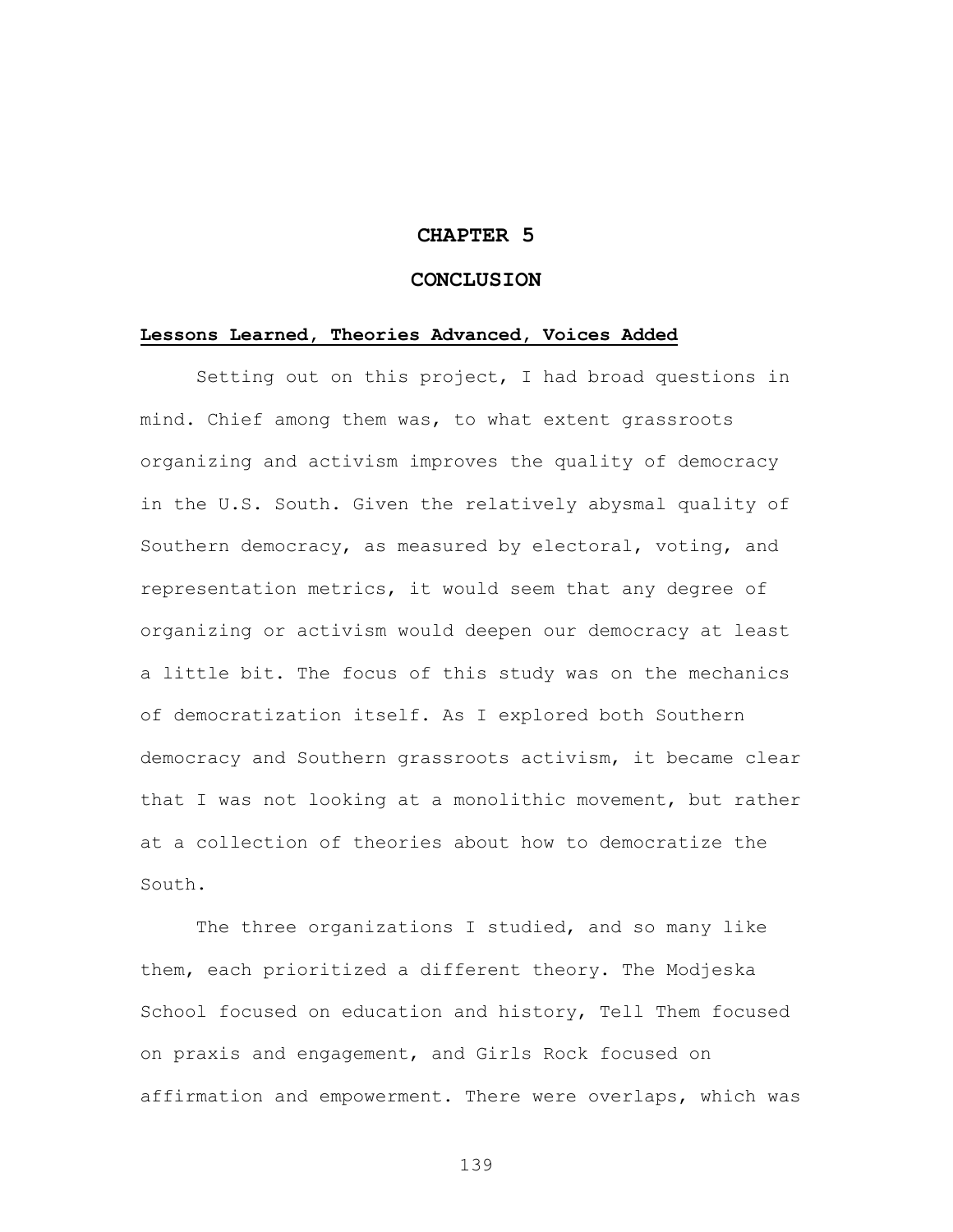to be expected as all three organizations centered their programming around elements of grassroots activism training, but there were also departures, separate from those predicted by different target populations and policy goals.

Both the Modjeska School and Tell Them were successful at addressing one or more of the immediate problems they were designed to remedy: the Modjeska School brought attention to the "troubling history" of many of the monuments on the State House grounds through its "Monument Tour" that debuted in 2017, and Tell Them successfully lobbied Senator Bright to remove his objection to the Cervical Cancer Prevention Act in 2016. But these results are perhaps "one-off" and not necessarily predictive of future successes. However, social movements build from a new place after they have achieved even a seemingly "oneoff" victory. As Tarrow reminds us, even in defeat, or partial progress, or one isolated success, social movements leave residues of reform as they engage the state "as a fulcrum to advance their claims against others" (1998: 58).

In evaluating the relationship between grassroots activism and political accountability or responsiveness, Shaw (2009) adopts a model that considers utility, timing, and context (2009: 2). While my research is interested less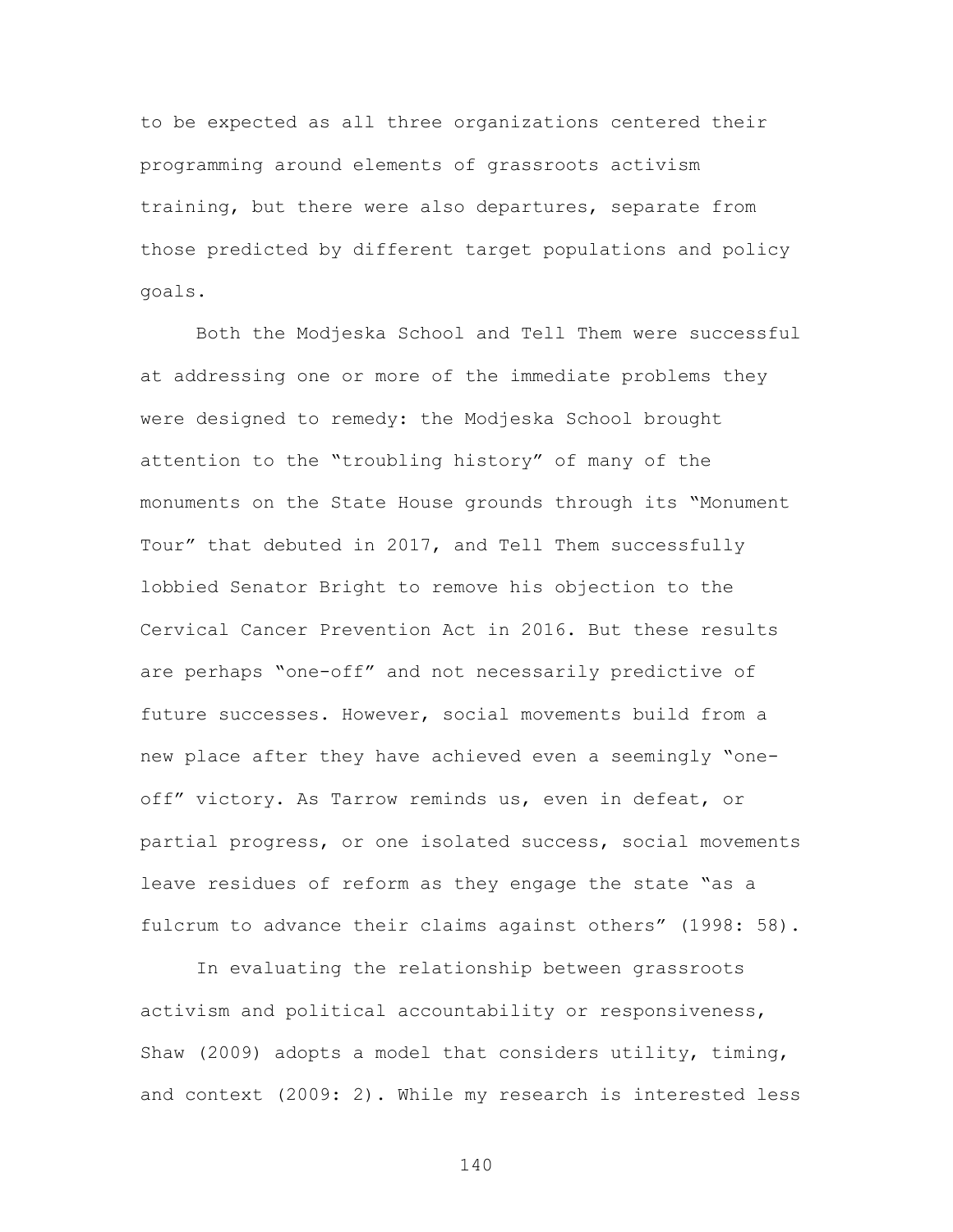in the responsiveness of public officials than in the responsiveness of the activists themselves (i.e., when does activism foster *more* activism), considering tactics, timing, and settings together is helpful in comparing the effectiveness of the theories of democratization the three organizations I study employ. Importantly, Shaw's Effective Black Activism Model (EBAM) centers the "perceptions and imaginations of activists" rather than the forces from which they seek accountability (2009: 18). This is essential when evaluating democratization from a bottom-up perspective. When empowering deliberative voices through inclusive grassroots work, it is equally important to consider the *perceived* limitations of the voiceless as it is to highlight structurally imposed limitations.

This theory informs my approach to considering whether or not the organizations I studied were "successful." Based on steadily increasing participation numbers, the Modjeska School, Tell Them, and Girls Rock have all been successful at increasing participation among traditionally marginalized people, at least in terms of their own projects and programs. These organization leaders and project facilitators, for the most part, understand that with the right combination of tactic, time, and context, activism begets activism and participation persists. The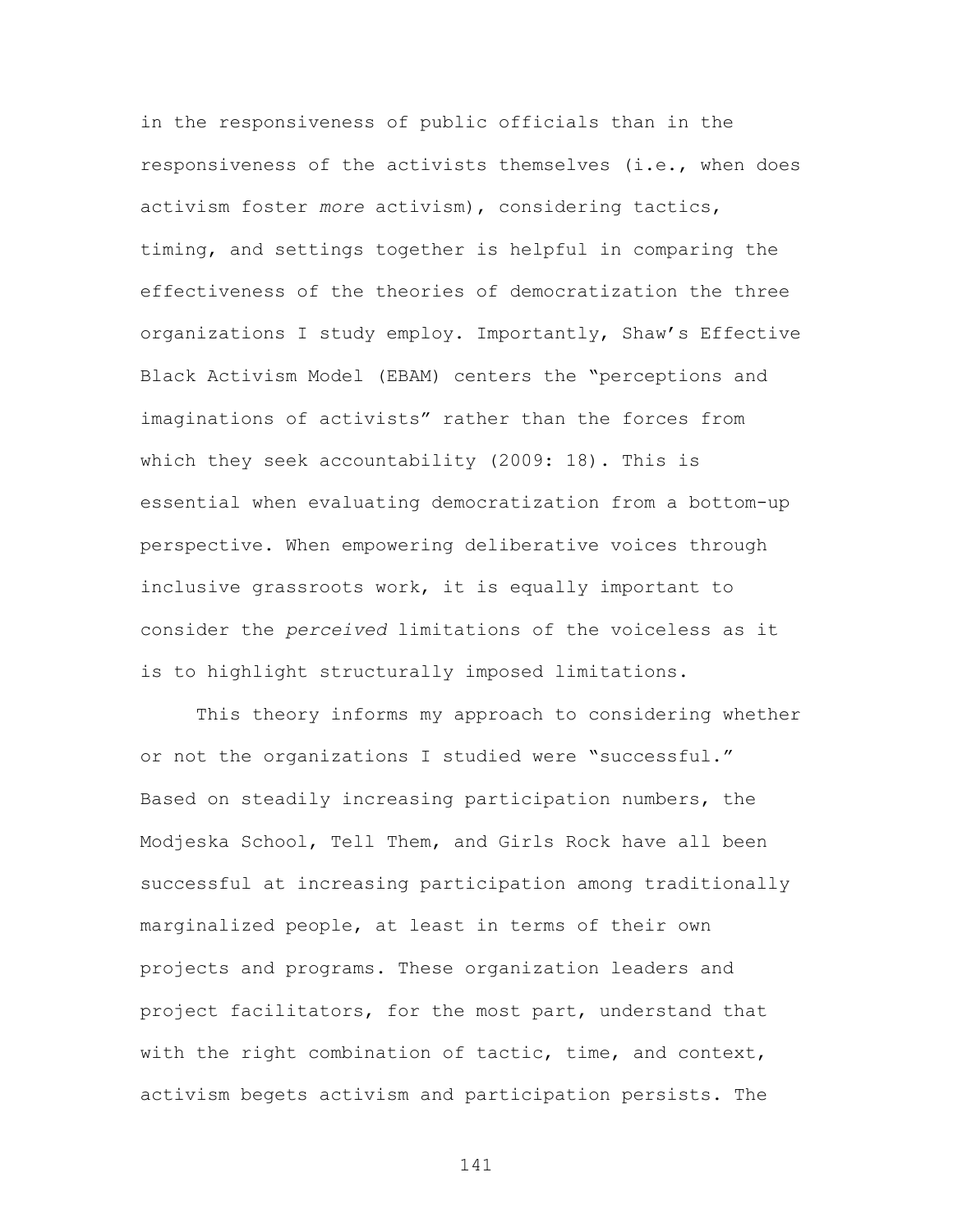amount of overlap in leadership, volunteers, and other participants is a testament to this.

Further, there is at least limited evidence that participation in grassroots organizing is having an effect in the formal political sphere as well. Sam Edwards, who started working with GRC in 2015, cited her involvement with the organization as a major contributing factor for her 2018 run for SC House District 85. And though her campaign was ultimately unsuccessful, when it was all said and done she was so appreciative for what GRC had given her that she donated "a small portion of [her] remaining campaign funds" to a recent GRC fundraiser (Facebook communication, 11 November 2018, in author files). In her own words:

"I got involved with Girls Rock Columbia a mere 3 years ago, and, like everyone who volunteers or attends camp, it changed my life for good. This organization is all about empowering young folks and making space in the world for them to do anything...Pretty sure I would never have considered running for office if I hadn't gotten involved as a GRC organizer" (Facebook communication, 11 November 2018, in author files).

It is not clear, yet, what effect grassroots activism has on the overall quality of democracy in South Carolina.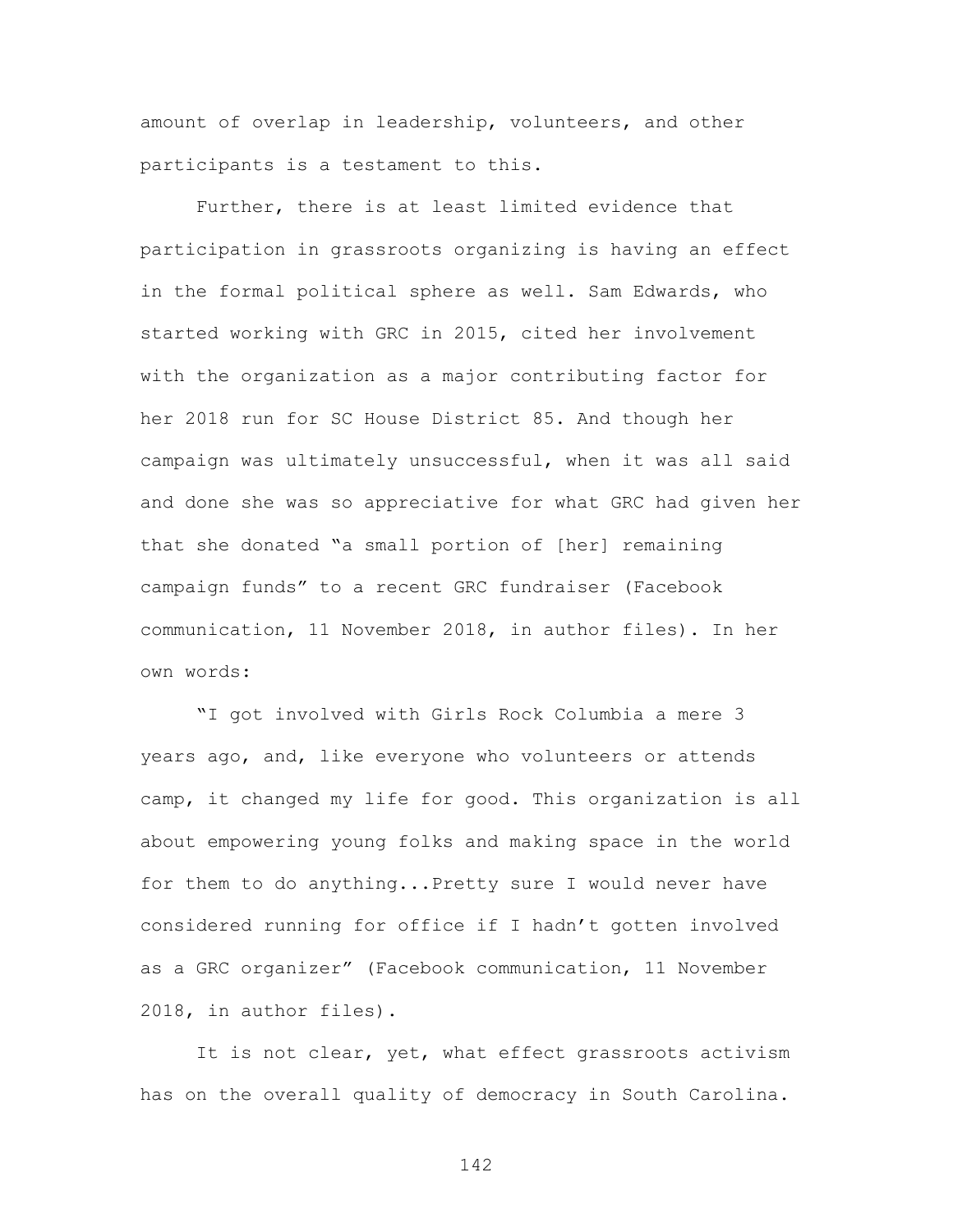But through this study I've come to find that aggregative data about formal democratic participation tells only part of the story. For each student of the Modjeska School, participant in Tell Them's Bee Day, and Girls Rock Camper, grassroots activism has had quite a significant effect on the overall quality of democracy in South Carolina. To further highlight my empirical findings and situate the theoretical insights derived from my observations within the broader activism and democratic theory literature, I now return to the research questions I outlined in Chapter 1:

**1) In South Carolina, a state with demonstrably low citizen participation, are grassroots organizations trying to deepen democracy?**

The answer to this question is a resounding "yes." Even as the groups I studied attempted to achieve specific, immediate goals, each was keenly aware of their role – and responsibility – in democratizing South Carolina. This finding dovetails into to my second question:

**2) What are the short and long term political goals of the organizations in this study?**

Each group had short term goals in mind: the Modjeska School aimed to educate activists who would then go on to complete a social justice-minded project in South Carolina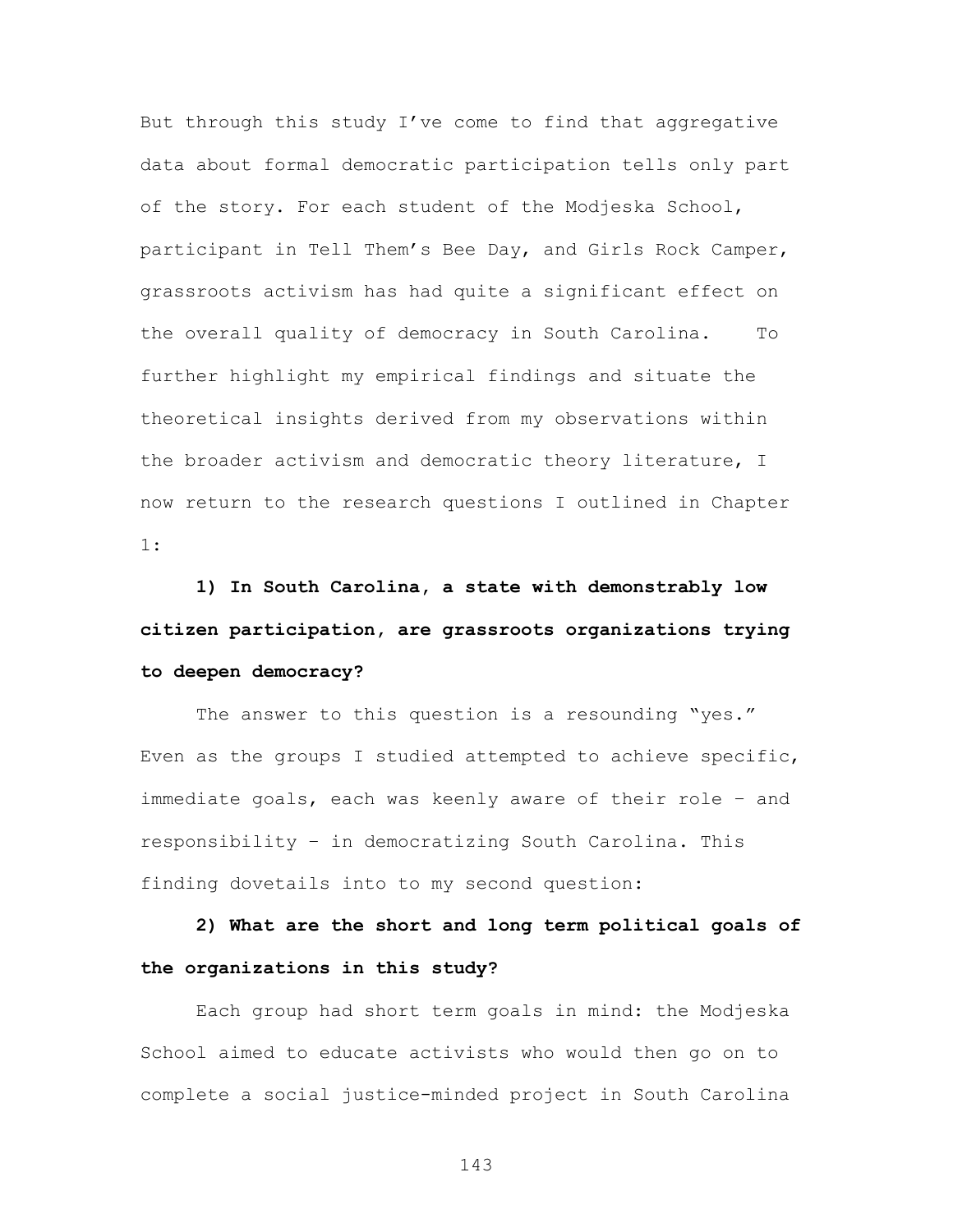that reflected their newfound knowledge; Tell Them sought to educate South Carolinians about reproductive rights and policies and to advocate for South Carolinians at the State level; Girls Rock wanted to teach South Carolina girls how to form a rock band during a weeklong summer camp. But central to each of these short term goals was a larger mission rooted in democratization. Each group sought to increase the decibel level of participants' voices – to foster greater agency and instill a drive for future participation, both among and on behalf of marginalized populations. Which leads to my third question:

# **3) What motivates the activists and leaders I study to do what they do?**

Over the course of my fieldwork I spoke with people from all sorts of backgrounds. Some had pursued graduate degrees, some had switched paths and/or careers midway, some had actually gone to school to learn how to do the thing they were doing, and some had just happened upon their role or organization on a whim. But for the most part, the people I talked to had one major motivation in common: an almost moral imperative to use their individual skills and talents to empower others to join in their fight for justice. Again invoking Shaw (2009), the leaders and activists I spoke to had *democratic faith* – "the conviction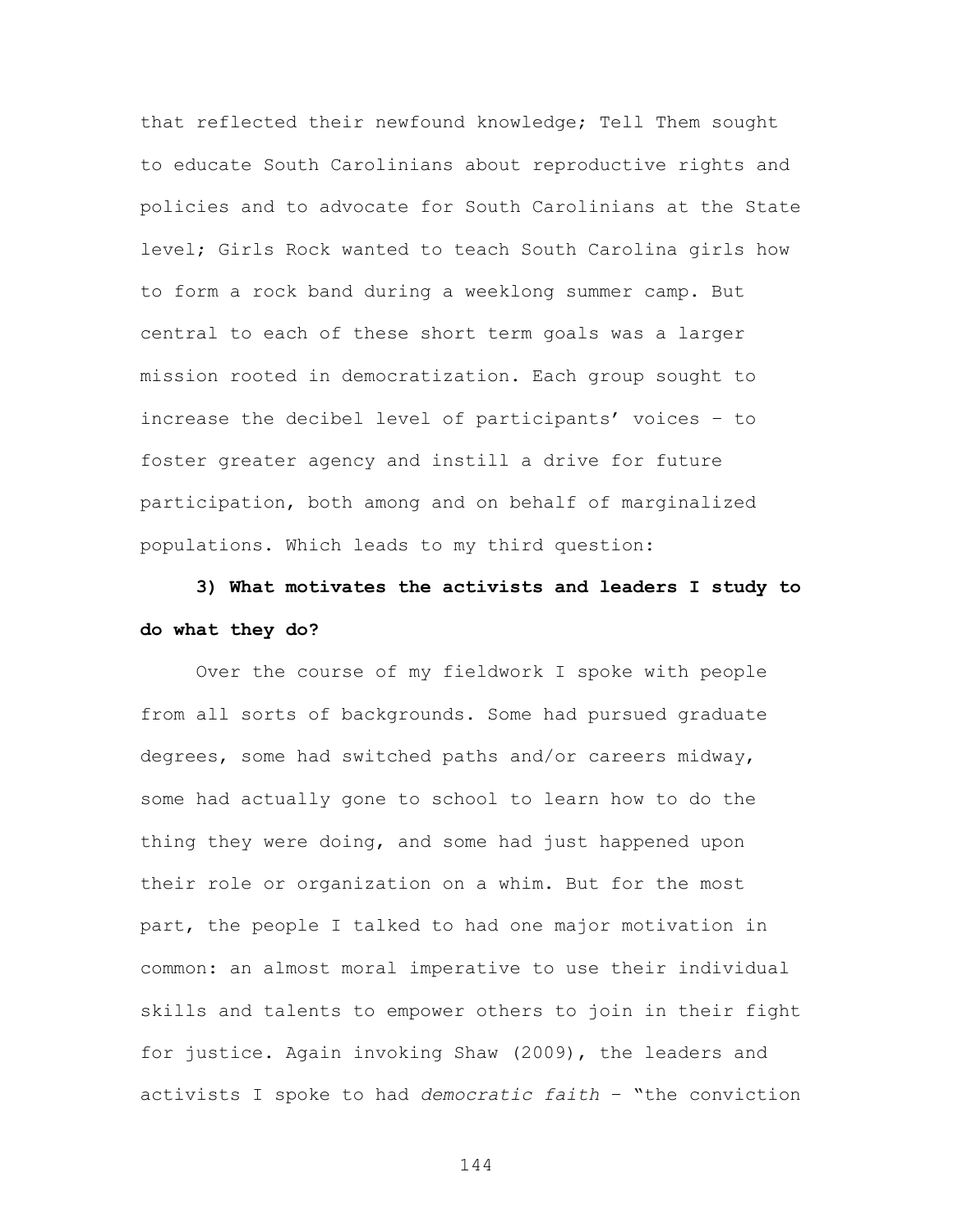that *deep democracy* – the mobilization and representation of the most marginalized citizens – will eventually compel meaningful political reform...the belief that, if citizens do their part, social change is not only possible but inevitable"(2009: 192; emphasis in original; see also: Woliver (1993). For the stakeholders in the Modjeska School, Tell Them, and Girls Rock, the motivation is not only the classes, the advocacy, the camp – as Woliver (1993) found in her work on grassroots dissent, "It is the striving for a goal itself that is one of the goals" (163). But how does knowing this inform how we evaluate South Carolina democracy? I leave that for my final question:

**4) What political theories bolster these activists and leaders? What do we learn about democratic theory from observing these groups in action?**

In Chapter 2, I established a theoretical base that informed my analysis of the fieldwork I conducted for my three case studies. I considered the role (or lack thereof) of inclusion within the context of the historical and traditional South, reviewed the tactics that grassroots organizers use to confront political exclusion, discussed the efficacy of deliberation in attempting to democratize a traditionally exclusive system, and explored the role of voice in securing the roots of inclusion.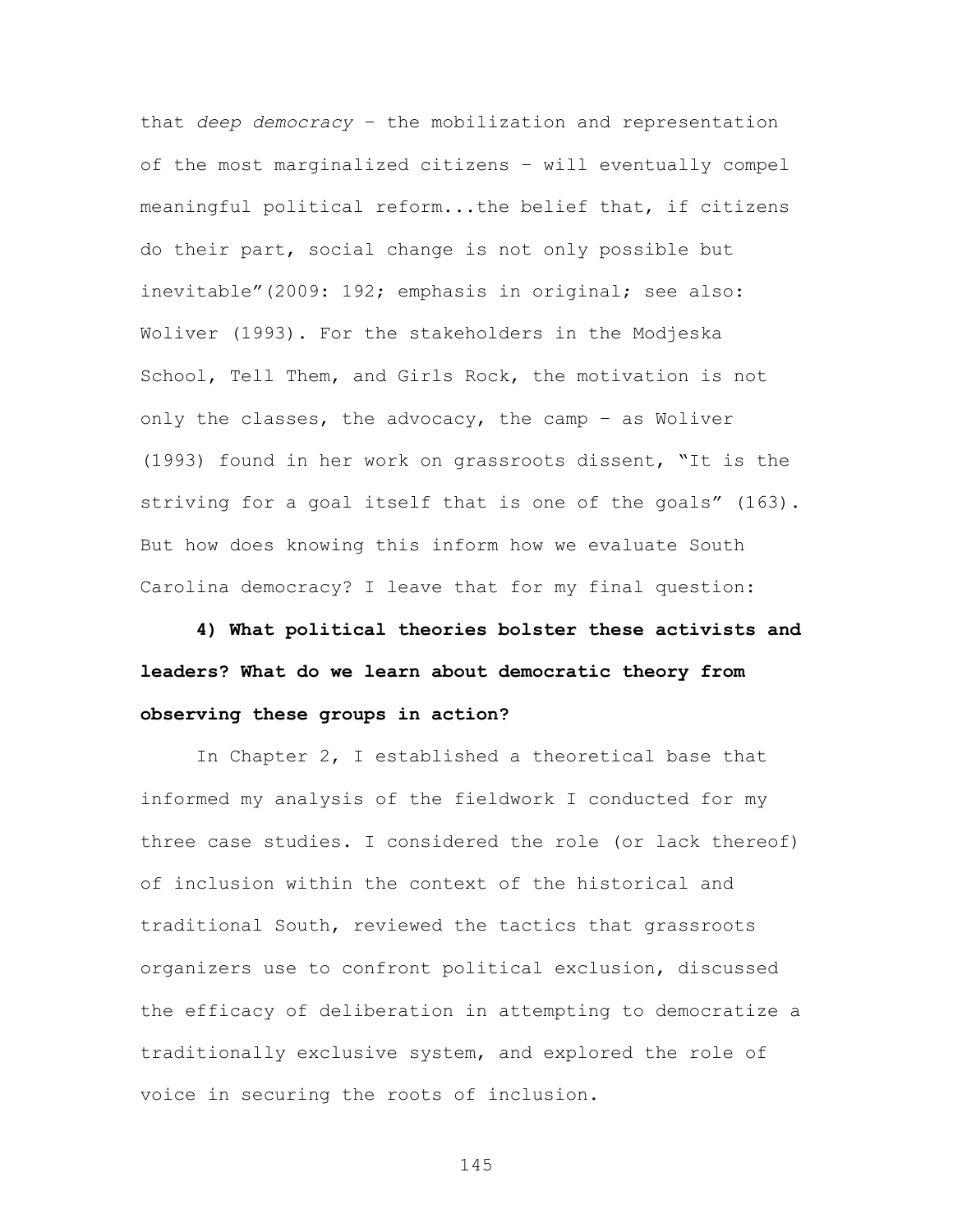To begin with, I presented a range of metrics used to "scale" democratic depth, including Dahl's (1989) institutional conditions for polyarchical development; Hill's (1994) essential traits of representative democracy; and Walby's (2009) 10-point scale that measures a broader, more complex conception of democracy. While Dahl, Hill, and Walby each treat the concept of citizen participation differently, all include it in some form as a means of improving the quality of democracy. Whether it appears as freedom of expression or associational autonomy (Dahl 1989); free and fair elections and participation by the majority of the public (Hill 1994); or de facto universal suffrage, "free, fair, and competitive" elections, low-cost electioneering, and proportional representation (Walby 2009), the *people* are essential to the equation. Walby especially stresses the importance of citizens being directly involved in "deliberative or empowered participatory" decision making (183-184). During my fieldwork, I found that each organization I studied offered a venue for this crucial citizen participation, directly and/or facilitatively.

Tell Them was particularly successful at facilitating participation. Referring back to my Chapter Two discussion of systemic representation and deliberation, Tell Them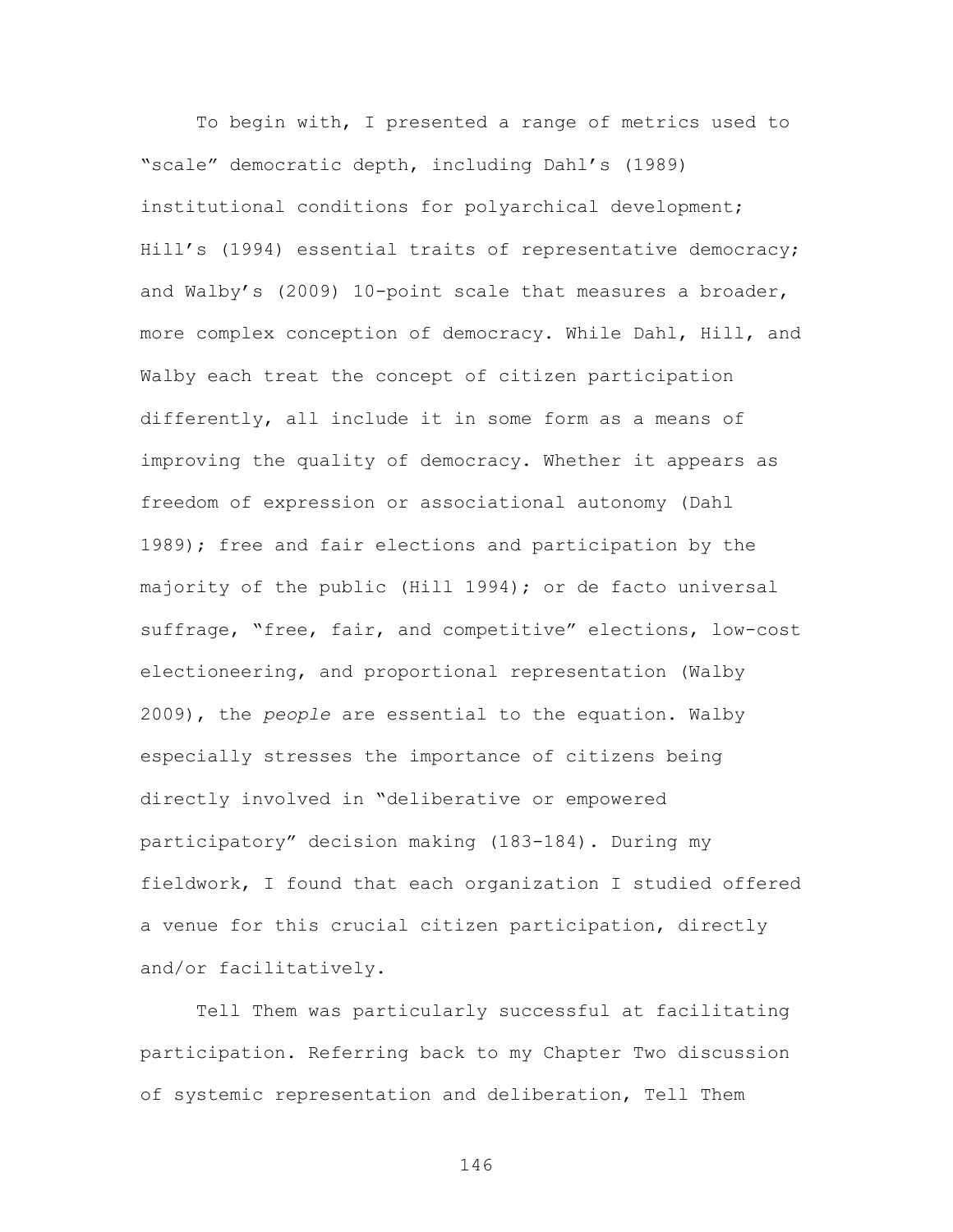provided participants with a crucial link between the "public space" of Bee Day (for instance) and the "empowered space" of the state legislature (Dryzek 2010; Mansbridge, et al. 2012; Disch 2011; Montanaro 2012; Mansbridge 2003). Importantly, this "transmission" that Tell Them helped facilitate was not only for the benefit of the participants, but also improved the entire representative and deliberative systems.

But it is not citizen participation alone that deepens democracy – participation must be *inclusive*. When issues of scale require representative democracy, inclusive participation can be difficult to come by – though not impossible, as Young (2000), Dahl (1989), Mill (1861), and others find. The challenge is one of conception, and requires participants to see the act of participating as a democratic goal in itself. This is perhaps most effectively achieved via deliberative democracy. Young highlights the model's attributes of "inclusions," "political equality," "reasonableness," and "publicity" (2000: 22-26). The model prioritizes flexibility, learning, growth, and compromise and has the potential to be "transformative." I saw this conception of progress through process mirrored especially in the work of Tell Them and Girls Rock; however, all three organizations I studied were vigorously inclusive in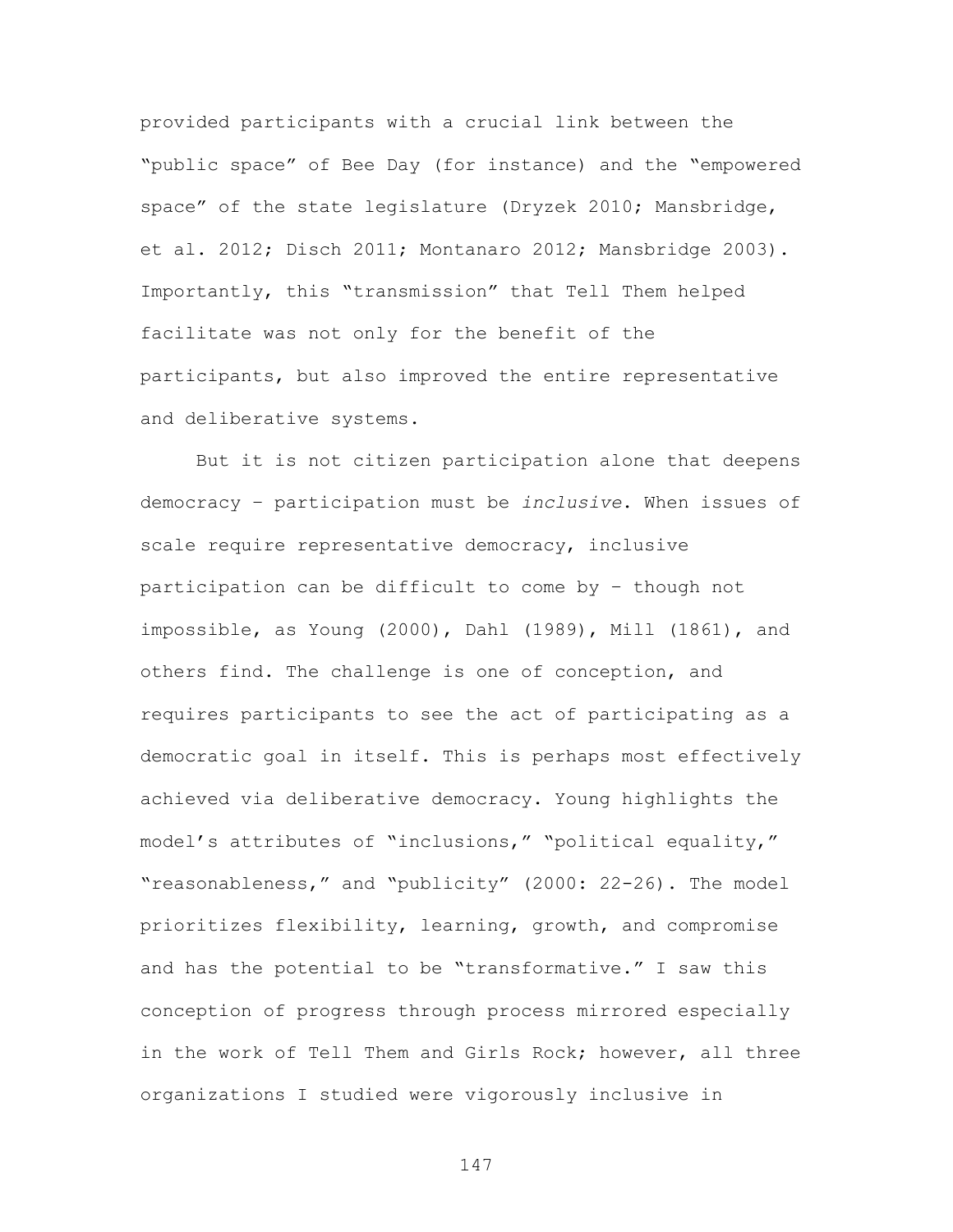recruiting participants, which may have to agendas that included a wider range of issues than were necessarily experienced personally by group leaders.

One of the biggest hurdles to truly inclusive participation and/or deliberation, however, is that not all participants start out on the same participatory footing. As Karpowitz and Mendelberg (2014) warn against the effects of disproportionately allocated "authority," which often takes the form of silencing potential speakers (2014: 5). As they note, "Attending a meeting is not the same as speaking up" (2014: 10). Young (2000), also, warns against deliberative settings that run the risk of re-privileging the already deliberatively privileged. The fault, however, lies not only with the structural inequalities that effectively silence politically marginalized people. Even in inclusive, inviting, "judgement free" arenas, participants can be silenced by internalized oppression and notions about who *should* be talking.

This was highlighted in the first couple of days of Girls Rock camp. Even in the warm, silly, accepting embrace of the experience, there were shy girls who stayed quiet, hugging the walls, probably afraid. But camp leaders expected this, and were prepared with responses, activities, and alternatives that allowed even the campers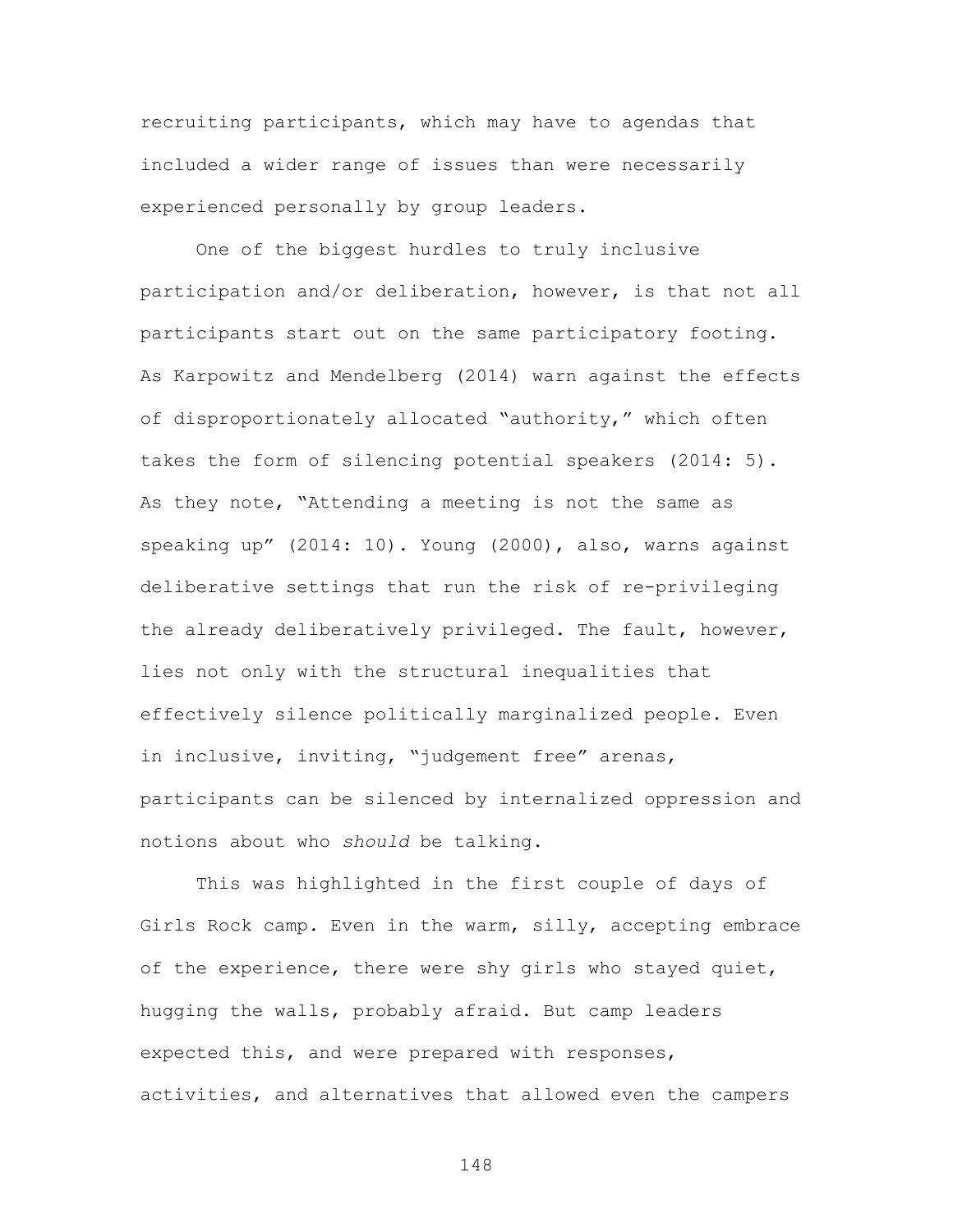who hadn't yet identified their inner rock stars to be a part of the process. It was the priority placed on voice and expression, and the knowledge that sometimes we are our own silencers, that made the Girls Rock democratization so effective. Whether it was adult volunteers anonymously sharing fears about camp (only to find that we were not alone in our apprehensions) or the "sound circle" that encouraged each camper to contribute a vocal, clapped, or stomped sound to the serial cacophony, Girls Rock camp met the potential pitfalls of deliberative democracy head on. Though it happened in a relatively low-stakes setting, compromise, kindness, and empowerment combined to raise voices, necessarily in unconventional ways. The Modjeska School and Tell Them demonstrated important democratic work – inclusive, deliberative, and voice-enhancing. But Girls Rock is "telling new stories about democracy" (Guinier and Torres 2002: 221).

One of these new stories is about becoming our own "trusted sources" (Woliver and Boiter-Jolley 2018; see also: Montanaro 2012's discussion of "reflexive constituency formation"). Having a voice and knowing how to use it in a deliberative setting is incredibly important to deepening democracy. Trusting our own voices gives us authority and representation. Self-representation, yes –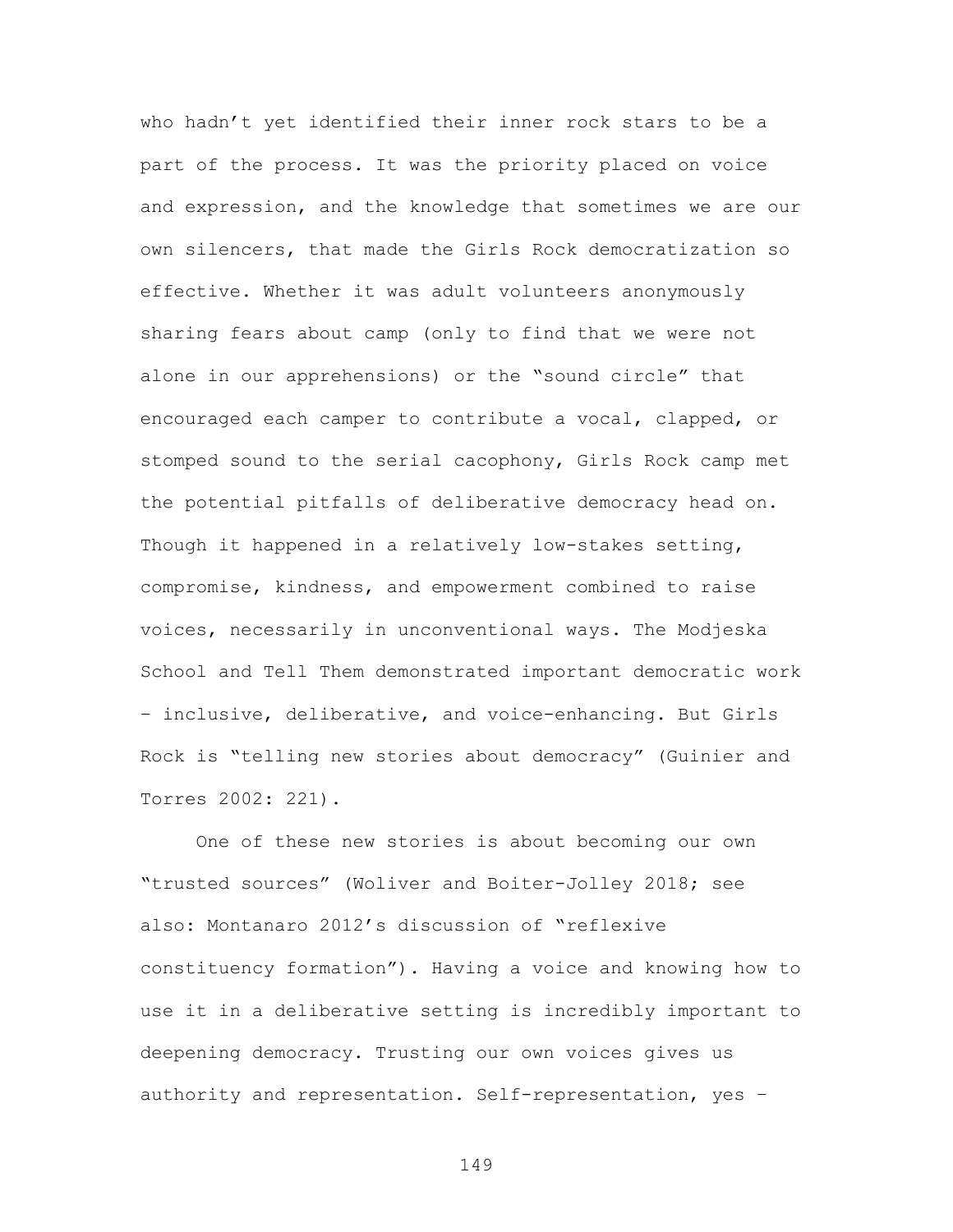but real representation all the same. And just as essential is having the *courage* to climb a "ladder of engagement" and know that your voice is powerful, and true, and worthwhile. Inclusive deliberation arises much more readily among people who believe in their own voices.

A meaningfully deepened democracy requires inclusive deliberation that lifts up and empowers the quiet voices. Each of the democratic elements I considered (inclusion, deliberation, and voice) benefit from the incorporation of the other two. Inclusive grassroots organizing works best when it includes empowerment efforts and deliberationrelated training, and participants, at least anecdotally, are more likely to continue to participate or go on to participate in other arenas when their voice is affirmed and activated.

Many master narratives underscore the conceit "you can't fight city hall" and "when I fight authority, authority always wins" (John Mellencamp; see also: Edelman (1964), 1971)). Countering efforts to "tone it down" and "use an inside voice" while "acting like a lady" include religious institutions like the Black church, girls' sports clubs (where, to once again invoke Young, "throwing like a girl" is the whole point), communities of readers, dancers, and music lovers who affirm the pricelessness of a life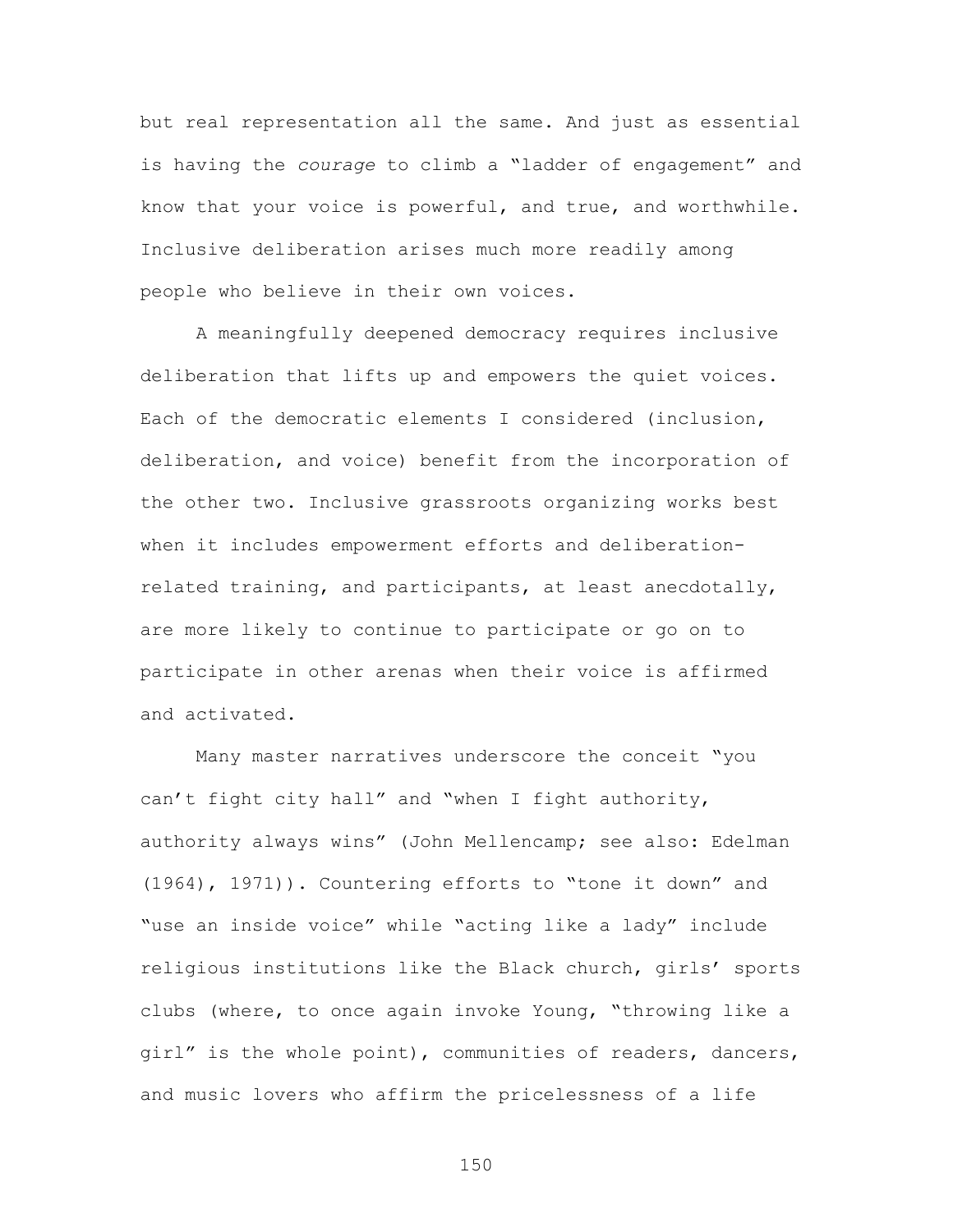well lived which includes personal agency and democratic engagement. The three groups studied here are part of a counter message of "yes we can," being "fired up," and "nevertheless, she persisted". Importantly, each of these groups also encouraged participants to draw from their own position and experience – to use the language and cultural context (whether through music, art, story-telling, etc.) that felt like – *that was* – their own.

Of course, empowering voices alone does not automatically deepen democracy, but it does provide a more fertile ground for democratic roots to take hold. Deeply rooted democracy grows from the ground up; when individuals have the tools, voice, and agency to effectively enter a deliberative field they can collaborate with others to effect more inclusive representation. A population empowered at the individual level would allow for structural changes like the Elective Metropolitan Regional Assemblies that Thompson (2018) advocates for as a way to challenge the representation problems and opportunity hording that arise from metropolitan fragmentation. Individuals who are able (and willing) to advocate for themselves enhance the quality of democracy at each level of government, as well as in the nongovernmental aspects of their day-to-day lives. The inclusive grassroots work that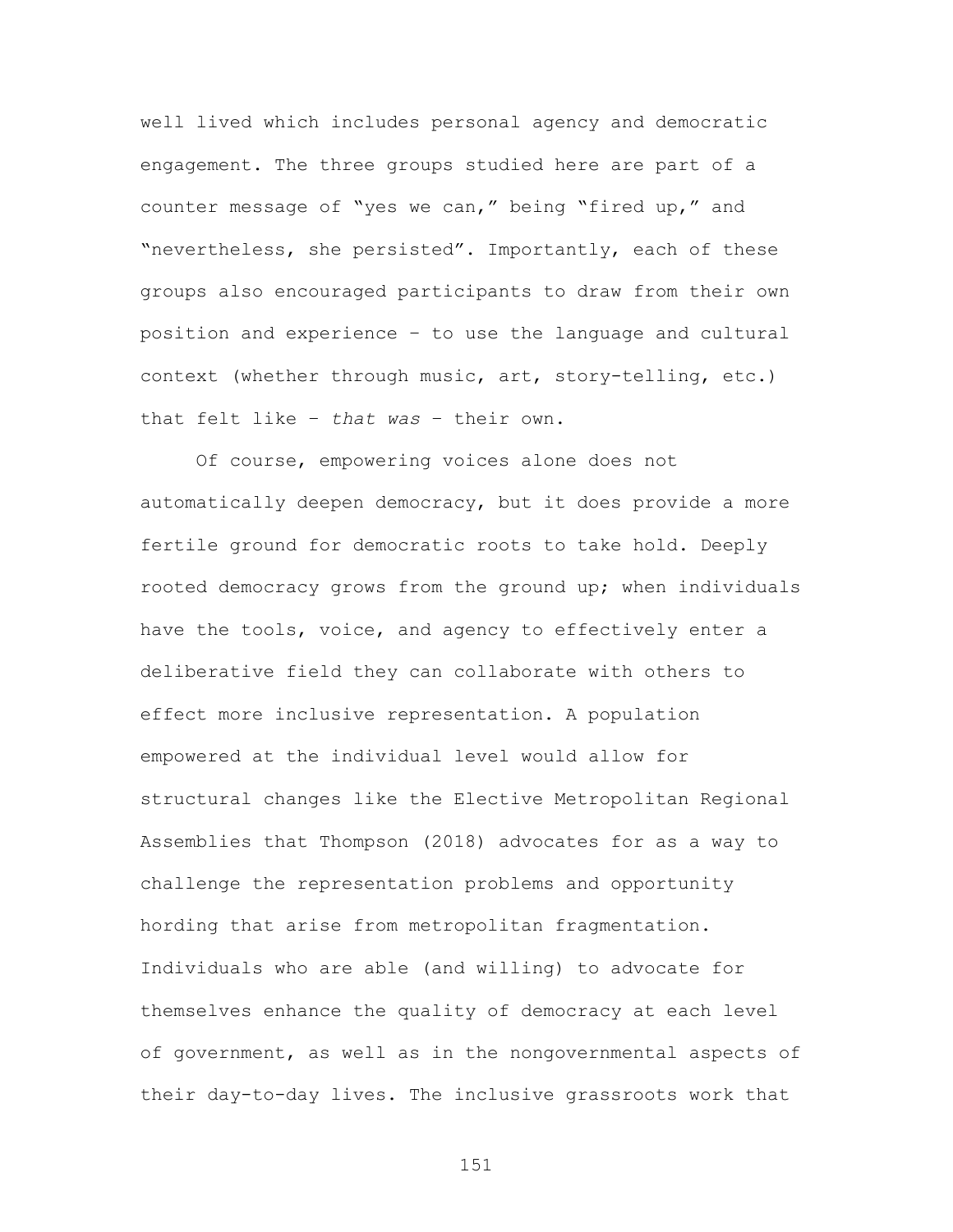the Modjeska School, Tell Them, and Girls Rock do is directly in support of this.

While democratization through education and praxis is effective, as demonstrated by the Modjeska School and Tell them, democratization through empowerment is essential, and in this Girls Rock has capitalized on tactic, timing, and context. As Meeghan Kane, who now develops and leads GRC workshops, sits on the faculty of the Modjeksa School, and represented the revival of Southern feminist magazine Auntie Bellum at Tell Them's Bee Day 2015, told me:

"Girls Rock changed my whole world. If I hadn't [volunteered] at camp that first year it wouldn't have even occurred to me to start something like [Auntie Bellum]. To have the confidence that women would work with each other in such a spirit of not just camaraderie and sisterhood, but also just cooperation and getting the work done. I hadn't really worked in that capacity in my entire life; it was more than organizational cooperation – it was sisterhood and solidarity," (Interview, 26 April 2017).

The Modjeska School for Human Rights, Tell Them, and Girls Rock Columbia have all empowered marginalized citizens to find and trust their own voices. They have readied the soil in South Carolina with education, praxis,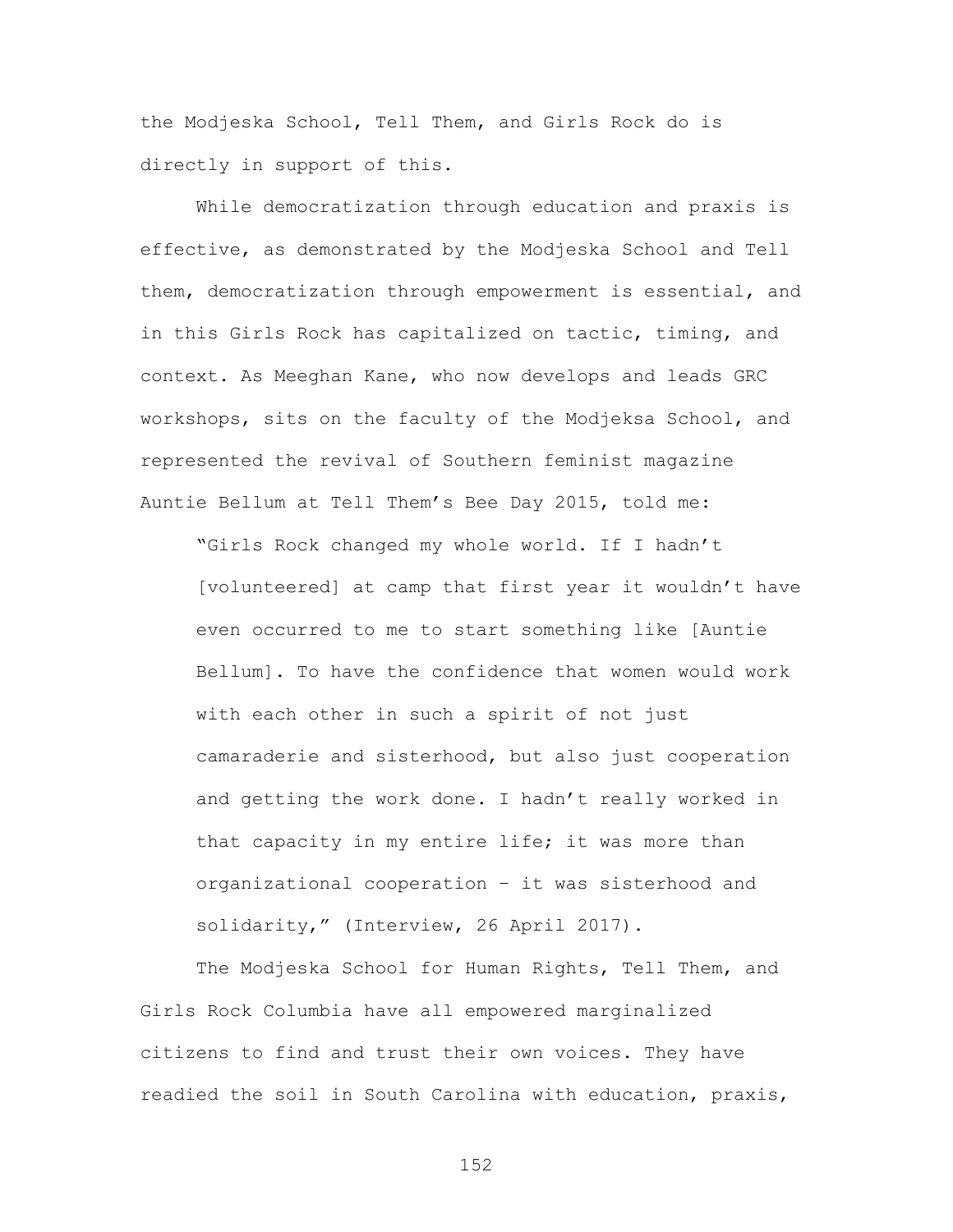and affirmation, preparing it for deeply democratic grassroots and new stories about democracy.

#### **For Future Study**

Future studies in this field would benefit from incorporating a broader range of organization types, and widening the geographical scope. While Southern democracy and grassroots attempts to deepen it remains a worthwhile subject, I would be interested in comparative case studies based in different cities and states. In a city the size of Columbia, personnel overlap was to be expected, but I was surprised to find how many of the same activists and organizers were involved in two or more of the organizations I studied. In light of this, future study should also incorporate more analysis of and discussion of activist networks – both overlapping and isolated – including potential benefits and inhibitions of working together and apart.

A more explicitly longitudinal study that considered changes in voter turnout and office seeking among politically marginalized populations over time might also prove useful, as would a follow-up study of participants five to ten years down the road. Given relative longevity and consistency (and continued existence), I think future research on Girls Rock Columbia, as well as Girls Rock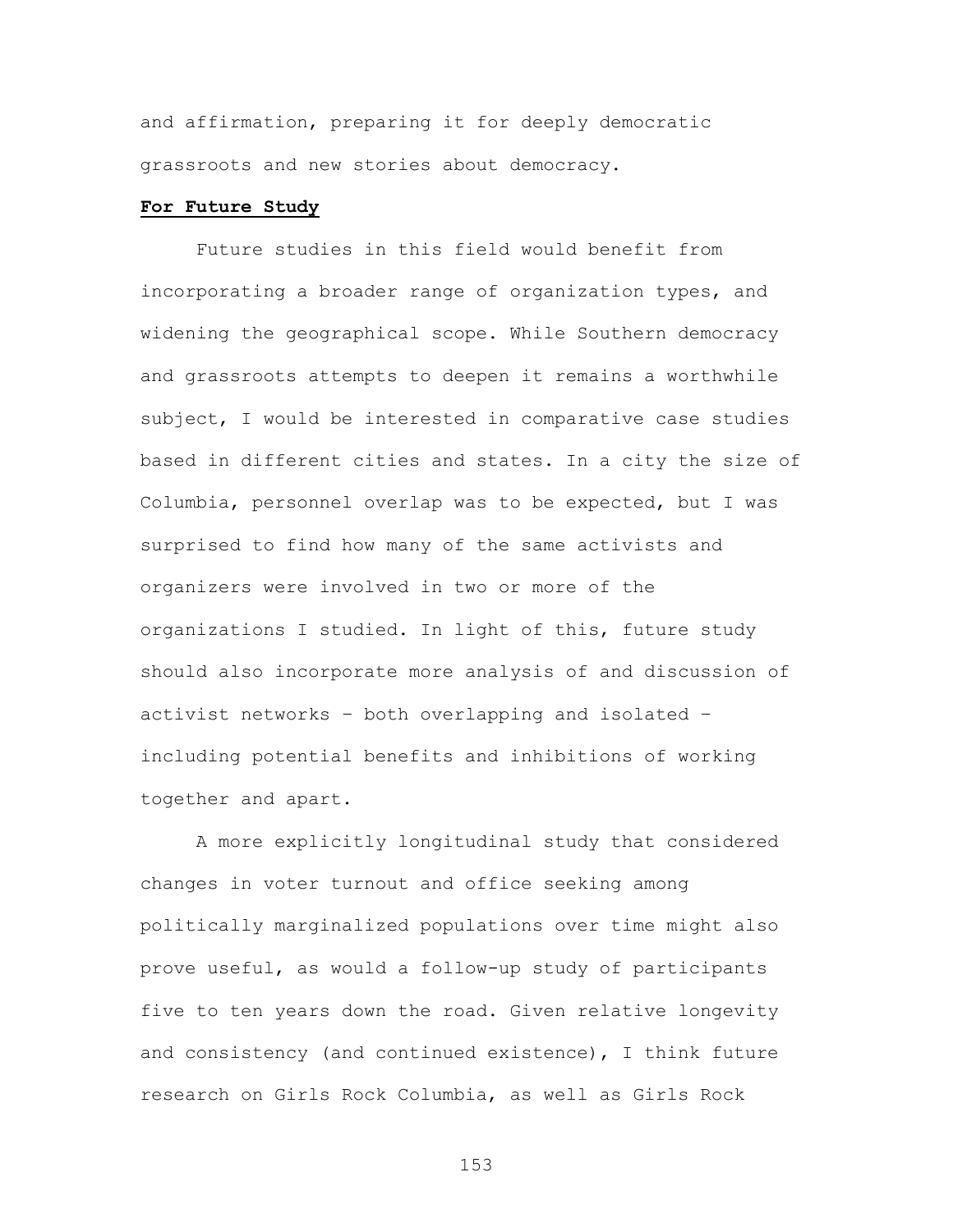organizations based in other Southern cities, would be the most interesting, as well as the most relevant and useful to the study of Southern democracy.

Important to this and future studies is the realization that South Carolina has many interconnected democratic problems. There is no single solution, and the work is necessarily ongoing – after all, the process is part of the progress. In light of this, as democracy deepens in the state, theories of democratization will evolve and benchmarks will move. For instance, if one ultimate goal is better representation in the formal political system, the informal representation of grassroots activism, and the deliberative work that happens in community meetings and around kitchen tables, must continue to improve as well. Deep democracy is not measured in legislatures and voting booths alone.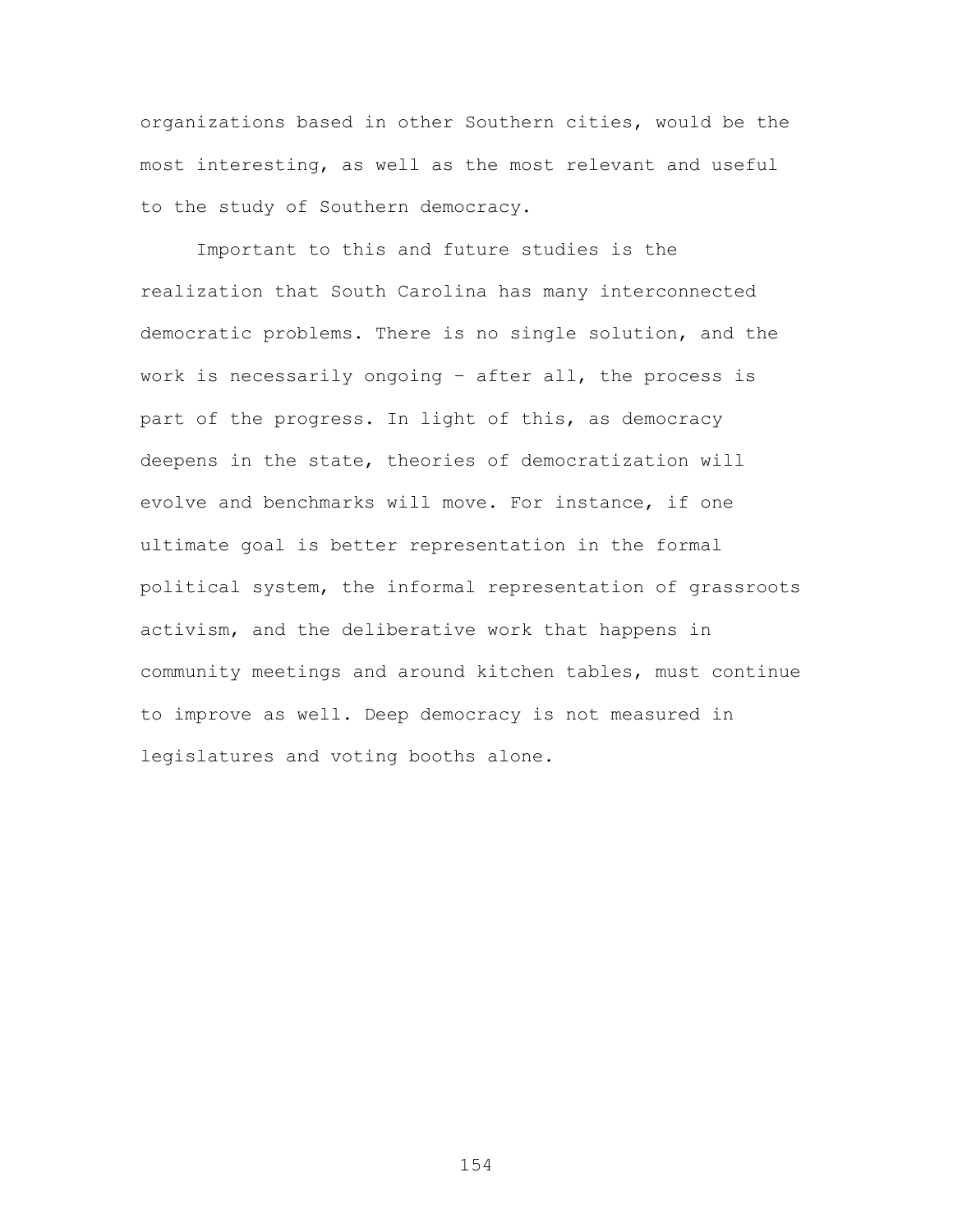#### **REFERENCES**

- Alexander, Michelle. 2012. *The New Jim Crow: Mass Incarceration in the Age of Colorblindness*. New York, NY: The New Press.
- Alinsky, Saul D. 1971. *Rules for Radicals: A Pragmatic Primer for Realistic Radicals*. New York, NY: Vintage Books.
- Banaszak, Lee Ann. 2010. *The Women's Movement Inside and Outside the State.* New York, NY: Cambridge University Press.
- Banaszak, Lee Ann, Karen Beckwith, and Dieter Rucht, eds. 2003. *Women's Movements Facing the Reconfigured State*. New York, NY: Cambridge University Press.
- Barber, Benjamin, R. 2003. *Strong Democracy: Participatory Politics for a New Age*. Berkeley, CA: University of California Press.
- Bartels, Larry M. 2008. *Unequal Democracy: The Political Economy of the New Gilded Age*. Princeton, NJ: Princeton University Press.
- Bercaw, Nancy and Ted Ownby, eds. 2009. *The New Encyclopedia of Southern Culture, Vol. 13: Gender.*  Chapel Hill, NC: The University of North Carolina Press.
- Bystydzienski, Jill M. and Joti Sekhon, eds. 1999. *Democratization and Women's Grassroots Movements*. Bloomington, IN: Indiana University Press.
- Carnes, Nicholas. 2013. *White-Collar Government: The Hidden Role of Class in Economic Policy Making*. Chicago, IL: University of Chicago Press.
- Carty, Victoria. 2015. *Social Movements and New Technology*. United Kingdom: Routledge Press.
- *Center for American Women and Politics.* 2018. Eagleton Institute of Politics, Rutgers University. http://www.cawp.rutgers.edu/current-numbers.
- Clark, Septima, and Cynthia Stokes Brown. 1990. *Ready from Within: Septima Clark and the Civil Rights Movement.* Trenton, NJ: Africa World Press.
- Cochran III, Augustus B. 2000. *Democracy Heading South: National Politics in the Shadow of Dixie*. Lawrence, KS: University Press of Kansas.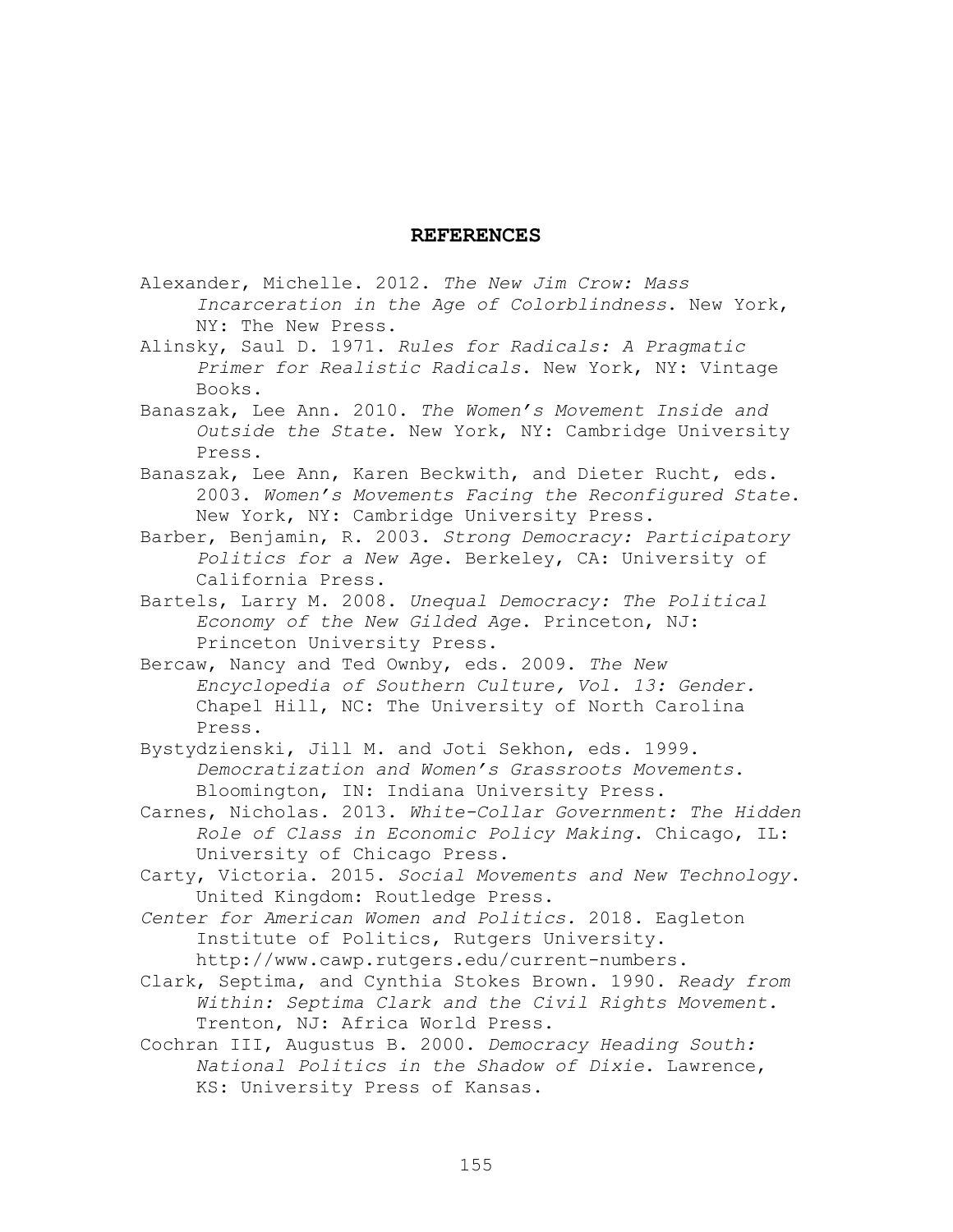Collins, Patricia Hill. 2000. *Black Feminist Thought: Knowledge, Consciousness, and the Politics of Empowerment*. New York and London: Routledge.

Conway, M. Margaret, Gertrude A. Steuernagel, and David W. Ahern. 2005. *Women and Political Participation: Cultural Change in the Political Arena, 2nd ed.*  Washington, DC: CQ Press.

Costain, Anne N., and Andrew S. McFarland, eds. 1998. *Social Movements and American Political Institutions*. Lanham, MA: Rowman and Littlefield Publishers, Inc.

- Costain, Anne N. 2005. "Social Movements as Mechanisms for Political Inclusion." In *The Politics of Democratic Inclusion*, eds. Wolbrecht, Christina and Hero, Rodney. Philadelphia: Temple University Press, 108-121.
- Dahl, Robert A. 1989. *Democracy and its Critics*. New Haven, CT: Yale University Press.
- Dahl, Robert A. 2006. *On Political Equality*. New Haven, CT: Yale University Press.
- Disch, Liza. 2011. "Toward a Mobilization Conception of Democratic Representation." *The American Political Science Review.* Vol 105, No. 1. Pp. 100-114.
- Dix, Robert H. 1994. "History and Democracy Revisited." *Comparative Politics*. Vol. 27, No. 1. Pp. 91-105.
- Dryzek, John S. 1996. *Democracy in Capitalist Times: Ideals, Limits, and Struggles*. New York, NY: Oxford University Press.
- Dryzek, John S. 2012. *Foundations and Frontiers of Deliberative Governance*. New York, NY: Oxford University Press.
- Ely, Jr., James W. and Bradley G. Bond, eds. 2008. *The New Encyclopedia of Southern Culture, Vol. 10: Law and Politics*. Chapel Hill, NC: The University of North Carolina Press.
- Emison, Gerald Andrews and John C. Morris, eds. 2010. *Speaking Green with a Southern Accent: Environmental Management and Innovation in the South*. Lanham, MD: Lexington Books.
- Evans, Sara. 1979. *Personal Politics: The Roots of Women's Liberation in the Civil Rights Movement and the New Left*. New York, NY: Vintage Books.
- Freire, Paolo. 1970. *Pedagogy of the Oppressed*. New York: Continuum.
- Gutmann, Amy, and Dennis Thompson. 2004. *Why Deliberative Democracy?* Princeton, NJ: Princeton University Press.
- Guinier, Lani, and Gerald Torres. 2002. *The Miner's Canary: Enlisting Race, Resisting Power, Transforming Democracy.* Boston: Harvard University Press.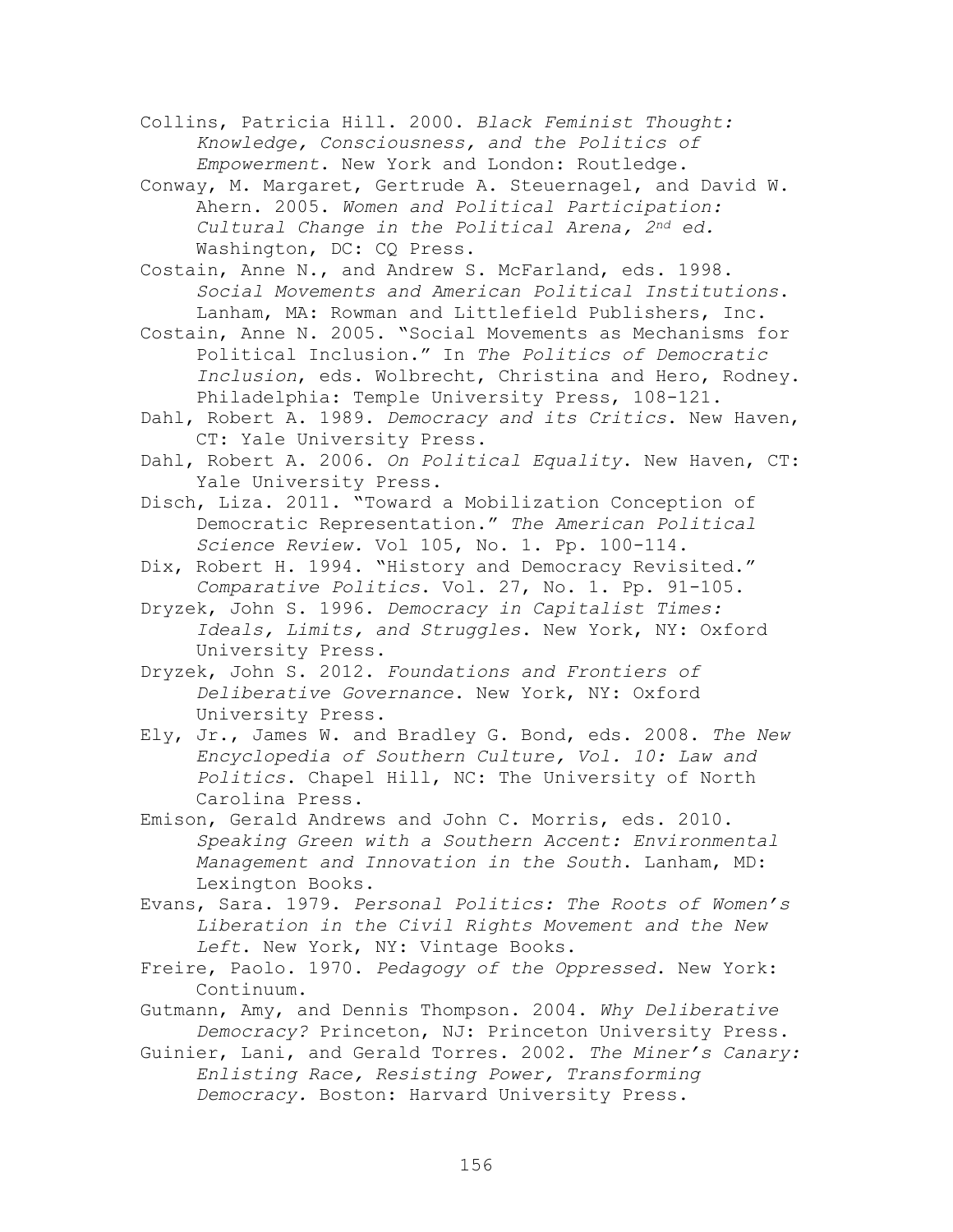- Hamilton, Alexander, John Jay, and James Madison. n.d. *The Federalist.* Nos. 14 and 57.
- Harding, Sandra. 1987. "Introduction: Is there a Feminist Method?" in *Feminism and Methodology: Social Science Issues*. Sandra Harding, ed. Bloomington: University of Indiana Press.
- Hawkesworth, Mary E. 1989. "Knowers, Knowing, Known: Feminist Theory and Claims of Truth." *Signs: Journal of Women in Culture and Society, Vol. 14, No. 3.* Pp. 533-557.
- Hesse-Biber, Sharlene Nagy, ed. 2012. *Handbook of Feminist Research: Theory and Praxis, 2nd ed.* Los Angeles, CA: Sage Publications.
- Hill, Kim Quaile. 1994. *Democracy in the Fifty States.* Lincoln, NE: University of Nebraska Press.
- Htun, Mala, and Laurel H. Weldon. 2012. "The Civic Origins of Progressive Policy Change: Combating Violence against Women in Global Perspective, 1975-2005." *American Political Science Review.* Vol. 106, no. 3. Pp. 548-569.
- Huber, Evelyne, Dietrich Rueschemeyer, and John D. Stephens. 1997. "The paradoxes of contemporary democracy: Formal, participatory, and social dimensions." *Comparative Politics*. Vol. 29, no. 3. Pp. 323-342.
- Jacobs, Lawrence R., Fay Lomax Cook, and Michael X. Delli Carpini. 2009. *Talking Together: Public Deliberation and Political Participation in America.* Chicago, IL: The University of Chicago Press.
- Jagger, Alison M., ed. 2008. *Just Methods: An Interdisciplinary Feminist Reader*. Boulder, CO: Paradigm Publishers
- Karpowitz, Christopher F. and Tali Mendelberg. 2014. *The Silent Sex: Gender, Deliberation, and Institutions.*  New Jersey: Princeton University Press.
- Key, Jr., V.O. 1949. *Southern Politics in State and Nation*. Knoxville, TN: University of Tennessee Press.
- King, Gary, Robert O. Keohane, and Sidney Verba. 1994. *Designing Social Inquiry: Scientific Inference in Qualitative Research*. Princeton, NJ: Princeton University Press.
- Levit, Nancy and Robert R. M. Verchick. 2016. *Feminist Legal Theory (Second Edition): A Primer*. New York: NYU Press.
- Lindblom, Charles E. 1977. *Politics and Markets: The world's political-economic systems.* New York: Basic.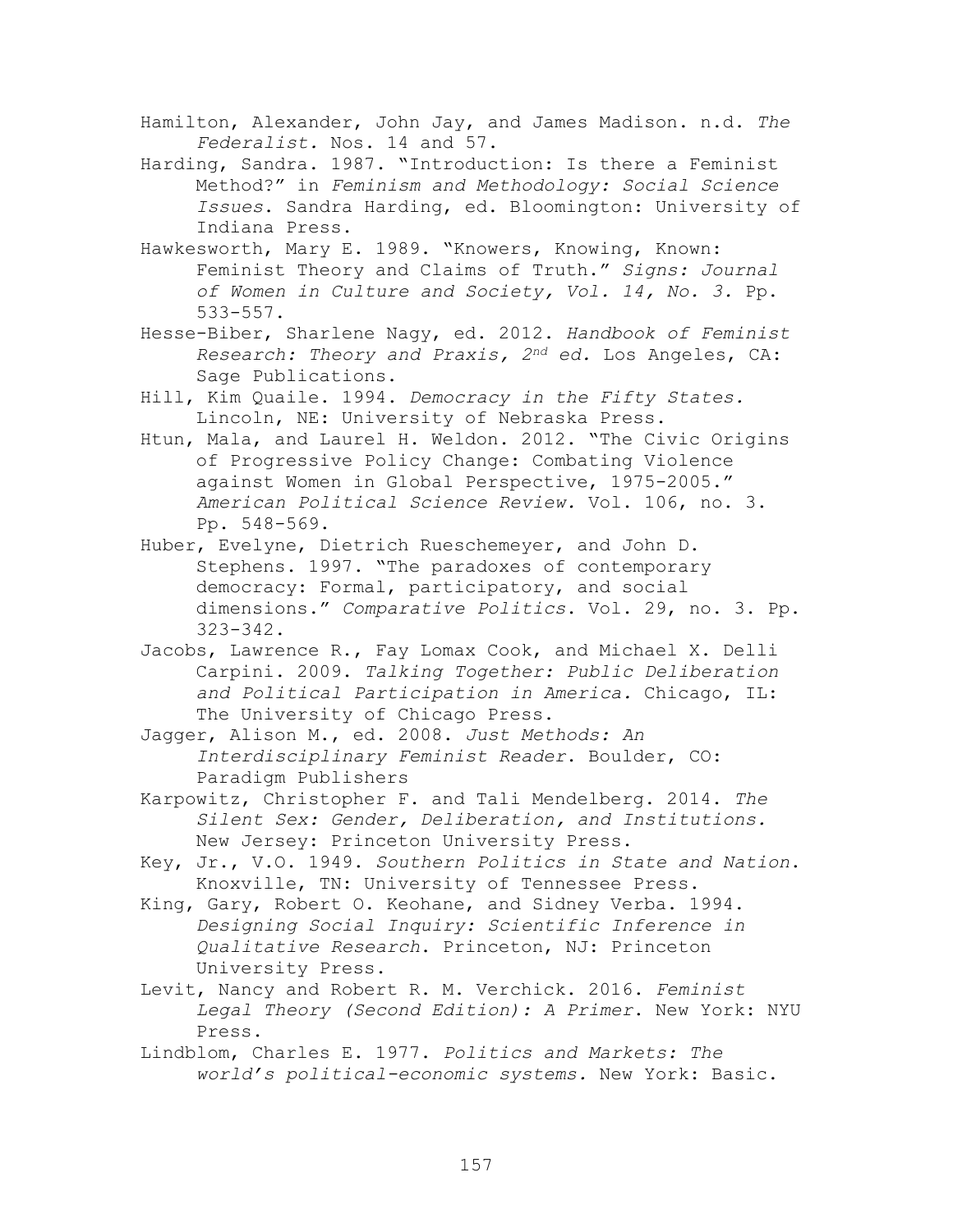Manin, Bernard. 1997. *The Principles of Representative Government.* New York, NY: Cambridge University Press.

Mansbridge, Jane. 2003. "Rethinking Representation." *American Political Science Review.* Vol. 97, No.4. pp. 515-528.

- Mansbridge, Jane, James Bohman, Simone Chambers, Thomas Christiano, Archon Fung, John Parkinson, Dennis F. Thompson, and Mark E. Warren. 2012. "A Systemic Approach to Deliberative Democracy," in *Deliberative Systems: Deliberative Democracy at the Large Scale*, John Parkinson and Jane Mansbridge, eds. Cambridge: Cambridge University Press.
- Maxwell, Angie and Todd G. Shields, eds. 2011. *Unlocking V.O. Key Jr.: Southern Politics for the Twenty-First Century*. Fayetteville, AR: The University of Arkansas Press.

McDonagh, Eileen. 2009. *The Motherless State: Women's Political Leadership and American Democracy.* Chicago, IL: The University of Chicago Press.

- Menifield, Charles E. and Stephen D. Shaffer, eds. 2005. *Politics in the New South: Representation of African Americans in Southern State Legislatures*. Albany, NY: State University of New York Press.
- Mill, John Stuart. 1861. *Considerations on Representative Government*. London: Parker, Son, and Bourn.
- Miller, Warren E. and Donald E. Stokes. 1963. "Constituency Influence in Congress." *American Political Science Review.* Vo. 57, no. 1. Pp. 45-56.

Montanaro, Laura. 2012. "The Democratic Legitimacy of Self-Appointed Representatives." *The Journal of Politics*. Vol. 74, No. 4. Pp. 1094-1107.

Morgan, Robin, ed. 1970. *Sisterhood is Powerful: An Anthology of Writings from the Women's Liberation Movement.* New York: Random House.

Moser, Bob. 2008. *Blue Dixie: Awakening the South's Democratic Majority*. New York, NY: Holt Paperbacks.

- National Conference of State Legislatures; US Census Bureau - PRINTOUTS IN FILES - \*\*\*
- Norris, Pippa and Joni Lovenduski. 1995. *Political Recruitment: Gender, Race and Class in the British Parliament.* United Kingdom: Cambridge University Press.
- Parenti, Michael. 1980. *Democracy for the Few, 3rd ed.* New York, NY: St. Martin's Press.
- Pateman, Carol. 1970. *Participation and Democratic Theory.*  New York: Cambridge University Press.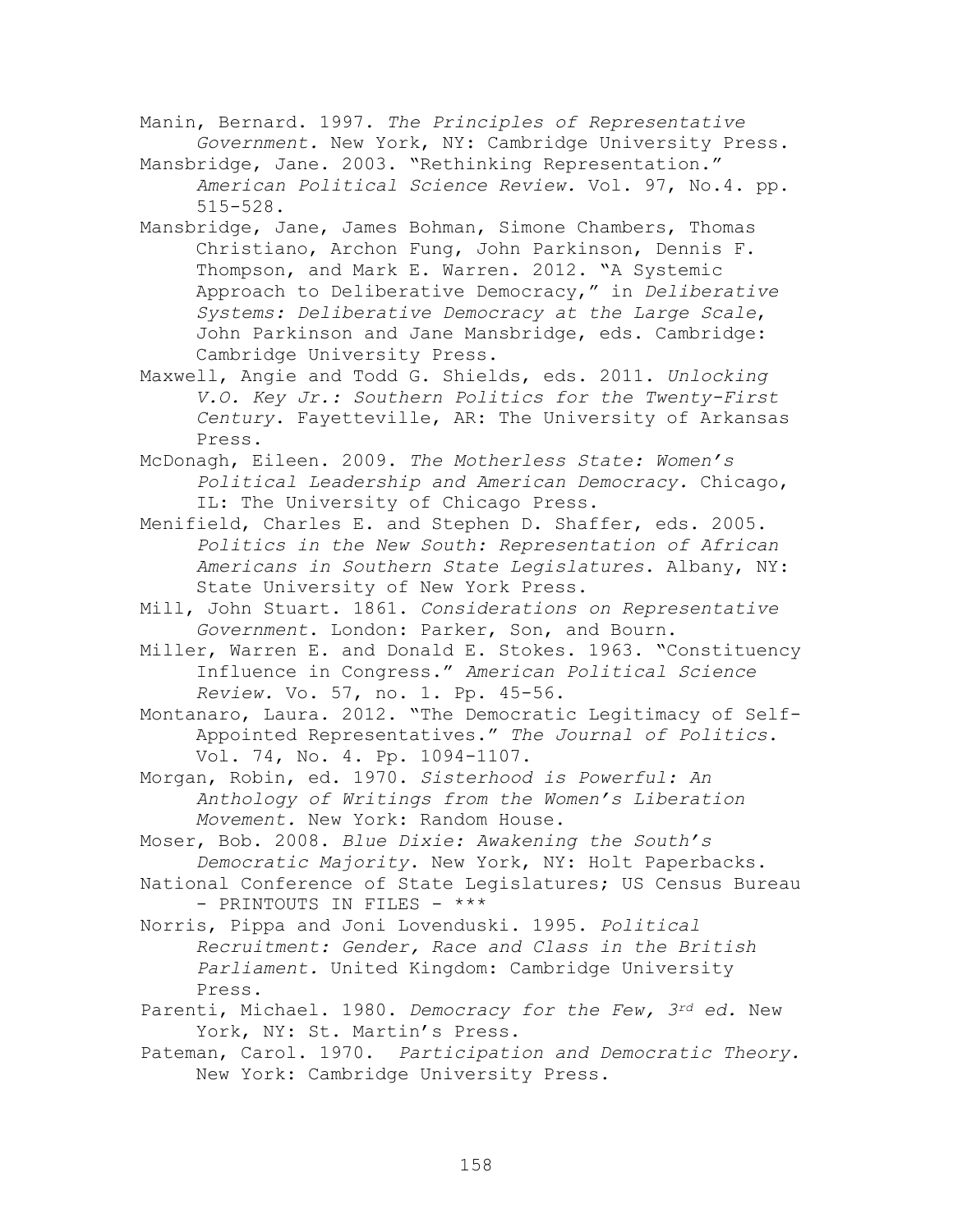Pateman, Carol. 1989. *The Disorder of Women.* Stanford, CA: Stanford University Press.

Payne, Charles M. 1995. *I've Got the Light of Freedom: The Organizing Tradition and the Mississippi Freedom Struggle*. California: University of California Press.

Pearson, Nelda K. 1999. "Empowerment and Disempowerment of Women in Central Appalachia, U.S.A." in *Democratization and Women's Grassroots Movements*, Bystydzienski, Jill M. and Joti Sekhon, eds. Bloomington, IN: Indiana University Press.

Phillips, Anne. 1995. *The Politics of Presence*. New York: Oxford University Press.

Pitkin, Hanna F. 1967. *The Concept of Representation.* California: University of California Press.

Pitkin, Hanna F. 2004. "Representation and Democracy: Uneasy Alliance." *Scandinavian Political Studies.* Vol. 27, no. 3.

Plotke, David. 1997. "Representation is Democracy." *Constellations*. No. 4, pp. 19-34.

Ranney, Austin and Willmoore Kendall. 1956. *Democracy and the American Party System.* New York: Harcourt, Brace and Company.

Reingold, Beth, ed. 2008. *Legislative Women: Getting Elected, Getting Ahead.* Boulder, CO: Lynne Rienner Publishers.

Rimmerman, Craig A. 1997. *The New Citizenship: Unconventional Politics, Activism, and Service*. Boulder, CO: Westview Press.

Sainsbury, Diane, ed. 1999. *Gender and Welfare State Regimes*. New York, NY: Oxford University Press.

Sarachild, Kathie. 1970. "Redstockings Manifesto." \*\*\*

Schlozman, Kay Lehman, Sidney Verba, and Henry E. Brady. 2012. *The Unheavenly Chorus: Unequal Political Voice and the Broken Promise of American Democracy.* Princeton, NJ: Princeton University Press.

Scott, Anne Firor. 1970. *The Southern Lady: From Pedestal to Politics, 1830-1930*. Charlottesville, VA: University Press of Virginia.

Shaw, Todd C. 2009. *Now is the Time! Detroit Black Politics and Grassroots Activism*. Durham, NC: Duke University Press.

- Squires, Judith. 1999. *Gender in Political Theory.* MA: Polity Press.
- Swers, Michele L. 2002. *The Difference Women Make: The Policy Impact of Women in Congress*. Chicago, IL: The University of Chicago Press.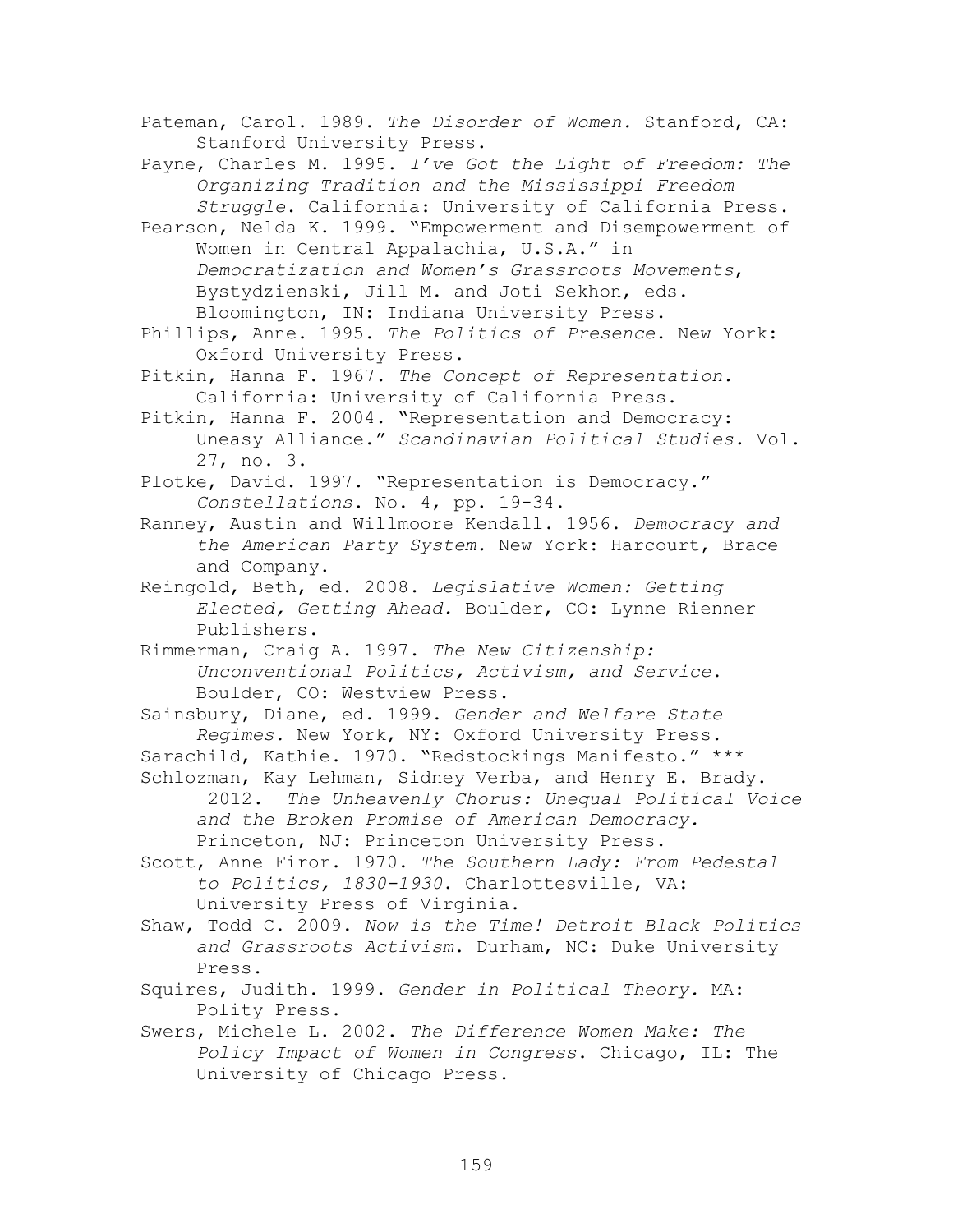- Tarrow, Sidney. 1998. *Power in Movement: Social Movements and Contentious Politics, 2nd ed.* New York, NY: Cambridge University Press.
- Teske, Robin L. and Mary Ann Tétreault, eds. 2000. *Feminist Approaches to Social Movements, Community, and Power, Vol. One: Conscious Acts and the Politics of Social Change*. Columbia, SC: University of South Carolina Press.
- Thomas, Sue. 1991. "The Impact of Women on State Legislative Politics." *The Journal of Politics.* Vol. 53, No. 4. Pp. 958-976.
- Thomas, Sue. 1994. *How Women Legislate.* New York: Oxford University Press.
- Thompson, Douglas. 2018. "The Quality of Apportionment: Democratizing U.S. Metropolitan Regions." Forthcoming.
- Thompson, Tracy. 2013. *The New Mind of the South*. New York, NY: Simon and Schuster.
- Urbinati, Nadia. 2000. "Representation as Advocacy: A Study of Democratic Deliberation." *Political Theory*, Vol. 28, No.6. pp. 758-786.
- Walby, Sylvia. 2009. *Globalization and Inequalities: Complexity and Contested Modernities*. Los Angeles, CA: Sage Publications.
- Weldon, Laurel S. 2012. *When Protest Makes Policy: How Social Movements Represent Disadvantaged Groups*. Ann Arbor, MI: The University of Michigan Press.
- Wilson, Charles Reagan. 2006. *The New Encyclopedia of Southern Culture, Vol. 4: Myth, Manners, and Memory*. Chapel Hill, NC: The University of North Carolina Press.
- Wolbrecht, Christina, and Rodney E. Hero, eds. 2005. *The Politics of Democratic Inclusion*. Philadelphia, PA: Temple University Press.
- Woliver, Laura R. 1993. *From Outrage to Action: The Politics of Grass-Roots Dissent.* Urbana, IL: University of Illinois Press.
- Woliver, Laura R. 2018. *Push Back, Move Forward: The National Council of Women's Organizations and Coalition Advocacy.* Philadelphia, PA: Temple University Press.
- Woliver, Laura R. and Annie Boiter-Jolley. 2018. "Working the Gender Gap: The NCWO and Voter Engagement, 2006- 2014." in *Push Back, Move Forward: The National Council of Women's Organizations and Coalition Advocacy.* Philadelphia, PA: Temple University Press.
- Woodward, C. Vann. 1960. *The Burden of Southern History*. Baton Rouge, LA: Louisiana State University Press.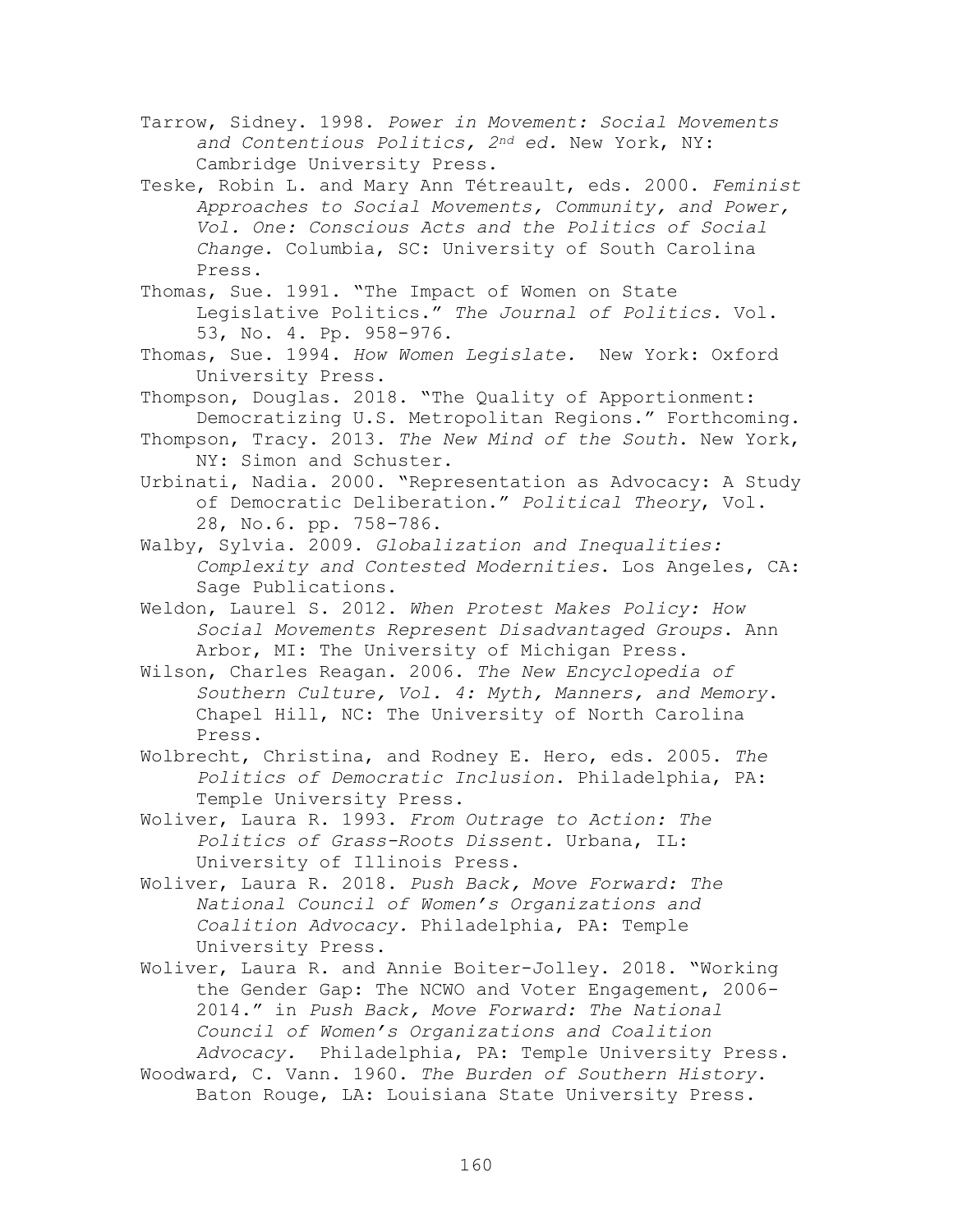Young, Iris Marion. 1989. "Polity and Group Difference: A Critique of the Ideal of Universal Citizenship." *Ethics*. No. 99, pp. 250-374.

Young, Iris Marion. 1990. *Justice and the Politics of Difference*. Princeton, NJ: Princeton University Press.

- Young, Iris Marion. 1990. *Throwing Like a Girl and Other Essays in Feminist Philosophy and Social Theory.*  Bloomington, IN: Indiana University Press.
- Young, Iris Marion. 1997. "Deferring Group Representation." *Nomos XXXIX, Ethnicity and Group Rights.* Ian Shapiro and Will Kymlicka, eds. New York: New York University Press.

Young, Iris Marion. 2000. *Inclusion and Democracy*. New York, NY: Oxford University Press.

.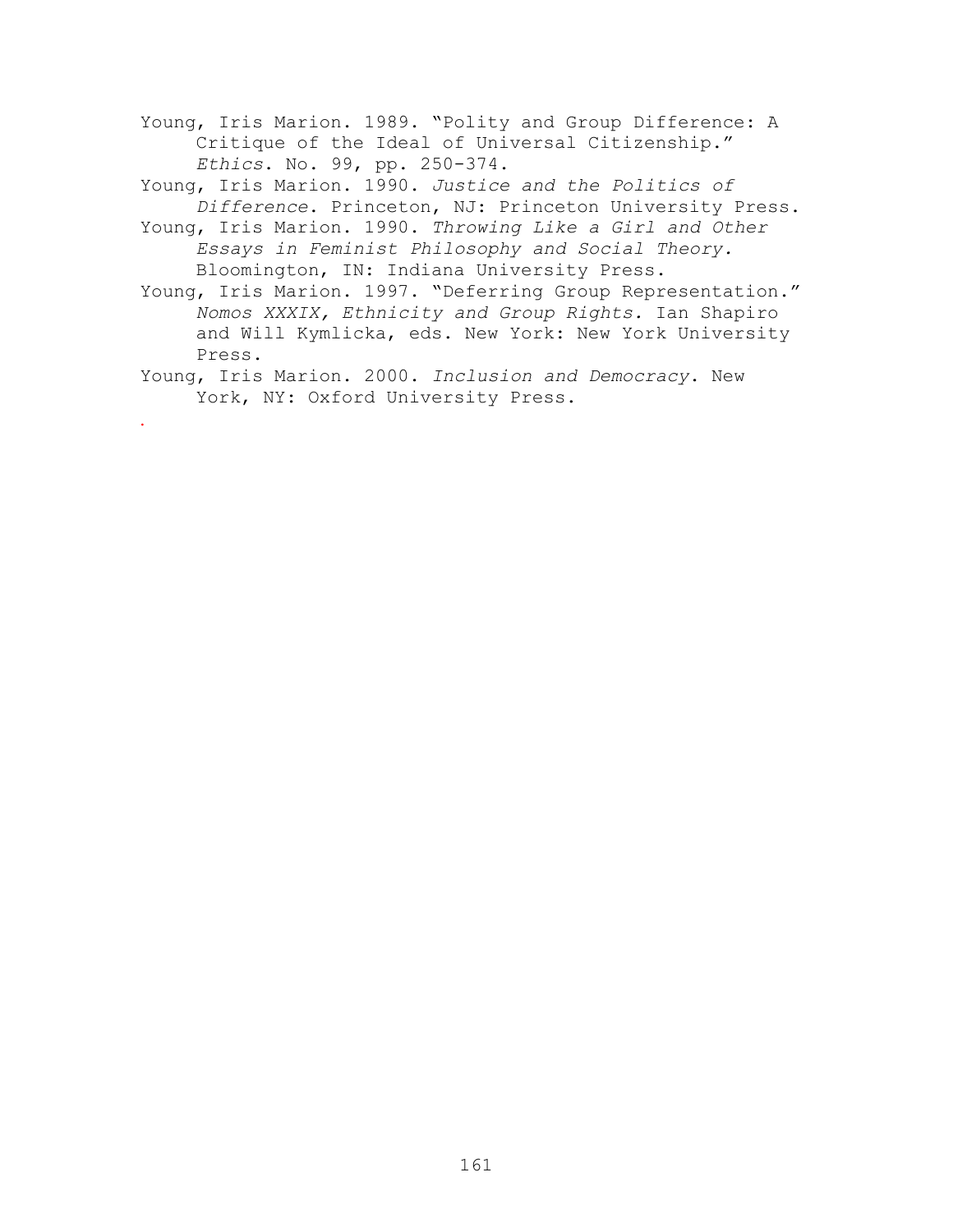## **APPENDIX A**

#### **INTERVIEWS CONDUCTED AND EVENTS ATTENDED**

April 8, 2015: Eme Crawford, Tell Them, Columbia, SC. February 25, 2016: Eme Crawford, Tell Them, Columbia, SC. March 16, 2016: Bee Day, Tell Them, Columbia, SC.

- April 26, 2017: Meeghan Kane, Auntie Bellum/Girls Rock, Columbia, SC.
- November 9, 2017: Jessica Oliver, Girls Rock Columbia, Columbia, SC.
- November 14, 2017: Graham Duncan, Modjeska Simkins School, Columbia, SC.
- July 15-21, 2018: Girls Rock Camp, Girls Rock Columbia, Columbia, SC.

.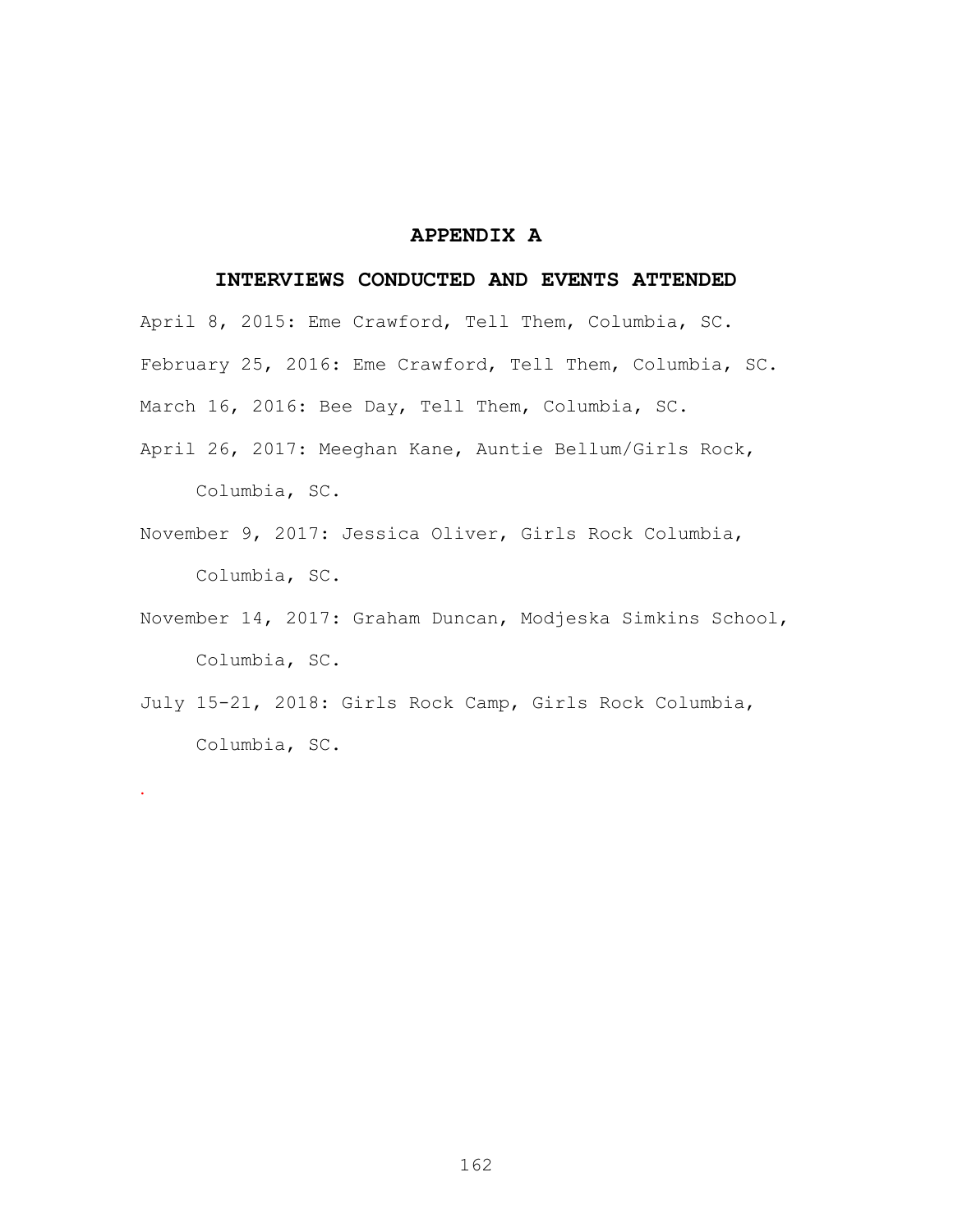## **APPENDIX B**

#### **SUPPORTING DOCUMENTS**



Figure A.1: Pages from the Girls Rock Camper Handbook